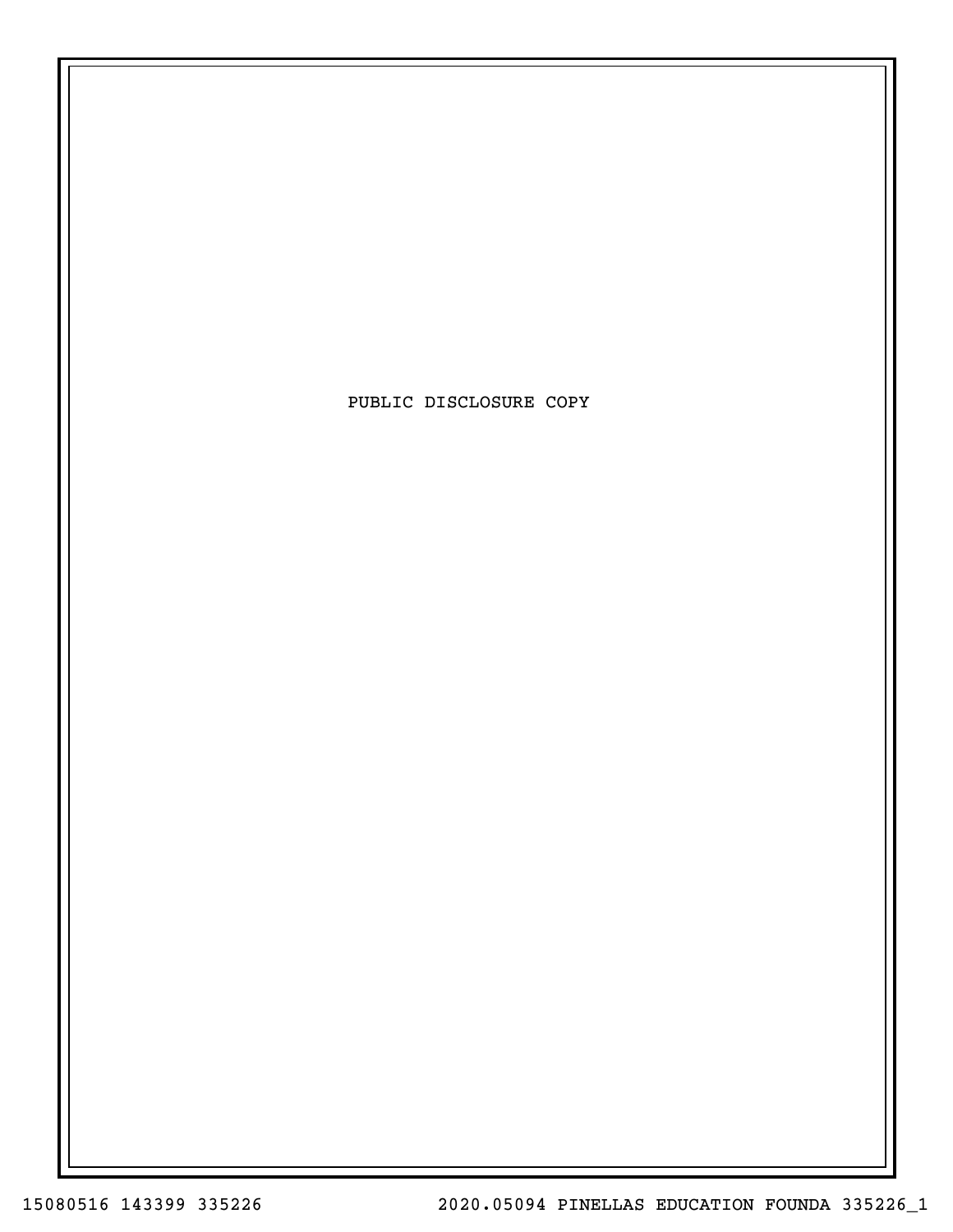# **TAX RETURN FILING INSTRUCTIONS**

FORM 990

### **FOR THE YEAR ENDING**

JUNE 30, 2021

### **PREPARED FOR:**

PINELLAS EDUCATION FOUNDATION 12090 STARKEY ROAD LARGO, FL 33773-2727

### **PREPARED BY:**

CBIZ MHM, LLC 140 FOUNTAIN PKWY N, STE 410 ST. PETERSBURG, FL 33716

### **AMOUNT DUE OR REFUND:**

NOT APPLICABLE

### **MAKE CHECK PAYABLE TO:**

NOT APPLICABLE

## **MAIL TAX RETURN AND CHECK (IF APPLICABLE) TO:**

NOT APPLICABLE

## **RETURN MUST BE MAILED ON OR BEFORE:**

NOT APPLICABLE

### **SPECIAL INSTRUCTIONS:**

THIS COPY OF THE RETURN IS PROVIDED ONLY FOR PUBLIC DISCLOSURE PURPOSES. ANY CONFIDENTIAL INFORMATION REGARDING LARGE DONORS HAS BEEN REMOVED.

THIS RETURN HAS BEEN PREPARED FOR ELECTRONIC FILING. IF YOU WISH TO HAVE IT TRANSMITTED ELECTRONICALLY TO THE IRS, PLEASE SIGN, DATE, AND RETURN FORM 8879-EO TO OUR OFFICE. WE WILL THEN SUBMIT THE ELECTRONIC RETURN TO THE IRS. DO NOT MAIL A PAPER COPY OF THE RETURN TO THE IRS. RETURN FORM 8879-EO TO US BY MAY 16, 2022.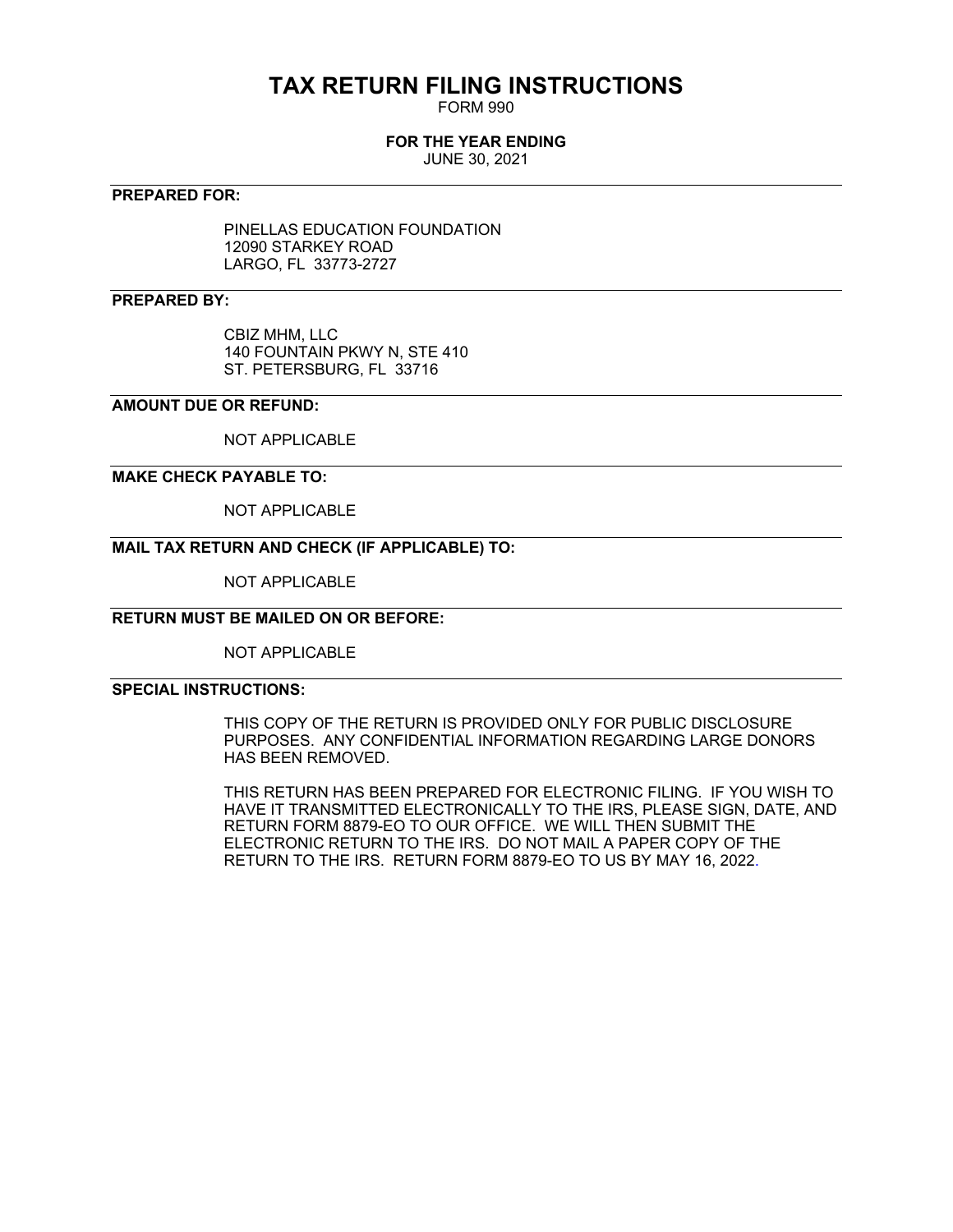| Form | 8879-EO |  |  |  |
|------|---------|--|--|--|
|------|---------|--|--|--|

## **IRS e-file Signature Authorization for an Exempt Organization**

OMB No. 1545-0047

Department of the Treasury Internal Revenue Service

For calendar year 2020, or fiscal year beginning  $\rm\,JUL~$   $1$   $\rm\,$  , 2020, and ending  $\rm\,JUN~$   $30$   $\rm\,$  , 20 $21$ 

**| Do not send to the IRS. Keep for your records.**



**| Go to www.irs.gov/Form8879EO for the latest information.**

Name of exempt organization or person subject to tax

**Taxpayer identification number**

### **Enter five numbers, but do not enter all zeros ERO firm name** check the box on line **1a, 2a, 3a, 4a, 5a, 6a,** or **7a** below, and the amount on that line for the return being filed with this form was blank, then leave line **1b, 2b, 3b, 4b, 5b, 6b, or 7b,** whichever is applicable, blank (do not enter -0-). But, if you entered -0- on the return, then enter -0- on the applicable line below. **Do not** complete more than one line in Part I. **1a Form 990 | b Total revenue, 1b** check here if any (Form 990, Part VIII, column (A), line 12) ~~~~~~~ X 8,082,359. **2a Form 990-EZ** check here ▶ □ **3aForm 1120-POL** check here **4aForm 990-PF** check here **5aForm 8868** check here **6aForm 990-T | <sup>b</sup> Total tax**  *Ta***Form 4720** check here  $\bullet$  **b Total tax 2b b Total revenue,**  if any (Form 990-EZ, line 9) ~~~~~~~~~~~~~~~ **b b Total tax** (Form 1120-POL, line 22)  $\ldots$   $\ldots$   $\ldots$   $\ldots$   $\ldots$   $\ldots$  3b **b b Tax based on investment income** (Form 990-PF, Part VI, line 5) **https://www.programmers. 5b b Balance due**  ~~~~~~~~~~~~~~~~~~~ (Form 8868, line 3c) **6b** check here (Form 990-T, Part III, line 4) ~~~~~~~~~~~~~~~~~~ **7b| ||**to receive from the IRS **(a)** an acknowledgement of receipt or reason for rejection of the transmission, **(b)** the reason for any delay in processing the return or refund, and (**c)** the date of any refund. If applicable, I authorize the U.S. Treasury and its designated Financial **PIN: check one box only** Name and title of officer or person subject to tax **Part I** | Type of Return and Return Information (Whole Dollars Only) Check the box for the return for which you are using this Form 8879-EO and enter the applicable amount, if any, from the return. If you b Total tax (Form 4720, Part III, line 1) ... Under penalties of perjury, I declare that  $[\![\boldsymbol{\mathbf{X}}]\!]$  I am an officer of the above organization or  $[\![\;]\!]$  I am a person subject to tax with respect to (name of organization) **(a)** and that I have examined a copy (FIN) and that I have examined a copy of the 2020 electronic return and accompanying schedules and statements, and, to the best of my knowledge and belief, they are true, correct, and complete. I further declare that the amount in Part I above is the amount shown on the copy of the electronic return. I consent to allow my intermediate service provider, transmitter, or electronic return originator (ERO) to send the return to the IRS and Agent to initiate an electronic funds withdrawal (direct debit) entry to the financial institution account indicated in the tax preparation software for payment of the federal taxes owed on this return, and the financial institution to debit the entry to this account. To revoke a payment, I must contact the U.S. Treasury Financial Agent at 1-888-353-4537 no later than 2 business days prior to the payment (settlement) date. I also authorize the financial institutions involved in the processing of the electronic payment of taxes to receive<br>confidential information necessary to answer inquiries and resolve issues related to t identification number (PIN) as my signature for the electronic return and, if applicable, the consent to electronic funds withdrawal.  $\boxed{\textbf{X}}$  | authorize CBIZ MHM, LLC  $\boxed{\textbf{X}}$  | authorize CBIZ MHM, LLC as my signature on the tax year 2020 electronically filed return. If I have indicated within this return that a copy of the return is being filed with a state agency(ies) regulating charities as part of the IRS Fed/State program, I also authorize the aforementioned ERO to enter my PIN on the return's disclosure consent screen. **Part II Declaration and Signature Authorization of Officer or Person Subject to Tax**  $\mathcal{L}^{\text{max}}$  $\mathcal{L}^{\text{max}}$  $\mathcal{L}^{\text{max}}$  $\mathcal{L}^{\text{max}}$ PINELLAS EDUCATION FOUNDATION 59-2688253 CEO STACY BAIER

As an officer or person subject to tax with respect to the organization, I will enter my PIN as my signature on the tax year 2020 electronically filed return. If I have indicated within this return that a copy of the return is being filed with a state agency(ies) regulating charities as part of the IRS Fed/State program, I will enter my PIN on the return's disclosure consent screen.  $\mathcal{L}^{\text{max}}$ 

| Signature of officer or person subject to tax                                                                                                                                                                                                                                                                                     | Date $\blacktriangleright$ |  |  |  |  |  |
|-----------------------------------------------------------------------------------------------------------------------------------------------------------------------------------------------------------------------------------------------------------------------------------------------------------------------------------|----------------------------|--|--|--|--|--|
| <b>Certification and Authentication</b><br>Part III                                                                                                                                                                                                                                                                               |                            |  |  |  |  |  |
| <b>ERO's EFIN/PIN.</b> Enter your six-digit electronic filing identification                                                                                                                                                                                                                                                      |                            |  |  |  |  |  |
| number (EFIN) followed by your five-digit self-selected PIN.                                                                                                                                                                                                                                                                      | 50465100222                |  |  |  |  |  |
|                                                                                                                                                                                                                                                                                                                                   | Do not enter all zeros     |  |  |  |  |  |
| I certify that the above numeric entry is my PIN, which is my signature on the 2020 electronically filed return indicated above. I confirm<br>that I am submitting this return in accordance with the requirements of Pub. 4163, Modernized e-File (MeF) Information for Authorized<br>IRS e-file Providers for Business Returns. |                            |  |  |  |  |  |
| ERO's signature CBIZ MHM, LLC                                                                                                                                                                                                                                                                                                     | Date $\blacktriangleright$ |  |  |  |  |  |
| <b>ERO Must Retain This Form - See Instructions</b><br>Do Not Submit This Form to the IRS Unless Requested To Do So                                                                                                                                                                                                               |                            |  |  |  |  |  |
| LHA For Paperwork Reduction Act Notice, see instructions.                                                                                                                                                                                                                                                                         | Form 8879-EO<br>(2020)     |  |  |  |  |  |

023051 11-03-20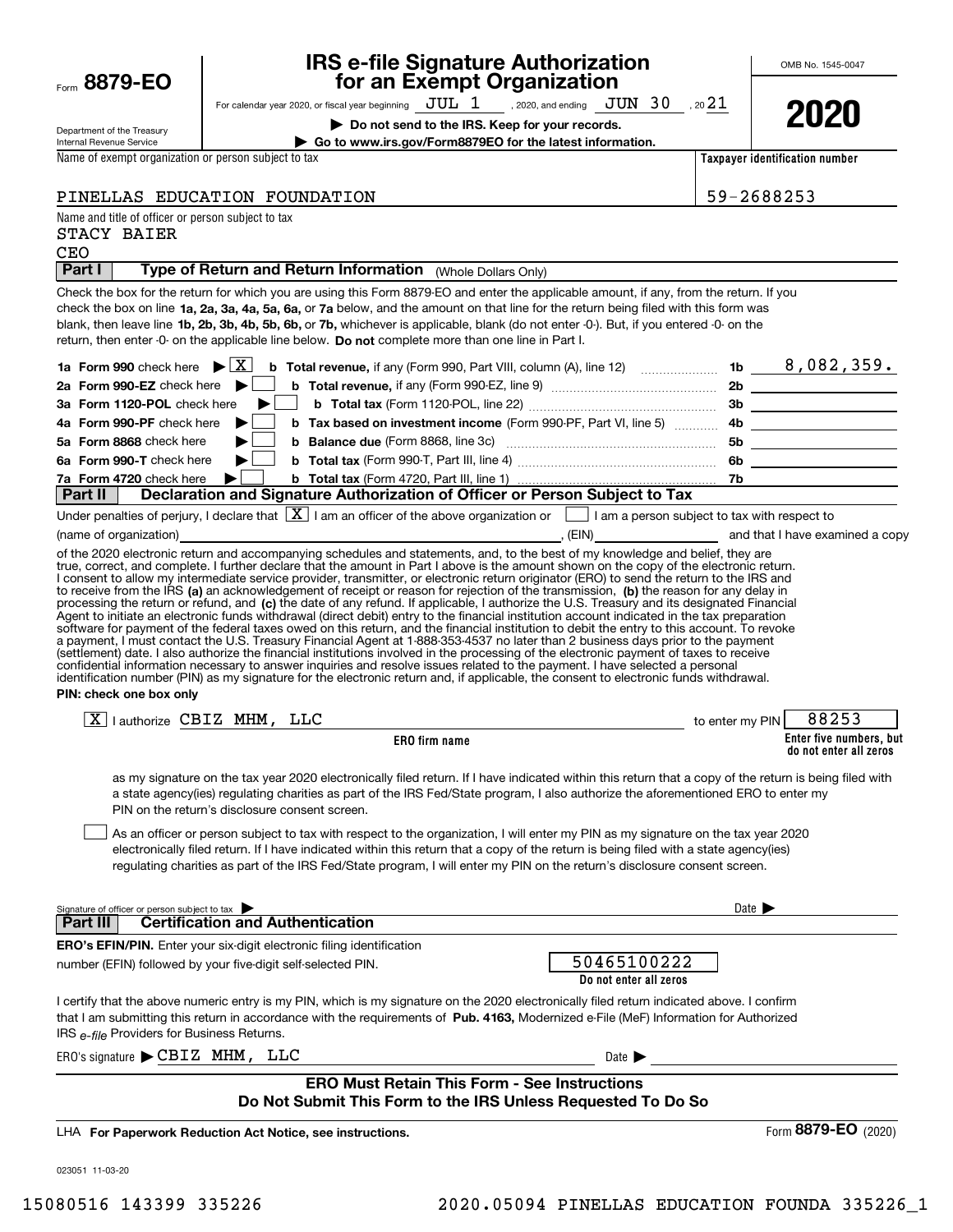|                           | Form 990                                | Department of the Treasury |                                                   | <b>Return of Organization Exempt From Income Tax</b><br>Under section 501(c), 527, or 4947(a)(1) of the Internal Revenue Code (except private foundations)<br>Do not enter social security numbers on this form as it may be made public.                |                            |      | PUBLIC DISCLOSURE COPY **   |            |                                                     | OMB No. 1545-0047<br><b>Open to Public</b>                  |     |  |
|---------------------------|-----------------------------------------|----------------------------|---------------------------------------------------|----------------------------------------------------------------------------------------------------------------------------------------------------------------------------------------------------------------------------------------------------------|----------------------------|------|-----------------------------|------------|-----------------------------------------------------|-------------------------------------------------------------|-----|--|
|                           | Internal Revenue Service                |                            |                                                   | Go to www.irs.gov/Form990 for instructions and the latest information.                                                                                                                                                                                   |                            |      |                             |            | Inspection                                          |                                                             |     |  |
|                           |                                         |                            |                                                   | A For the 2020 calendar year, or tax year beginning                                                                                                                                                                                                      | JUL 1,                     | 2020 |                             |            | and ending JUN 30, 2021                             |                                                             |     |  |
| <b>B</b> Check if         | applicable:                             |                            | <b>C</b> Name of organization                     |                                                                                                                                                                                                                                                          |                            |      |                             |            | D Employer identification number                    |                                                             |     |  |
|                           | Address<br>change                       |                            |                                                   | PINELLAS EDUCATION FOUNDATION                                                                                                                                                                                                                            |                            |      |                             |            |                                                     |                                                             |     |  |
|                           | Name<br>change                          |                            | Doing business as                                 |                                                                                                                                                                                                                                                          |                            |      |                             |            | 59-2688253                                          |                                                             |     |  |
|                           | Initial<br>return<br> Final<br>Ireturn/ |                            | 12090 STARKEY ROAD                                | Number and street (or P.O. box if mail is not delivered to street address)                                                                                                                                                                               |                            |      |                             | Room/suite | E Telephone number<br>$(727)$ 588-4816              |                                                             |     |  |
|                           | termin-<br>ated                         |                            |                                                   | City or town, state or province, country, and ZIP or foreign postal code                                                                                                                                                                                 |                            |      |                             |            | G Gross receipts \$                                 | 12,863,422.                                                 |     |  |
|                           | Amended<br>∣return                      |                            |                                                   | LARGO, FL 33773-2727                                                                                                                                                                                                                                     |                            |      |                             |            | H(a) Is this a group return                         |                                                             |     |  |
|                           | Applica-<br>tion                        |                            |                                                   | F Name and address of principal officer: STACY BAIER                                                                                                                                                                                                     |                            |      |                             |            | for subordinates?                                   | $\blacksquare$ Yes $\boxed{\text{X}}$ No                    |     |  |
|                           | pending                                 |                            | SAME AS C ABOVE                                   |                                                                                                                                                                                                                                                          |                            |      |                             |            |                                                     | $H(b)$ Are all subordinates included? $\Box$ Yes            | No  |  |
|                           |                                         |                            | Tax-exempt status: $\boxed{\mathbf{X}}$ 501(c)(3) | $501(c)$ (                                                                                                                                                                                                                                               | $\mathcal{A}$ (insert no.) |      | $4947(a)(1)$ or             | 527        |                                                     | If "No," attach a list. See instructions                    |     |  |
|                           |                                         |                            |                                                   | J Website: WWW.PINELLASEDUCATION.ORG                                                                                                                                                                                                                     |                            |      |                             |            | $H(c)$ Group exemption number $\blacktriangleright$ |                                                             |     |  |
|                           |                                         |                            | K Form of organization: X Corporation             | Trust                                                                                                                                                                                                                                                    | Association                |      | Other $\blacktriangleright$ |            |                                                     | L Year of formation: $1986$ M State of legal domicile: $FL$ |     |  |
| Part I                    |                                         | <b>Summary</b>             |                                                   | Briefly describe the organization's mission or most significant activities: TO ACCELERATE EDUCATIONAL                                                                                                                                                    |                            |      |                             |            |                                                     |                                                             |     |  |
| Activities & Governance   | 2<br>З<br>4<br>5                        |                            |                                                   | ACHIEVEMENT FOR ALL STUDENTS<br>Check this box $\blacktriangleright$ $\blacksquare$ if the organization discontinued its operations or disposed of more than 25% of its net assets.<br>Number of voting members of the governing body (Part VI, line 1a) |                            |      |                             |            | 3<br>4<br>5                                         |                                                             |     |  |
|                           |                                         |                            |                                                   |                                                                                                                                                                                                                                                          |                            |      |                             |            | 6                                                   |                                                             | 652 |  |
|                           |                                         |                            |                                                   |                                                                                                                                                                                                                                                          |                            |      |                             |            | 7a                                                  |                                                             | 0.  |  |
|                           |                                         |                            |                                                   |                                                                                                                                                                                                                                                          |                            |      |                             |            | 7b                                                  |                                                             | 0.  |  |
|                           |                                         |                            |                                                   |                                                                                                                                                                                                                                                          |                            |      |                             |            | <b>Prior Year</b>                                   | <b>Current Year</b>                                         |     |  |
|                           | 8                                       |                            | Contributions and grants (Part VIII, line 1h)     |                                                                                                                                                                                                                                                          |                            |      |                             |            | 8,528,253.                                          | 7,056,857.                                                  |     |  |
|                           | 9                                       |                            | Program service revenue (Part VIII, line 2g)      |                                                                                                                                                                                                                                                          |                            |      |                             |            | 0.                                                  |                                                             | 0.  |  |
| Revenue                   | 10                                      |                            |                                                   |                                                                                                                                                                                                                                                          |                            |      |                             |            | 183,291.                                            | 1,038,852.                                                  |     |  |
|                           | 11                                      |                            |                                                   | Other revenue (Part VIII, column (A), lines 5, 6d, 8c, 9c, 10c, and 11e)                                                                                                                                                                                 |                            |      |                             |            | $-12,644.$                                          | $-13,350.$                                                  |     |  |
|                           | 12                                      |                            |                                                   | Total revenue - add lines 8 through 11 (must equal Part VIII, column (A), line 12)                                                                                                                                                                       |                            |      |                             |            | 8,698,900.                                          | 8,082,359.                                                  |     |  |
|                           | 13                                      |                            |                                                   | Grants and similar amounts paid (Part IX, column (A), lines 1-3)                                                                                                                                                                                         |                            |      |                             |            | 2,730,481.                                          | 5,840,599.                                                  |     |  |
|                           | 14                                      |                            |                                                   |                                                                                                                                                                                                                                                          |                            |      |                             |            | 0.                                                  |                                                             | 0.  |  |
|                           |                                         |                            |                                                   | 15 Salaries, other compensation, employee benefits (Part IX, column (A), lines 5-10)                                                                                                                                                                     |                            |      |                             |            | 2,167,949.                                          | 2,127,815.                                                  |     |  |
| Expenses                  |                                         |                            |                                                   |                                                                                                                                                                                                                                                          |                            |      |                             |            | 0.                                                  |                                                             | 0.  |  |
|                           |                                         |                            |                                                   | <b>b</b> Total fundraising expenses (Part IX, column (D), line 25)                                                                                                                                                                                       |                            |      | 136, 245.                   |            |                                                     |                                                             |     |  |
|                           | 17                                      |                            |                                                   |                                                                                                                                                                                                                                                          |                            |      |                             |            | 1,633,506.                                          | 1,375,262.                                                  |     |  |
|                           | 18                                      |                            |                                                   | Total expenses. Add lines 13-17 (must equal Part IX, column (A), line 25)                                                                                                                                                                                |                            |      |                             |            | 6, 531, 936.                                        | $\overline{9,343,676}$ .                                    |     |  |
|                           | 19                                      |                            |                                                   | Revenue less expenses. Subtract line 18 from line 12                                                                                                                                                                                                     |                            |      |                             |            | $\overline{2,166,964}$ .                            | $-1, 261, 317.$                                             |     |  |
|                           |                                         |                            |                                                   |                                                                                                                                                                                                                                                          |                            |      |                             |            | <b>Beginning of Current Year</b>                    | <b>End of Year</b>                                          |     |  |
| t Assets or<br>d Balances | 20                                      |                            | Total assets (Part X, line 16)                    |                                                                                                                                                                                                                                                          |                            |      |                             |            | $\overline{43,823,242}$ .                           | 46,058,719.                                                 |     |  |
|                           | 21                                      |                            | Total liabilities (Part X, line 26)               |                                                                                                                                                                                                                                                          |                            |      |                             |            | 748,887.                                            | 1,366,847.                                                  |     |  |
|                           | 22                                      |                            |                                                   |                                                                                                                                                                                                                                                          |                            |      |                             |            | 43,074,355.                                         | 44,691,872.                                                 |     |  |
| Part II                   |                                         | <b>Signature Block</b>     |                                                   |                                                                                                                                                                                                                                                          |                            |      |                             |            |                                                     |                                                             |     |  |
|                           |                                         |                            |                                                   | Under penalties of perjury, I declare that I have examined this return, including accompanying schedules and statements, and to the best of my knowledge and belief, it is                                                                               |                            |      |                             |            |                                                     |                                                             |     |  |
|                           |                                         |                            |                                                   | true, correct, and complete. Declaration of preparer (other than officer) is based on all information of which preparer has any knowledge.                                                                                                               |                            |      |                             |            |                                                     |                                                             |     |  |
|                           |                                         |                            |                                                   |                                                                                                                                                                                                                                                          |                            |      |                             |            |                                                     |                                                             |     |  |
|                           |                                         |                            |                                                   |                                                                                                                                                                                                                                                          |                            |      |                             |            |                                                     |                                                             |     |  |

| Sign     | Signature of officer                                                                                         |                      |      | Date                                         |  |  |  |  |
|----------|--------------------------------------------------------------------------------------------------------------|----------------------|------|----------------------------------------------|--|--|--|--|
| Here     | STACY BAIER,<br>CEO                                                                                          |                      |      |                                              |  |  |  |  |
|          | Type or print name and title                                                                                 |                      |      |                                              |  |  |  |  |
|          | Print/Type preparer's name                                                                                   | Preparer's signature | Date | <b>PTIN</b><br>Check                         |  |  |  |  |
| Paid     | PAUL DUNHAM                                                                                                  |                      |      | P00100222<br>self-emploved                   |  |  |  |  |
| Preparer | CBIZ MHM, LLC<br>Firm's name                                                                                 |                      |      | $\frac{1}{2}$ Firm's EIN $\geq 27 - 3605969$ |  |  |  |  |
| Use Only | Firm's address 140 FOUNTAIN PKWY N, STE 410                                                                  |                      |      |                                              |  |  |  |  |
|          | Phone no. $727 - 572 - 1400$<br>ST. PETERSBURG, FL 33716                                                     |                      |      |                                              |  |  |  |  |
|          | X.<br>May the IRS discuss this return with the preparer shown above? See instructions<br>Yes<br>No           |                      |      |                                              |  |  |  |  |
|          | Form 990 (2020)<br>LHA For Paperwork Reduction Act Notice, see the separate instructions.<br>032001 12-23-20 |                      |      |                                              |  |  |  |  |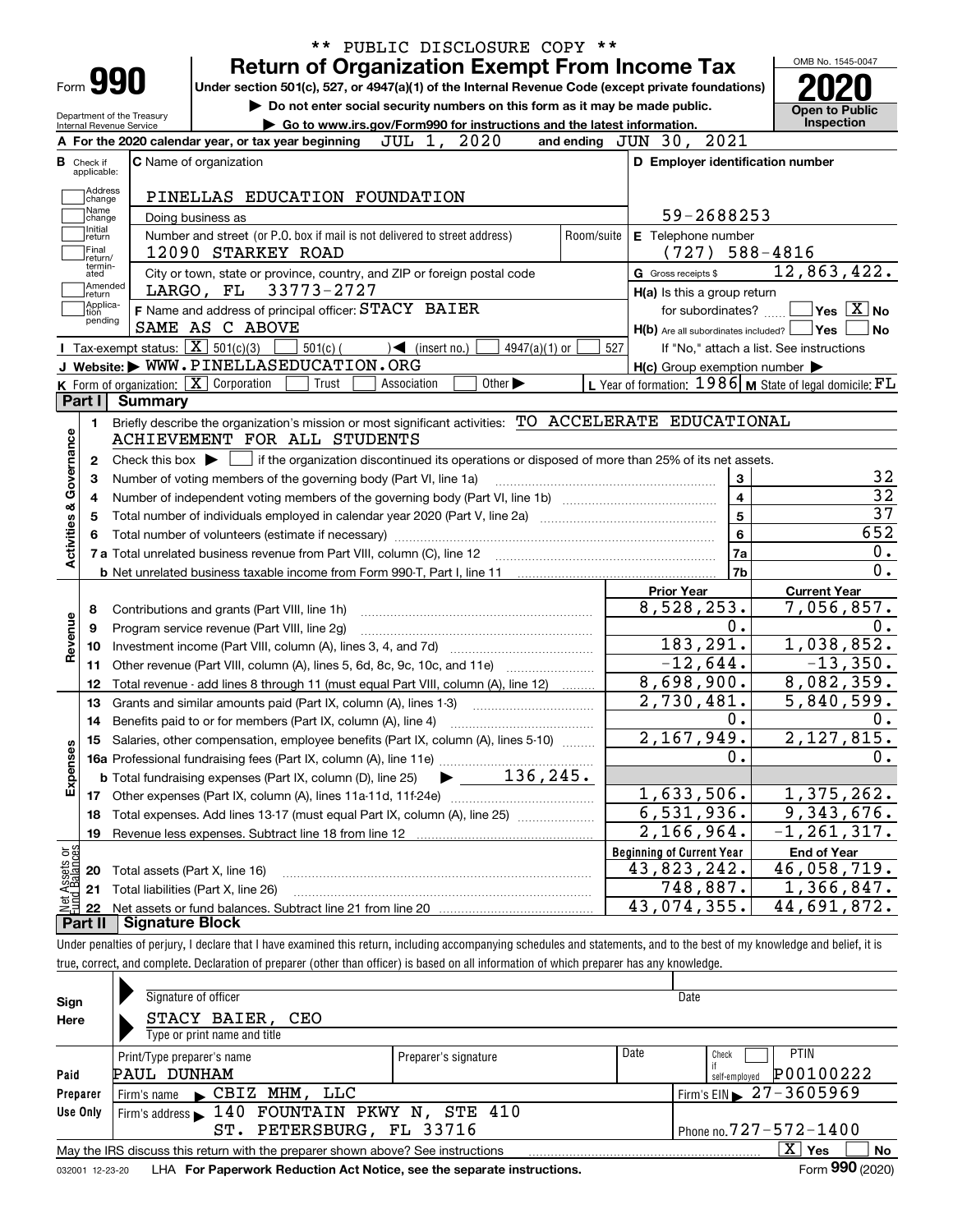|              | 59-2688253<br>PINELLAS EDUCATION FOUNDATION<br>Page 2<br>Form 990 (2020)<br>Part III   Statement of Program Service Accomplishments                                                                       |
|--------------|-----------------------------------------------------------------------------------------------------------------------------------------------------------------------------------------------------------|
|              | $\overline{\mathbf{x}}$<br>Check if Schedule O contains a response or note to any line in this Part III                                                                                                   |
| 1.           | Briefly describe the organization's mission:                                                                                                                                                              |
|              | TO ACCELERATE EDUCATIONAL ACHIEVEMENT FOR ALL STUDENTS THROUGH THE                                                                                                                                        |
|              | EFFECTIVE MOBILIZATION OF INNOVATION,<br>RELATIONSHIPS, AND RESOURCES.                                                                                                                                    |
|              |                                                                                                                                                                                                           |
| $\mathbf{2}$ | Did the organization undertake any significant program services during the year which were not listed on the                                                                                              |
|              | $\sqrt{}$ Yes $\sqrt{X}$ No<br>prior Form 990 or 990-EZ?                                                                                                                                                  |
|              | If "Yes," describe these new services on Schedule O.                                                                                                                                                      |
| 3            | $\sqrt{}$ Yes $\sqrt{}$ X $\sqrt{}$ No<br>Did the organization cease conducting, or make significant changes in how it conducts, any program services?<br>If "Yes," describe these changes on Schedule O. |
| 4            | Describe the organization's program service accomplishments for each of its three largest program services, as measured by expenses.                                                                      |
|              | Section 501(c)(3) and 501(c)(4) organizations are required to report the amount of grants and allocations to others, the total expenses, and                                                              |
|              | revenue, if any, for each program service reported.                                                                                                                                                       |
| 4a           | 4,983,834. including grants of \$ 3,481,515. ) (Revenue \$<br>) (Expenses \$<br>(Code:                                                                                                                    |
|              | K-12 EDUCATIONAL INITIATIVES:                                                                                                                                                                             |
|              | CLASSROOM GRANTS: EACH YEAR, OVER A HUNDRED THOUSAND DOLLARS IN GRANTS                                                                                                                                    |
|              | ARE AWARDED TO CLASSROOM TEACHERS TO CREATE PROGRAMS THAT ARE DESIGNED<br>TO ENHANCE THE CLASSROOM LEARNING EXPERIENCE AND POSITIVELY AFFECT                                                              |
|              | THEIR STUDENTS. GRANTS RANGE FROM A VARIETY OF STEM MATERIALS, LITERACY                                                                                                                                   |
|              | SUPPORT, GENDER DIFFERENTIATED STUDIES ITEMS, AND MUCH MORE.                                                                                                                                              |
|              |                                                                                                                                                                                                           |
|              | CONTINUED ON SCHEDULE O)                                                                                                                                                                                  |
|              |                                                                                                                                                                                                           |
|              |                                                                                                                                                                                                           |
|              |                                                                                                                                                                                                           |
|              |                                                                                                                                                                                                           |
| 4b           | 2,019,963. including grants of \$<br>$1,466,734.$ ) (Revenue \$<br>) (Expenses \$<br>(Code:                                                                                                               |
|              | (TSIC)<br>IS A LONG-TERM INITIATIVE THAT AWARDS<br>TAKE STOCK IN CHILDREN                                                                                                                                 |
|              | LOW-INCOME 6-9TH GRADERS WITH A COLLEGE SCHOLARSHIP AT HIGH SCHOOL                                                                                                                                        |
|              | GRADUATION, PAIRS THEM WITH A CARING MENTOR AND CONNECTS THEM TO<br>COLLEGE AND CAREER COUNSELING AND SUPPORTS. BY MAINTAINING AT LEAST A                                                                 |
|              | $\overline{C}$ "<br>IN ALL CLASSES, MEETING WITH THEIR MENTOR, REMAINING DRUG AND CRIME                                                                                                                   |
|              | FREE, ATTENDING COLLEGE SUCCESS PLANNING MEETINGS AND GRADUATING FROM                                                                                                                                     |
|              | HIGH SCHOOL,<br>STUDENTS EARN THEIR SCHOLARSHIPS.                                                                                                                                                         |
|              |                                                                                                                                                                                                           |
|              | SINCE ITS INCEPTION, TSIC HAS MAINTAINED HIGH SCHOOL GRADUATION RATE OF                                                                                                                                   |
|              | 96% OR HIGHER. THE PROGRAM BROUGHT IN 240 NEW STUDENTS AND 210 TSIC                                                                                                                                       |
|              | SCHOLARS GRADUATED FROM HIGH SCHOOL IN 2020-2021.                                                                                                                                                         |
|              |                                                                                                                                                                                                           |
|              |                                                                                                                                                                                                           |
| 4с           | $855,430$ including grants of \$815,897. ) (Revenue \$<br>(Code: ) (Expenses \$                                                                                                                           |
|              | STUDENT SCHOLARSHIPS:                                                                                                                                                                                     |
|              | THIS PROGRAM PROVIDES MORE THAN 100 DIFFERENT COLLEGE SCHOLARSHIPS TO                                                                                                                                     |
|              | HIGH SCHOOL SENIORS THROUGHOUT PINELLAS COUNTY. THE SCHOLARSHIPS ARE AS                                                                                                                                   |
|              | VARIED AS THE SPONSORS WHO FUND THEM. DONORS CHOOSE THEIR CRITERIA AND                                                                                                                                    |
|              | FOCUS AREAS SUCH AS SPECIFIC MAJORS, VOLUNTEER HOURS, ACADEMIC<br>ACHIEVEMENT, SPORTS, OR FINANCIAL NEED. STUDENTS APPLY FOR THESE                                                                        |
|              | SCHOLARSHIPS THROUGH THE FOUNDATION'S WEBSITE WHEREBY ONE APPLICATION                                                                                                                                     |
|              | RUNS THROUGH A SORTING PROCESS FOR ALL OF THE AVAILABLE SCHOLARSHIP                                                                                                                                       |
|              | FUNDS. SCHOLARSHIPS MAY BE EITHER ONE-TIME AWARDS OR RENEWABLE                                                                                                                                            |
|              | SCHOLARSHIPS FOR STUDENTS WHO CONTINUE TO MEET THE SCHOLARSHIP                                                                                                                                            |
|              | QUALIFICATIONS THROUGHOUT COLLEGE.                                                                                                                                                                        |
|              | 4d Other program services (Describe on Schedule O.)                                                                                                                                                       |
|              | 901, 552. including grants of \$ 76, 453. (Revenue \$<br>Expenses \$                                                                                                                                      |
|              | 8,760,779.<br>4e Total program service expenses >                                                                                                                                                         |
|              | Form 990 (2020)<br>SEE SCHEDULE O FOR CONTINUATION(S)                                                                                                                                                     |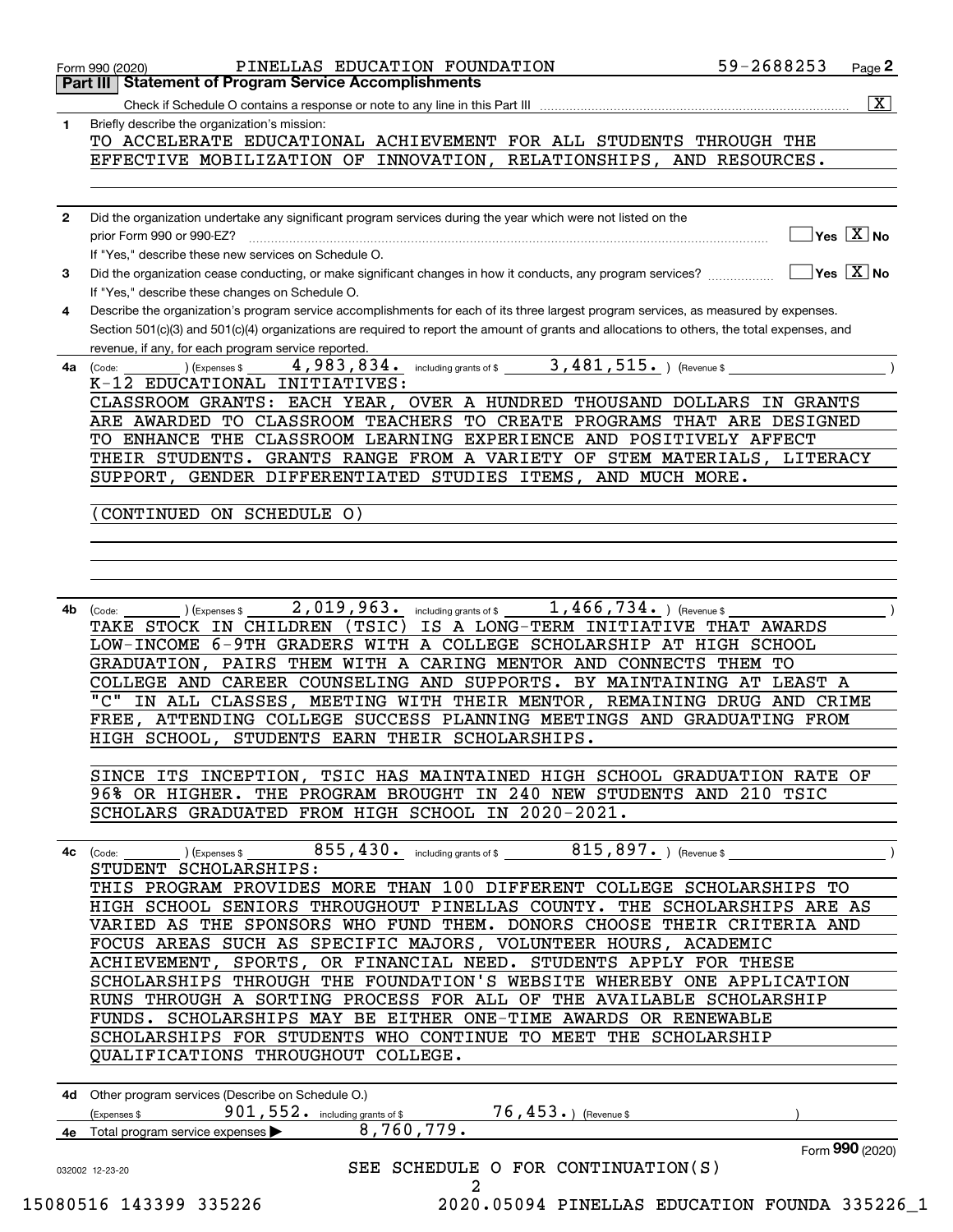|  | Form 990 (2020) |  |
|--|-----------------|--|

# Form 990 (2020) PINELLAS EDUCATION FOUNDATION 59-2688253 <sub>Page</sub> 3<br>**Part IV | Checklist of Required Schedules**

|     |                                                                                                                                  |                 | Yes                     | No              |
|-----|----------------------------------------------------------------------------------------------------------------------------------|-----------------|-------------------------|-----------------|
| 1   | Is the organization described in section $501(c)(3)$ or $4947(a)(1)$ (other than a private foundation)?                          |                 |                         |                 |
|     |                                                                                                                                  | 1               | X                       |                 |
| 2   |                                                                                                                                  | $\overline{2}$  | $\overline{\mathbf{x}}$ |                 |
| З.  | Did the organization engage in direct or indirect political campaign activities on behalf of or in opposition to candidates for  |                 |                         |                 |
|     |                                                                                                                                  | 3               |                         | x               |
| 4   | Section 501(c)(3) organizations. Did the organization engage in lobbying activities, or have a section 501(h) election in effect |                 |                         |                 |
|     |                                                                                                                                  | 4               |                         | x               |
| 5.  | Is the organization a section 501(c)(4), 501(c)(5), or 501(c)(6) organization that receives membership dues, assessments, or     |                 |                         |                 |
|     |                                                                                                                                  | 5               |                         | x               |
| 6   | Did the organization maintain any donor advised funds or any similar funds or accounts for which donors have the right to        |                 |                         |                 |
|     | provide advice on the distribution or investment of amounts in such funds or accounts? If "Yes," complete Schedule D, Part I     | 6               |                         | x               |
| 7   | Did the organization receive or hold a conservation easement, including easements to preserve open space,                        |                 |                         |                 |
|     |                                                                                                                                  | $\overline{7}$  |                         | x               |
| 8   | Did the organization maintain collections of works of art, historical treasures, or other similar assets? If "Yes," complete     |                 |                         |                 |
|     |                                                                                                                                  | 8               |                         | x               |
| 9   | Did the organization report an amount in Part X, line 21, for escrow or custodial account liability, serve as a custodian for    |                 |                         |                 |
|     | amounts not listed in Part X; or provide credit counseling, debt management, credit repair, or debt negotiation services?        |                 |                         |                 |
|     |                                                                                                                                  | 9               |                         | x               |
| 10  | Did the organization, directly or through a related organization, hold assets in donor-restricted endowments                     |                 | Х                       |                 |
|     |                                                                                                                                  | 10              |                         |                 |
| 11  | If the organization's answer to any of the following questions is "Yes," then complete Schedule D, Parts VI, VII, VIII, IX, or X |                 |                         |                 |
|     | as applicable.                                                                                                                   |                 |                         |                 |
| a   | Did the organization report an amount for land, buildings, and equipment in Part X, line 10? If "Yes," complete Schedule D,      | 11a             | Χ                       |                 |
| b   | Did the organization report an amount for investments - other securities in Part X, line 12, that is 5% or more of its total     |                 |                         |                 |
|     |                                                                                                                                  | 11 <sub>b</sub> |                         | X.              |
| c   | Did the organization report an amount for investments - program related in Part X, line 13, that is 5% or more of its total      |                 |                         |                 |
|     |                                                                                                                                  | 11c             |                         | X.              |
|     | d Did the organization report an amount for other assets in Part X, line 15, that is 5% or more of its total assets reported in  |                 |                         |                 |
|     |                                                                                                                                  | 11d             | х                       |                 |
|     | Did the organization report an amount for other liabilities in Part X, line 25? If "Yes," complete Schedule D, Part X            | 11e             | X                       |                 |
|     | Did the organization's separate or consolidated financial statements for the tax year include a footnote that addresses          |                 |                         |                 |
|     | the organization's liability for uncertain tax positions under FIN 48 (ASC 740)? If "Yes," complete Schedule D, Part X           | 11f             | Χ                       |                 |
|     | 12a Did the organization obtain separate, independent audited financial statements for the tax year? If "Yes," complete          |                 |                         |                 |
|     |                                                                                                                                  | 12a             | X                       |                 |
|     | <b>b</b> Was the organization included in consolidated, independent audited financial statements for the tax year?               |                 |                         |                 |
|     | If "Yes," and if the organization answered "No" to line 12a, then completing Schedule D, Parts XI and XII is optional matcoment  | 12b             |                         | ᅀ               |
| 13  |                                                                                                                                  | 13              |                         | X               |
| 14a | Did the organization maintain an office, employees, or agents outside of the United States?                                      | 14a             |                         | x               |
| b   | Did the organization have aggregate revenues or expenses of more than \$10,000 from grantmaking, fundraising, business,          |                 |                         |                 |
|     | investment, and program service activities outside the United States, or aggregate foreign investments valued at \$100,000       |                 |                         |                 |
|     |                                                                                                                                  | 14b             |                         | x               |
| 15  | Did the organization report on Part IX, column (A), line 3, more than \$5,000 of grants or other assistance to or for any        |                 |                         |                 |
|     |                                                                                                                                  | 15              |                         | x               |
| 16  | Did the organization report on Part IX, column (A), line 3, more than \$5,000 of aggregate grants or other assistance to         |                 |                         |                 |
|     |                                                                                                                                  | 16              |                         | x               |
| 17  | Did the organization report a total of more than \$15,000 of expenses for professional fundraising services on Part IX,          |                 |                         |                 |
|     |                                                                                                                                  | 17              |                         | x               |
| 18  | Did the organization report more than \$15,000 total of fundraising event gross income and contributions on Part VIII, lines     |                 |                         |                 |
|     |                                                                                                                                  | 18              | х                       |                 |
| 19  | Did the organization report more than \$15,000 of gross income from gaming activities on Part VIII, line 9a? If "Yes."           |                 |                         |                 |
|     |                                                                                                                                  | 19              |                         | X               |
| 20a |                                                                                                                                  | <b>20a</b>      |                         | x               |
| b   | If "Yes" to line 20a, did the organization attach a copy of its audited financial statements to this return?                     | 20 <sub>b</sub> |                         |                 |
| 21  | Did the organization report more than \$5,000 of grants or other assistance to any domestic organization or                      |                 |                         |                 |
|     |                                                                                                                                  | 21              | Х                       |                 |
|     | 032003 12-23-20                                                                                                                  |                 |                         | Form 990 (2020) |

032003 12-23-20

3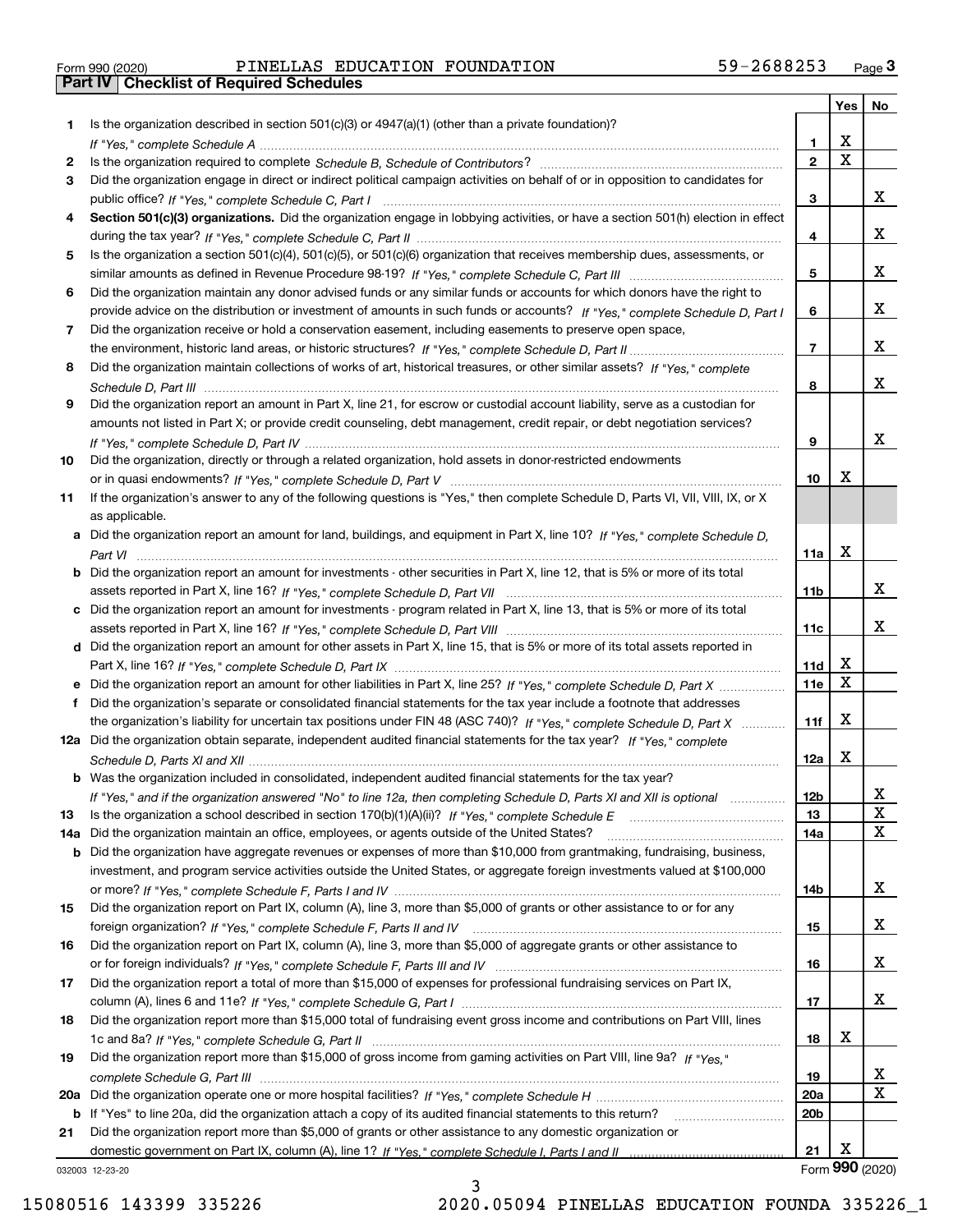|  | Form 990 (2020) |
|--|-----------------|
|  |                 |

# Form 990 (2020) PINELLAS EDUCATION FOUNDATION 59-2688253 <sub>Page</sub> 4<br>**Part IV | Checklist of Required Schedules** <sub>(continued)</sub>

*(continued)*

|        |                                                                                                                                       |            | Yes∣ | No              |
|--------|---------------------------------------------------------------------------------------------------------------------------------------|------------|------|-----------------|
| 22     | Did the organization report more than \$5,000 of grants or other assistance to or for domestic individuals on                         |            |      |                 |
|        |                                                                                                                                       | 22         | X    |                 |
| 23     | Did the organization answer "Yes" to Part VII, Section A, line 3, 4, or 5 about compensation of the organization's current            |            |      |                 |
|        | and former officers, directors, trustees, key employees, and highest compensated employees? If "Yes," complete                        |            |      |                 |
|        |                                                                                                                                       | 23         | X    |                 |
|        | 24a Did the organization have a tax-exempt bond issue with an outstanding principal amount of more than \$100,000 as of the           |            |      |                 |
|        | last day of the year, that was issued after December 31, 2002? If "Yes," answer lines 24b through 24d and complete                    |            |      |                 |
|        |                                                                                                                                       | 24a        |      | х               |
|        | <b>b</b> Did the organization invest any proceeds of tax-exempt bonds beyond a temporary period exception?                            | 24b        |      |                 |
|        | c Did the organization maintain an escrow account other than a refunding escrow at any time during the year to defease                |            |      |                 |
|        |                                                                                                                                       | 24c        |      |                 |
|        |                                                                                                                                       | 24d        |      |                 |
|        | 25a Section 501(c)(3), 501(c)(4), and 501(c)(29) organizations. Did the organization engage in an excess benefit                      |            |      |                 |
|        |                                                                                                                                       | 25a        |      | x               |
|        | b Is the organization aware that it engaged in an excess benefit transaction with a disqualified person in a prior year, and          |            |      |                 |
|        | that the transaction has not been reported on any of the organization's prior Forms 990 or 990-EZ? If "Yes," complete                 |            |      |                 |
|        |                                                                                                                                       | 25b        |      | х               |
| 26     | Schedule L. Part I<br>Did the organization report any amount on Part X, line 5 or 22, for receivables from or payables to any current |            |      |                 |
|        | or former officer, director, trustee, key employee, creator or founder, substantial contributor, or 35%                               |            |      |                 |
|        |                                                                                                                                       |            |      | х               |
|        |                                                                                                                                       | 26         |      |                 |
| 27     | Did the organization provide a grant or other assistance to any current or former officer, director, trustee, key employee,           |            |      |                 |
|        | creator or founder, substantial contributor or employee thereof, a grant selection committee member, or to a 35% controlled           |            |      |                 |
|        | entity (including an employee thereof) or family member of any of these persons? If "Yes," complete Schedule L, Part III              | 27         |      | x               |
| 28     | Was the organization a party to a business transaction with one of the following parties (see Schedule L, Part IV                     |            |      |                 |
|        | instructions, for applicable filing thresholds, conditions, and exceptions):                                                          |            |      |                 |
|        | a A current or former officer, director, trustee, key employee, creator or founder, or substantial contributor? If                    |            |      |                 |
|        |                                                                                                                                       | 28a        |      | x               |
|        |                                                                                                                                       | 28b        |      | $\mathbf X$     |
|        | c A 35% controlled entity of one or more individuals and/or organizations described in lines 28a or 28b? If                           |            |      |                 |
|        |                                                                                                                                       | 28c        |      | х               |
| 29     |                                                                                                                                       | 29         | х    |                 |
| 30     | Did the organization receive contributions of art, historical treasures, or other similar assets, or qualified conservation           |            |      |                 |
|        |                                                                                                                                       | 30         |      | х               |
| 31     | Did the organization liquidate, terminate, or dissolve and cease operations? If "Yes," complete Schedule N, Part I                    | 31         |      | $\mathbf X$     |
| 32     | Did the organization sell, exchange, dispose of, or transfer more than 25% of its net assets? If "Yes," complete                      |            |      |                 |
|        | Schedule N, Part II                                                                                                                   | 32         |      | х               |
| 33     | Did the organization own 100% of an entity disregarded as separate from the organization under Regulations                            |            |      |                 |
|        |                                                                                                                                       | 33         | Χ    |                 |
| 34     | Was the organization related to any tax-exempt or taxable entity? If "Yes," complete Schedule R, Part II, III, or IV, and             |            |      |                 |
|        |                                                                                                                                       | 34         |      | x               |
|        | 35a Did the organization have a controlled entity within the meaning of section 512(b)(13)?                                           | <b>35a</b> |      | X               |
|        | b If "Yes" to line 35a, did the organization receive any payment from or engage in any transaction with a controlled entity           |            |      |                 |
|        |                                                                                                                                       | 35b        |      |                 |
| 36     | Section 501(c)(3) organizations. Did the organization make any transfers to an exempt non-charitable related organization?            |            |      |                 |
|        |                                                                                                                                       | 36         |      | x               |
| 37     | Did the organization conduct more than 5% of its activities through an entity that is not a related organization                      |            |      |                 |
|        | and that is treated as a partnership for federal income tax purposes? If "Yes," complete Schedule R, Part VI                          | 37         |      | x               |
| 38     | Did the organization complete Schedule O and provide explanations in Schedule O for Part VI, lines 11b and 19?                        |            |      |                 |
|        | Note: All Form 990 filers are required to complete Schedule O                                                                         | 38         | х    |                 |
| Part V | <b>Statements Regarding Other IRS Filings and Tax Compliance</b>                                                                      |            |      |                 |
|        | Check if Schedule O contains a response or note to any line in this Part V                                                            |            |      |                 |
|        |                                                                                                                                       |            | Yes  | No              |
|        | 76<br>1a Enter the number reported in Box 3 of Form 1096. Enter -0- if not applicable<br>1a                                           |            |      |                 |
|        | 0<br>1b                                                                                                                               |            |      |                 |
| с      | Did the organization comply with backup withholding rules for reportable payments to vendors and reportable gaming                    |            |      |                 |
|        | (gambling) winnings to prize winners?                                                                                                 | 1c         | X    |                 |
|        | 032004 12-23-20                                                                                                                       |            |      | Form 990 (2020) |
|        | 4                                                                                                                                     |            |      |                 |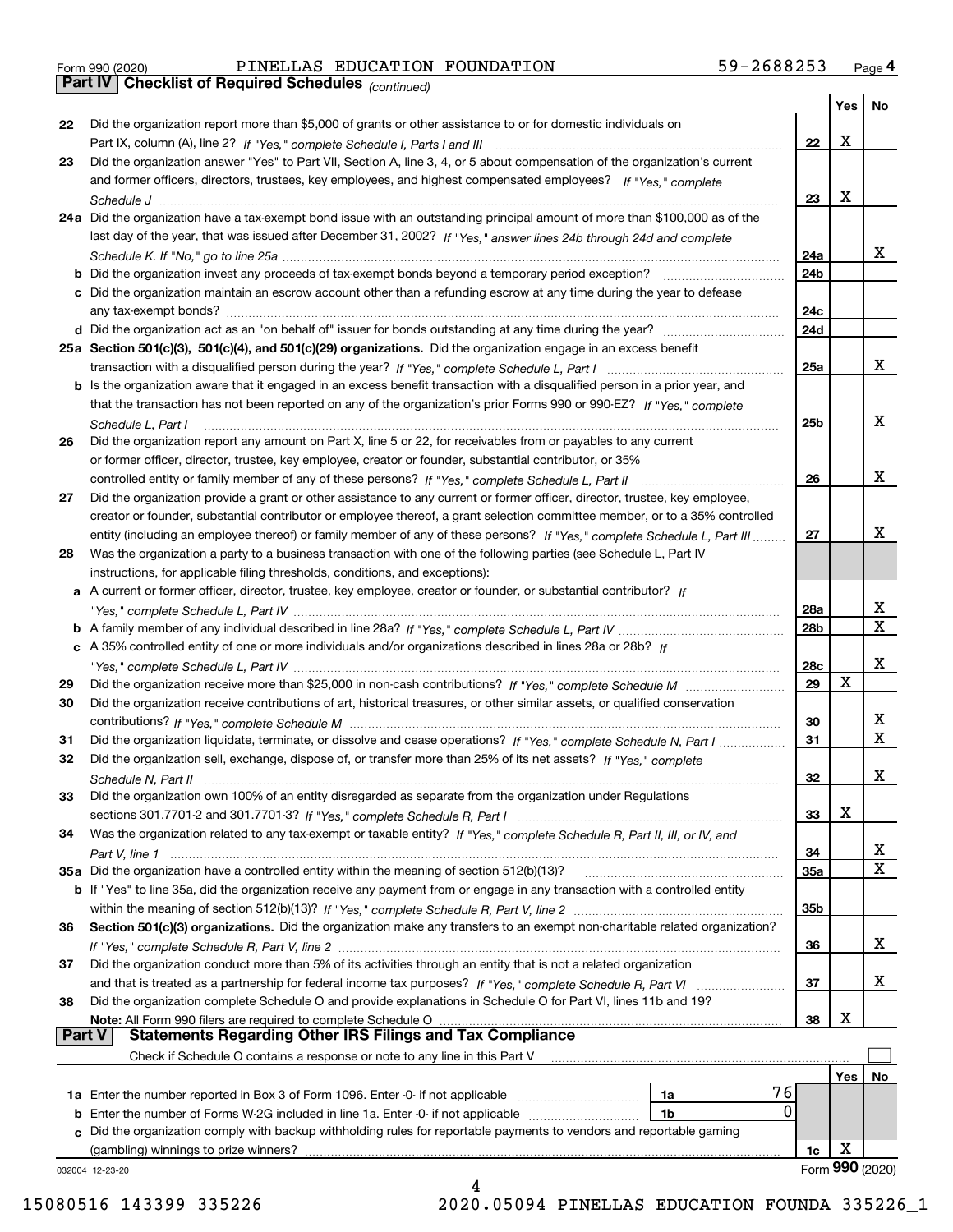|               | 59-2688253<br>PINELLAS EDUCATION FOUNDATION<br>Form 990 (2020)                                                                                  |                |     | $_{\text{Page}}$ 5 |  |  |
|---------------|-------------------------------------------------------------------------------------------------------------------------------------------------|----------------|-----|--------------------|--|--|
| <b>Part V</b> | Statements Regarding Other IRS Filings and Tax Compliance (continued)                                                                           |                |     |                    |  |  |
|               |                                                                                                                                                 |                | Yes | No                 |  |  |
|               | 2a Enter the number of employees reported on Form W-3, Transmittal of Wage and Tax Statements,                                                  |                |     |                    |  |  |
|               | 37<br>filed for the calendar year ending with or within the year covered by this return<br>2a                                                   |                |     |                    |  |  |
|               |                                                                                                                                                 | 2 <sub>b</sub> | х   |                    |  |  |
|               |                                                                                                                                                 |                |     |                    |  |  |
| За            | Did the organization have unrelated business gross income of \$1,000 or more during the year?                                                   | 3a             |     | x                  |  |  |
| b             |                                                                                                                                                 | 3 <sub>b</sub> |     |                    |  |  |
|               | 4a At any time during the calendar year, did the organization have an interest in, or a signature or other authority over, a                    |                |     |                    |  |  |
|               |                                                                                                                                                 | 4a             |     | х                  |  |  |
|               | <b>b</b> If "Yes," enter the name of the foreign country $\blacktriangleright$                                                                  |                |     |                    |  |  |
|               | See instructions for filing requirements for FinCEN Form 114, Report of Foreign Bank and Financial Accounts (FBAR).                             |                |     |                    |  |  |
| 5a            | Was the organization a party to a prohibited tax shelter transaction at any time during the tax year?                                           | 5a             |     | х                  |  |  |
| b             |                                                                                                                                                 | 5b             |     | X                  |  |  |
| с             |                                                                                                                                                 | 5c             |     |                    |  |  |
|               | 6a Does the organization have annual gross receipts that are normally greater than \$100,000, and did the organization solicit                  |                |     |                    |  |  |
|               | any contributions that were not tax deductible as charitable contributions?                                                                     | 6a             |     | x                  |  |  |
|               | <b>b</b> If "Yes," did the organization include with every solicitation an express statement that such contributions or gifts                   |                |     |                    |  |  |
|               | were not tax deductible?                                                                                                                        | 6b             |     |                    |  |  |
| 7             | Organizations that may receive deductible contributions under section 170(c).                                                                   |                |     |                    |  |  |
| а             | Did the organization receive a payment in excess of \$75 made partly as a contribution and partly for goods and services provided to the payor? | 7a             | х   |                    |  |  |
| b             | If "Yes," did the organization notify the donor of the value of the goods or services provided?                                                 | 7b             | X   |                    |  |  |
|               | Did the organization sell, exchange, or otherwise dispose of tangible personal property for which it was required                               |                |     |                    |  |  |
|               |                                                                                                                                                 | 7c             |     | х                  |  |  |
| d             | 7d<br>If "Yes," indicate the number of Forms 8282 filed during the year [11] [11] Wes," indicate the number of Forms 8282 filed during the year |                |     |                    |  |  |
| е             | Did the organization receive any funds, directly or indirectly, to pay premiums on a personal benefit contract?                                 | 7e<br>7f       |     | х<br>$\mathbf X$   |  |  |
| f             | Did the organization, during the year, pay premiums, directly or indirectly, on a personal benefit contract?                                    |                |     |                    |  |  |
| g             | If the organization received a contribution of qualified intellectual property, did the organization file Form 8899 as required?                | 7g             | N/R |                    |  |  |
| h             | If the organization received a contribution of cars, boats, airplanes, or other vehicles, did the organization file a Form 1098-C?              | 7h             | N/R |                    |  |  |
| 8             | Sponsoring organizations maintaining donor advised funds. Did a donor advised fund maintained by the                                            |                |     |                    |  |  |
|               | N/A<br>sponsoring organization have excess business holdings at any time during the year?                                                       | 8              |     |                    |  |  |
| 9             | Sponsoring organizations maintaining donor advised funds.                                                                                       |                |     |                    |  |  |
| а             | N/A<br>Did the sponsoring organization make any taxable distributions under section 4966?                                                       | 9а             |     |                    |  |  |
| b             | N/A<br>Did the sponsoring organization make a distribution to a donor, donor advisor, or related person?                                        | 9b             |     |                    |  |  |
| 10            | Section 501(c)(7) organizations. Enter:                                                                                                         |                |     |                    |  |  |
| а             | N/A<br>10a<br>Initiation fees and capital contributions included on Part VIII, line 12 [111] [11] [12] [11] [12] [11] [12] [                    |                |     |                    |  |  |
|               | 10 <sub>b</sub><br>Gross receipts, included on Form 990, Part VIII, line 12, for public use of club facilities                                  |                |     |                    |  |  |
| 11            | Section 501(c)(12) organizations. Enter:                                                                                                        |                |     |                    |  |  |
| а             | N/A<br>11a<br>Gross income from members or shareholders                                                                                         |                |     |                    |  |  |
| b             | Gross income from other sources (Do not net amounts due or paid to other sources against                                                        |                |     |                    |  |  |
|               | 11 <sub>b</sub><br>amounts due or received from them.)                                                                                          |                |     |                    |  |  |
|               | 12a Section 4947(a)(1) non-exempt charitable trusts. Is the organization filing Form 990 in lieu of Form 1041?                                  | 12a            |     |                    |  |  |
|               | <b>b</b> If "Yes," enter the amount of tax-exempt interest received or accrued during the year $\ldots \mathbf{N}/\mathbf{A}$<br>12b            |                |     |                    |  |  |
| 13            | Section 501(c)(29) qualified nonprofit health insurance issuers.                                                                                |                |     |                    |  |  |
| a             | N/A<br>Is the organization licensed to issue qualified health plans in more than one state?                                                     | <b>13a</b>     |     |                    |  |  |
|               | Note: See the instructions for additional information the organization must report on Schedule O.                                               |                |     |                    |  |  |
| b             | Enter the amount of reserves the organization is required to maintain by the states in which the                                                |                |     |                    |  |  |
|               | 13 <sub>b</sub>                                                                                                                                 |                |     |                    |  |  |
| с             | 13 <sub>c</sub>                                                                                                                                 |                |     | X                  |  |  |
| 14a           | Did the organization receive any payments for indoor tanning services during the tax year?                                                      | 14a            |     |                    |  |  |
|               | <b>b</b> If "Yes," has it filed a Form 720 to report these payments? If "No," provide an explanation on Schedule O                              | 14b            |     |                    |  |  |
| 15            | Is the organization subject to the section 4960 tax on payment(s) of more than \$1,000,000 in remuneration or                                   |                |     |                    |  |  |
|               | excess parachute payment(s) during the year?                                                                                                    | 15             |     | х                  |  |  |
|               | If "Yes," see instructions and file Form 4720, Schedule N.                                                                                      |                |     | х                  |  |  |
| 16            | Is the organization an educational institution subject to the section 4968 excise tax on net investment income?                                 | 16             |     |                    |  |  |
|               | If "Yes," complete Form 4720, Schedule O.                                                                                                       |                |     |                    |  |  |

Form (2020) **990**

032005 12-23-20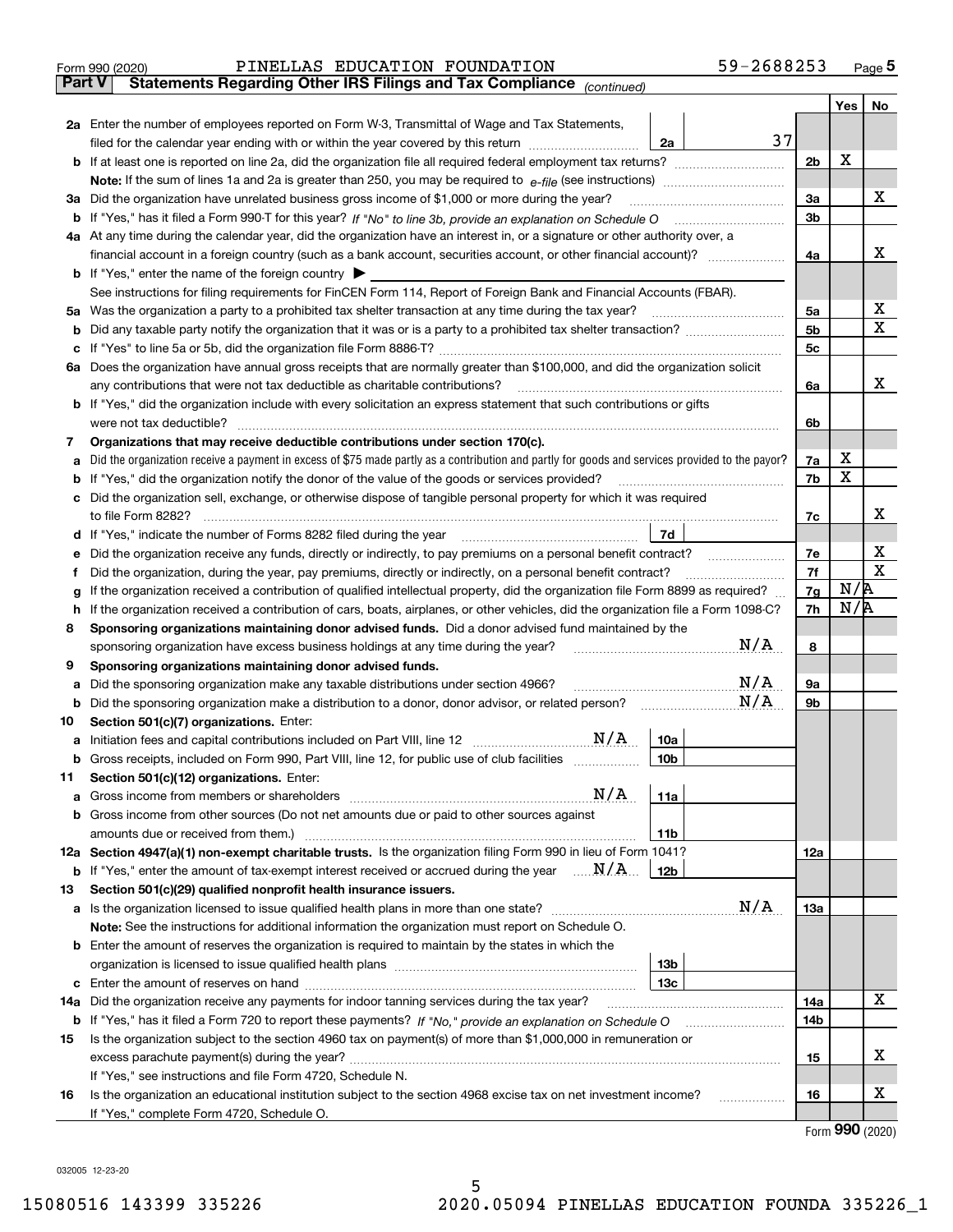|  | Form 990 (2020) |
|--|-----------------|
|  |                 |

| Form 990 (2020) |  | PINELLAS EDUCATION FOUNDATION                                                                                                 | 59-2688253 | $P_{\text{aqe}}$ 6 |
|-----------------|--|-------------------------------------------------------------------------------------------------------------------------------|------------|--------------------|
|                 |  | Part VI   Governance, Management, and Disclosure For each "Yes" response to lines 2 through 7b below, and for a "No" response |            |                    |
|                 |  | to line 8a, 8b, or 10b below, describe the circumstances, processes, or changes on Schedule O. See instructions.              |            |                    |

|    |                                                                                                                                                                               |    |  |    |              | Yes | No                      |  |
|----|-------------------------------------------------------------------------------------------------------------------------------------------------------------------------------|----|--|----|--------------|-----|-------------------------|--|
|    | <b>1a</b> Enter the number of voting members of the governing body at the end of the tax year <i>manumum</i>                                                                  | 1a |  | 32 |              |     |                         |  |
|    | If there are material differences in voting rights among members of the governing body, or if the governing                                                                   |    |  |    |              |     |                         |  |
|    | body delegated broad authority to an executive committee or similar committee, explain on Schedule O.                                                                         |    |  |    |              |     |                         |  |
| b  | Enter the number of voting members included on line 1a, above, who are independent                                                                                            | 1b |  | 32 |              |     |                         |  |
| 2  | Did any officer, director, trustee, or key employee have a family relationship or a business relationship with any other                                                      |    |  |    |              |     |                         |  |
|    | officer, director, trustee, or key employee?                                                                                                                                  |    |  |    | $\mathbf{2}$ |     | X                       |  |
| 3  | Did the organization delegate control over management duties customarily performed by or under the direct supervision                                                         |    |  |    |              |     |                         |  |
|    |                                                                                                                                                                               |    |  |    | 3            |     | X                       |  |
| 4  | Did the organization make any significant changes to its governing documents since the prior Form 990 was filed?                                                              |    |  |    | 4            |     | $\overline{\mathbf{x}}$ |  |
| 5  |                                                                                                                                                                               |    |  |    | 5            |     | $\mathbf X$             |  |
| 6  | Did the organization have members or stockholders?                                                                                                                            |    |  |    | 6            |     | $\mathbf X$             |  |
| 7a | Did the organization have members, stockholders, or other persons who had the power to elect or appoint one or                                                                |    |  |    |              |     |                         |  |
|    |                                                                                                                                                                               |    |  |    | 7a           |     | X                       |  |
|    | <b>b</b> Are any governance decisions of the organization reserved to (or subject to approval by) members, stockholders, or                                                   |    |  |    |              |     |                         |  |
|    | persons other than the governing body?                                                                                                                                        |    |  |    | 7b           |     | X                       |  |
| 8  | Did the organization contemporaneously document the meetings held or written actions undertaken during the year by the following:                                             |    |  |    |              |     |                         |  |
| a  |                                                                                                                                                                               |    |  |    | 8a           | X   |                         |  |
| b  |                                                                                                                                                                               |    |  |    | 8b           | X   |                         |  |
| 9  | Is there any officer, director, trustee, or key employee listed in Part VII, Section A, who cannot be reached at the                                                          |    |  |    |              |     |                         |  |
|    |                                                                                                                                                                               |    |  |    | 9            |     | х                       |  |
|    | Section B. Policies <sub>(This Section B requests information about policies not required by the Internal Revenue Code.)</sub>                                                |    |  |    |              |     |                         |  |
|    |                                                                                                                                                                               |    |  |    |              | Yes | No                      |  |
|    |                                                                                                                                                                               |    |  |    | 10a          |     | X                       |  |
|    | <b>b</b> If "Yes," did the organization have written policies and procedures governing the activities of such chapters, affiliates,                                           |    |  |    |              |     |                         |  |
|    |                                                                                                                                                                               |    |  |    | 10b          |     |                         |  |
|    | 11a Has the organization provided a complete copy of this Form 990 to all members of its governing body before filing the form?                                               |    |  |    | 11a          | X   |                         |  |
|    | <b>b</b> Describe in Schedule O the process, if any, used by the organization to review this Form 990.                                                                        |    |  |    |              |     |                         |  |
|    |                                                                                                                                                                               |    |  |    | 12a          | X   |                         |  |
| b  |                                                                                                                                                                               |    |  |    | 12b          | X   |                         |  |
| c  | Did the organization regularly and consistently monitor and enforce compliance with the policy? If "Yes," describe                                                            |    |  |    |              |     |                         |  |
|    | in Schedule O how this was done manufactured and contact the state of the state of the state of the state of t                                                                |    |  |    | 12c          | X   |                         |  |
| 13 |                                                                                                                                                                               |    |  |    | 13           | X   |                         |  |
| 14 | Did the organization have a written document retention and destruction policy? manufactured and the organization have a written document retention and destruction policy?    |    |  |    | 14           | X   |                         |  |
| 15 | Did the process for determining compensation of the following persons include a review and approval by independent                                                            |    |  |    |              |     |                         |  |
|    | persons, comparability data, and contemporaneous substantiation of the deliberation and decision?                                                                             |    |  |    |              |     |                         |  |
| a  | The organization's CEO, Executive Director, or top management official manufactured content content of the organization's CEO, Executive Director, or top management official |    |  |    | 15a          | X   |                         |  |
|    | <b>b</b> Other officers or key employees of the organization                                                                                                                  |    |  |    | 15b          | X   |                         |  |
|    | If "Yes" to line 15a or 15b, describe the process in Schedule O (see instructions).                                                                                           |    |  |    |              |     |                         |  |
|    | 16a Did the organization invest in, contribute assets to, or participate in a joint venture or similar arrangement with a                                                     |    |  |    |              |     |                         |  |
|    | taxable entity during the year?                                                                                                                                               |    |  |    | 16a          |     | X                       |  |
|    | b If "Yes," did the organization follow a written policy or procedure requiring the organization to evaluate its participation                                                |    |  |    |              |     |                         |  |
|    | in joint venture arrangements under applicable federal tax law, and take steps to safequard the organization's                                                                |    |  |    |              |     |                         |  |
|    | exempt status with respect to such arrangements?                                                                                                                              |    |  |    | 16b          |     |                         |  |
|    | <b>Section C. Disclosure</b>                                                                                                                                                  |    |  |    |              |     |                         |  |
| 17 | List the states with which a copy of this Form 990 is required to be filed $\blacktriangleright$ $\underline{FL}$                                                             |    |  |    |              |     |                         |  |
| 18 | Section 6104 requires an organization to make its Forms 1023 (1024 or 1024-A, if applicable), 990, and 990-T (Section 501(c)(3)s only) available                              |    |  |    |              |     |                         |  |
|    | for public inspection. Indicate how you made these available. Check all that apply.                                                                                           |    |  |    |              |     |                         |  |
|    | $X$ Upon request<br>  X   Own website<br>Another's website<br>Other (explain on Schedule O)                                                                                   |    |  |    |              |     |                         |  |
| 19 | Describe on Schedule O whether (and if so, how) the organization made its governing documents, conflict of interest policy, and financial                                     |    |  |    |              |     |                         |  |
|    | statements available to the public during the tax year.                                                                                                                       |    |  |    |              |     |                         |  |
| 20 |                                                                                                                                                                               |    |  |    |              |     |                         |  |
|    | State the name, address, and telephone number of the person who possesses the organization's books and records<br>STACY BAIER, CEO - (727) 588-4816                           |    |  |    |              |     |                         |  |
|    | 12090 STARKEY ROAD, LARGO, FL 33773-2727                                                                                                                                      |    |  |    |              |     |                         |  |
|    |                                                                                                                                                                               |    |  |    |              |     |                         |  |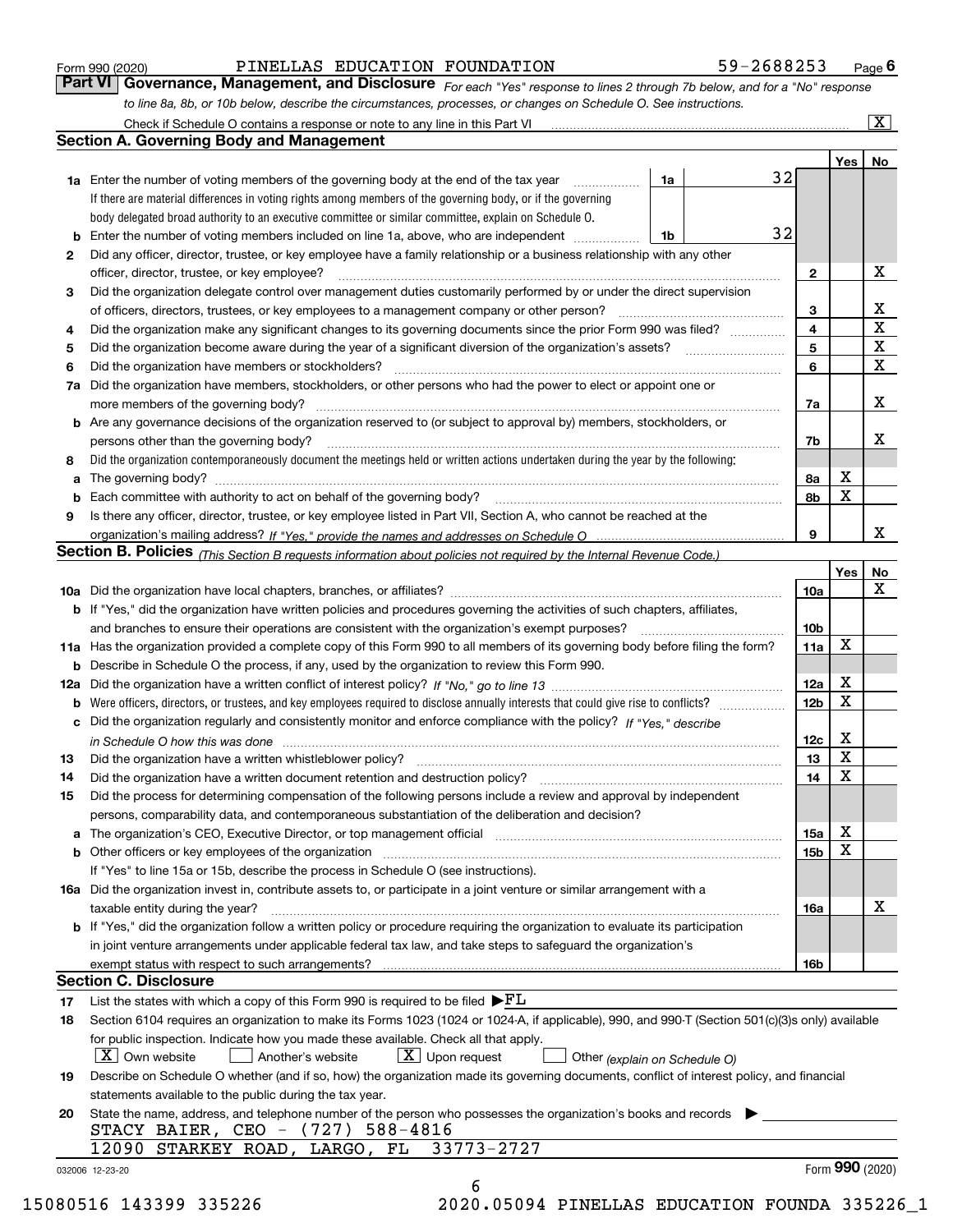$\mathcal{L}^{\text{max}}$ 

# **7Part VII Compensation of Officers, Directors, Trustees, Key Employees, Highest Compensated Employees, and Independent Contractors**

Check if Schedule O contains a response or note to any line in this Part VII

**Section A. Officers, Directors, Trustees, Key Employees, and Highest Compensated Employees**

**1a**  Complete this table for all persons required to be listed. Report compensation for the calendar year ending with or within the organization's tax year. **•** List all of the organization's current officers, directors, trustees (whether individuals or organizations), regardless of amount of compensation.

Enter -0- in columns (D), (E), and (F) if no compensation was paid.

 $\bullet$  List all of the organization's  $\,$ current key employees, if any. See instructions for definition of "key employee."

**•** List the organization's five current highest compensated employees (other than an officer, director, trustee, or key employee) who received reportable compensation (Box 5 of Form W-2 and/or Box 7 of Form 1099-MISC) of more than \$100,000 from the organization and any related organizations.

**•** List all of the organization's former officers, key employees, and highest compensated employees who received more than \$100,000 of reportable compensation from the organization and any related organizations.

**former directors or trustees**  ¥ List all of the organization's that received, in the capacity as a former director or trustee of the organization, more than \$10,000 of reportable compensation from the organization and any related organizations.

See instructions for the order in which to list the persons above.

Check this box if neither the organization nor any related organization compensated any current officer, director, or trustee.  $\mathcal{L}^{\text{max}}$ 

| (A)                        | (C)<br>(B)             |                                         |                                                                  |             |              |                                 |        | (D)                 | (E)                              | (F)                      |
|----------------------------|------------------------|-----------------------------------------|------------------------------------------------------------------|-------------|--------------|---------------------------------|--------|---------------------|----------------------------------|--------------------------|
| Name and title             | Average                | Position<br>(do not check more than one |                                                                  |             |              |                                 |        | Reportable          | Reportable                       | Estimated                |
|                            | hours per              |                                         | box, unless person is both an<br>officer and a director/trustee) |             |              |                                 |        | compensation        | compensation                     | amount of                |
|                            | week                   |                                         |                                                                  |             |              |                                 |        | from                | from related                     | other                    |
|                            | (list any<br>hours for |                                         |                                                                  |             |              |                                 |        | the<br>organization | organizations<br>(W-2/1099-MISC) | compensation<br>from the |
|                            | related                |                                         |                                                                  |             |              |                                 |        | (W-2/1099-MISC)     |                                  | organization             |
|                            | organizations          |                                         |                                                                  |             |              |                                 |        |                     |                                  | and related              |
|                            | below                  | ndividual trustee or director           | In stitutional trustee                                           |             | Key employee | Highest compensated<br>employee |        |                     |                                  | organizations            |
|                            | line)                  |                                         |                                                                  | Officer     |              |                                 | Former |                     |                                  |                          |
| (1)<br>STACY BAIER         | 40.00                  |                                         |                                                                  |             |              |                                 |        |                     |                                  |                          |
| CEO                        |                        |                                         |                                                                  | $\mathbf X$ |              |                                 |        | 216,980.            | $0$ .                            | 39,961.                  |
| (2)<br>KATHLEEN MENDOZA    | 40.00                  |                                         |                                                                  |             |              |                                 |        |                     |                                  |                          |
| CONTROLLER (1/1/20-7/3/20) |                        |                                         |                                                                  | X           |              |                                 |        | 50,011.             | 0.                               | 20,395.                  |
| (3)<br>STEPHANIE SMITH     | 40.00                  |                                         |                                                                  |             |              |                                 |        |                     |                                  |                          |
| CONTROLLER (7/3/20-9/3/21) |                        |                                         |                                                                  | X           |              |                                 |        | 24,731.             | 0.                               | 1,862.                   |
| CHARLES HARRIS<br>(4)      | 1.00                   |                                         |                                                                  |             |              |                                 |        |                     |                                  |                          |
| CHAIRMAN                   |                        | X                                       |                                                                  |             |              |                                 |        | 0.                  | 0.                               | $\mathbf 0$ .            |
| <b>TASH ELWYN</b><br>(5)   | 1.00                   |                                         |                                                                  |             |              |                                 |        |                     |                                  |                          |
| VICE CHAIRMAN              |                        | $\mathbf x$                             |                                                                  |             |              |                                 |        | 0.                  | 0.                               | $\mathbf 0$ .            |
| ROBERT BYELICK<br>(6)      | 1.00                   |                                         |                                                                  |             |              |                                 |        |                     |                                  |                          |
| <b>TREASURER</b>           |                        | X                                       |                                                                  |             |              |                                 |        | $\mathbf 0$ .       | 0.                               | 0.                       |
| SUSAN JOHNSON<br>(7)       | 1.00                   |                                         |                                                                  |             |              |                                 |        |                     |                                  |                          |
| <b>SECRETARY</b>           |                        | X                                       |                                                                  |             |              |                                 |        | 0.                  | 0.                               | $0_{.}$                  |
| (8)<br>RICHARD AUSTIN      | 1.00                   |                                         |                                                                  |             |              |                                 |        |                     |                                  |                          |
| <b>DIRECTOR</b>            |                        | X                                       |                                                                  |             |              |                                 |        | $\mathbf 0$ .       | 0.                               | 0.                       |
| <b>JOSEPH BAKER</b><br>(9) | 1.00                   |                                         |                                                                  |             |              |                                 |        |                     |                                  |                          |
| <b>DIRECTOR</b>            |                        | X                                       |                                                                  |             |              |                                 |        | 0.                  | 0.                               | $0$ .                    |
| (10) DOUGLAS BISHOP        | 1.00                   |                                         |                                                                  |             |              |                                 |        |                     |                                  |                          |
| <b>DIRECTOR</b>            |                        | X                                       |                                                                  |             |              |                                 |        | $\mathbf 0$ .       | 0.                               | $0_{.}$                  |
| (11) JOSH BOMSTEIN         | 1.00                   |                                         |                                                                  |             |              |                                 |        |                     |                                  |                          |
| DIRECTOR (1/27/21-6/30/21) |                        | X                                       |                                                                  |             |              |                                 |        | $\mathbf 0$ .       | 0.                               | $0_{.}$                  |
| (12) JOHNNY BOYKINS        | 1.00                   |                                         |                                                                  |             |              |                                 |        |                     |                                  |                          |
| DIRECTOR (3/24/21-6/30/21) |                        | X                                       |                                                                  |             |              |                                 |        | $\mathbf 0$ .       | 0.                               | $\mathbf 0$ .            |
| (13) PIERRE CARAMAZZA      | 1.00                   |                                         |                                                                  |             |              |                                 |        |                     |                                  |                          |
| <b>DIRECTOR</b>            |                        | X                                       |                                                                  |             |              |                                 |        | $\mathbf 0$ .       | 0.                               | $0$ .                    |
| (14) WILLIAM CARLSON       | 1.00                   |                                         |                                                                  |             |              |                                 |        |                     |                                  |                          |
| <b>DIRECTOR</b>            |                        | X                                       |                                                                  |             |              |                                 |        | 0.                  | 0.                               | $\mathbf 0$ .            |
| (15) CATHY COLLINS         | 1.00                   |                                         |                                                                  |             |              |                                 |        |                     |                                  |                          |
| <b>DIRECTOR</b>            |                        | X                                       |                                                                  |             |              |                                 |        | $\mathbf 0$ .       | $0$ .                            | $\mathbf 0$ .            |
| (16) CAROL COOK            | 1.00                   |                                         |                                                                  |             |              |                                 |        |                     |                                  |                          |
| <b>DIRECTOR</b>            |                        | X                                       |                                                                  |             |              |                                 |        | 0.                  | $\mathbf 0$ .                    | $0_{.}$                  |
| (17) RICHARD CRIPPEN       | 1.00                   |                                         |                                                                  |             |              |                                 |        |                     |                                  |                          |
| <b>DIRECTOR</b>            |                        | X                                       |                                                                  |             |              |                                 |        | $\mathbf 0$ .       | 0.                               | 0.                       |
|                            |                        |                                         |                                                                  |             |              |                                 |        |                     |                                  | nov                      |

032007 12-23-20

Form (2020) **990**

7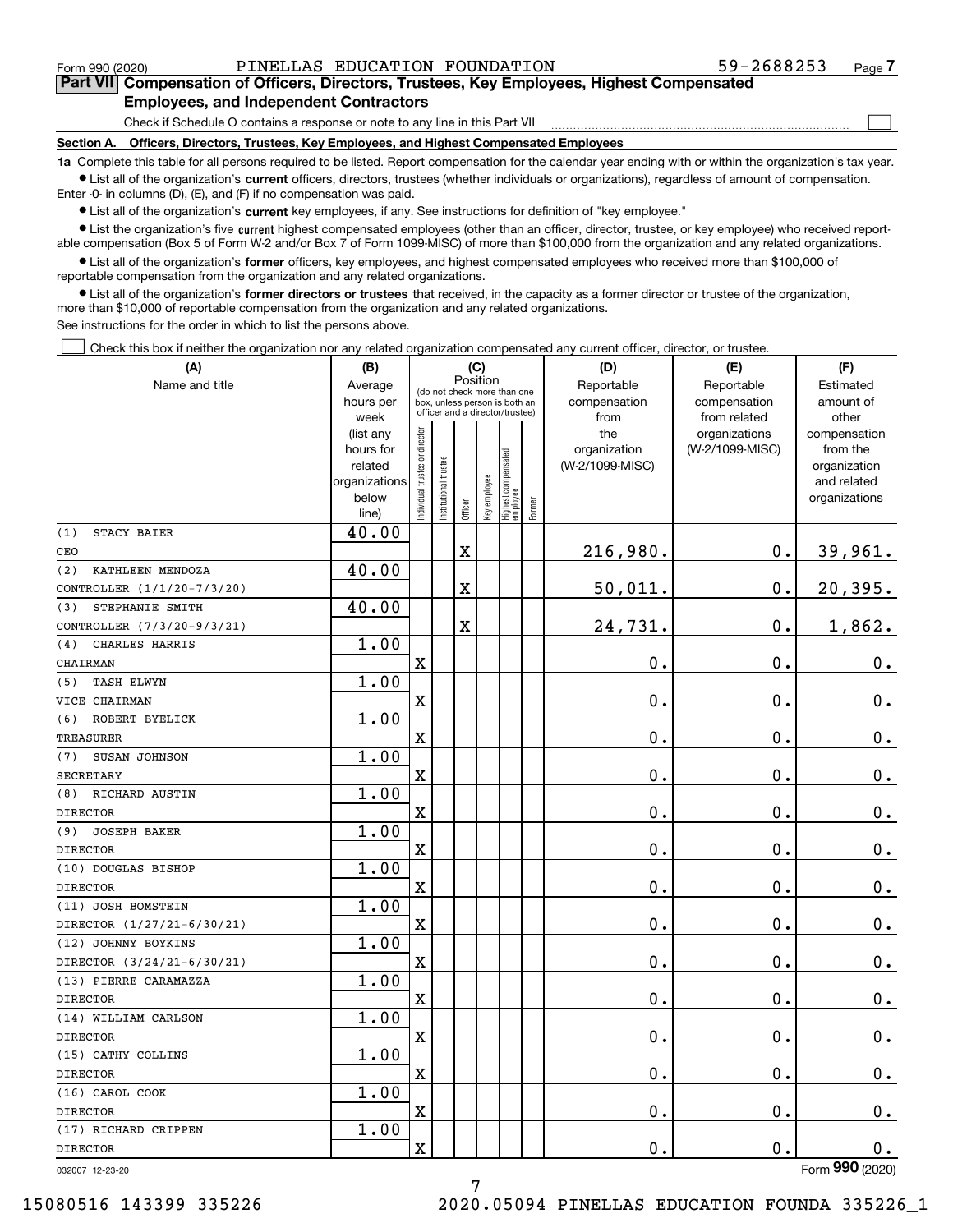|  | Form 990 (2020) |
|--|-----------------|
|  |                 |

Form 990 (2020) PINELLAS EDUCATION FOUNDATION 59-2688253 Page

**8** 59-2688253

| Part VII Section A. Officers, Directors, Trustees, Key Employees, and Highest Compensated Employees (continued)                              |                          |                                         |                                 |         |              |                                   |        |                         |                  |   |                  |
|----------------------------------------------------------------------------------------------------------------------------------------------|--------------------------|-----------------------------------------|---------------------------------|---------|--------------|-----------------------------------|--------|-------------------------|------------------|---|------------------|
| (A)                                                                                                                                          | (B)                      |                                         |                                 |         | (C)          |                                   |        | (D)                     | (E)              |   | (F)              |
| Name and title                                                                                                                               | Average                  | Position<br>(do not check more than one |                                 |         |              |                                   |        | Reportable              | Reportable       |   | Estimated        |
|                                                                                                                                              | hours per                |                                         | box, unless person is both an   |         |              |                                   |        | compensation            | compensation     |   | amount of        |
|                                                                                                                                              | week                     |                                         | officer and a director/trustee) |         |              |                                   |        | from                    | from related     |   | other            |
|                                                                                                                                              | (list any                |                                         |                                 |         |              |                                   |        | the                     | organizations    |   | compensation     |
|                                                                                                                                              | hours for                |                                         |                                 |         |              |                                   |        | organization            | (W-2/1099-MISC)  |   | from the         |
|                                                                                                                                              | related<br>organizations |                                         |                                 |         |              |                                   |        | (W-2/1099-MISC)         |                  |   | organization     |
|                                                                                                                                              | below                    |                                         |                                 |         |              |                                   |        |                         |                  |   | and related      |
|                                                                                                                                              | line)                    | Individual trustee or director          | Institutional trustee           | Officer | Key employee | Highest compensated<br>  employee | Former |                         |                  |   | organizations    |
| (18) SEBASTIAN DORTCH                                                                                                                        | 1.00                     |                                         |                                 |         |              |                                   |        |                         |                  |   |                  |
| <b>DIRECTOR</b>                                                                                                                              |                          | $\mathbf X$                             |                                 |         |              |                                   |        | 0.                      | 0.               |   | 0.               |
| (19) RENE FLOWERS                                                                                                                            | 1.00                     |                                         |                                 |         |              |                                   |        |                         |                  |   |                  |
| <b>DIRECTOR</b>                                                                                                                              |                          | X                                       |                                 |         |              |                                   |        | 0.                      | 0.               |   | $\mathbf 0$ .    |
| (20) BILL GOEDE                                                                                                                              | 1.00                     |                                         |                                 |         |              |                                   |        |                         |                  |   |                  |
| DIRECTOR (3/24/21-6/30/21)                                                                                                                   |                          | X                                       |                                 |         |              |                                   |        | 0.                      | 0.               |   | $\mathbf 0$ .    |
| (21) MICHAEL GREGO                                                                                                                           | 1.00                     |                                         |                                 |         |              |                                   |        |                         |                  |   |                  |
| <b>DIRECTOR</b>                                                                                                                              |                          | X                                       |                                 |         |              |                                   |        | 0.                      | 0.               |   |                  |
| (22) MICHAEL HARPOLE                                                                                                                         | 1.00                     |                                         |                                 |         |              |                                   |        |                         |                  |   | $\mathbf 0$ .    |
|                                                                                                                                              |                          |                                         |                                 |         |              |                                   |        | 0.                      | 0.               |   |                  |
| <b>DIRECTOR</b>                                                                                                                              |                          | X                                       |                                 |         |              |                                   |        |                         |                  |   | $\mathbf 0$ .    |
| (23) MITCHELL LEE                                                                                                                            | 1.00                     |                                         |                                 |         |              |                                   |        |                         |                  |   |                  |
| <b>DIRECTOR</b>                                                                                                                              |                          | X                                       |                                 |         |              |                                   |        | 0.                      | 0.               |   | $\mathbf 0$ .    |
| (24) ROBERT MCINTYRE                                                                                                                         | 1.00                     |                                         |                                 |         |              |                                   |        |                         |                  |   |                  |
| <b>DIRECTOR</b>                                                                                                                              |                          | X                                       |                                 |         |              |                                   |        | 0.                      | 0.               |   | $\mathbf 0$ .    |
| (25) STEVEN MCMULLEN                                                                                                                         | 1.00                     |                                         |                                 |         |              |                                   |        |                         |                  |   |                  |
| <b>DIRECTOR</b>                                                                                                                              |                          | X                                       |                                 |         |              |                                   |        | 0.                      | 0.               |   | $0$ .            |
| (26) JAMES MYERS                                                                                                                             | 1.00                     |                                         |                                 |         |              |                                   |        |                         |                  |   |                  |
| <b>DIRECTOR</b>                                                                                                                              |                          | $\mathbf x$                             |                                 |         |              |                                   |        | 0.                      | 0.               |   | 0.               |
| 1b Subtotal                                                                                                                                  |                          |                                         |                                 |         |              |                                   |        | $\overline{291,722}$ .  | $\overline{0}$ . |   | 62, 218.         |
| c Total from continuation sheets to Part VII, Section A                                                                                      |                          |                                         |                                 |         |              |                                   |        | 0.                      | $\overline{0}$ . |   | 0.               |
|                                                                                                                                              |                          |                                         |                                 |         |              |                                   |        | 291, 722.               | $\overline{0}$ . |   | 62, 218.         |
| Total number of individuals (including but not limited to those listed above) who received more than \$100,000 of reportable<br>$\mathbf{2}$ |                          |                                         |                                 |         |              |                                   |        |                         |                  |   |                  |
| compensation from the organization $\blacktriangleright$                                                                                     |                          |                                         |                                 |         |              |                                   |        |                         |                  |   | 1                |
|                                                                                                                                              |                          |                                         |                                 |         |              |                                   |        |                         |                  |   | <b>No</b><br>Yes |
| Did the organization list any former officer, director, trustee, key employee, or highest compensated employee on<br>3                       |                          |                                         |                                 |         |              |                                   |        |                         |                  |   |                  |
| line 1a? If "Yes," complete Schedule J for such individual manufactured contains and the Yes," complete Schedule J for such individual       |                          |                                         |                                 |         |              |                                   |        |                         |                  | 3 | х                |
| For any individual listed on line 1a, is the sum of reportable compensation and other compensation from the organization<br>4                |                          |                                         |                                 |         |              |                                   |        |                         |                  |   |                  |
|                                                                                                                                              |                          |                                         |                                 |         |              |                                   |        |                         |                  | 4 | X                |
| Did any person listed on line 1a receive or accrue compensation from any unrelated organization or individual for services<br>5              |                          |                                         |                                 |         |              |                                   |        |                         |                  |   |                  |
|                                                                                                                                              |                          |                                         |                                 |         |              |                                   |        |                         |                  | 5 | x                |
| <b>Section B. Independent Contractors</b>                                                                                                    |                          |                                         |                                 |         |              |                                   |        |                         |                  |   |                  |
| Complete this table for your five highest compensated independent contractors that received more than \$100,000 of compensation from<br>1    |                          |                                         |                                 |         |              |                                   |        |                         |                  |   |                  |
| the organization. Report compensation for the calendar year ending with or within the organization's tax year.                               |                          |                                         |                                 |         |              |                                   |        |                         |                  |   |                  |
| (A)                                                                                                                                          |                          |                                         |                                 |         |              |                                   |        | (B)                     |                  |   | (C)              |
| Name and business address                                                                                                                    |                          |                                         | <b>NONE</b>                     |         |              |                                   |        | Description of services |                  |   | Compensation     |
|                                                                                                                                              |                          |                                         |                                 |         |              |                                   |        |                         |                  |   |                  |
|                                                                                                                                              |                          |                                         |                                 |         |              |                                   |        |                         |                  |   |                  |
|                                                                                                                                              |                          |                                         |                                 |         |              |                                   |        |                         |                  |   |                  |
|                                                                                                                                              |                          |                                         |                                 |         |              |                                   |        |                         |                  |   |                  |
|                                                                                                                                              |                          |                                         |                                 |         |              |                                   |        |                         |                  |   |                  |
|                                                                                                                                              |                          |                                         |                                 |         |              |                                   |        |                         |                  |   |                  |
|                                                                                                                                              |                          |                                         |                                 |         |              |                                   |        |                         |                  |   |                  |
|                                                                                                                                              |                          |                                         |                                 |         |              |                                   |        |                         |                  |   |                  |
|                                                                                                                                              |                          |                                         |                                 |         |              |                                   |        |                         |                  |   |                  |
|                                                                                                                                              |                          |                                         |                                 |         |              |                                   |        |                         |                  |   |                  |
| 2<br>Total number of independent contractors (including but not limited to those listed above) who received more than                        |                          |                                         |                                 |         |              |                                   |        |                         |                  |   |                  |
| \$100,000 of compensation from the organization                                                                                              |                          |                                         |                                 |         | 0            |                                   |        |                         |                  |   |                  |
| SEE PART VII, SECTION A CONTINUATION SHEETS                                                                                                  |                          |                                         |                                 |         |              |                                   |        |                         |                  |   | Form 990 (2020)  |

032008 12-23-20 SEE PART VII, SECTION A CONTINUATION SHEETS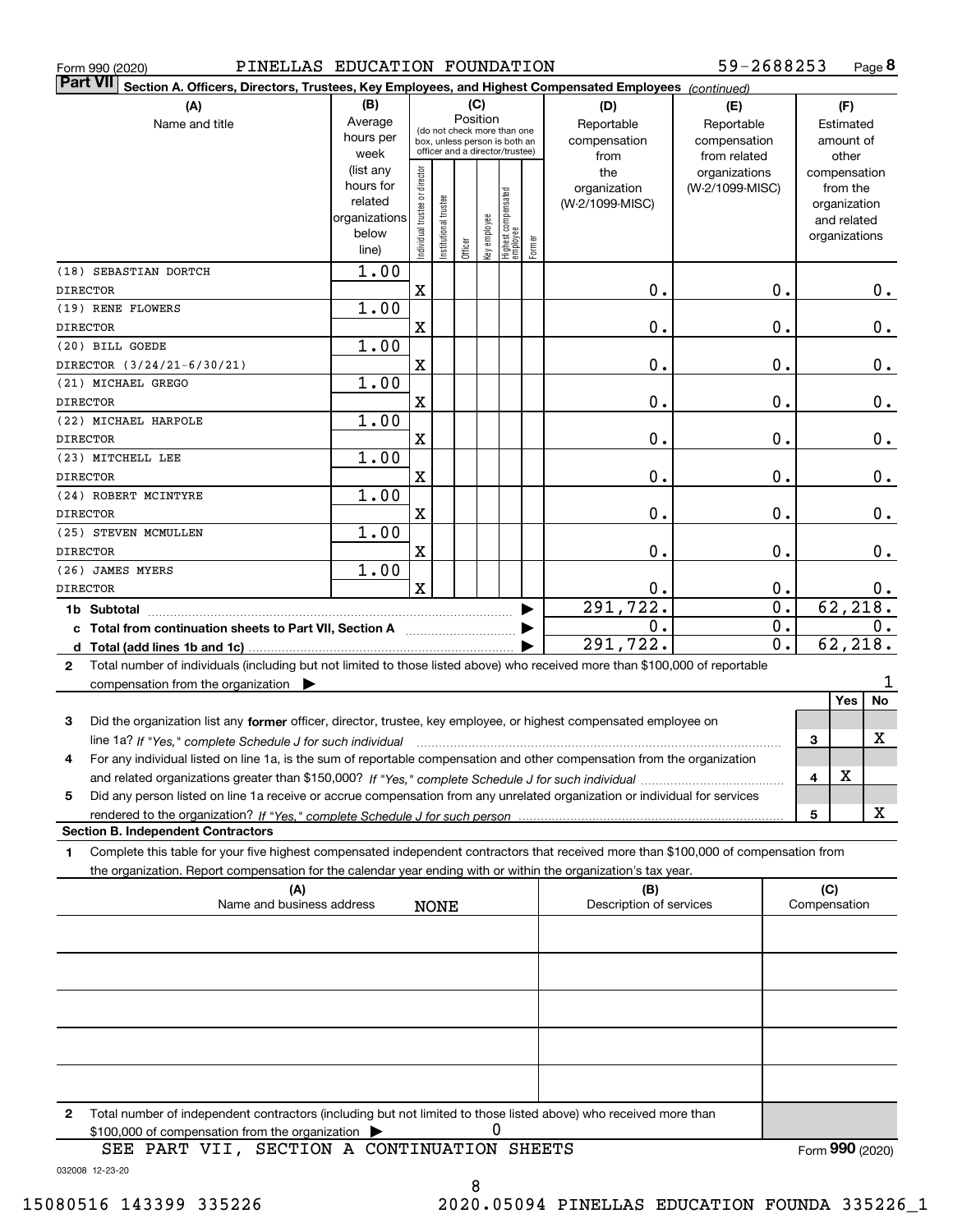| PINELLAS EDUCATION FOUNDATION<br>Form 990                                                                       |                                                           |                                |                                    |         |              |                              |        |                                                                | 59-2688253                                                       |                                                                               |
|-----------------------------------------------------------------------------------------------------------------|-----------------------------------------------------------|--------------------------------|------------------------------------|---------|--------------|------------------------------|--------|----------------------------------------------------------------|------------------------------------------------------------------|-------------------------------------------------------------------------------|
| Part VII Section A. Officers, Directors, Trustees, Key Employees, and Highest Compensated Employees (continued) |                                                           |                                |                                    |         |              |                              |        |                                                                |                                                                  |                                                                               |
| (A)                                                                                                             | (B)                                                       |                                |                                    |         | (C)          |                              |        | (D)                                                            | (E)                                                              | (F)                                                                           |
| Name and title                                                                                                  | Average                                                   |                                | Position<br>(check all that apply) |         |              |                              |        | Reportable                                                     | Reportable                                                       | Estimated                                                                     |
|                                                                                                                 | hours<br>per<br>week<br>(list any<br>hours for<br>related |                                |                                    |         |              |                              |        | compensation<br>from<br>the<br>organization<br>(W-2/1099-MISC) | compensation<br>from related<br>organizations<br>(W-2/1099-MISC) | amount of<br>other<br>compensation<br>from the<br>organization<br>and related |
|                                                                                                                 | organizations<br>below<br>line)                           | Individual trustee or director | Institutional trustee              | Officer | Key employee | Highest compensated employee | Former |                                                                |                                                                  | organizations                                                                 |
| (27) IRWIN NOVACK                                                                                               | 1.00                                                      |                                |                                    |         |              |                              |        |                                                                |                                                                  |                                                                               |
| <b>DIRECTOR</b>                                                                                                 |                                                           | $\mathbf X$                    |                                    |         |              |                              |        | $\mathbf 0$ .                                                  | $\mathbf 0$ .                                                    | 0.                                                                            |
| (28) WILLIAM PINGLETON                                                                                          | 1.00                                                      |                                |                                    |         |              |                              |        |                                                                |                                                                  |                                                                               |
| <b>DIRECTOR</b>                                                                                                 |                                                           | $\mathbf X$                    |                                    |         |              |                              |        | $\mathbf 0$ .                                                  | 0.                                                               | 0.                                                                            |
| (29) GARY REGOLI                                                                                                | 1.00                                                      |                                |                                    |         |              |                              |        |                                                                |                                                                  |                                                                               |
| <b>DIRECTOR</b>                                                                                                 |                                                           | $\mathbf X$                    |                                    |         |              |                              |        | $\mathbf 0$ .                                                  | 0.                                                               | 0.                                                                            |
| (30) AMY RETTIG                                                                                                 | 1.00                                                      |                                |                                    |         |              |                              |        |                                                                |                                                                  |                                                                               |
| <b>DIRECTOR</b>                                                                                                 |                                                           | $\mathbf X$                    |                                    |         |              |                              |        | $\mathbf 0$ .                                                  | 0.                                                               | 0.                                                                            |
| (31) TERESA ROONEY                                                                                              | 1.00                                                      |                                |                                    |         |              |                              |        |                                                                |                                                                  |                                                                               |
| <b>DIRECTOR</b>                                                                                                 |                                                           | $\mathbf X$                    |                                    |         |              |                              |        | $\mathbf 0$ .                                                  | 0.                                                               | 0.                                                                            |
| (32) CRAIG SHER                                                                                                 | 1.00                                                      |                                |                                    |         |              |                              |        |                                                                |                                                                  |                                                                               |
| <b>DIRECTOR</b>                                                                                                 | 1.00                                                      | $\mathbf X$                    |                                    |         |              |                              |        | $\mathbf 0$ .                                                  | 0.                                                               | 0.                                                                            |
| (33) ELLEN STAVROS<br><b>DIRECTOR</b>                                                                           |                                                           | $\mathbf X$                    |                                    |         |              |                              |        | $\mathbf 0$ .                                                  | 0.                                                               | 0.                                                                            |
| (34) JEFFREY WALKER                                                                                             | 1.00                                                      |                                |                                    |         |              |                              |        |                                                                |                                                                  |                                                                               |
| <b>DIRECTOR</b>                                                                                                 |                                                           | $\mathbf X$                    |                                    |         |              |                              |        | $\mathbf 0$ .                                                  | 0.                                                               | 0.                                                                            |
| (35) BEN WEIDER                                                                                                 | 1.00                                                      |                                |                                    |         |              |                              |        |                                                                |                                                                  |                                                                               |
| <b>DIRECTOR</b>                                                                                                 |                                                           | $\mathbf X$                    |                                    |         |              |                              |        | $\mathbf 0$ .                                                  | 0.                                                               | 0.                                                                            |
| (36) KAREN SEEL                                                                                                 | 1.00                                                      |                                |                                    |         |              |                              |        |                                                                |                                                                  |                                                                               |
| DIRECTOR (7/1/20-12/30/20)                                                                                      |                                                           | $\mathbf X$                    |                                    |         |              |                              |        | $\mathbf 0$ .                                                  | $\mathbf 0$ .                                                    | 0.                                                                            |
|                                                                                                                 |                                                           |                                |                                    |         |              |                              |        |                                                                |                                                                  |                                                                               |
|                                                                                                                 |                                                           |                                |                                    |         |              |                              |        |                                                                |                                                                  |                                                                               |
|                                                                                                                 |                                                           |                                |                                    |         |              |                              |        |                                                                |                                                                  |                                                                               |
|                                                                                                                 |                                                           |                                |                                    |         |              |                              |        |                                                                |                                                                  |                                                                               |
|                                                                                                                 |                                                           |                                |                                    |         |              |                              |        |                                                                |                                                                  |                                                                               |
|                                                                                                                 |                                                           |                                |                                    |         |              |                              |        |                                                                |                                                                  |                                                                               |
|                                                                                                                 |                                                           |                                |                                    |         |              |                              |        |                                                                |                                                                  |                                                                               |
|                                                                                                                 |                                                           |                                |                                    |         |              |                              |        |                                                                |                                                                  |                                                                               |
| Total to Part VII, Section A, line 1c                                                                           |                                                           |                                |                                    |         |              |                              |        |                                                                |                                                                  |                                                                               |
|                                                                                                                 |                                                           |                                |                                    |         |              |                              |        |                                                                |                                                                  |                                                                               |

032201 04-01-20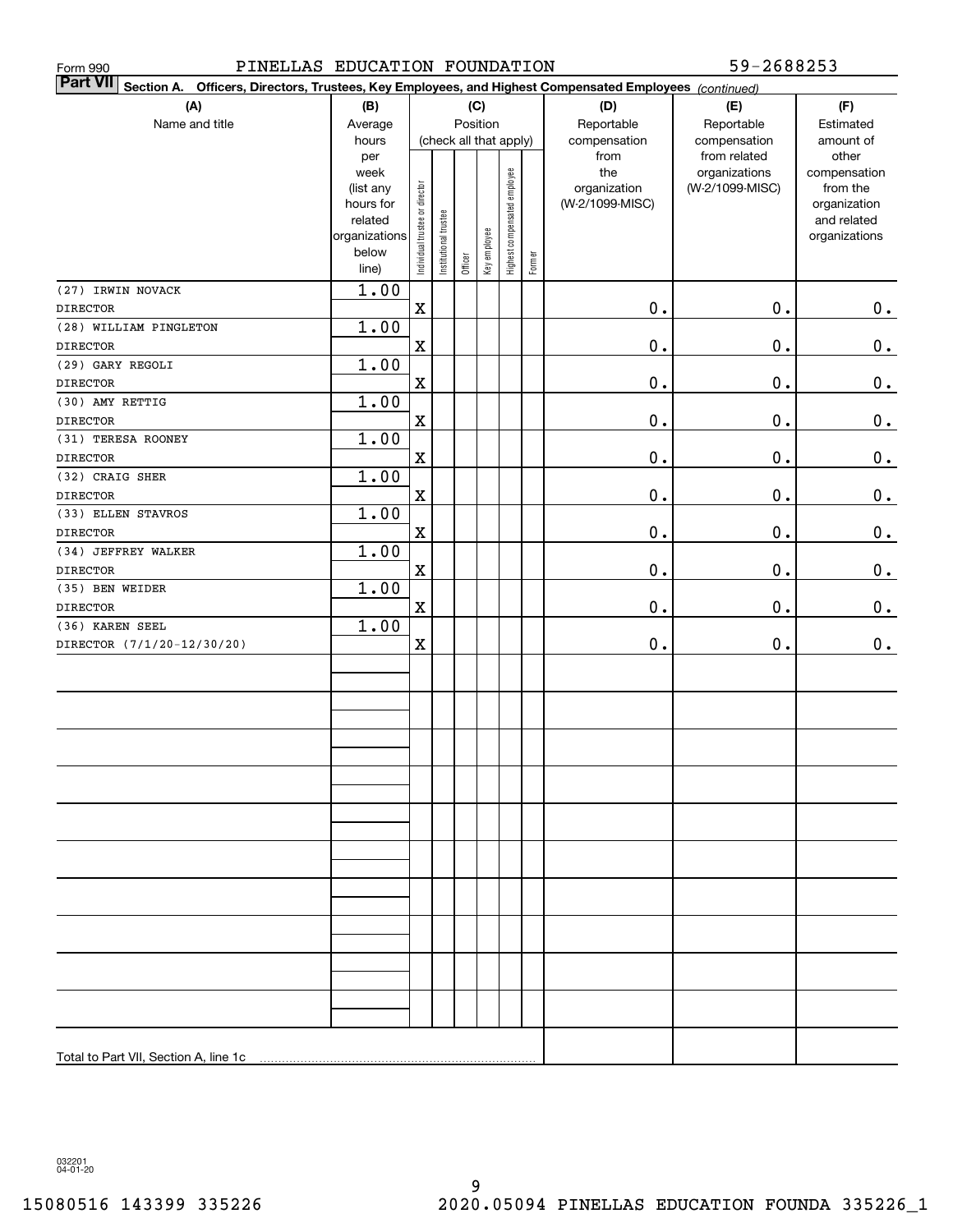|                                                           | <b>Part VIII</b> |   | <b>Statement of Revenue</b>                                                                                           |                |                     |     |                       |                      |                                                           |                                                   |                                                                 |
|-----------------------------------------------------------|------------------|---|-----------------------------------------------------------------------------------------------------------------------|----------------|---------------------|-----|-----------------------|----------------------|-----------------------------------------------------------|---------------------------------------------------|-----------------------------------------------------------------|
|                                                           |                  |   | Check if Schedule O contains a response or note to any line in this Part VIII                                         |                |                     |     |                       |                      |                                                           |                                                   |                                                                 |
|                                                           |                  |   |                                                                                                                       |                |                     |     |                       | (A)<br>Total revenue | $\overline{(B)}$<br>Related or exempt<br>function revenue | $\overline{(C)}$<br>Unrelated<br>business revenue | (D)<br>Revenue excluded<br>from tax under<br>sections 512 - 514 |
|                                                           |                  |   | <b>1 a</b> Federated campaigns                                                                                        |                | 1a                  |     |                       |                      |                                                           |                                                   |                                                                 |
|                                                           |                  |   | <b>b</b> Membership dues                                                                                              |                | 1 <sub>b</sub>      |     |                       |                      |                                                           |                                                   |                                                                 |
| Contributions, Gifts, Grants<br>and Other Similar Amounts |                  | с | Fundraising events                                                                                                    |                | 1 <sub>c</sub>      |     | 57,320.               |                      |                                                           |                                                   |                                                                 |
|                                                           |                  |   | d Related organizations                                                                                               |                | 1 <sub>d</sub>      |     |                       |                      |                                                           |                                                   |                                                                 |
|                                                           |                  | е | Government grants (contributions)                                                                                     |                | 1e                  |     | 2,337,362.            |                      |                                                           |                                                   |                                                                 |
|                                                           |                  |   | f All other contributions, gifts, grants, and                                                                         |                |                     |     |                       |                      |                                                           |                                                   |                                                                 |
|                                                           |                  |   | similar amounts not included above                                                                                    |                | 1f                  |     | 4,662,175.            |                      |                                                           |                                                   |                                                                 |
|                                                           |                  |   | Noncash contributions included in lines 1a-1f                                                                         |                | $1g$ \$             |     | 2,045,850.            |                      |                                                           |                                                   |                                                                 |
|                                                           |                  | h |                                                                                                                       |                |                     |     |                       | 7,056,857.           |                                                           |                                                   |                                                                 |
|                                                           |                  |   |                                                                                                                       |                |                     |     | <b>Business Code</b>  |                      |                                                           |                                                   |                                                                 |
|                                                           | 2 a              |   | <u> 1989 - Johann Barn, mars ann an t-Amhain Aonaich an t-Aonaich an t-Aonaich ann an t-Aonaich ann an t-Aonaich</u>  |                |                     |     |                       |                      |                                                           |                                                   |                                                                 |
|                                                           |                  | b | <u> 1980 - Johann Barbara, martin amerikan basar dan berasal dalam basar dalam basar dalam basar dalam basar dala</u> |                |                     |     |                       |                      |                                                           |                                                   |                                                                 |
| evenue                                                    |                  | с | the contract of the contract of the contract of the contract of the contract of                                       |                |                     |     |                       |                      |                                                           |                                                   |                                                                 |
|                                                           |                  | d | the contract of the contract of the contract of the contract of the contract of                                       |                |                     |     |                       |                      |                                                           |                                                   |                                                                 |
| Program Service<br>Revenue                                | e                |   |                                                                                                                       |                |                     |     |                       |                      |                                                           |                                                   |                                                                 |
|                                                           |                  |   |                                                                                                                       |                |                     |     | ▶                     |                      |                                                           |                                                   |                                                                 |
|                                                           | 3                |   | Investment income (including dividends, interest, and                                                                 |                |                     |     |                       |                      |                                                           |                                                   |                                                                 |
|                                                           |                  |   |                                                                                                                       |                |                     |     |                       | 348,916.             |                                                           |                                                   | 348,916.                                                        |
|                                                           | 4                |   | Income from investment of tax-exempt bond proceeds                                                                    |                |                     |     |                       |                      |                                                           |                                                   |                                                                 |
|                                                           | 5                |   |                                                                                                                       |                |                     |     |                       |                      |                                                           |                                                   |                                                                 |
|                                                           |                  |   |                                                                                                                       |                | (i) Real            |     | (ii) Personal         |                      |                                                           |                                                   |                                                                 |
|                                                           | 6а               |   | Gross rents<br>.                                                                                                      | 6a             |                     |     |                       |                      |                                                           |                                                   |                                                                 |
|                                                           |                  | b | Less: rental expenses                                                                                                 | 6 <sub>b</sub> |                     |     |                       |                      |                                                           |                                                   |                                                                 |
|                                                           | c                |   | Rental income or (loss)                                                                                               | 6с             |                     |     |                       |                      |                                                           |                                                   |                                                                 |
|                                                           |                  |   | d Net rental income or (loss)                                                                                         |                |                     |     |                       |                      |                                                           |                                                   |                                                                 |
|                                                           |                  |   | 7 a Gross amount from sales of                                                                                        |                | (i) Securities      |     | (ii) Other            |                      |                                                           |                                                   |                                                                 |
|                                                           |                  |   | assets other than inventory                                                                                           | 7a             | 5,036,831.          |     | 420,818.              |                      |                                                           |                                                   |                                                                 |
|                                                           |                  |   | <b>b</b> Less: cost or other basis                                                                                    |                |                     |     |                       |                      |                                                           |                                                   |                                                                 |
|                                                           |                  |   | and sales expenses                                                                                                    |                | $ 7b $ 4, 328, 713. |     | 439,000.              |                      |                                                           |                                                   |                                                                 |
| Revenue                                                   |                  |   | <b>c</b> Gain or (loss) $\ldots$                                                                                      | 7c             | 708,118.            |     | $-18,182.$            |                      |                                                           |                                                   |                                                                 |
|                                                           |                  |   |                                                                                                                       |                |                     |     | $\blacktriangleright$ | 689,936.             |                                                           |                                                   | 689,936.                                                        |
| Othe                                                      |                  |   | 8 a Gross income from fundraising events (not                                                                         |                |                     |     |                       |                      |                                                           |                                                   |                                                                 |
|                                                           |                  |   | including \$<br><u>and a strong to</u>                                                                                |                | 57,320. of          |     |                       |                      |                                                           |                                                   |                                                                 |
|                                                           |                  |   | contributions reported on line 1c). See                                                                               |                |                     |     |                       |                      |                                                           |                                                   |                                                                 |
|                                                           |                  |   |                                                                                                                       |                |                     | 8a  | 0.<br>13,350.         |                      |                                                           |                                                   |                                                                 |
|                                                           |                  |   |                                                                                                                       |                |                     | 8b  |                       | $-13,350.$           |                                                           |                                                   | $-13,350.$                                                      |
|                                                           |                  |   | c Net income or (loss) from fundraising events                                                                        |                |                     |     |                       |                      |                                                           |                                                   |                                                                 |
|                                                           |                  |   | 9 a Gross income from gaming activities. See                                                                          |                |                     | 9a  |                       |                      |                                                           |                                                   |                                                                 |
|                                                           |                  |   | <b>b</b> Less: direct expenses <b>manually</b>                                                                        |                |                     | 9b  |                       |                      |                                                           |                                                   |                                                                 |
|                                                           |                  |   | c Net income or (loss) from gaming activities _______________                                                         |                |                     |     |                       |                      |                                                           |                                                   |                                                                 |
|                                                           |                  |   | 10 a Gross sales of inventory, less returns                                                                           |                |                     |     |                       |                      |                                                           |                                                   |                                                                 |
|                                                           |                  |   |                                                                                                                       |                |                     | 10a |                       |                      |                                                           |                                                   |                                                                 |
|                                                           |                  |   | <b>b</b> Less: cost of goods sold                                                                                     |                |                     | 10b |                       |                      |                                                           |                                                   |                                                                 |
|                                                           |                  |   | c Net income or (loss) from sales of inventory                                                                        |                |                     |     |                       |                      |                                                           |                                                   |                                                                 |
|                                                           |                  |   |                                                                                                                       |                |                     |     | <b>Business Code</b>  |                      |                                                           |                                                   |                                                                 |
|                                                           | 11 a             |   | <u> 1989 - Johann Barbara, martxa alemaniar a</u>                                                                     |                |                     |     |                       |                      |                                                           |                                                   |                                                                 |
|                                                           |                  | b |                                                                                                                       |                |                     |     |                       |                      |                                                           |                                                   |                                                                 |
| Revenue                                                   | c                |   |                                                                                                                       |                |                     |     |                       |                      |                                                           |                                                   |                                                                 |
| Miscellaneous                                             |                  |   |                                                                                                                       |                |                     |     |                       |                      |                                                           |                                                   |                                                                 |
|                                                           |                  |   |                                                                                                                       |                |                     |     | ▶                     |                      |                                                           |                                                   |                                                                 |
|                                                           | 12               |   |                                                                                                                       |                |                     |     |                       | 8,082,359.           | 0.                                                        | 0.                                                | 1,025,502.                                                      |
|                                                           | 032009 12-23-20  |   |                                                                                                                       |                |                     |     |                       |                      |                                                           |                                                   | Form 990 (2020)                                                 |

10

Form 990 (2020) PINELLAS EDUCATION FOUNDATION 59-2688253 Page

**9**

59-2688253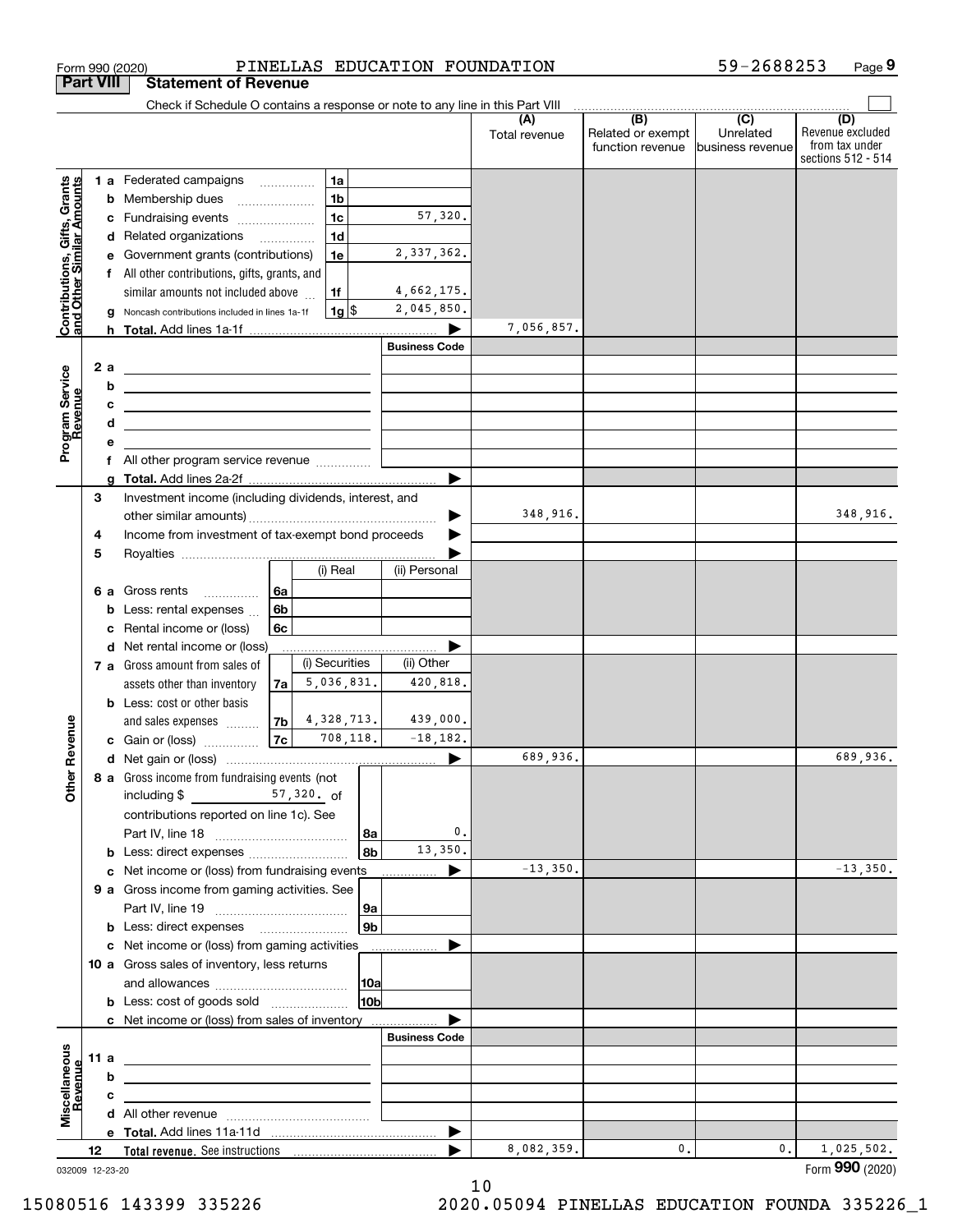Form 990 (2020) Page PINELLAS EDUCATION FOUNDATION 59-2688253 **Part IX Statement of Functional Expenses**

|              | Section 501(c)(3) and 501(c)(4) organizations must complete all columns. All other organizations must complete column (A).                                                                                 |                       |                                    |                                           |                                |
|--------------|------------------------------------------------------------------------------------------------------------------------------------------------------------------------------------------------------------|-----------------------|------------------------------------|-------------------------------------------|--------------------------------|
|              | Check if Schedule O contains a response or note to any line in this Part IX                                                                                                                                |                       |                                    |                                           |                                |
|              | Do not include amounts reported on lines 6b,<br>7b, 8b, 9b, and 10b of Part VIII.                                                                                                                          | (A)<br>Total expenses | (B)<br>Program service<br>expenses | (C)<br>Management and<br>general expenses | (D)<br>Fundraising<br>expenses |
| 1.           | Grants and other assistance to domestic organizations                                                                                                                                                      |                       |                                    |                                           |                                |
|              | and domestic governments. See Part IV, line 21                                                                                                                                                             | 3,330,190.            | 3,330,190.                         |                                           |                                |
| $\mathbf{2}$ | Grants and other assistance to domestic                                                                                                                                                                    |                       |                                    |                                           |                                |
|              | individuals. See Part IV, line 22                                                                                                                                                                          | 2,510,409.            | 2,510,409.                         |                                           |                                |
| 3            | Grants and other assistance to foreign                                                                                                                                                                     |                       |                                    |                                           |                                |
|              | organizations, foreign governments, and foreign                                                                                                                                                            |                       |                                    |                                           |                                |
|              | individuals. See Part IV, lines 15 and 16                                                                                                                                                                  |                       |                                    |                                           |                                |
| 4            | Benefits paid to or for members                                                                                                                                                                            |                       |                                    |                                           |                                |
| 5            | Compensation of current officers, directors,                                                                                                                                                               |                       |                                    |                                           |                                |
|              | trustees, and key employees                                                                                                                                                                                | 332,930.              | 256,004.                           | 56, 246.                                  | 20,680.                        |
| 6            | Compensation not included above to disqualified                                                                                                                                                            |                       |                                    |                                           |                                |
|              | persons (as defined under section 4958(f)(1)) and                                                                                                                                                          |                       |                                    |                                           |                                |
|              | persons described in section 4958(c)(3)(B)                                                                                                                                                                 |                       |                                    |                                           |                                |
| 7            | Other salaries and wages                                                                                                                                                                                   | 1,428,788.            | 1,308,806.                         | 69,916.                                   | 50,066.                        |
| 8            | Pension plan accruals and contributions (include                                                                                                                                                           |                       |                                    |                                           |                                |
|              | section 401(k) and 403(b) employer contributions)                                                                                                                                                          | 28,023.               | 26,041.                            | $\frac{1,069.}{14,220.}$                  | $\frac{913}{9,380}$ .          |
| 9            |                                                                                                                                                                                                            | 251,880.              | 228, 280.                          |                                           |                                |
| 10           |                                                                                                                                                                                                            | 86,194.               | 76,801.                            | 5,972.                                    | 3,421.                         |
| 11           | Fees for services (nonemployees):                                                                                                                                                                          |                       |                                    |                                           |                                |
|              |                                                                                                                                                                                                            |                       |                                    |                                           |                                |
| b            |                                                                                                                                                                                                            | 9,565.                | 4,377.                             | 1,725.                                    | 3,463.                         |
| c            |                                                                                                                                                                                                            | 51,675.               | 10,400.                            | 41, 275.                                  |                                |
| d            |                                                                                                                                                                                                            |                       |                                    |                                           |                                |
|              | Professional fundraising services. See Part IV, line 17                                                                                                                                                    |                       |                                    |                                           |                                |
| f            | Investment management fees                                                                                                                                                                                 | 88,296.               |                                    | 88, 296.                                  |                                |
|              | g Other. (If line 11g amount exceeds 10% of line 25,                                                                                                                                                       |                       |                                    |                                           |                                |
|              | column (A) amount, list line 11g expenses on Sch 0.)                                                                                                                                                       | 588,967.              | 547, 844.                          | 32,056.                                   | $\frac{9,067.}{100.}$          |
| 12           |                                                                                                                                                                                                            | 5,609.                | 1,892.                             | 3,617.                                    |                                |
| 13           |                                                                                                                                                                                                            | 322,606.              | 282,559.                           | 37,122.                                   | 2,925.                         |
| 14           |                                                                                                                                                                                                            | 118,322.              | 38,172.                            | 45,707.                                   | 34, 443.                       |
| 15           |                                                                                                                                                                                                            |                       |                                    |                                           |                                |
| 16           |                                                                                                                                                                                                            | 6,000.                | 1,500.                             | 4,500.                                    |                                |
| 17           |                                                                                                                                                                                                            | 7,374.                | 1,159.                             | 6, 207.                                   | 8.                             |
| 18           | Payments of travel or entertainment expenses                                                                                                                                                               |                       |                                    |                                           |                                |
|              | for any federal, state, or local public officials                                                                                                                                                          |                       |                                    |                                           |                                |
| 19           | Conferences, conventions, and meetings                                                                                                                                                                     | 121,138.              | 118,390.                           | 2,435.                                    | 313.                           |
| 20           | Interest                                                                                                                                                                                                   |                       |                                    |                                           |                                |
| 21           |                                                                                                                                                                                                            |                       |                                    |                                           |                                |
| 22           | Depreciation, depletion, and amortization                                                                                                                                                                  | 19,603.               | 1,949.                             | 16,882.                                   | 772.                           |
| 23           | Insurance                                                                                                                                                                                                  | 30,636.               | 12,485.                            | 17,457.                                   | 694.                           |
| 24           | Other expenses. Itemize expenses not covered<br>above (List miscellaneous expenses on line 24e. If<br>line 24e amount exceeds 10% of line 25, column (A)<br>amount, list line 24e expenses on Schedule O.) |                       |                                    |                                           |                                |
|              | a BUSINESS RELATIONS                                                                                                                                                                                       | 5,471.                | 3,521.                             | 1,950.                                    |                                |
| b            |                                                                                                                                                                                                            |                       |                                    |                                           |                                |
| с            |                                                                                                                                                                                                            |                       |                                    |                                           |                                |
| d            | <u> 1989 - Johann Barbara, martxa alemaniar a</u>                                                                                                                                                          |                       |                                    |                                           |                                |
|              | e All other expenses                                                                                                                                                                                       |                       |                                    |                                           |                                |
| 25           | Total functional expenses. Add lines 1 through 24e                                                                                                                                                         | 9,343,676.            | 8,760,779.                         | 446,652.                                  | 136,245.                       |
| 26           | Joint costs. Complete this line only if the organization                                                                                                                                                   |                       |                                    |                                           |                                |
|              | reported in column (B) joint costs from a combined                                                                                                                                                         |                       |                                    |                                           |                                |
|              | educational campaign and fundraising solicitation.                                                                                                                                                         |                       |                                    |                                           |                                |
|              | Check here $\blacktriangleright$<br>if following SOP 98-2 (ASC 958-720)                                                                                                                                    |                       |                                    |                                           |                                |

11

032010 12-23-20

Form (2020) **990**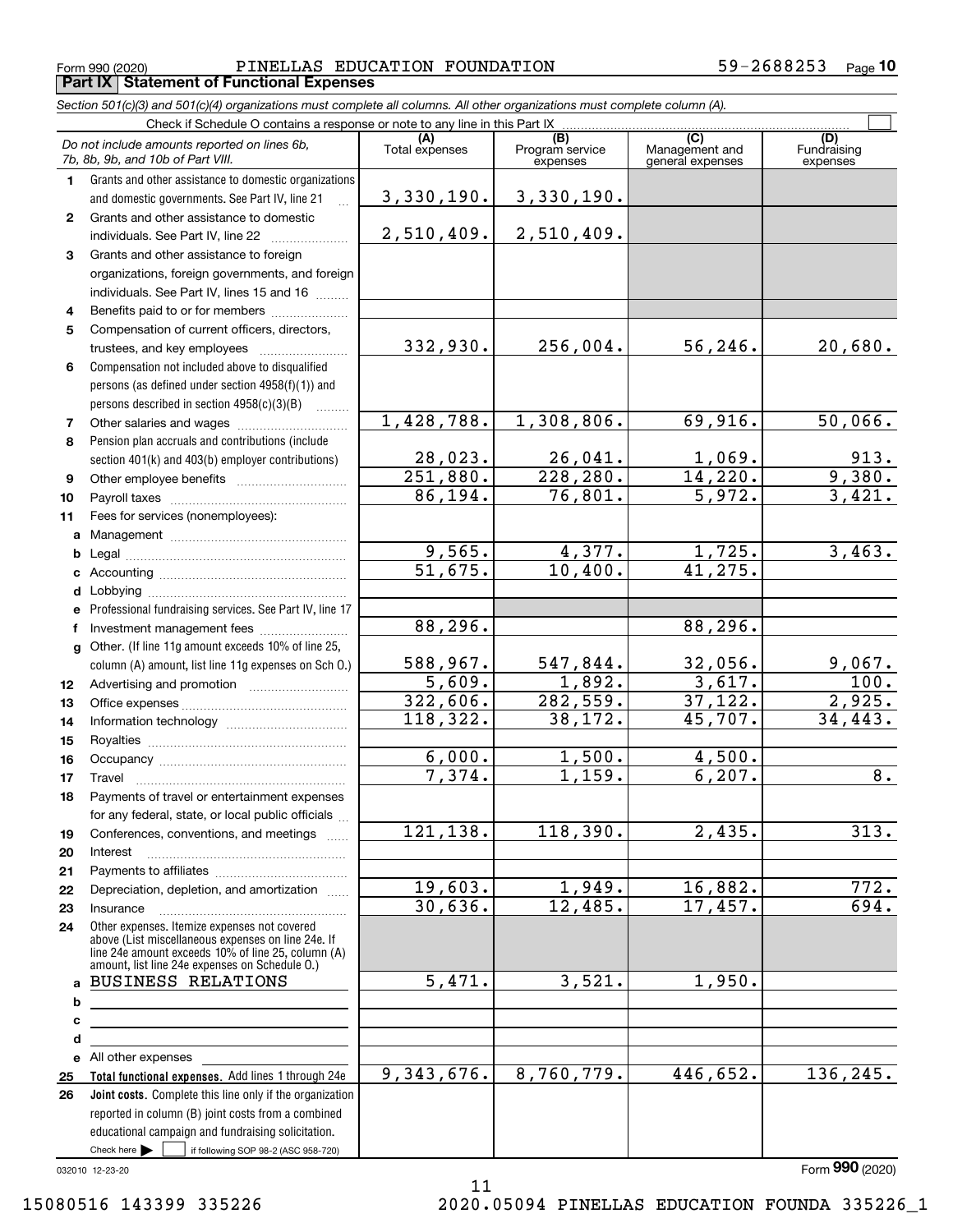### Form 990 (2020) Page PINELLAS EDUCATION FOUNDATION 59-2688253

|                             |    |                                                                                                                                                                                                                                |                                                                            |                | (A)<br>Beginning of year   |                 | (B)<br>End of year |  |  |  |
|-----------------------------|----|--------------------------------------------------------------------------------------------------------------------------------------------------------------------------------------------------------------------------------|----------------------------------------------------------------------------|----------------|----------------------------|-----------------|--------------------|--|--|--|
|                             | 1  | Cash - non-interest-bearing                                                                                                                                                                                                    |                                                                            |                | 2, 269, 522.               | $\mathbf{1}$    | 2,388,608.         |  |  |  |
|                             | 2  |                                                                                                                                                                                                                                |                                                                            |                | $\overline{4}$ , 131, 070. | $\overline{2}$  | 2,581,645.         |  |  |  |
|                             | 3  |                                                                                                                                                                                                                                |                                                                            |                | $\overline{2,373,699}$ .   | 3               | 1,891,123.         |  |  |  |
|                             | 4  |                                                                                                                                                                                                                                |                                                                            |                |                            | 4               |                    |  |  |  |
|                             | 5  | Loans and other receivables from any current or former officer, director,                                                                                                                                                      |                                                                            |                |                            |                 |                    |  |  |  |
|                             |    | trustee, key employee, creator or founder, substantial contributor, or 35%                                                                                                                                                     |                                                                            |                |                            |                 |                    |  |  |  |
|                             |    | controlled entity or family member of any of these persons                                                                                                                                                                     |                                                                            |                |                            | 5               |                    |  |  |  |
|                             | 6  | Loans and other receivables from other disqualified persons (as defined                                                                                                                                                        |                                                                            |                |                            |                 |                    |  |  |  |
|                             |    | under section 4958(f)(1)), and persons described in section 4958(c)(3)(B)                                                                                                                                                      |                                                                            | $\overline{1}$ |                            | 6               |                    |  |  |  |
|                             | 7  |                                                                                                                                                                                                                                |                                                                            |                |                            | 7               |                    |  |  |  |
| Assets                      | 8  |                                                                                                                                                                                                                                |                                                                            |                |                            | 8               |                    |  |  |  |
|                             | 9  | Prepaid expenses and deferred charges                                                                                                                                                                                          |                                                                            |                | 45,382.                    | 9               | 49,432.            |  |  |  |
|                             |    | 10a Land, buildings, and equipment: cost or other                                                                                                                                                                              |                                                                            |                |                            |                 |                    |  |  |  |
|                             |    | basis. Complete Part VI of Schedule D  10a                                                                                                                                                                                     |                                                                            | 172,994.       |                            |                 |                    |  |  |  |
|                             |    | <b>b</b> Less: accumulated depreciation                                                                                                                                                                                        |                                                                            | 133,855.       | 50, 221.                   | 10 <sub>c</sub> | 39,139.            |  |  |  |
|                             | 11 |                                                                                                                                                                                                                                |                                                                            |                | 14, 792, 432.              | 11              | 18,728,025.        |  |  |  |
|                             | 12 |                                                                                                                                                                                                                                |                                                                            |                | $\overline{1,715},180.$    | 12              | 1,494,802.         |  |  |  |
|                             | 13 | Investments - program-related. See Part IV, line 11                                                                                                                                                                            |                                                                            |                |                            | 13              |                    |  |  |  |
|                             | 14 |                                                                                                                                                                                                                                |                                                                            | 14             |                            |                 |                    |  |  |  |
|                             | 15 |                                                                                                                                                                                                                                |                                                                            |                | 18,445,736.                | 15              | 18,885,945.        |  |  |  |
|                             | 16 |                                                                                                                                                                                                                                |                                                                            |                | 43,823,242.                | 16              | 46,058,719.        |  |  |  |
|                             | 17 |                                                                                                                                                                                                                                |                                                                            |                | 222,010.                   | 17              | 176,666.           |  |  |  |
|                             | 18 |                                                                                                                                                                                                                                |                                                                            |                |                            | 18              |                    |  |  |  |
|                             | 19 | Deferred revenue manual contracts and contracts are contracted and contract and contract are contracted and contract are contracted and contract are contracted and contract are contracted and contract are contracted and co |                                                                            |                | 65,055.                    | 19              | 605,981.           |  |  |  |
|                             | 20 |                                                                                                                                                                                                                                |                                                                            |                | 20                         |                 |                    |  |  |  |
|                             | 21 |                                                                                                                                                                                                                                | Escrow or custodial account liability. Complete Part IV of Schedule D<br>. |                |                            |                 |                    |  |  |  |
|                             | 22 | Loans and other payables to any current or former officer, director,                                                                                                                                                           |                                                                            |                |                            |                 |                    |  |  |  |
| Liabilities                 |    | trustee, key employee, creator or founder, substantial contributor, or 35%                                                                                                                                                     |                                                                            |                |                            |                 |                    |  |  |  |
|                             |    | controlled entity or family member of any of these persons                                                                                                                                                                     |                                                                            |                |                            | 22              |                    |  |  |  |
|                             | 23 | Secured mortgages and notes payable to unrelated third parties                                                                                                                                                                 |                                                                            |                | $\overline{295,000}$ .     | 23              | 396,677.           |  |  |  |
|                             | 24 | Unsecured notes and loans payable to unrelated third parties                                                                                                                                                                   |                                                                            |                |                            | 24              |                    |  |  |  |
|                             | 25 | Other liabilities (including federal income tax, payables to related third                                                                                                                                                     |                                                                            |                |                            |                 |                    |  |  |  |
|                             |    | parties, and other liabilities not included on lines 17-24). Complete Part X                                                                                                                                                   |                                                                            |                |                            |                 |                    |  |  |  |
|                             |    | of Schedule D                                                                                                                                                                                                                  |                                                                            | 166,822.       | 25                         | 187,523.        |                    |  |  |  |
|                             | 26 |                                                                                                                                                                                                                                |                                                                            |                | 748,887.                   | 26              | 1,366,847.         |  |  |  |
|                             |    | Organizations that follow FASB ASC 958, check here $\blacktriangleright \boxed{X}$                                                                                                                                             |                                                                            |                |                            |                 |                    |  |  |  |
|                             |    | and complete lines 27, 28, 32, and 33.                                                                                                                                                                                         |                                                                            |                |                            |                 |                    |  |  |  |
|                             | 27 | Net assets without donor restrictions                                                                                                                                                                                          |                                                                            |                | 2,344,833.                 | 27              | 3,663,494.         |  |  |  |
|                             | 28 | Net assets with donor restrictions                                                                                                                                                                                             | 40,729,522.                                                                | 28             | 41,028,378.                |                 |                    |  |  |  |
|                             |    | Organizations that do not follow FASB ASC 958, check here ▶ [                                                                                                                                                                  |                                                                            |                |                            |                 |                    |  |  |  |
|                             |    | and complete lines 29 through 33.                                                                                                                                                                                              |                                                                            |                |                            |                 |                    |  |  |  |
| Net Assets or Fund Balances | 29 |                                                                                                                                                                                                                                |                                                                            | 29             |                            |                 |                    |  |  |  |
|                             | 30 | Paid-in or capital surplus, or land, building, or equipment fund                                                                                                                                                               |                                                                            |                | 30                         |                 |                    |  |  |  |
|                             | 31 | Retained earnings, endowment, accumulated income, or other funds                                                                                                                                                               |                                                                            | .              |                            | 31              |                    |  |  |  |
|                             | 32 |                                                                                                                                                                                                                                |                                                                            |                | $\overline{43,074}$ , 355. | 32              | 44,691,872.        |  |  |  |
|                             | 33 |                                                                                                                                                                                                                                |                                                                            |                | 43,823,242.                | 33              | 46,058,719.        |  |  |  |

 $\mathcal{L}^{\text{max}}$ 

Form (2020) **990**

Check if Schedule O contains a response or note to any line in this Part X **Part X Balance Sheet**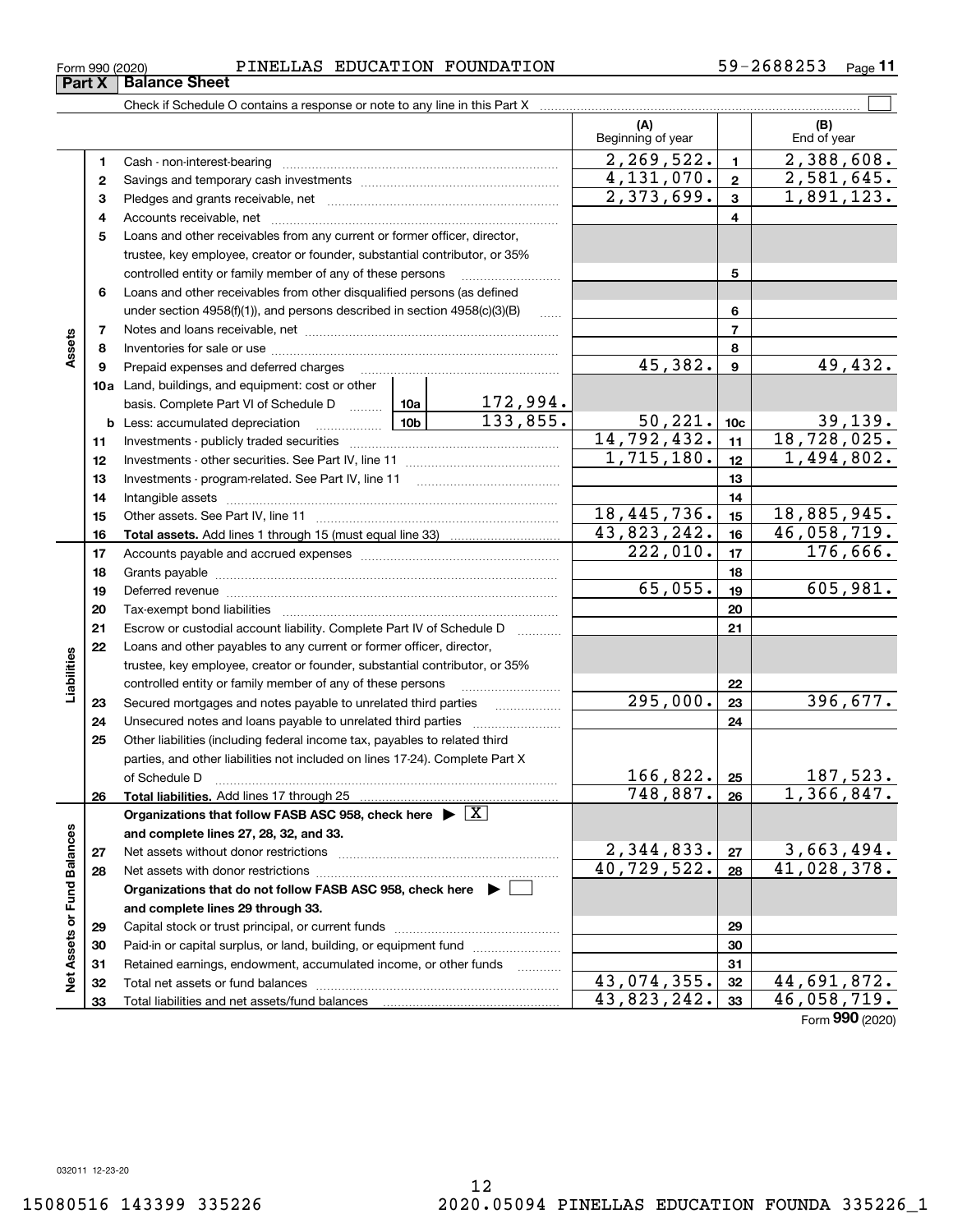| Part XI<br>8,082,359.<br>$\mathbf{1}$<br>1<br>9,343,676.<br>$\mathbf{2}$<br>2<br>$-1, 261, 317.$<br>3<br>Revenue less expenses. Subtract line 2 from line 1<br>з<br>43,074,355.<br>4<br>4<br>2,966,809.<br>5<br>5<br>$-95,481.$<br>6<br>6<br>$\overline{7}$<br>7<br>8<br>8<br>7,506.<br>$\mathbf{9}$<br>Other changes in net assets or fund balances (explain on Schedule O)<br>9<br>Net assets or fund balances at end of year. Combine lines 3 through 9 (must equal Part X, line 32,<br>10<br>44,691,872.<br>10<br>Part XII Financial Statements and Reporting<br>$\boxed{\text{X}}$<br>Yes<br>$\boxed{\text{X}}$ Accrual<br>Accounting method used to prepare the Form 990: <u>June</u> Cash<br>Other<br>$\mathbf{1}$<br>1<br>If the organization changed its method of accounting from a prior year or checked "Other," explain in Schedule O.<br>X<br>2a Were the organization's financial statements compiled or reviewed by an independent accountant?<br>2a<br>If "Yes," check a box below to indicate whether the financial statements for the year were compiled or reviewed on a<br>separate basis, consolidated basis, or both:<br>Both consolidated and separate basis<br>Separate basis<br>Consolidated basis<br>х<br><b>b</b> Were the organization's financial statements audited by an independent accountant?<br>2 <sub>b</sub><br>If "Yes," check a box below to indicate whether the financial statements for the year were audited on a separate basis,<br>consolidated basis, or both:<br>$X$ Separate basis<br><b>Consolidated basis</b><br>Both consolidated and separate basis<br>c If "Yes" to line 2a or 2b, does the organization have a committee that assumes responsibility for oversight of the audit,<br>х<br>review, or compilation of its financial statements and selection of an independent accountant?<br>2c<br>If the organization changed either its oversight process or selection process during the tax year, explain on Schedule O.<br>3a As a result of a federal award, was the organization required to undergo an audit or audits as set forth in the Single Audit<br>X<br>За<br><b>b</b> If "Yes," did the organization undergo the required audit or audits? If the organization did not undergo the required audit<br>or audits, explain why on Schedule O and describe any steps taken to undergo such audits [11] content to under<br>3b | PINELLAS EDUCATION FOUNDATION<br>Form 990 (2020) | 59-2688253 |  | Page 12                 |
|-------------------------------------------------------------------------------------------------------------------------------------------------------------------------------------------------------------------------------------------------------------------------------------------------------------------------------------------------------------------------------------------------------------------------------------------------------------------------------------------------------------------------------------------------------------------------------------------------------------------------------------------------------------------------------------------------------------------------------------------------------------------------------------------------------------------------------------------------------------------------------------------------------------------------------------------------------------------------------------------------------------------------------------------------------------------------------------------------------------------------------------------------------------------------------------------------------------------------------------------------------------------------------------------------------------------------------------------------------------------------------------------------------------------------------------------------------------------------------------------------------------------------------------------------------------------------------------------------------------------------------------------------------------------------------------------------------------------------------------------------------------------------------------------------------------------------------------------------------------------------------------------------------------------------------------------------------------------------------------------------------------------------------------------------------------------------------------------------------------------------------------------------------------------------------------------------------------------------------------------------------------------------------------------------------------------------------------------------------------------------------------------------|--------------------------------------------------|------------|--|-------------------------|
|                                                                                                                                                                                                                                                                                                                                                                                                                                                                                                                                                                                                                                                                                                                                                                                                                                                                                                                                                                                                                                                                                                                                                                                                                                                                                                                                                                                                                                                                                                                                                                                                                                                                                                                                                                                                                                                                                                                                                                                                                                                                                                                                                                                                                                                                                                                                                                                                 | <b>Reconciliation of Net Assets</b>              |            |  |                         |
|                                                                                                                                                                                                                                                                                                                                                                                                                                                                                                                                                                                                                                                                                                                                                                                                                                                                                                                                                                                                                                                                                                                                                                                                                                                                                                                                                                                                                                                                                                                                                                                                                                                                                                                                                                                                                                                                                                                                                                                                                                                                                                                                                                                                                                                                                                                                                                                                 |                                                  |            |  | $\overline{\mathbf{x}}$ |
|                                                                                                                                                                                                                                                                                                                                                                                                                                                                                                                                                                                                                                                                                                                                                                                                                                                                                                                                                                                                                                                                                                                                                                                                                                                                                                                                                                                                                                                                                                                                                                                                                                                                                                                                                                                                                                                                                                                                                                                                                                                                                                                                                                                                                                                                                                                                                                                                 |                                                  |            |  |                         |
|                                                                                                                                                                                                                                                                                                                                                                                                                                                                                                                                                                                                                                                                                                                                                                                                                                                                                                                                                                                                                                                                                                                                                                                                                                                                                                                                                                                                                                                                                                                                                                                                                                                                                                                                                                                                                                                                                                                                                                                                                                                                                                                                                                                                                                                                                                                                                                                                 |                                                  |            |  |                         |
|                                                                                                                                                                                                                                                                                                                                                                                                                                                                                                                                                                                                                                                                                                                                                                                                                                                                                                                                                                                                                                                                                                                                                                                                                                                                                                                                                                                                                                                                                                                                                                                                                                                                                                                                                                                                                                                                                                                                                                                                                                                                                                                                                                                                                                                                                                                                                                                                 |                                                  |            |  |                         |
|                                                                                                                                                                                                                                                                                                                                                                                                                                                                                                                                                                                                                                                                                                                                                                                                                                                                                                                                                                                                                                                                                                                                                                                                                                                                                                                                                                                                                                                                                                                                                                                                                                                                                                                                                                                                                                                                                                                                                                                                                                                                                                                                                                                                                                                                                                                                                                                                 |                                                  |            |  |                         |
|                                                                                                                                                                                                                                                                                                                                                                                                                                                                                                                                                                                                                                                                                                                                                                                                                                                                                                                                                                                                                                                                                                                                                                                                                                                                                                                                                                                                                                                                                                                                                                                                                                                                                                                                                                                                                                                                                                                                                                                                                                                                                                                                                                                                                                                                                                                                                                                                 |                                                  |            |  |                         |
|                                                                                                                                                                                                                                                                                                                                                                                                                                                                                                                                                                                                                                                                                                                                                                                                                                                                                                                                                                                                                                                                                                                                                                                                                                                                                                                                                                                                                                                                                                                                                                                                                                                                                                                                                                                                                                                                                                                                                                                                                                                                                                                                                                                                                                                                                                                                                                                                 |                                                  |            |  |                         |
|                                                                                                                                                                                                                                                                                                                                                                                                                                                                                                                                                                                                                                                                                                                                                                                                                                                                                                                                                                                                                                                                                                                                                                                                                                                                                                                                                                                                                                                                                                                                                                                                                                                                                                                                                                                                                                                                                                                                                                                                                                                                                                                                                                                                                                                                                                                                                                                                 |                                                  |            |  |                         |
|                                                                                                                                                                                                                                                                                                                                                                                                                                                                                                                                                                                                                                                                                                                                                                                                                                                                                                                                                                                                                                                                                                                                                                                                                                                                                                                                                                                                                                                                                                                                                                                                                                                                                                                                                                                                                                                                                                                                                                                                                                                                                                                                                                                                                                                                                                                                                                                                 |                                                  |            |  |                         |
|                                                                                                                                                                                                                                                                                                                                                                                                                                                                                                                                                                                                                                                                                                                                                                                                                                                                                                                                                                                                                                                                                                                                                                                                                                                                                                                                                                                                                                                                                                                                                                                                                                                                                                                                                                                                                                                                                                                                                                                                                                                                                                                                                                                                                                                                                                                                                                                                 |                                                  |            |  |                         |
|                                                                                                                                                                                                                                                                                                                                                                                                                                                                                                                                                                                                                                                                                                                                                                                                                                                                                                                                                                                                                                                                                                                                                                                                                                                                                                                                                                                                                                                                                                                                                                                                                                                                                                                                                                                                                                                                                                                                                                                                                                                                                                                                                                                                                                                                                                                                                                                                 |                                                  |            |  |                         |
|                                                                                                                                                                                                                                                                                                                                                                                                                                                                                                                                                                                                                                                                                                                                                                                                                                                                                                                                                                                                                                                                                                                                                                                                                                                                                                                                                                                                                                                                                                                                                                                                                                                                                                                                                                                                                                                                                                                                                                                                                                                                                                                                                                                                                                                                                                                                                                                                 |                                                  |            |  |                         |
|                                                                                                                                                                                                                                                                                                                                                                                                                                                                                                                                                                                                                                                                                                                                                                                                                                                                                                                                                                                                                                                                                                                                                                                                                                                                                                                                                                                                                                                                                                                                                                                                                                                                                                                                                                                                                                                                                                                                                                                                                                                                                                                                                                                                                                                                                                                                                                                                 |                                                  |            |  |                         |
|                                                                                                                                                                                                                                                                                                                                                                                                                                                                                                                                                                                                                                                                                                                                                                                                                                                                                                                                                                                                                                                                                                                                                                                                                                                                                                                                                                                                                                                                                                                                                                                                                                                                                                                                                                                                                                                                                                                                                                                                                                                                                                                                                                                                                                                                                                                                                                                                 |                                                  |            |  |                         |
|                                                                                                                                                                                                                                                                                                                                                                                                                                                                                                                                                                                                                                                                                                                                                                                                                                                                                                                                                                                                                                                                                                                                                                                                                                                                                                                                                                                                                                                                                                                                                                                                                                                                                                                                                                                                                                                                                                                                                                                                                                                                                                                                                                                                                                                                                                                                                                                                 |                                                  |            |  |                         |
|                                                                                                                                                                                                                                                                                                                                                                                                                                                                                                                                                                                                                                                                                                                                                                                                                                                                                                                                                                                                                                                                                                                                                                                                                                                                                                                                                                                                                                                                                                                                                                                                                                                                                                                                                                                                                                                                                                                                                                                                                                                                                                                                                                                                                                                                                                                                                                                                 |                                                  |            |  | <b>No</b>               |
|                                                                                                                                                                                                                                                                                                                                                                                                                                                                                                                                                                                                                                                                                                                                                                                                                                                                                                                                                                                                                                                                                                                                                                                                                                                                                                                                                                                                                                                                                                                                                                                                                                                                                                                                                                                                                                                                                                                                                                                                                                                                                                                                                                                                                                                                                                                                                                                                 |                                                  |            |  |                         |
|                                                                                                                                                                                                                                                                                                                                                                                                                                                                                                                                                                                                                                                                                                                                                                                                                                                                                                                                                                                                                                                                                                                                                                                                                                                                                                                                                                                                                                                                                                                                                                                                                                                                                                                                                                                                                                                                                                                                                                                                                                                                                                                                                                                                                                                                                                                                                                                                 |                                                  |            |  |                         |
|                                                                                                                                                                                                                                                                                                                                                                                                                                                                                                                                                                                                                                                                                                                                                                                                                                                                                                                                                                                                                                                                                                                                                                                                                                                                                                                                                                                                                                                                                                                                                                                                                                                                                                                                                                                                                                                                                                                                                                                                                                                                                                                                                                                                                                                                                                                                                                                                 |                                                  |            |  |                         |
|                                                                                                                                                                                                                                                                                                                                                                                                                                                                                                                                                                                                                                                                                                                                                                                                                                                                                                                                                                                                                                                                                                                                                                                                                                                                                                                                                                                                                                                                                                                                                                                                                                                                                                                                                                                                                                                                                                                                                                                                                                                                                                                                                                                                                                                                                                                                                                                                 |                                                  |            |  |                         |
|                                                                                                                                                                                                                                                                                                                                                                                                                                                                                                                                                                                                                                                                                                                                                                                                                                                                                                                                                                                                                                                                                                                                                                                                                                                                                                                                                                                                                                                                                                                                                                                                                                                                                                                                                                                                                                                                                                                                                                                                                                                                                                                                                                                                                                                                                                                                                                                                 |                                                  |            |  |                         |
|                                                                                                                                                                                                                                                                                                                                                                                                                                                                                                                                                                                                                                                                                                                                                                                                                                                                                                                                                                                                                                                                                                                                                                                                                                                                                                                                                                                                                                                                                                                                                                                                                                                                                                                                                                                                                                                                                                                                                                                                                                                                                                                                                                                                                                                                                                                                                                                                 |                                                  |            |  |                         |
|                                                                                                                                                                                                                                                                                                                                                                                                                                                                                                                                                                                                                                                                                                                                                                                                                                                                                                                                                                                                                                                                                                                                                                                                                                                                                                                                                                                                                                                                                                                                                                                                                                                                                                                                                                                                                                                                                                                                                                                                                                                                                                                                                                                                                                                                                                                                                                                                 |                                                  |            |  |                         |
|                                                                                                                                                                                                                                                                                                                                                                                                                                                                                                                                                                                                                                                                                                                                                                                                                                                                                                                                                                                                                                                                                                                                                                                                                                                                                                                                                                                                                                                                                                                                                                                                                                                                                                                                                                                                                                                                                                                                                                                                                                                                                                                                                                                                                                                                                                                                                                                                 |                                                  |            |  |                         |
|                                                                                                                                                                                                                                                                                                                                                                                                                                                                                                                                                                                                                                                                                                                                                                                                                                                                                                                                                                                                                                                                                                                                                                                                                                                                                                                                                                                                                                                                                                                                                                                                                                                                                                                                                                                                                                                                                                                                                                                                                                                                                                                                                                                                                                                                                                                                                                                                 |                                                  |            |  |                         |
|                                                                                                                                                                                                                                                                                                                                                                                                                                                                                                                                                                                                                                                                                                                                                                                                                                                                                                                                                                                                                                                                                                                                                                                                                                                                                                                                                                                                                                                                                                                                                                                                                                                                                                                                                                                                                                                                                                                                                                                                                                                                                                                                                                                                                                                                                                                                                                                                 |                                                  |            |  |                         |
|                                                                                                                                                                                                                                                                                                                                                                                                                                                                                                                                                                                                                                                                                                                                                                                                                                                                                                                                                                                                                                                                                                                                                                                                                                                                                                                                                                                                                                                                                                                                                                                                                                                                                                                                                                                                                                                                                                                                                                                                                                                                                                                                                                                                                                                                                                                                                                                                 |                                                  |            |  |                         |
|                                                                                                                                                                                                                                                                                                                                                                                                                                                                                                                                                                                                                                                                                                                                                                                                                                                                                                                                                                                                                                                                                                                                                                                                                                                                                                                                                                                                                                                                                                                                                                                                                                                                                                                                                                                                                                                                                                                                                                                                                                                                                                                                                                                                                                                                                                                                                                                                 |                                                  |            |  |                         |
|                                                                                                                                                                                                                                                                                                                                                                                                                                                                                                                                                                                                                                                                                                                                                                                                                                                                                                                                                                                                                                                                                                                                                                                                                                                                                                                                                                                                                                                                                                                                                                                                                                                                                                                                                                                                                                                                                                                                                                                                                                                                                                                                                                                                                                                                                                                                                                                                 |                                                  |            |  |                         |
|                                                                                                                                                                                                                                                                                                                                                                                                                                                                                                                                                                                                                                                                                                                                                                                                                                                                                                                                                                                                                                                                                                                                                                                                                                                                                                                                                                                                                                                                                                                                                                                                                                                                                                                                                                                                                                                                                                                                                                                                                                                                                                                                                                                                                                                                                                                                                                                                 |                                                  |            |  |                         |
|                                                                                                                                                                                                                                                                                                                                                                                                                                                                                                                                                                                                                                                                                                                                                                                                                                                                                                                                                                                                                                                                                                                                                                                                                                                                                                                                                                                                                                                                                                                                                                                                                                                                                                                                                                                                                                                                                                                                                                                                                                                                                                                                                                                                                                                                                                                                                                                                 |                                                  |            |  |                         |
|                                                                                                                                                                                                                                                                                                                                                                                                                                                                                                                                                                                                                                                                                                                                                                                                                                                                                                                                                                                                                                                                                                                                                                                                                                                                                                                                                                                                                                                                                                                                                                                                                                                                                                                                                                                                                                                                                                                                                                                                                                                                                                                                                                                                                                                                                                                                                                                                 |                                                  |            |  |                         |
|                                                                                                                                                                                                                                                                                                                                                                                                                                                                                                                                                                                                                                                                                                                                                                                                                                                                                                                                                                                                                                                                                                                                                                                                                                                                                                                                                                                                                                                                                                                                                                                                                                                                                                                                                                                                                                                                                                                                                                                                                                                                                                                                                                                                                                                                                                                                                                                                 |                                                  |            |  |                         |

Form (2020) **990**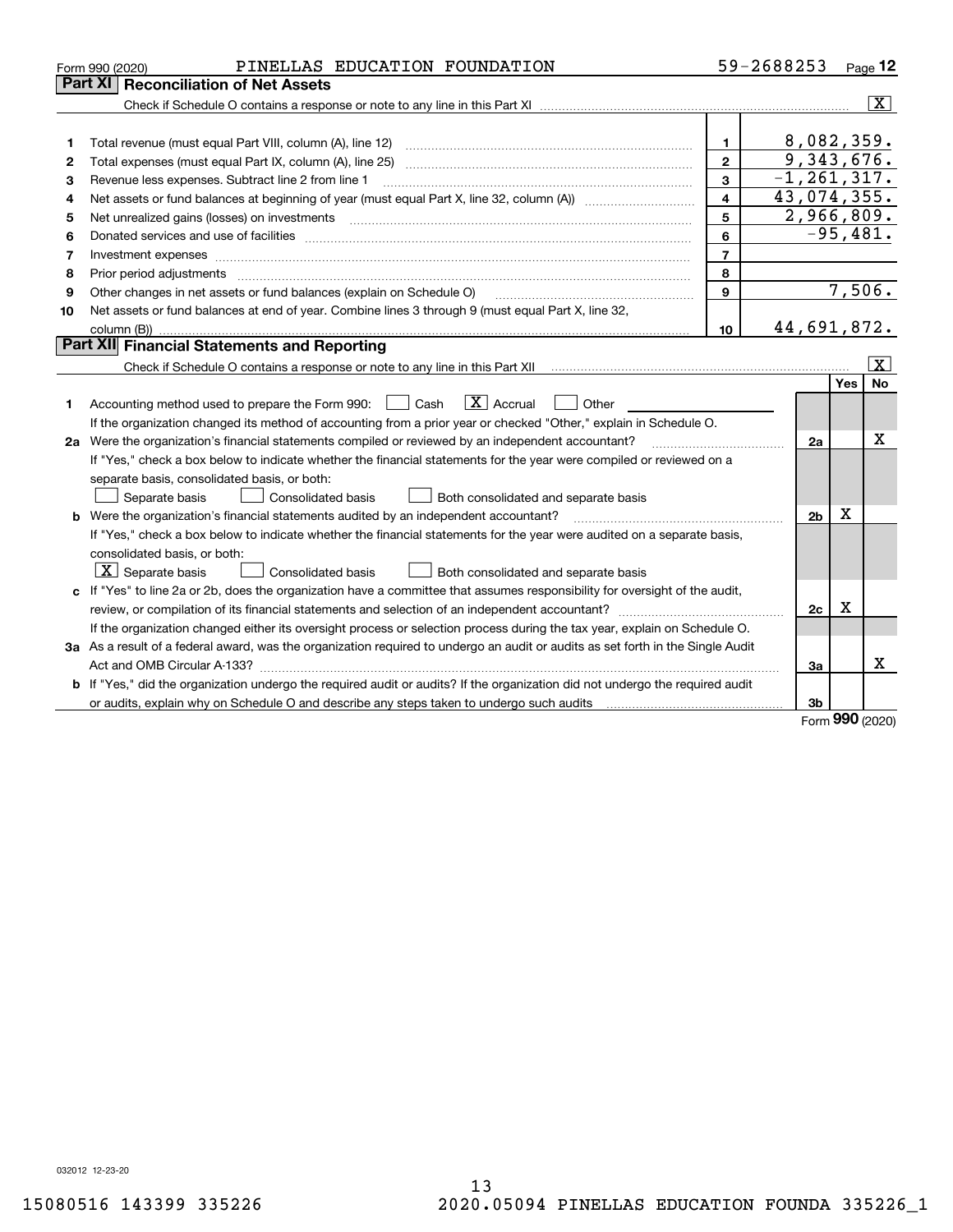| <b>SCHEDULE A</b> |
|-------------------|
|-------------------|

**(Form 990 or 990-EZ)**

# **Public Charity Status and Public Support**

**Complete if the organization is a section 501(c)(3) organization or a section 4947(a)(1) nonexempt charitable trust.**

**| Attach to Form 990 or Form 990-EZ.** 

| OMB No. 1545-0047                   |
|-------------------------------------|
| $\mathbf{I}$                        |
| <b>Open to Public</b><br>Inspection |

|        |                 | Department of the Treasury<br>Internal Revenue Service |                                             |                                                                                    | Attach to Form 990 or Form 990-EZ.<br>Go to www.irs.gov/Form990 for instructions and the latest information.                                                                                                                                         |     |                                 |                            | <b>Open to Public</b><br><b>Inspection</b> |
|--------|-----------------|--------------------------------------------------------|---------------------------------------------|------------------------------------------------------------------------------------|------------------------------------------------------------------------------------------------------------------------------------------------------------------------------------------------------------------------------------------------------|-----|---------------------------------|----------------------------|--------------------------------------------|
|        |                 | Name of the organization                               |                                             |                                                                                    |                                                                                                                                                                                                                                                      |     |                                 |                            | <b>Employer identification number</b>      |
|        |                 |                                                        |                                             |                                                                                    | PINELLAS EDUCATION FOUNDATION                                                                                                                                                                                                                        |     |                                 |                            | 59-2688253                                 |
| Part I |                 |                                                        |                                             |                                                                                    | Reason for Public Charity Status. (All organizations must complete this part.) See instructions.                                                                                                                                                     |     |                                 |                            |                                            |
|        |                 |                                                        |                                             |                                                                                    | The organization is not a private foundation because it is: (For lines 1 through 12, check only one box.)                                                                                                                                            |     |                                 |                            |                                            |
| 1      |                 |                                                        |                                             |                                                                                    | A church, convention of churches, or association of churches described in section 170(b)(1)(A)(i).                                                                                                                                                   |     |                                 |                            |                                            |
| 2      |                 |                                                        |                                             |                                                                                    | A school described in section 170(b)(1)(A)(ii). (Attach Schedule E (Form 990 or 990-EZ).)                                                                                                                                                            |     |                                 |                            |                                            |
| з      |                 |                                                        |                                             |                                                                                    | A hospital or a cooperative hospital service organization described in section $170(b)(1)(A)(iii)$ .                                                                                                                                                 |     |                                 |                            |                                            |
| 4      |                 |                                                        |                                             |                                                                                    | A medical research organization operated in conjunction with a hospital described in section 170(b)(1)(A)(iii). Enter the hospital's name,                                                                                                           |     |                                 |                            |                                            |
|        |                 | city, and state:                                       |                                             |                                                                                    |                                                                                                                                                                                                                                                      |     |                                 |                            |                                            |
| 5      |                 |                                                        |                                             |                                                                                    | An organization operated for the benefit of a college or university owned or operated by a governmental unit described in                                                                                                                            |     |                                 |                            |                                            |
|        |                 |                                                        |                                             | section 170(b)(1)(A)(iv). (Complete Part II.)                                      |                                                                                                                                                                                                                                                      |     |                                 |                            |                                            |
| 6      |                 |                                                        |                                             |                                                                                    | A federal, state, or local government or governmental unit described in section 170(b)(1)(A)(v).                                                                                                                                                     |     |                                 |                            |                                            |
|        | $7 \mid X \mid$ |                                                        |                                             |                                                                                    | An organization that normally receives a substantial part of its support from a governmental unit or from the general public described in                                                                                                            |     |                                 |                            |                                            |
|        |                 |                                                        |                                             | section 170(b)(1)(A)(vi). (Complete Part II.)                                      |                                                                                                                                                                                                                                                      |     |                                 |                            |                                            |
| 8      |                 |                                                        |                                             |                                                                                    | A community trust described in section 170(b)(1)(A)(vi). (Complete Part II.)                                                                                                                                                                         |     |                                 |                            |                                            |
| 9      |                 |                                                        |                                             |                                                                                    | An agricultural research organization described in section 170(b)(1)(A)(ix) operated in conjunction with a land-grant college                                                                                                                        |     |                                 |                            |                                            |
|        |                 |                                                        |                                             |                                                                                    | or university or a non-land-grant college of agriculture (see instructions). Enter the name, city, and state of the college or                                                                                                                       |     |                                 |                            |                                            |
|        |                 | university:                                            |                                             |                                                                                    |                                                                                                                                                                                                                                                      |     |                                 |                            |                                            |
| 10     |                 |                                                        |                                             |                                                                                    | An organization that normally receives (1) more than 33 1/3% of its support from contributions, membership fees, and gross receipts from                                                                                                             |     |                                 |                            |                                            |
|        |                 |                                                        |                                             |                                                                                    | activities related to its exempt functions, subject to certain exceptions; and (2) no more than 33 1/3% of its support from gross investment                                                                                                         |     |                                 |                            |                                            |
|        |                 |                                                        |                                             |                                                                                    | income and unrelated business taxable income (less section 511 tax) from businesses acquired by the organization after June 30, 1975.                                                                                                                |     |                                 |                            |                                            |
|        |                 |                                                        |                                             | See section 509(a)(2). (Complete Part III.)                                        |                                                                                                                                                                                                                                                      |     |                                 |                            |                                            |
| 11     |                 |                                                        |                                             |                                                                                    | An organization organized and operated exclusively to test for public safety. See section 509(a)(4).                                                                                                                                                 |     |                                 |                            |                                            |
| 12     |                 |                                                        |                                             |                                                                                    | An organization organized and operated exclusively for the benefit of, to perform the functions of, or to carry out the purposes of one or                                                                                                           |     |                                 |                            |                                            |
|        |                 |                                                        |                                             |                                                                                    | more publicly supported organizations described in section 509(a)(1) or section 509(a)(2). See section 509(a)(3). Check the box in<br>lines 12a through 12d that describes the type of supporting organization and complete lines 12e, 12f, and 12g. |     |                                 |                            |                                            |
| а      |                 |                                                        |                                             |                                                                                    | Type I. A supporting organization operated, supervised, or controlled by its supported organization(s), typically by giving                                                                                                                          |     |                                 |                            |                                            |
|        |                 |                                                        |                                             |                                                                                    | the supported organization(s) the power to regularly appoint or elect a majority of the directors or trustees of the supporting                                                                                                                      |     |                                 |                            |                                            |
|        |                 |                                                        |                                             | organization. You must complete Part IV, Sections A and B.                         |                                                                                                                                                                                                                                                      |     |                                 |                            |                                            |
| b      |                 |                                                        |                                             |                                                                                    | Type II. A supporting organization supervised or controlled in connection with its supported organization(s), by having                                                                                                                              |     |                                 |                            |                                            |
|        |                 |                                                        |                                             |                                                                                    | control or management of the supporting organization vested in the same persons that control or manage the supported                                                                                                                                 |     |                                 |                            |                                            |
|        |                 |                                                        |                                             | organization(s). You must complete Part IV, Sections A and C.                      |                                                                                                                                                                                                                                                      |     |                                 |                            |                                            |
| c      |                 |                                                        |                                             |                                                                                    | Type III functionally integrated. A supporting organization operated in connection with, and functionally integrated with,                                                                                                                           |     |                                 |                            |                                            |
|        |                 |                                                        |                                             |                                                                                    | its supported organization(s) (see instructions). You must complete Part IV, Sections A, D, and E.                                                                                                                                                   |     |                                 |                            |                                            |
| d      |                 |                                                        |                                             |                                                                                    | Type III non-functionally integrated. A supporting organization operated in connection with its supported organization(s)                                                                                                                            |     |                                 |                            |                                            |
|        |                 |                                                        |                                             |                                                                                    | that is not functionally integrated. The organization generally must satisfy a distribution requirement and an attentiveness                                                                                                                         |     |                                 |                            |                                            |
|        |                 |                                                        |                                             |                                                                                    | requirement (see instructions). You must complete Part IV, Sections A and D, and Part V.                                                                                                                                                             |     |                                 |                            |                                            |
| е      |                 |                                                        |                                             |                                                                                    | Check this box if the organization received a written determination from the IRS that it is a Type I, Type II, Type III                                                                                                                              |     |                                 |                            |                                            |
|        |                 |                                                        |                                             |                                                                                    | functionally integrated, or Type III non-functionally integrated supporting organization.                                                                                                                                                            |     |                                 |                            |                                            |
|        |                 |                                                        | Enter the number of supported organizations |                                                                                    |                                                                                                                                                                                                                                                      |     |                                 |                            |                                            |
|        |                 | (i) Name of supported                                  |                                             | Provide the following information about the supported organization(s).<br>(ii) EIN | (iii) Type of organization                                                                                                                                                                                                                           |     | (iv) Is the organization listed | (v) Amount of monetary     | (vi) Amount of other                       |
|        |                 | organization                                           |                                             |                                                                                    | (described on lines 1-10                                                                                                                                                                                                                             |     | in your governing document?     | support (see instructions) | support (see instructions)                 |
|        |                 |                                                        |                                             |                                                                                    | above (see instructions))                                                                                                                                                                                                                            | Yes | No                              |                            |                                            |
|        |                 |                                                        |                                             |                                                                                    |                                                                                                                                                                                                                                                      |     |                                 |                            |                                            |
|        |                 |                                                        |                                             |                                                                                    |                                                                                                                                                                                                                                                      |     |                                 |                            |                                            |
|        |                 |                                                        |                                             |                                                                                    |                                                                                                                                                                                                                                                      |     |                                 |                            |                                            |
|        |                 |                                                        |                                             |                                                                                    |                                                                                                                                                                                                                                                      |     |                                 |                            |                                            |
|        |                 |                                                        |                                             |                                                                                    |                                                                                                                                                                                                                                                      |     |                                 |                            |                                            |
|        |                 |                                                        |                                             |                                                                                    |                                                                                                                                                                                                                                                      |     |                                 |                            |                                            |
|        |                 |                                                        |                                             |                                                                                    |                                                                                                                                                                                                                                                      |     |                                 |                            |                                            |
|        |                 |                                                        |                                             |                                                                                    |                                                                                                                                                                                                                                                      |     |                                 |                            |                                            |

**Total**

LHA For Paperwork Reduction Act Notice, see the Instructions for Form 990 or 990-EZ. <sub>032021</sub> o1-25-21 Schedule A (Form 990 or 990-EZ) 2020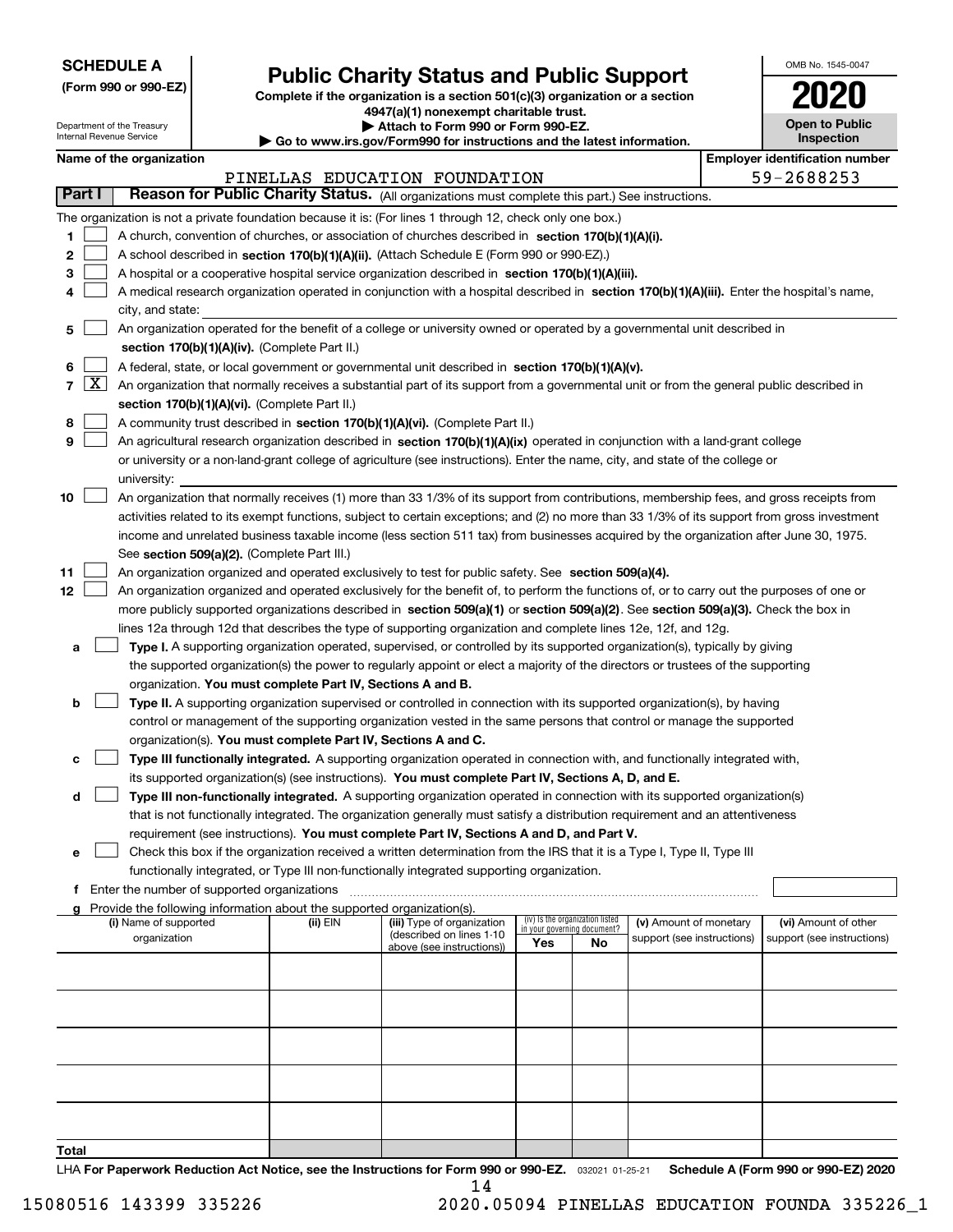### Schedule A (Form 990 or 990-EZ) 2020  $\,$  P $\,$ INELLAS EDUCATION  $\,$  FOUNDATION  $\,$   $\,$  59 $-$  2688253  $\,$   $_{\rm{Page}}$ **Part II** Support Schedule for Organizations Described in Sections 170(b)(1)(A)(iv) and 170(b)(1)(A)(vi)

 $59 - 2688253$  Page 2

(Complete only if you checked the box on line 5, 7, or 8 of Part I or if the organization failed to qualify under Part III. If the organization fails to qualify under the tests listed below, please complete Part III.)

|    | <b>Section A. Public Support</b>                                                                                                                                                                                               |          |          |                   |            |          |                                          |
|----|--------------------------------------------------------------------------------------------------------------------------------------------------------------------------------------------------------------------------------|----------|----------|-------------------|------------|----------|------------------------------------------|
|    | Calendar year (or fiscal year beginning in) $\blacktriangleright$                                                                                                                                                              | (a) 2016 | (b) 2017 | $(c)$ 2018        | $(d)$ 2019 | (e) 2020 | (f) Total                                |
|    | 1 Gifts, grants, contributions, and                                                                                                                                                                                            |          |          |                   |            |          |                                          |
|    | membership fees received. (Do not                                                                                                                                                                                              |          |          |                   |            |          |                                          |
|    | include any "unusual grants.")                                                                                                                                                                                                 | 5572560. |          | 6444844.10929998. | 8528253.   |          | 7056857.38532512.                        |
|    | 2 Tax revenues levied for the organ-                                                                                                                                                                                           |          |          |                   |            |          |                                          |
|    | ization's benefit and either paid to                                                                                                                                                                                           |          |          |                   |            |          |                                          |
|    | or expended on its behalf                                                                                                                                                                                                      |          |          |                   |            |          |                                          |
|    | 3 The value of services or facilities                                                                                                                                                                                          |          |          |                   |            |          |                                          |
|    | furnished by a governmental unit to                                                                                                                                                                                            |          |          |                   |            |          |                                          |
|    | the organization without charge                                                                                                                                                                                                |          |          |                   |            |          |                                          |
|    | 4 Total. Add lines 1 through 3                                                                                                                                                                                                 | 5572560. |          | 6444844.10929998. | 8528253.   |          | 7056857.38532512.                        |
| 5. | The portion of total contributions                                                                                                                                                                                             |          |          |                   |            |          |                                          |
|    | by each person (other than a                                                                                                                                                                                                   |          |          |                   |            |          |                                          |
|    | governmental unit or publicly                                                                                                                                                                                                  |          |          |                   |            |          |                                          |
|    | supported organization) included                                                                                                                                                                                               |          |          |                   |            |          |                                          |
|    | on line 1 that exceeds 2% of the                                                                                                                                                                                               |          |          |                   |            |          |                                          |
|    | amount shown on line 11,                                                                                                                                                                                                       |          |          |                   |            |          |                                          |
|    | column (f)                                                                                                                                                                                                                     |          |          |                   |            |          | 7701757.                                 |
|    | 6 Public support. Subtract line 5 from line 4.                                                                                                                                                                                 |          |          |                   |            |          | 30830755.                                |
|    | <b>Section B. Total Support</b>                                                                                                                                                                                                |          |          |                   |            |          |                                          |
|    | Calendar year (or fiscal year beginning in)                                                                                                                                                                                    | (a) 2016 | (b) 2017 | $(c)$ 2018        | $(d)$ 2019 | (e) 2020 | (f) Total                                |
|    | <b>7</b> Amounts from line 4                                                                                                                                                                                                   | 5572560. |          | 6444844.10929998. | 8528253.   |          | 7056857.38532512.                        |
|    | 8 Gross income from interest,                                                                                                                                                                                                  |          |          |                   |            |          |                                          |
|    | dividends, payments received on                                                                                                                                                                                                |          |          |                   |            |          |                                          |
|    | securities loans, rents, royalties,                                                                                                                                                                                            |          |          |                   |            |          |                                          |
|    | and income from similar sources                                                                                                                                                                                                | 228,928. | 262,617. | 373,980.          | 445,144.   | 348,916. | 1659585.                                 |
|    | 9 Net income from unrelated business                                                                                                                                                                                           |          |          |                   |            |          |                                          |
|    | activities, whether or not the                                                                                                                                                                                                 |          |          |                   |            |          |                                          |
|    | business is regularly carried on                                                                                                                                                                                               |          |          |                   |            |          |                                          |
|    | 10 Other income. Do not include gain                                                                                                                                                                                           |          |          |                   |            |          |                                          |
|    | or loss from the sale of capital                                                                                                                                                                                               |          |          |                   |            |          |                                          |
|    | assets (Explain in Part VI.)                                                                                                                                                                                                   |          |          |                   |            |          |                                          |
|    | <b>11 Total support.</b> Add lines 7 through 10                                                                                                                                                                                |          |          |                   |            |          | 40192097.                                |
|    | 12 Gross receipts from related activities, etc. (see instructions)                                                                                                                                                             |          |          |                   |            | 12       | 194,585.                                 |
|    | 13 First 5 years. If the Form 990 is for the organization's first, second, third, fourth, or fifth tax year as a section 501(c)(3)                                                                                             |          |          |                   |            |          |                                          |
|    | organization, check this box and stop here manufactured and according to the state of the state of the state of the state of the state of the state of the state of the state of the state of the state of the state of the st |          |          |                   |            |          |                                          |
|    | <b>Section C. Computation of Public Support Percentage</b>                                                                                                                                                                     |          |          |                   |            |          | 76.71                                    |
|    | 14 Public support percentage for 2020 (line 6, column (f), divided by line 11, column (f) <i></i>                                                                                                                              |          |          |                   |            | 14       | $\frac{9}{6}$<br>75.02                   |
|    |                                                                                                                                                                                                                                |          |          |                   |            | 15       | $\frac{9}{6}$                            |
|    | 16a 33 1/3% support test - 2020. If the organization did not check the box on line 13, and line 14 is 33 1/3% or more, check this box and                                                                                      |          |          |                   |            |          | $\blacktriangleright$ $\boxed{\text{X}}$ |
|    | stop here. The organization qualifies as a publicly supported organization                                                                                                                                                     |          |          |                   |            |          |                                          |
|    | b 33 1/3% support test - 2019. If the organization did not check a box on line 13 or 16a, and line 15 is 33 1/3% or more, check this box                                                                                       |          |          |                   |            |          |                                          |
|    | and stop here. The organization qualifies as a publicly supported organization [11] [11] [12] [12] [12] [12] [                                                                                                                 |          |          |                   |            |          |                                          |
|    | 17a 10% -facts-and-circumstances test - 2020. If the organization did not check a box on line 13, 16a, or 16b, and line 14 is 10% or more,                                                                                     |          |          |                   |            |          |                                          |
|    | and if the organization meets the facts-and-circumstances test, check this box and stop here. Explain in Part VI how the organization                                                                                          |          |          |                   |            |          |                                          |
|    | meets the facts-and-circumstances test. The organization qualifies as a publicly supported organization                                                                                                                        |          |          |                   |            |          |                                          |
|    | <b>b 10% -facts-and-circumstances test - 2019.</b> If the organization did not check a box on line 13, 16a, 16b, or 17a, and line 15 is 10% or                                                                                 |          |          |                   |            |          |                                          |
|    | more, and if the organization meets the facts-and-circumstances test, check this box and stop here. Explain in Part VI how the                                                                                                 |          |          |                   |            |          |                                          |
| 18 | organization meets the facts-and-circumstances test. The organization qualifies as a publicly supported organization                                                                                                           |          |          |                   |            |          |                                          |
|    | Private foundation. If the organization did not check a box on line 13, 16a, 16b, 17a, or 17b, check this box and see instructions<br>Schedule A (Form 990 or 990-EZ) 2020                                                     |          |          |                   |            |          |                                          |

**Schedule A (Form 990 or 990-EZ) 2020**

032022 01-25-21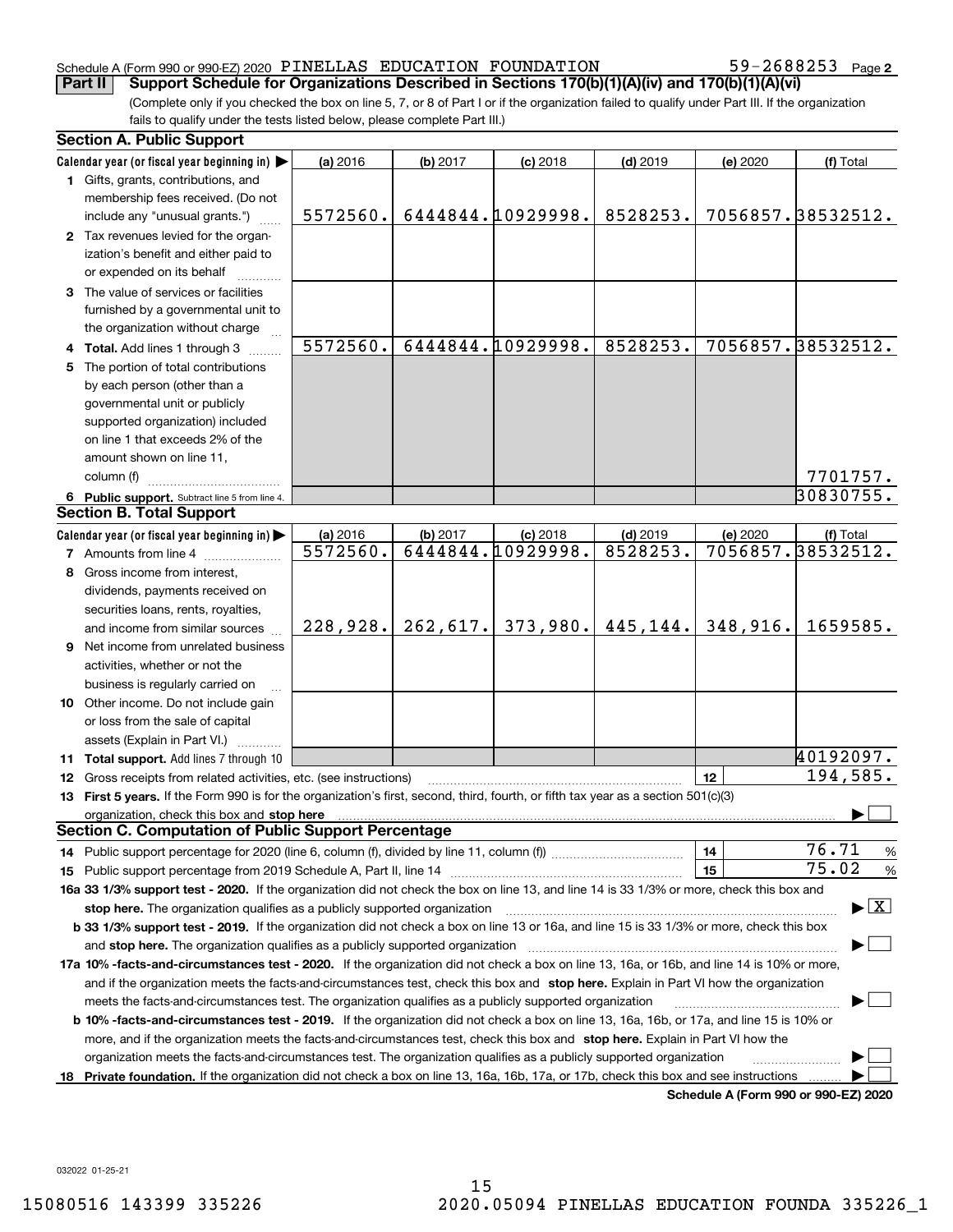### Schedule A (Form 990 or 990-EZ) 2020  $\,$  P $\,$ INELLAS EDUCATION  $\,$  FOUNDATION  $\,$   $\,$  59 $-$  2688253  $\,$   $_{\rm{Page}}$ **Part III Support Schedule for Organizations Described in Section 509(a)(2)**

(Complete only if you checked the box on line 10 of Part I or if the organization failed to qualify under Part II. If the organization fails to qualify under the tests listed below, please complete Part II.)

| <b>Section A. Public Support</b>                                                                                                                                                                                               |          |          |            |            |          |                                      |
|--------------------------------------------------------------------------------------------------------------------------------------------------------------------------------------------------------------------------------|----------|----------|------------|------------|----------|--------------------------------------|
| Calendar year (or fiscal year beginning in) $\blacktriangleright$                                                                                                                                                              | (a) 2016 | (b) 2017 | $(c)$ 2018 | $(d)$ 2019 | (e) 2020 | (f) Total                            |
| 1 Gifts, grants, contributions, and                                                                                                                                                                                            |          |          |            |            |          |                                      |
| membership fees received. (Do not                                                                                                                                                                                              |          |          |            |            |          |                                      |
| include any "unusual grants.")                                                                                                                                                                                                 |          |          |            |            |          |                                      |
| 2 Gross receipts from admissions,<br>merchandise sold or services per-<br>formed, or facilities furnished in<br>any activity that is related to the<br>organization's tax-exempt purpose                                       |          |          |            |            |          |                                      |
| 3 Gross receipts from activities that<br>are not an unrelated trade or bus-                                                                                                                                                    |          |          |            |            |          |                                      |
| iness under section 513                                                                                                                                                                                                        |          |          |            |            |          |                                      |
| 4 Tax revenues levied for the organ-<br>ization's benefit and either paid to<br>or expended on its behalf                                                                                                                      |          |          |            |            |          |                                      |
| .<br>5 The value of services or facilities<br>furnished by a governmental unit to                                                                                                                                              |          |          |            |            |          |                                      |
| the organization without charge                                                                                                                                                                                                |          |          |            |            |          |                                      |
| <b>6 Total.</b> Add lines 1 through 5                                                                                                                                                                                          |          |          |            |            |          |                                      |
| 7a Amounts included on lines 1, 2, and<br>3 received from disqualified persons                                                                                                                                                 |          |          |            |            |          |                                      |
| <b>b</b> Amounts included on lines 2 and 3 received<br>from other than disqualified persons that<br>exceed the greater of \$5,000 or 1% of the<br>amount on line 13 for the year                                               |          |          |            |            |          |                                      |
| c Add lines 7a and 7b                                                                                                                                                                                                          |          |          |            |            |          |                                      |
| 8 Public support. (Subtract line 7c from line 6.)<br><b>Section B. Total Support</b>                                                                                                                                           |          |          |            |            |          |                                      |
| Calendar year (or fiscal year beginning in)                                                                                                                                                                                    | (a) 2016 | (b) 2017 | $(c)$ 2018 | $(d)$ 2019 | (e) 2020 | (f) Total                            |
| 9 Amounts from line 6                                                                                                                                                                                                          |          |          |            |            |          |                                      |
| 10a Gross income from interest,<br>dividends, payments received on<br>securities loans, rents, royalties,<br>and income from similar sources                                                                                   |          |          |            |            |          |                                      |
| <b>b</b> Unrelated business taxable income<br>(less section 511 taxes) from businesses<br>acquired after June 30, 1975                                                                                                         |          |          |            |            |          |                                      |
| c Add lines 10a and 10b                                                                                                                                                                                                        |          |          |            |            |          |                                      |
| <b>11</b> Net income from unrelated business<br>activities not included in line 10b,<br>whether or not the business is<br>regularly carried on                                                                                 |          |          |            |            |          |                                      |
| <b>12</b> Other income. Do not include gain<br>or loss from the sale of capital<br>assets (Explain in Part VI.)                                                                                                                |          |          |            |            |          |                                      |
| <b>13 Total support.</b> (Add lines 9, 10c, 11, and 12.)                                                                                                                                                                       |          |          |            |            |          |                                      |
| 14 First 5 years. If the Form 990 is for the organization's first, second, third, fourth, or fifth tax year as a section 501(c)(3) organization,                                                                               |          |          |            |            |          |                                      |
| check this box and stop here measurements and contact the contract of the contract of the contract of the contract of the contract of the contract of the contract of the contract of the contract of the contract of the cont |          |          |            |            |          |                                      |
| <b>Section C. Computation of Public Support Percentage</b>                                                                                                                                                                     |          |          |            |            |          |                                      |
|                                                                                                                                                                                                                                |          |          |            |            | 15       | %                                    |
| 16 Public support percentage from 2019 Schedule A, Part III, line 15                                                                                                                                                           |          |          |            |            | 16       | %                                    |
| <b>Section D. Computation of Investment Income Percentage</b>                                                                                                                                                                  |          |          |            |            |          |                                      |
| 17 Investment income percentage for 2020 (line 10c, column (f), divided by line 13, column (f))<br>18 Investment income percentage from 2019 Schedule A, Part III, line 17                                                     |          |          |            |            | 17<br>18 | %<br>%                               |
| 19a 33 1/3% support tests - 2020. If the organization did not check the box on line 14, and line 15 is more than 33 1/3%, and line 17 is not                                                                                   |          |          |            |            |          |                                      |
| more than 33 1/3%, check this box and stop here. The organization qualifies as a publicly supported organization                                                                                                               |          |          |            |            |          | ▶                                    |
| b 33 1/3% support tests - 2019. If the organization did not check a box on line 14 or line 19a, and line 16 is more than 33 1/3%, and                                                                                          |          |          |            |            |          |                                      |
| line 18 is not more than 33 1/3%, check this box and stop here. The organization qualifies as a publicly supported organization                                                                                                |          |          |            |            |          |                                      |
| 20 Private foundation. If the organization did not check a box on line 14, 19a, or 19b, check this box and see instructions                                                                                                    |          |          |            |            |          |                                      |
| 032023 01-25-21                                                                                                                                                                                                                |          |          |            |            |          | Schedule A (Form 990 or 990-EZ) 2020 |
|                                                                                                                                                                                                                                |          | 16       |            |            |          |                                      |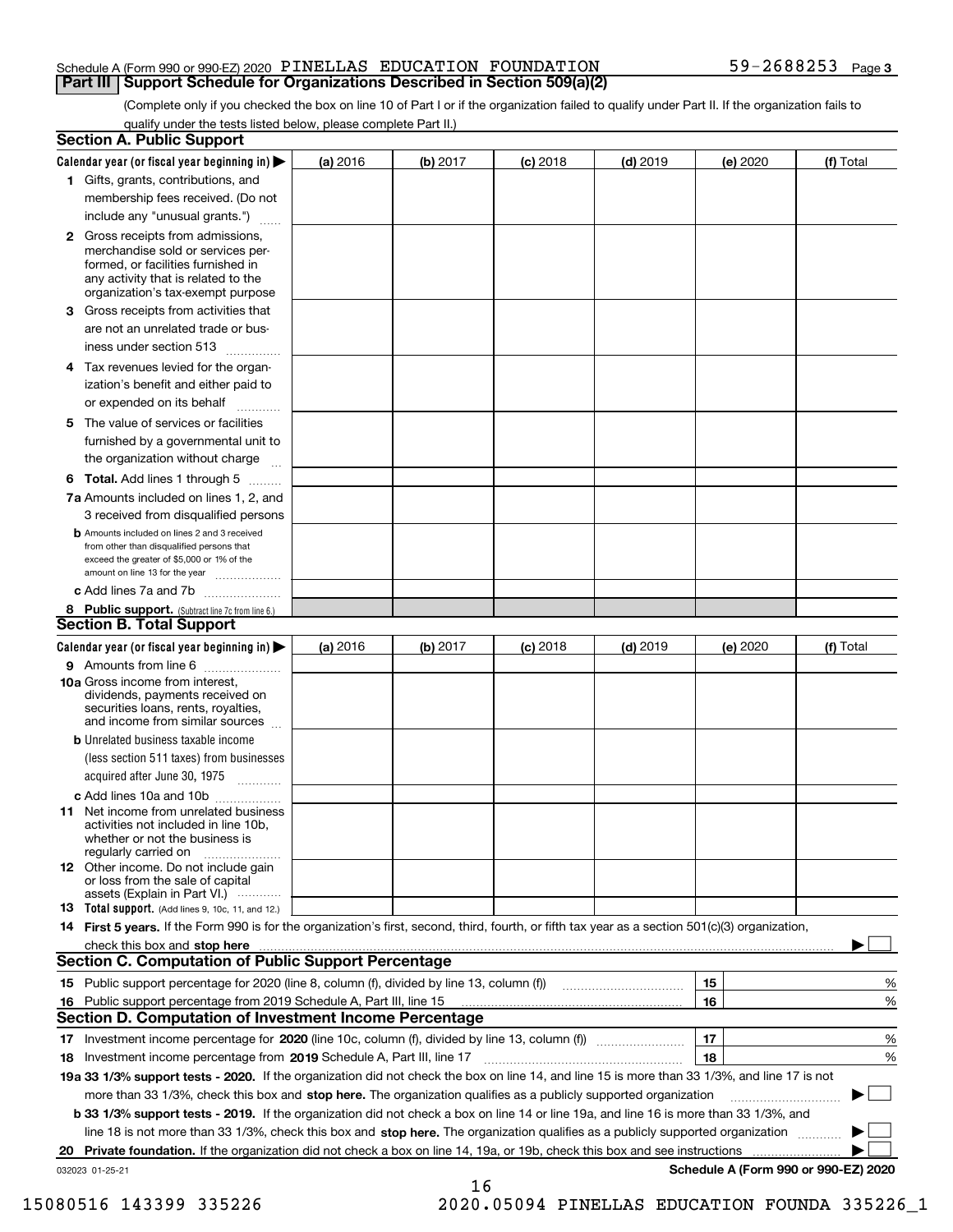### Schedule A (Form 990 or 990-EZ) 2020  $\,$  P $\,$ INELLAS EDUCATION  $\,$  FOUNDATION  $\,$   $\,$  59 $-$  2688253  $\,$   $_{\rm{Page}}$

## **Part IV Supporting Organizations**

(Complete only if you checked a box in line 12 on Part I. If you checked box 12a, Part I, complete Sections A and B. If you checked box 12b, Part I, complete Sections A and C. If you checked box 12c, Part I, complete Sections A, D, and E. If you checked box 12d, Part I, complete Sections A and D, and complete Part V.)

### **Section A. All Supporting Organizations**

- **1** Are all of the organization's supported organizations listed by name in the organization's governing documents? If "No," describe in **Part VI** how the supported organizations are designated. If designated by *class or purpose, describe the designation. If historic and continuing relationship, explain.*
- **2** Did the organization have any supported organization that does not have an IRS determination of status under section 509(a)(1) or (2)? If "Yes," explain in Part VI how the organization determined that the supported *organization was described in section 509(a)(1) or (2).*
- **3a** Did the organization have a supported organization described in section 501(c)(4), (5), or (6)? If "Yes," answer *lines 3b and 3c below.*
- **b** Did the organization confirm that each supported organization qualified under section 501(c)(4), (5), or (6) and satisfied the public support tests under section 509(a)(2)? If "Yes," describe in **Part VI** when and how the *organization made the determination.*
- **c**Did the organization ensure that all support to such organizations was used exclusively for section 170(c)(2)(B) purposes? If "Yes," explain in **Part VI** what controls the organization put in place to ensure such use.
- **4a***If* Was any supported organization not organized in the United States ("foreign supported organization")? *"Yes," and if you checked box 12a or 12b in Part I, answer lines 4b and 4c below.*
- **b** Did the organization have ultimate control and discretion in deciding whether to make grants to the foreign supported organization? If "Yes," describe in **Part VI** how the organization had such control and discretion *despite being controlled or supervised by or in connection with its supported organizations.*
- **c** Did the organization support any foreign supported organization that does not have an IRS determination under sections 501(c)(3) and 509(a)(1) or (2)? If "Yes," explain in **Part VI** what controls the organization used *to ensure that all support to the foreign supported organization was used exclusively for section 170(c)(2)(B) purposes.*
- **5a** Did the organization add, substitute, or remove any supported organizations during the tax year? If "Yes," answer lines 5b and 5c below (if applicable). Also, provide detail in **Part VI,** including (i) the names and EIN *numbers of the supported organizations added, substituted, or removed; (ii) the reasons for each such action; (iii) the authority under the organization's organizing document authorizing such action; and (iv) how the action was accomplished (such as by amendment to the organizing document).*
- **b** Type I or Type II only. Was any added or substituted supported organization part of a class already designated in the organization's organizing document?
- **cSubstitutions only.**  Was the substitution the result of an event beyond the organization's control?
- **6** Did the organization provide support (whether in the form of grants or the provision of services or facilities) to **Part VI.** *If "Yes," provide detail in* support or benefit one or more of the filing organization's supported organizations? anyone other than (i) its supported organizations, (ii) individuals that are part of the charitable class benefited by one or more of its supported organizations, or (iii) other supporting organizations that also
- **7**Did the organization provide a grant, loan, compensation, or other similar payment to a substantial contributor *If "Yes," complete Part I of Schedule L (Form 990 or 990-EZ).* regard to a substantial contributor? (as defined in section 4958(c)(3)(C)), a family member of a substantial contributor, or a 35% controlled entity with
- **8** Did the organization make a loan to a disqualified person (as defined in section 4958) not described in line 7? *If "Yes," complete Part I of Schedule L (Form 990 or 990-EZ).*
- **9a** Was the organization controlled directly or indirectly at any time during the tax year by one or more in section 509(a)(1) or (2))? If "Yes," *provide detail in* <code>Part VI.</code> disqualified persons, as defined in section 4946 (other than foundation managers and organizations described
- **b** Did one or more disqualified persons (as defined in line 9a) hold a controlling interest in any entity in which the supporting organization had an interest? If "Yes," provide detail in P**art VI**.
- **c**Did a disqualified person (as defined in line 9a) have an ownership interest in, or derive any personal benefit from, assets in which the supporting organization also had an interest? If "Yes," provide detail in P**art VI.**
- **10a** Was the organization subject to the excess business holdings rules of section 4943 because of section supporting organizations)? If "Yes," answer line 10b below. 4943(f) (regarding certain Type II supporting organizations, and all Type III non-functionally integrated
- **b** Did the organization have any excess business holdings in the tax year? (Use Schedule C, Form 4720, to *determine whether the organization had excess business holdings.)*

17

032024 01-25-21

**23a3b3c4a4b4c5a 5b5c6789a 9b9c10a**

59-2688253 Page 4

**YesNo**

**1**

**Schedule A (Form 990 or 990-EZ) 2020**

**10b**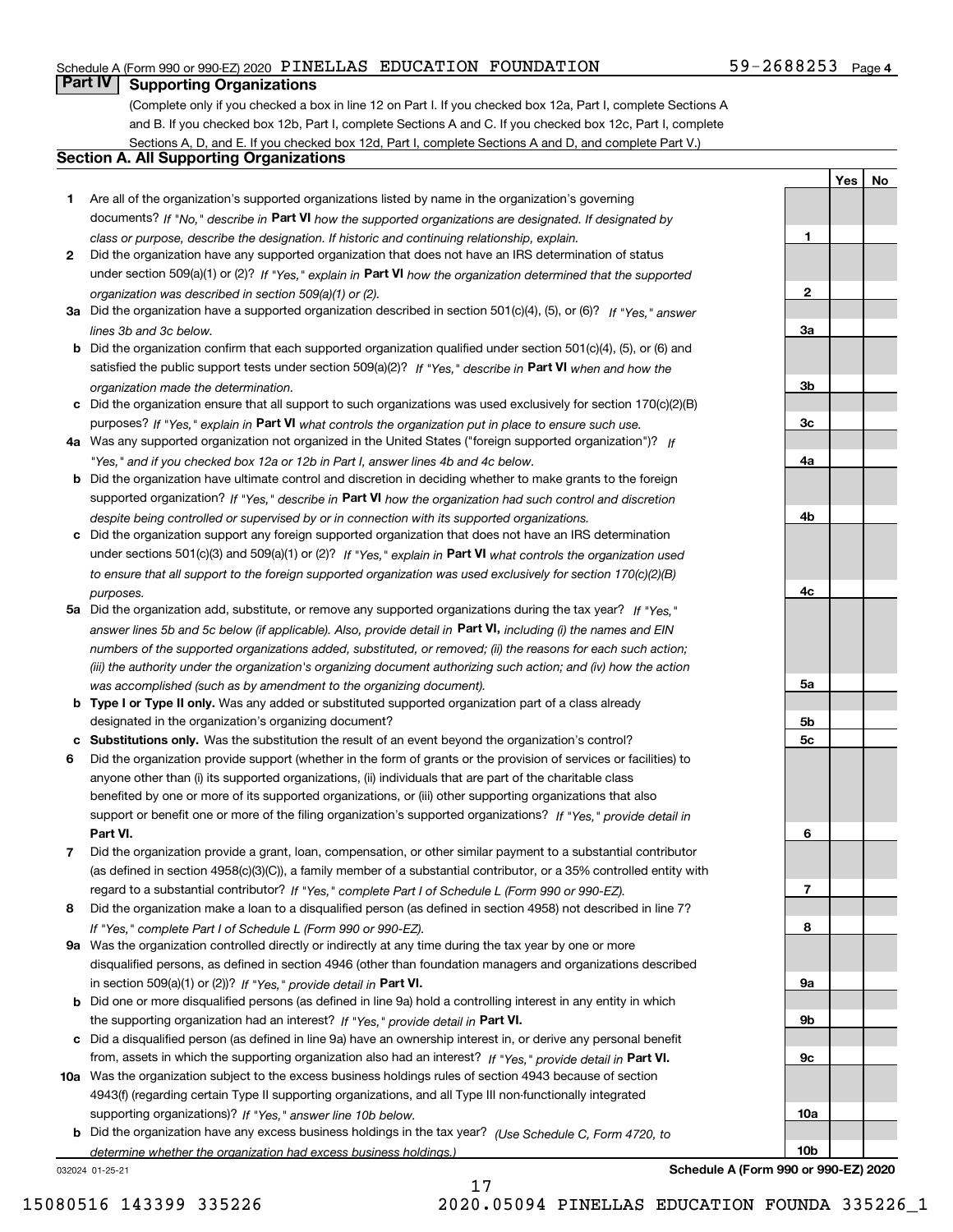### Schedule A (Form 990 or 990-EZ) 2020  $\,$  P $\,$ INELLAS EDUCATION  $\,$  FOUNDATION  $\,$   $\,$  59 $-$  2688253  $\,$   $_{\rm{Page}}$

| Part IV | <b>Supporting Organizations (continued)</b>                                                                                                                                                                                                                                                                                                                                                                                                                                                                              |                 |     |    |
|---------|--------------------------------------------------------------------------------------------------------------------------------------------------------------------------------------------------------------------------------------------------------------------------------------------------------------------------------------------------------------------------------------------------------------------------------------------------------------------------------------------------------------------------|-----------------|-----|----|
|         |                                                                                                                                                                                                                                                                                                                                                                                                                                                                                                                          |                 | Yes | No |
| 11      | Has the organization accepted a gift or contribution from any of the following persons?                                                                                                                                                                                                                                                                                                                                                                                                                                  |                 |     |    |
|         | a A person who directly or indirectly controls, either alone or together with persons described in lines 11b and                                                                                                                                                                                                                                                                                                                                                                                                         |                 |     |    |
|         | 11c below, the governing body of a supported organization?                                                                                                                                                                                                                                                                                                                                                                                                                                                               | 11a             |     |    |
|         | <b>b</b> A family member of a person described in line 11a above?                                                                                                                                                                                                                                                                                                                                                                                                                                                        | 11 <sub>b</sub> |     |    |
|         | c A 35% controlled entity of a person described in line 11a or 11b above? If "Yes" to line 11a, 11b, or 11c, provide                                                                                                                                                                                                                                                                                                                                                                                                     |                 |     |    |
|         | detail in Part VI.                                                                                                                                                                                                                                                                                                                                                                                                                                                                                                       | 11c             |     |    |
|         | <b>Section B. Type I Supporting Organizations</b>                                                                                                                                                                                                                                                                                                                                                                                                                                                                        |                 |     |    |
|         |                                                                                                                                                                                                                                                                                                                                                                                                                                                                                                                          |                 | Yes | No |
| 1       | Did the governing body, members of the governing body, officers acting in their official capacity, or membership of one or<br>more supported organizations have the power to regularly appoint or elect at least a majority of the organization's officers,<br>directors, or trustees at all times during the tax year? If "No," describe in Part VI how the supported organization(s)<br>effectively operated, supervised, or controlled the organization's activities. If the organization had more than one supported |                 |     |    |
|         | organization, describe how the powers to appoint and/or remove officers, directors, or trustees were allocated among the<br>supported organizations and what conditions or restrictions, if any, applied to such powers during the tax year.                                                                                                                                                                                                                                                                             | 1               |     |    |
| 2       | Did the organization operate for the benefit of any supported organization other than the supported                                                                                                                                                                                                                                                                                                                                                                                                                      |                 |     |    |
|         | organization(s) that operated, supervised, or controlled the supporting organization? If "Yes," explain in                                                                                                                                                                                                                                                                                                                                                                                                               |                 |     |    |
|         | Part VI how providing such benefit carried out the purposes of the supported organization(s) that operated,                                                                                                                                                                                                                                                                                                                                                                                                              |                 |     |    |
|         | supervised, or controlled the supporting organization.                                                                                                                                                                                                                                                                                                                                                                                                                                                                   | 2               |     |    |
|         | <b>Section C. Type II Supporting Organizations</b>                                                                                                                                                                                                                                                                                                                                                                                                                                                                       |                 |     |    |
|         |                                                                                                                                                                                                                                                                                                                                                                                                                                                                                                                          |                 | Yes | No |
| 1       | Were a majority of the organization's directors or trustees during the tax year also a majority of the directors                                                                                                                                                                                                                                                                                                                                                                                                         |                 |     |    |
|         | or trustees of each of the organization's supported organization(s)? If "No," describe in Part VI how control                                                                                                                                                                                                                                                                                                                                                                                                            |                 |     |    |
|         | or management of the supporting organization was vested in the same persons that controlled or managed                                                                                                                                                                                                                                                                                                                                                                                                                   |                 |     |    |
|         | the supported organization(s).                                                                                                                                                                                                                                                                                                                                                                                                                                                                                           | 1               |     |    |
|         | <b>Section D. All Type III Supporting Organizations</b>                                                                                                                                                                                                                                                                                                                                                                                                                                                                  |                 |     |    |
|         |                                                                                                                                                                                                                                                                                                                                                                                                                                                                                                                          |                 | Yes | No |
| 1       | Did the organization provide to each of its supported organizations, by the last day of the fifth month of the                                                                                                                                                                                                                                                                                                                                                                                                           |                 |     |    |
|         | organization's tax year, (i) a written notice describing the type and amount of support provided during the prior tax                                                                                                                                                                                                                                                                                                                                                                                                    |                 |     |    |
|         | year, (ii) a copy of the Form 990 that was most recently filed as of the date of notification, and (iii) copies of the                                                                                                                                                                                                                                                                                                                                                                                                   |                 |     |    |
|         | organization's governing documents in effect on the date of notification, to the extent not previously provided?                                                                                                                                                                                                                                                                                                                                                                                                         | 1               |     |    |
| 2       | Were any of the organization's officers, directors, or trustees either (i) appointed or elected by the supported                                                                                                                                                                                                                                                                                                                                                                                                         |                 |     |    |
|         | organization(s) or (ii) serving on the governing body of a supported organization? If "No," explain in Part VI how                                                                                                                                                                                                                                                                                                                                                                                                       |                 |     |    |
|         | the organization maintained a close and continuous working relationship with the supported organization(s).                                                                                                                                                                                                                                                                                                                                                                                                              | 2               |     |    |
| 3       | By reason of the relationship described in line 2, above, did the organization's supported organizations have a                                                                                                                                                                                                                                                                                                                                                                                                          |                 |     |    |
|         | significant voice in the organization's investment policies and in directing the use of the organization's                                                                                                                                                                                                                                                                                                                                                                                                               |                 |     |    |
|         | income or assets at all times during the tax year? If "Yes," describe in Part VI the role the organization's                                                                                                                                                                                                                                                                                                                                                                                                             |                 |     |    |
|         | supported organizations played in this regard.                                                                                                                                                                                                                                                                                                                                                                                                                                                                           |                 |     |    |
|         | Section E. Type III Functionally Integrated Supporting Organizations                                                                                                                                                                                                                                                                                                                                                                                                                                                     |                 |     |    |
| 1       | Check the box next to the method that the organization used to satisfy the Integral Part Test during the year (see instructions).                                                                                                                                                                                                                                                                                                                                                                                        |                 |     |    |
| а       | The organization satisfied the Activities Test. Complete line 2 below.                                                                                                                                                                                                                                                                                                                                                                                                                                                   |                 |     |    |
| b       | The organization is the parent of each of its supported organizations. Complete line 3 below.                                                                                                                                                                                                                                                                                                                                                                                                                            |                 |     |    |
| c       | The organization supported a governmental entity. Describe in Part VI how you supported a governmental entity (see instructions).                                                                                                                                                                                                                                                                                                                                                                                        |                 |     |    |
| 2       | Activities Test. Answer lines 2a and 2b below.                                                                                                                                                                                                                                                                                                                                                                                                                                                                           |                 | Yes | No |
| а       | Did substantially all of the organization's activities during the tax year directly further the exempt purposes of                                                                                                                                                                                                                                                                                                                                                                                                       |                 |     |    |
|         | the supported organization(s) to which the organization was responsive? If "Yes," then in Part VI identify                                                                                                                                                                                                                                                                                                                                                                                                               |                 |     |    |
|         | those supported organizations and explain how these activities directly furthered their exempt purposes,                                                                                                                                                                                                                                                                                                                                                                                                                 |                 |     |    |
|         | how the organization was responsive to those supported organizations, and how the organization determined                                                                                                                                                                                                                                                                                                                                                                                                                |                 |     |    |
|         | that these activities constituted substantially all of its activities.                                                                                                                                                                                                                                                                                                                                                                                                                                                   | 2a              |     |    |
| b       | Did the activities described in line 2a, above, constitute activities that, but for the organization's involvement,                                                                                                                                                                                                                                                                                                                                                                                                      |                 |     |    |
|         | one or more of the organization's supported organization(s) would have been engaged in? If "Yes." explain in                                                                                                                                                                                                                                                                                                                                                                                                             |                 |     |    |

**3** Parent of Supported Organizations. Answer lines 3a and 3b below.

*these activities but for the organization's involvement.*

**a** Did the organization have the power to regularly appoint or elect a majority of the officers, directors, or trustees of each of the supported organizations? If "Yes" or "No" provide details in **Part VI.** 

**Part VI**  *the reasons for the organization's position that its supported organization(s) would have engaged in*

032025 01-25-21 **b** Did the organization exercise a substantial degree of direction over the policies, programs, and activities of each of its supported organizations? If "Yes," describe in Part VI the role played by the organization in this regard.

**Schedule A (Form 990 or 990-EZ) 2020**

**2b**

**3a**

**3b**

15080516 143399 335226 2020.05094 PINELLAS EDUCATION FOUNDA 335226\_1

18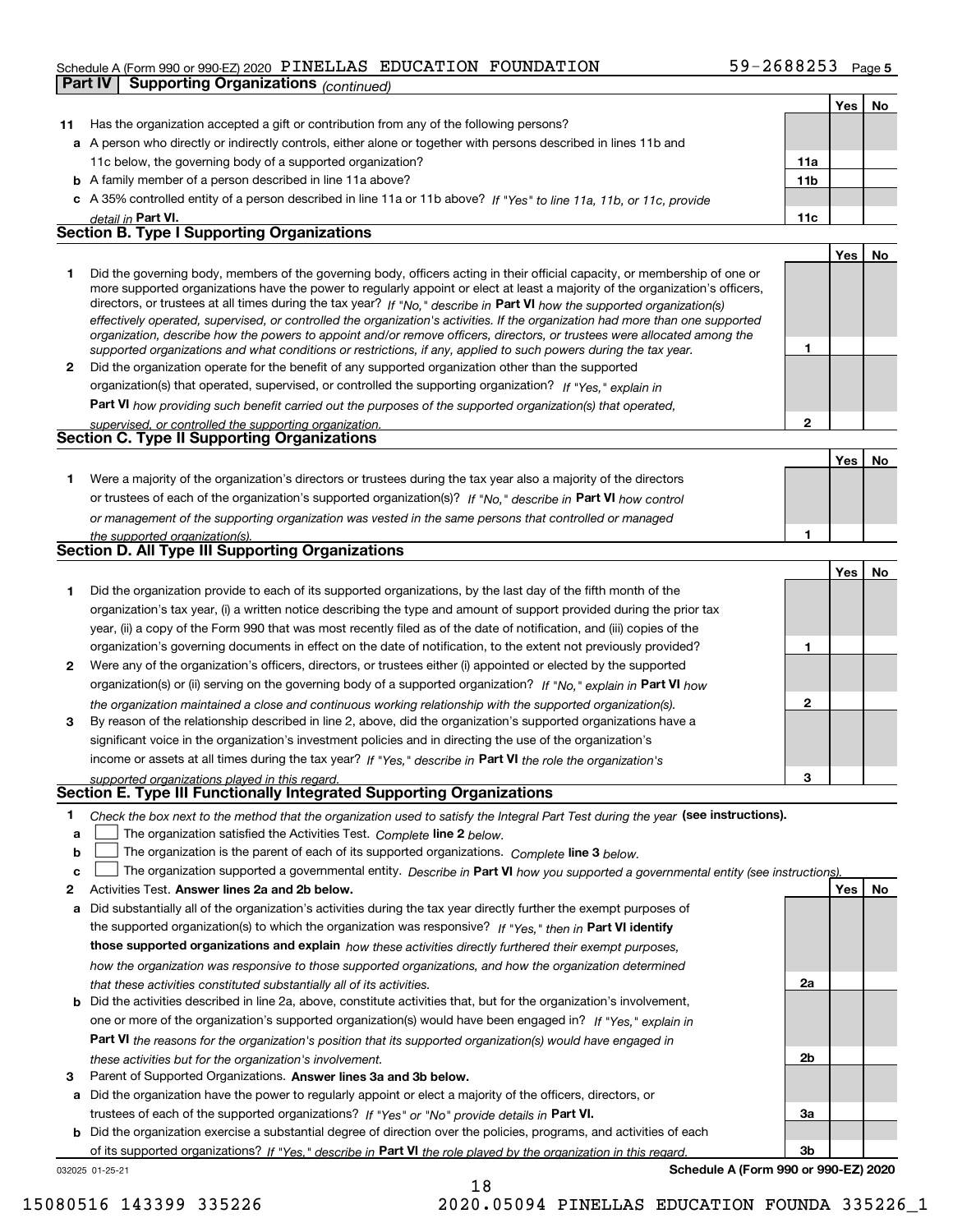|                                  | Schedule A (Form 990 or 990-EZ) 2020 PINELLAS EDUCATION FOUNDATION                                                                             |                |                | $59 - 2688253$ Page 6          |
|----------------------------------|------------------------------------------------------------------------------------------------------------------------------------------------|----------------|----------------|--------------------------------|
|                                  | Type III Non-Functionally Integrated 509(a)(3) Supporting Organizations<br>Part V                                                              |                |                |                                |
| 1                                | Check here if the organization satisfied the Integral Part Test as a qualifying trust on Nov. 20, 1970 (explain in Part VI). See instructions. |                |                |                                |
|                                  | All other Type III non-functionally integrated supporting organizations must complete Sections A through E.                                    |                |                |                                |
|                                  | Section A - Adjusted Net Income                                                                                                                |                | (A) Prior Year | (B) Current Year<br>(optional) |
| 1                                | Net short-term capital gain                                                                                                                    | 1              |                |                                |
| 2                                | Recoveries of prior-year distributions                                                                                                         | $\mathbf{2}$   |                |                                |
| 3                                | Other gross income (see instructions)                                                                                                          | 3              |                |                                |
| 4                                | Add lines 1 through 3.                                                                                                                         | 4              |                |                                |
| 5                                | Depreciation and depletion                                                                                                                     | 5              |                |                                |
| 6                                | Portion of operating expenses paid or incurred for production or                                                                               |                |                |                                |
|                                  | collection of gross income or for management, conservation, or                                                                                 |                |                |                                |
|                                  | maintenance of property held for production of income (see instructions)                                                                       | 6              |                |                                |
| 7                                | Other expenses (see instructions)                                                                                                              | $\overline{7}$ |                |                                |
| 8                                | <b>Adjusted Net Income</b> (subtract lines 5, 6, and 7 from line 4)                                                                            | 8              |                |                                |
| Section B - Minimum Asset Amount |                                                                                                                                                |                | (A) Prior Year | (B) Current Year<br>(optional) |
| 1                                | Aggregate fair market value of all non-exempt-use assets (see                                                                                  |                |                |                                |
|                                  | instructions for short tax year or assets held for part of year):                                                                              |                |                |                                |
|                                  | a Average monthly value of securities                                                                                                          | 1a             |                |                                |
|                                  | <b>b</b> Average monthly cash balances                                                                                                         | 1b             |                |                                |
|                                  | c Fair market value of other non-exempt-use assets                                                                                             | 1c             |                |                                |
|                                  | d Total (add lines 1a, 1b, and 1c)                                                                                                             | 1d             |                |                                |
|                                  | <b>e</b> Discount claimed for blockage or other factors                                                                                        |                |                |                                |
|                                  | (explain in detail in Part VI):                                                                                                                |                |                |                                |
| 2                                | Acquisition indebtedness applicable to non-exempt-use assets                                                                                   | $\mathbf{2}$   |                |                                |
| 3                                | Subtract line 2 from line 1d.                                                                                                                  | 3              |                |                                |
| 4                                | Cash deemed held for exempt use. Enter 0.015 of line 3 (for greater amount,                                                                    |                |                |                                |
|                                  | see instructions).                                                                                                                             | 4              |                |                                |
| 5                                | Net value of non-exempt-use assets (subtract line 4 from line 3)                                                                               | 5              |                |                                |
| 6                                | Multiply line 5 by 0.035.                                                                                                                      | 6              |                |                                |
| 7                                | Recoveries of prior-year distributions                                                                                                         | 7              |                |                                |
| 8                                | Minimum Asset Amount (add line 7 to line 6)                                                                                                    | 8              |                |                                |
|                                  | <b>Section C - Distributable Amount</b>                                                                                                        |                |                | <b>Current Year</b>            |
| 1                                | Adjusted net income for prior year (from Section A, line 8, column A)                                                                          | 1              |                |                                |
| 2                                | Enter 0.85 of line 1.                                                                                                                          | $\mathbf{2}$   |                |                                |
| 3                                | Minimum asset amount for prior year (from Section B, line 8, column A)                                                                         | 3              |                |                                |
| 4                                | Enter greater of line 2 or line 3.                                                                                                             | 4              |                |                                |

**76** Check here if the current year is the organization's first as a non-functionally integrated Type III supporting organization (see emergency temporary reduction (see instructions). instructions).

**5**

**Schedule A (Form 990 or 990-EZ) 2020**

032026 01-25-21

**5** Income tax imposed in prior year

**6** Distributable Amount. Subtract line 5 from line 4, unless subject to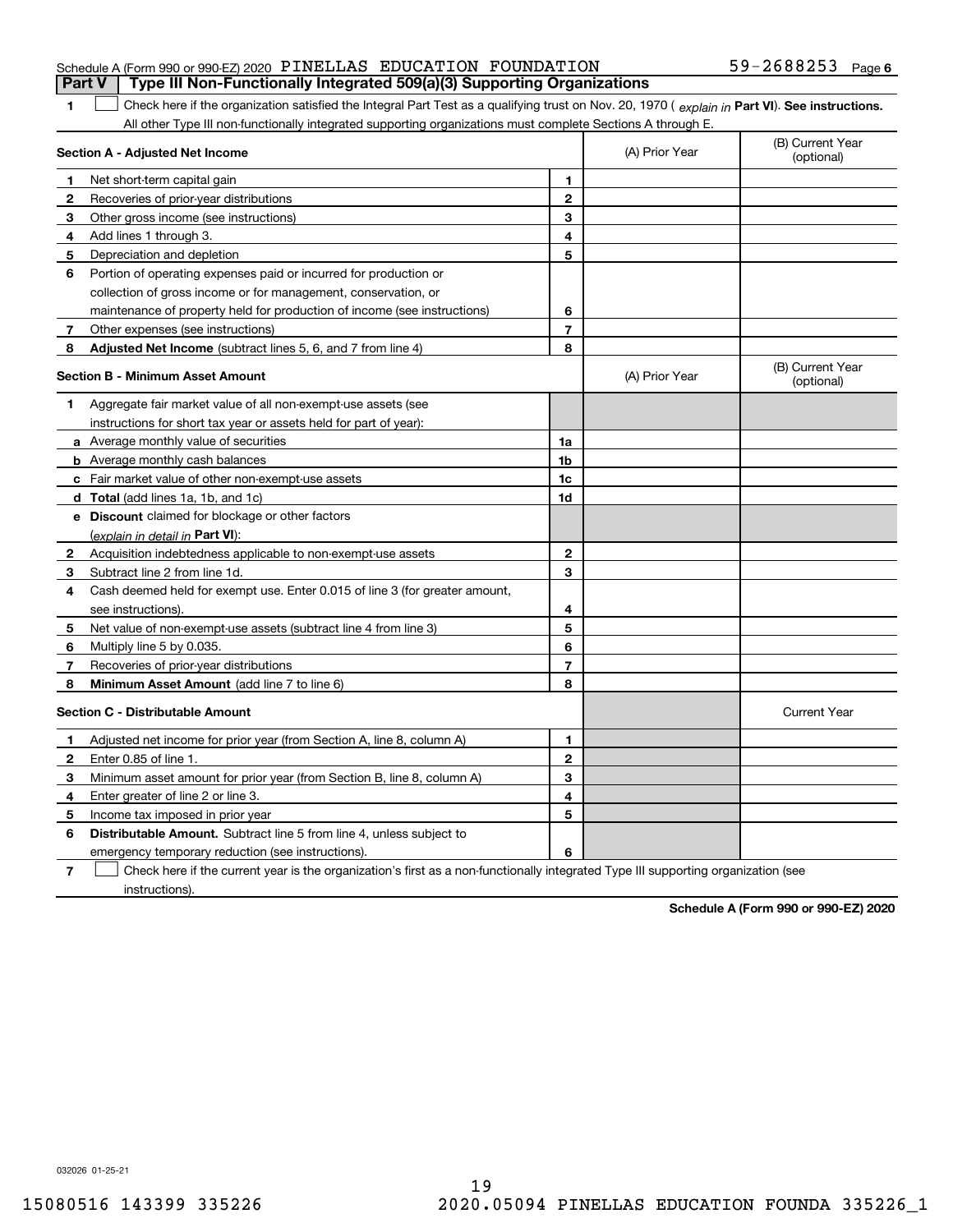### Schedule A (Form 990 or 990-EZ) 2020  $\,$  P $\,$ INELLAS EDUCATION  $\,$  FOUNDATION  $\,$   $\,$  59 $-$  2688253  $\,$   $_{\rm{Page}}$

|    | Type III Non-Functionally Integrated 509(a)(3) Supporting Organizations<br>Part V<br>(continued) |                             |                                       |    |                                         |  |  |
|----|--------------------------------------------------------------------------------------------------|-----------------------------|---------------------------------------|----|-----------------------------------------|--|--|
|    | <b>Section D - Distributions</b>                                                                 |                             |                                       |    | <b>Current Year</b>                     |  |  |
|    | Amounts paid to supported organizations to accomplish exempt purposes                            |                             | 1                                     |    |                                         |  |  |
| 2  | Amounts paid to perform activity that directly furthers exempt purposes of supported             |                             |                                       |    |                                         |  |  |
|    | organizations, in excess of income from activity                                                 |                             | $\mathbf{2}$                          |    |                                         |  |  |
| 3  | Administrative expenses paid to accomplish exempt purposes of supported organizations            |                             |                                       | 3  |                                         |  |  |
| 4  | Amounts paid to acquire exempt-use assets                                                        |                             |                                       | 4  |                                         |  |  |
| 5  | Qualified set-aside amounts (prior IRS approval required - <i>provide details in</i> Part VI)    |                             |                                       | 5  |                                         |  |  |
| 6  | Other distributions ( <i>describe in</i> Part VI). See instructions.                             |                             |                                       | 6  |                                         |  |  |
| 7  | Total annual distributions. Add lines 1 through 6.                                               |                             |                                       | 7  |                                         |  |  |
| 8  | Distributions to attentive supported organizations to which the organization is responsive       |                             |                                       |    |                                         |  |  |
|    | (provide details in Part VI). See instructions.                                                  |                             |                                       | 8  |                                         |  |  |
| 9  | Distributable amount for 2020 from Section C, line 6                                             |                             |                                       | 9  |                                         |  |  |
| 10 | Line 8 amount divided by line 9 amount                                                           |                             |                                       | 10 |                                         |  |  |
|    |                                                                                                  | (i)                         | (ii)                                  |    | (iii)                                   |  |  |
|    | <b>Section E - Distribution Allocations</b> (see instructions)                                   | <b>Excess Distributions</b> | <b>Underdistributions</b><br>Pre-2020 |    | <b>Distributable</b><br>Amount for 2020 |  |  |
| 1  | Distributable amount for 2020 from Section C, line 6                                             |                             |                                       |    |                                         |  |  |
| 2  | Underdistributions, if any, for years prior to 2020 (reason-                                     |                             |                                       |    |                                         |  |  |
|    | able cause required - explain in Part VI). See instructions.                                     |                             |                                       |    |                                         |  |  |
| 3  | Excess distributions carryover, if any, to 2020                                                  |                             |                                       |    |                                         |  |  |
|    | a From 2015                                                                                      |                             |                                       |    |                                         |  |  |
|    | $b$ From 2016                                                                                    |                             |                                       |    |                                         |  |  |
|    | $c$ From 2017                                                                                    |                             |                                       |    |                                         |  |  |
|    | <b>d</b> From 2018                                                                               |                             |                                       |    |                                         |  |  |
|    | e From 2019                                                                                      |                             |                                       |    |                                         |  |  |
|    | f Total of lines 3a through 3e                                                                   |                             |                                       |    |                                         |  |  |
|    | g Applied to underdistributions of prior years                                                   |                             |                                       |    |                                         |  |  |
|    | h Applied to 2020 distributable amount                                                           |                             |                                       |    |                                         |  |  |
|    | Carryover from 2015 not applied (see instructions)                                               |                             |                                       |    |                                         |  |  |
|    | Remainder. Subtract lines 3g, 3h, and 3i from line 3f.                                           |                             |                                       |    |                                         |  |  |
| 4  | Distributions for 2020 from Section D,                                                           |                             |                                       |    |                                         |  |  |
|    | line $7:$                                                                                        |                             |                                       |    |                                         |  |  |
|    | a Applied to underdistributions of prior years                                                   |                             |                                       |    |                                         |  |  |
|    | <b>b</b> Applied to 2020 distributable amount                                                    |                             |                                       |    |                                         |  |  |
|    | c Remainder. Subtract lines 4a and 4b from line 4.                                               |                             |                                       |    |                                         |  |  |
| 5  | Remaining underdistributions for years prior to 2020, if                                         |                             |                                       |    |                                         |  |  |
|    | any. Subtract lines 3g and 4a from line 2. For result greater                                    |                             |                                       |    |                                         |  |  |
|    | than zero, explain in Part VI. See instructions.                                                 |                             |                                       |    |                                         |  |  |
| 6  | Remaining underdistributions for 2020. Subtract lines 3h                                         |                             |                                       |    |                                         |  |  |
|    | and 4b from line 1. For result greater than zero, explain in                                     |                             |                                       |    |                                         |  |  |
|    | Part VI. See instructions.                                                                       |                             |                                       |    |                                         |  |  |
| 7  | Excess distributions carryover to 2021. Add lines 3j                                             |                             |                                       |    |                                         |  |  |
|    | and 4c.                                                                                          |                             |                                       |    |                                         |  |  |
| 8  | Breakdown of line 7:                                                                             |                             |                                       |    |                                         |  |  |
|    | a Excess from 2016                                                                               |                             |                                       |    |                                         |  |  |
|    | <b>b</b> Excess from 2017                                                                        |                             |                                       |    |                                         |  |  |
|    | c Excess from 2018                                                                               |                             |                                       |    |                                         |  |  |
|    | d Excess from 2019                                                                               |                             |                                       |    |                                         |  |  |
|    | e Excess from 2020                                                                               |                             |                                       |    |                                         |  |  |

**Schedule A (Form 990 or 990-EZ) 2020**

032027 01-25-21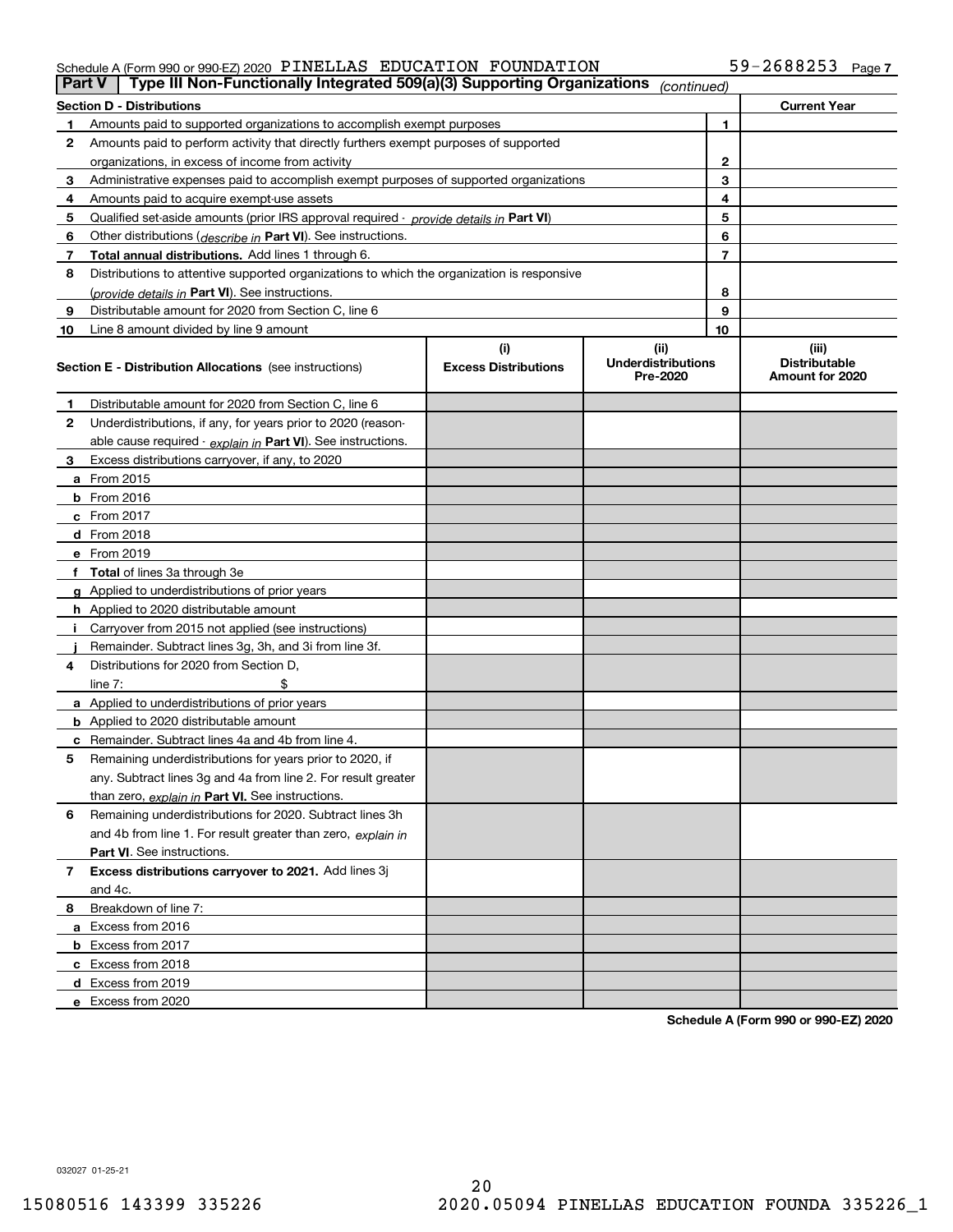|                 | Schedule A (Form 990 or 990-EZ) 2020 PINELLAS EDUCATION FOUNDATION                                                                                                                                                                                                                                                                                                                                                                                                                                                                                                   | $59 - 2688253$ Page 8                |
|-----------------|----------------------------------------------------------------------------------------------------------------------------------------------------------------------------------------------------------------------------------------------------------------------------------------------------------------------------------------------------------------------------------------------------------------------------------------------------------------------------------------------------------------------------------------------------------------------|--------------------------------------|
| <b>Part VI</b>  | Supplemental Information. Provide the explanations required by Part II, line 10; Part II, line 17a or 17b; Part III, line 12;<br>Part IV, Section A, lines 1, 2, 3b, 3c, 4b, 4c, 5a, 6, 9a, 9b, 9c, 11a, 11b, and 11c; Part IV, Section B, lines 1 and 2; Part IV, Section C,<br>line 1; Part IV, Section D, lines 2 and 3; Part IV, Section E, lines 1c, 2a, 2b, 3a, and 3b; Part V, line 1; Part V, Section B, line 1e; Part V,<br>Section D, lines 5, 6, and 8; and Part V, Section E, lines 2, 5, and 6. Also complete this part for any additional information. |                                      |
|                 | (See instructions.)                                                                                                                                                                                                                                                                                                                                                                                                                                                                                                                                                  |                                      |
|                 |                                                                                                                                                                                                                                                                                                                                                                                                                                                                                                                                                                      |                                      |
|                 |                                                                                                                                                                                                                                                                                                                                                                                                                                                                                                                                                                      |                                      |
|                 |                                                                                                                                                                                                                                                                                                                                                                                                                                                                                                                                                                      |                                      |
|                 |                                                                                                                                                                                                                                                                                                                                                                                                                                                                                                                                                                      |                                      |
|                 |                                                                                                                                                                                                                                                                                                                                                                                                                                                                                                                                                                      |                                      |
|                 |                                                                                                                                                                                                                                                                                                                                                                                                                                                                                                                                                                      |                                      |
|                 |                                                                                                                                                                                                                                                                                                                                                                                                                                                                                                                                                                      |                                      |
|                 |                                                                                                                                                                                                                                                                                                                                                                                                                                                                                                                                                                      |                                      |
|                 |                                                                                                                                                                                                                                                                                                                                                                                                                                                                                                                                                                      |                                      |
|                 |                                                                                                                                                                                                                                                                                                                                                                                                                                                                                                                                                                      |                                      |
|                 |                                                                                                                                                                                                                                                                                                                                                                                                                                                                                                                                                                      |                                      |
|                 |                                                                                                                                                                                                                                                                                                                                                                                                                                                                                                                                                                      |                                      |
|                 |                                                                                                                                                                                                                                                                                                                                                                                                                                                                                                                                                                      |                                      |
|                 |                                                                                                                                                                                                                                                                                                                                                                                                                                                                                                                                                                      |                                      |
|                 |                                                                                                                                                                                                                                                                                                                                                                                                                                                                                                                                                                      |                                      |
|                 |                                                                                                                                                                                                                                                                                                                                                                                                                                                                                                                                                                      |                                      |
|                 |                                                                                                                                                                                                                                                                                                                                                                                                                                                                                                                                                                      |                                      |
|                 |                                                                                                                                                                                                                                                                                                                                                                                                                                                                                                                                                                      |                                      |
|                 |                                                                                                                                                                                                                                                                                                                                                                                                                                                                                                                                                                      |                                      |
|                 |                                                                                                                                                                                                                                                                                                                                                                                                                                                                                                                                                                      |                                      |
|                 |                                                                                                                                                                                                                                                                                                                                                                                                                                                                                                                                                                      |                                      |
|                 |                                                                                                                                                                                                                                                                                                                                                                                                                                                                                                                                                                      |                                      |
|                 |                                                                                                                                                                                                                                                                                                                                                                                                                                                                                                                                                                      |                                      |
|                 |                                                                                                                                                                                                                                                                                                                                                                                                                                                                                                                                                                      |                                      |
|                 |                                                                                                                                                                                                                                                                                                                                                                                                                                                                                                                                                                      |                                      |
|                 |                                                                                                                                                                                                                                                                                                                                                                                                                                                                                                                                                                      |                                      |
|                 |                                                                                                                                                                                                                                                                                                                                                                                                                                                                                                                                                                      |                                      |
|                 |                                                                                                                                                                                                                                                                                                                                                                                                                                                                                                                                                                      |                                      |
|                 |                                                                                                                                                                                                                                                                                                                                                                                                                                                                                                                                                                      |                                      |
|                 |                                                                                                                                                                                                                                                                                                                                                                                                                                                                                                                                                                      |                                      |
|                 |                                                                                                                                                                                                                                                                                                                                                                                                                                                                                                                                                                      |                                      |
|                 |                                                                                                                                                                                                                                                                                                                                                                                                                                                                                                                                                                      |                                      |
|                 |                                                                                                                                                                                                                                                                                                                                                                                                                                                                                                                                                                      |                                      |
|                 |                                                                                                                                                                                                                                                                                                                                                                                                                                                                                                                                                                      |                                      |
|                 |                                                                                                                                                                                                                                                                                                                                                                                                                                                                                                                                                                      | Schedule A (Form 990 or 990-EZ) 2020 |
| 032028 01-25-21 | 21                                                                                                                                                                                                                                                                                                                                                                                                                                                                                                                                                                   |                                      |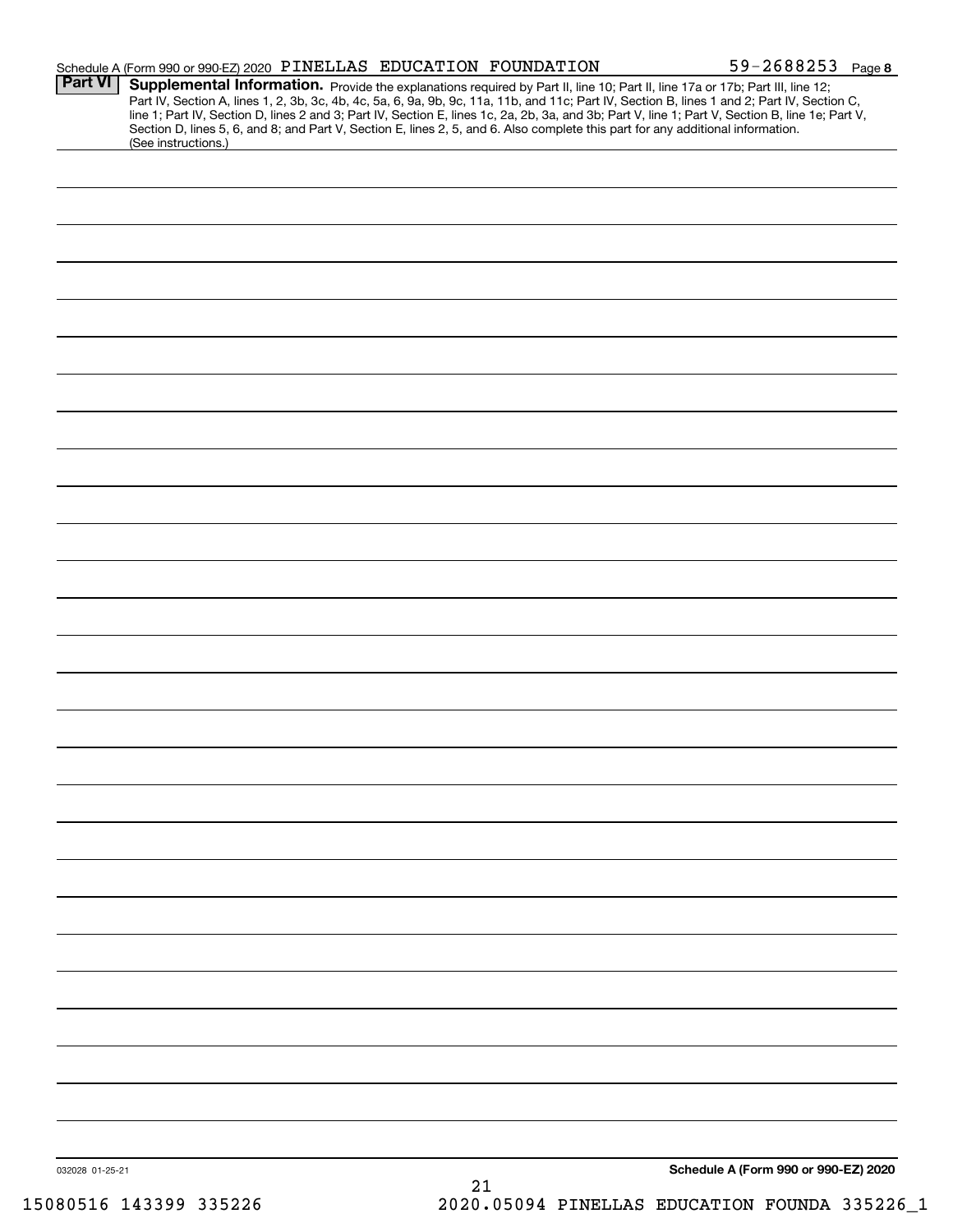Department of the Treasury Internal Revenue Service **(Form 990, 990-EZ, or 990-PF)**

Name of the organization

**Organization type** (check one):

### \*\* PUBLIC DISCLOSURE COPY \*\*

# **Schedule B Schedule of Contributors**

**| Attach to Form 990, Form 990-EZ, or Form 990-PF. | Go to www.irs.gov/Form990 for the latest information.** OMB No. 1545-0047

**2020**

**Employer identification number**

|  | PINELLAS EDUCATION FOUNDATION | 59-2688253 |
|--|-------------------------------|------------|

| Filers of:         | Section:                                                                    |
|--------------------|-----------------------------------------------------------------------------|
| Form 990 or 990-EZ | $\lfloor x \rfloor$ 501(c)( 3) (enter number) organization                  |
|                    | $4947(a)(1)$ nonexempt charitable trust not treated as a private foundation |
|                    | 527 political organization                                                  |
| Form 990-PF        | 501(c)(3) exempt private foundation                                         |
|                    | 4947(a)(1) nonexempt charitable trust treated as a private foundation       |
|                    | 501(c)(3) taxable private foundation                                        |

Check if your organization is covered by the **General Rule** or a **Special Rule. Note:**  Only a section 501(c)(7), (8), or (10) organization can check boxes for both the General Rule and a Special Rule. See instructions.

### **General Rule**

 $\mathcal{L}^{\text{max}}$ 

For an organization filing Form 990, 990-EZ, or 990-PF that received, during the year, contributions totaling \$5,000 or more (in money or property) from any one contributor. Complete Parts I and II. See instructions for determining a contributor's total contributions.

### **Special Rules**

any one contributor, during the year, total contributions of the greater of  $\,$  (1) \$5,000; or **(2)** 2% of the amount on (i) Form 990, Part VIII, line 1h;  $\boxed{\textbf{X}}$  For an organization described in section 501(c)(3) filing Form 990 or 990-EZ that met the 33 1/3% support test of the regulations under sections 509(a)(1) and 170(b)(1)(A)(vi), that checked Schedule A (Form 990 or 990-EZ), Part II, line 13, 16a, or 16b, and that received from or (ii) Form 990-EZ, line 1. Complete Parts I and II.

For an organization described in section 501(c)(7), (8), or (10) filing Form 990 or 990-EZ that received from any one contributor, during the year, total contributions of more than \$1,000 exclusively for religious, charitable, scientific, literary, or educational purposes, or for the prevention of cruelty to children or animals. Complete Parts I (entering "N/A" in column (b) instead of the contributor name and address), II, and III.  $\mathcal{L}^{\text{max}}$ 

purpose. Don't complete any of the parts unless the **General Rule** applies to this organization because it received *nonexclusively* year, contributions <sub>exclusively</sub> for religious, charitable, etc., purposes, but no such contributions totaled more than \$1,000. If this box is checked, enter here the total contributions that were received during the year for an  $\;$ exclusively religious, charitable, etc., For an organization described in section 501(c)(7), (8), or (10) filing Form 990 or 990-EZ that received from any one contributor, during the religious, charitable, etc., contributions totaling \$5,000 or more during the year  $\Box$ — $\Box$   $\Box$  $\mathcal{L}^{\text{max}}$ 

**Caution:**  An organization that isn't covered by the General Rule and/or the Special Rules doesn't file Schedule B (Form 990, 990-EZ, or 990-PF),  **must** but it answer "No" on Part IV, line 2, of its Form 990; or check the box on line H of its Form 990-EZ or on its Form 990-PF, Part I, line 2, to certify that it doesn't meet the filing requirements of Schedule B (Form 990, 990-EZ, or 990-PF).

**For Paperwork Reduction Act Notice, see the instructions for Form 990, 990-EZ, or 990-PF. Schedule B (Form 990, 990-EZ, or 990-PF) (2020)** LHA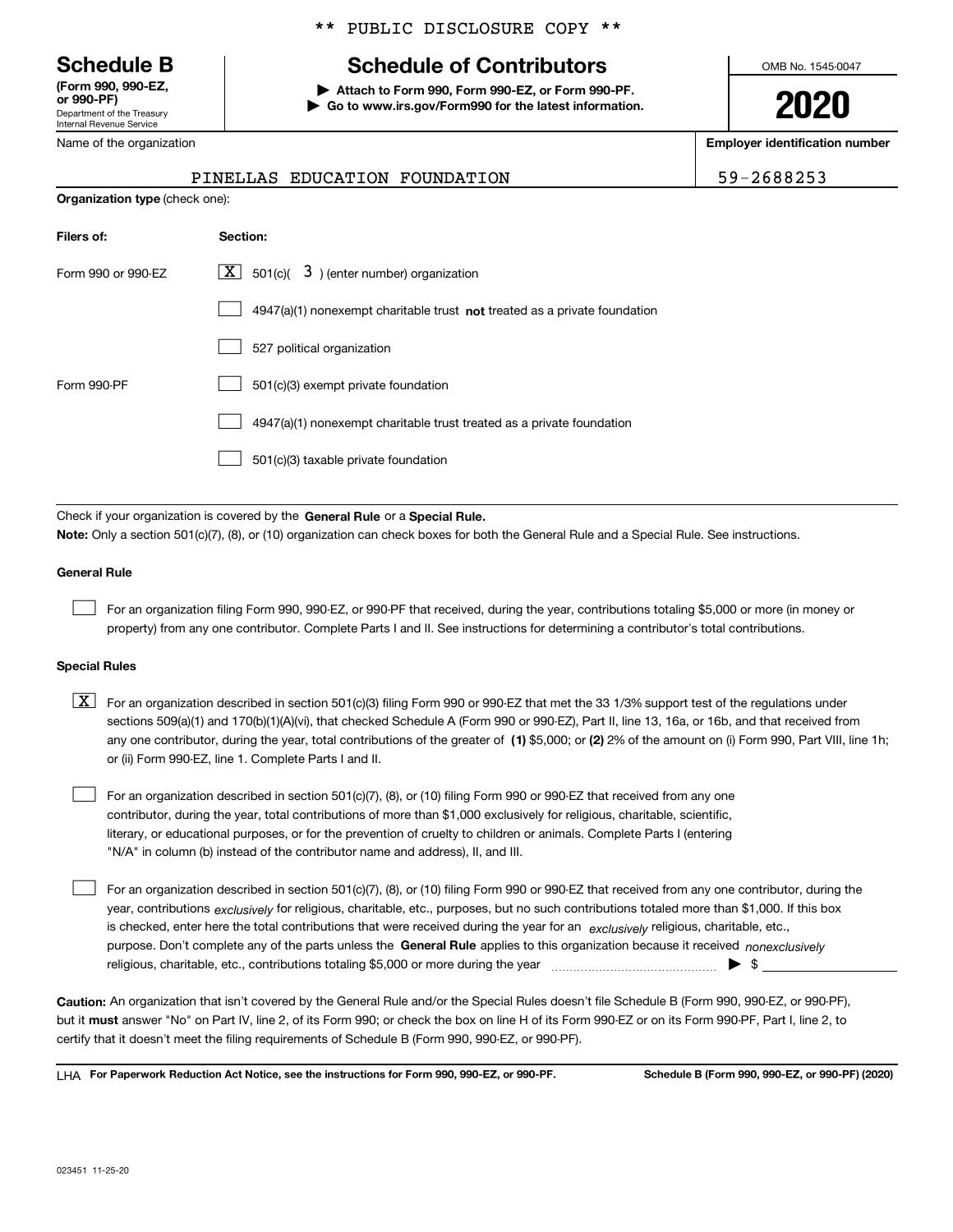**Employer identification number**

**(d)**

 $\mathcal{L}^{\text{max}}$  $\mathcal{L}^{\text{max}}$  $\boxed{\text{X}}$ 

 $\boxed{\text{X}}$  $\mathcal{L}^{\text{max}}$  $\mathcal{L}^{\text{max}}$ 

 $\boxed{\text{X}}$  $\mathcal{L}^{\text{max}}$  $\mathcal{L}^{\text{max}}$ 

**(d)**

**(d)**

**(a)No.(b)Name, address, and ZIP + 4 (c)Total contributions Type of contribution PersonPayrollNoncash (a)No.(b)Name, address, and ZIP + 4 (c)Total contributions Type of contribution PersonPayrollNoncash (a)No.(b)Name, address, and ZIP + 4 (c)Total contributions Type of contribution Person PayrollNoncash (a)No.(b)Name, address, and ZIP + 4 (c)Total contributions** Schedule B (Form 990, 990-EZ, or 990-PF) (2020) **Page 2** Page 2 Name of organization Contributors (see instructions). Use duplicate copies of Part I if additional space is needed. \$(Complete Part II for noncash contributions.) \$(Complete Part II for noncash contributions.) \$(Complete Part II for noncash contributions.) Chedule B (Form 990, 990-EZ, or 990-PF) (2020)<br> **2Part I 2Part I Contributors** (see instructions). Use duplicate copies of Part I if additional space is needed.<br>
2Part I **Contributors** (see instructions). Use duplicate 1 2,011,662. X  $2$  | Person  $\overline{\text{X}}$ 499,078.  $\overline{3}$  | Person  $\overline{X}$ 463,495. PINELLAS EDUCATION FOUNDATION 59-2688253

| (a)                  | (b)                          | (c)                        | (d)                                                                                                                                                                        |
|----------------------|------------------------------|----------------------------|----------------------------------------------------------------------------------------------------------------------------------------------------------------------------|
| No.                  | Name, address, and $ZIP + 4$ | <b>Total contributions</b> | Type of contribution                                                                                                                                                       |
| 4                    |                              | 335,762.<br>\$             | $\overline{\mathbf{X}}$<br>Person<br><b>Payroll</b><br><b>Noncash</b><br>(Complete Part II for<br>noncash contributions.)                                                  |
| (a)                  | (b)                          | (c)                        | (d)                                                                                                                                                                        |
| No.                  | Name, address, and ZIP + 4   | <b>Total contributions</b> | Type of contribution                                                                                                                                                       |
| 5                    |                              | 295,000.<br>\$             | $\overline{\text{X}}$<br>Person<br>Payroll<br>Noncash<br>(Complete Part II for<br>noncash contributions.)                                                                  |
| (a)                  | (b)                          | (c)                        | (d)                                                                                                                                                                        |
| No.                  | Name, address, and $ZIP + 4$ | <b>Total contributions</b> | Type of contribution                                                                                                                                                       |
| 6<br>023452 11-25-20 |                              | 180,000.<br>\$             | $\overline{\text{X}}$<br>Person<br><b>Payroll</b><br><b>Noncash</b><br>(Complete Part II for<br>noncash contributions.)<br>Schedule B (Form 990, 990-EZ, or 990-PF) (2020) |

15080516 143399 335226 2020.05094 PINELLAS EDUCATION FOUNDA 335226\_1

23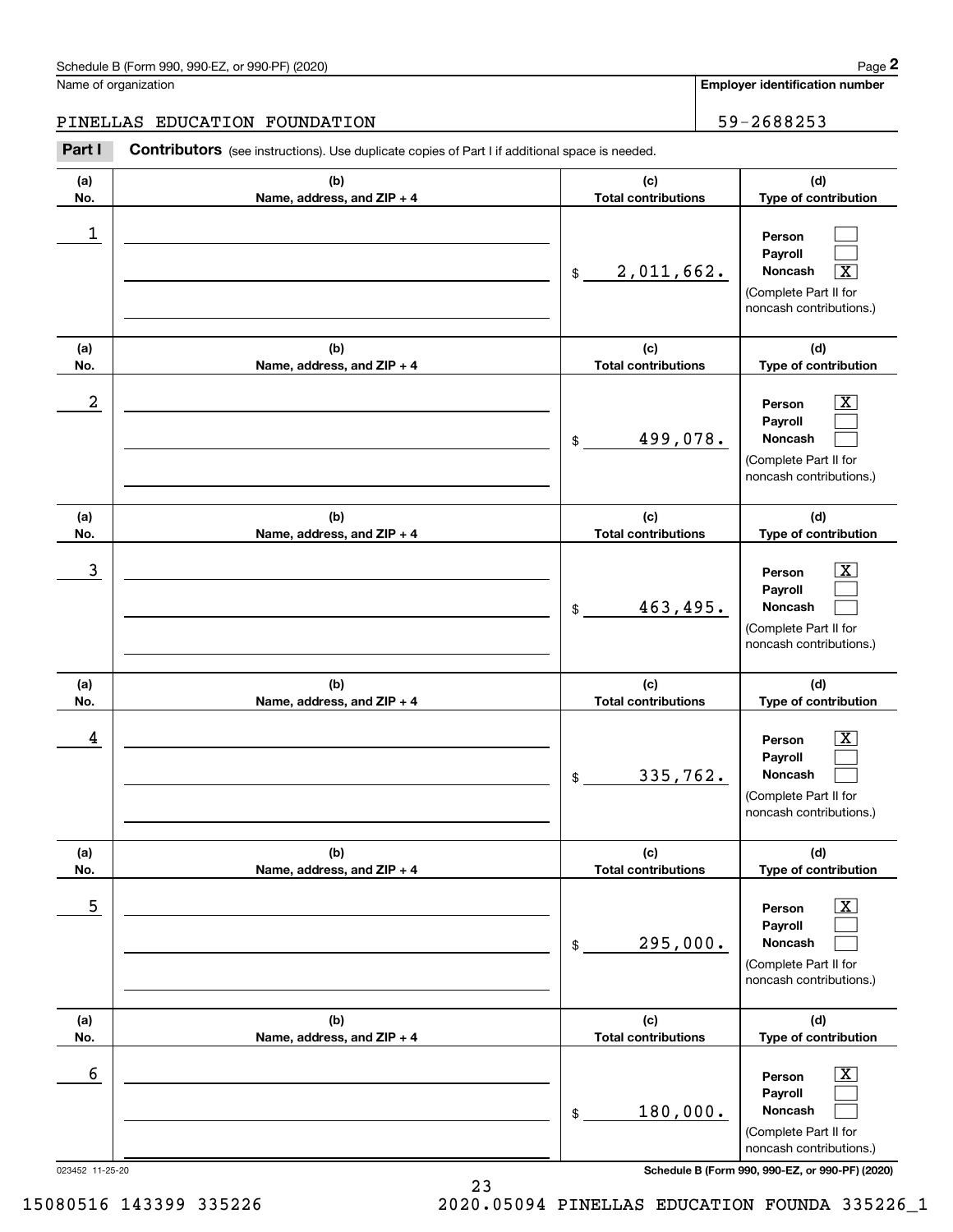**Employer identification number**

**(a)No.(b)Name, address, and ZIP + 4 (c)Total contributions (d)Type of contribution PersonPayrollNoncash (a)No.(b)Name, address, and ZIP + 4 (c)Total contributions (d)Type of contribution PersonPayrollNoncash (a)No.(b)Name, address, and ZIP + 4 (c)Total contributions (d)Type of contribution PersonPayrollNoncash (a) No.(b) Name, address, and ZIP + 4 (c) Total contributions (d) Type of contribution PersonPayrollNoncash (a) No.(b) Name, address, and ZIP + 4 (c) Total contributions (d) Type of contribution PersonPayrollNoncash(a) No.(b)Name, address, and ZIP + 4 (c) Total contributions (d)Type of contribution PersonPayrollNoncash** Contributors (see instructions). Use duplicate copies of Part I if additional space is needed. \$(Complete Part II for noncash contributions.) \$(Complete Part II for noncash contributions.) \$(Complete Part II for noncash contributions.) \$(Complete Part II for noncash contributions.) \$(Complete Part II for noncash contributions.) \$(Complete Part II for Chedule B (Form 990, 990-EZ, or 990-PF) (2020)<br> **2Part I 2Part I Contributors** (see instructions). Use duplicate copies of Part I if additional space is needed.<br>
2Part I **Contributors** (see instructions). Use duplicate  $|X|$  $\mathcal{L}^{\text{max}}$  $\mathcal{L}^{\text{max}}$  $\boxed{\text{X}}$  $\mathcal{L}^{\text{max}}$  $\mathcal{L}^{\text{max}}$  $\mathcal{L}^{\text{max}}$  $\mathcal{L}^{\text{max}}$  $\mathcal{L}^{\text{max}}$  $\mathcal{L}^{\text{max}}$  $\mathcal{L}^{\text{max}}$  $\mathcal{L}^{\text{max}}$  $\mathcal{L}^{\text{max}}$  $\mathcal{L}^{\text{max}}$  $\mathcal{L}^{\text{max}}$  $\mathcal{L}^{\text{max}}$  $\mathcal{L}^{\text{max}}$  $\mathcal{L}^{\text{max}}$ 7 X 155,665. 8 X 152,714. PINELLAS EDUCATION FOUNDATION 59-2688253

023452 11-25-20 **Schedule B (Form 990, 990-EZ, or 990-PF) (2020)**

noncash contributions.)

15080516 143399 335226 2020.05094 PINELLAS EDUCATION FOUNDA 335226\_1

24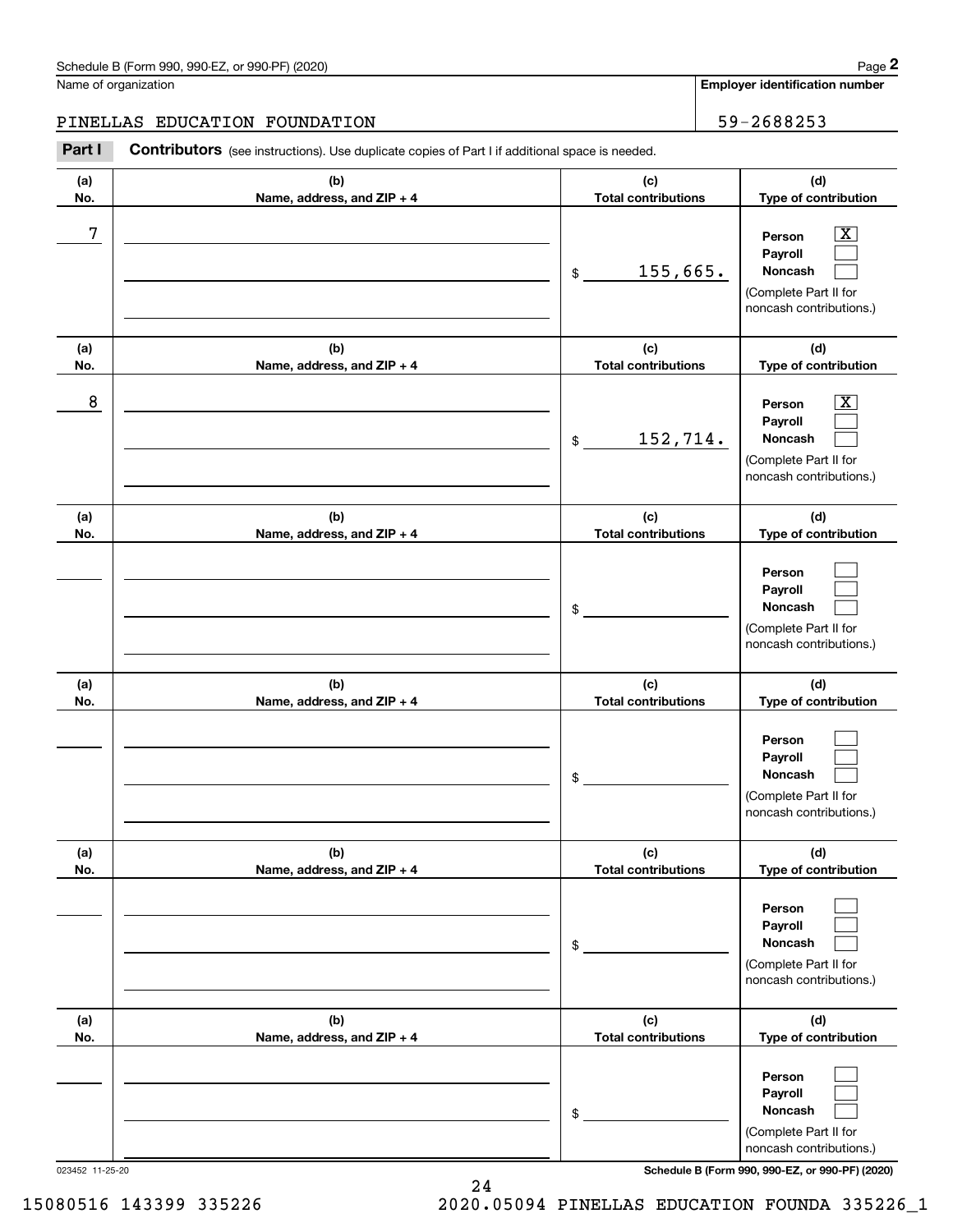| Schedule B (Form 990, 990-EZ, or 990-PF) (2020) | Page |
|-------------------------------------------------|------|
|-------------------------------------------------|------|

Name of organization

**Employer identification number**

## PINELLAS EDUCATION FOUNDATION 59-2688253

(see instructions). Use duplicate copies of Part II if additional space is needed.<br> **2Part II Noncash Property** (see instructions). Use duplicate copies of Part II if additional space is needed.<br> **3Part II Noncash Prop** 

| (a)<br>No.<br>from<br>Part I | (b)<br>Description of noncash property given | (c)<br>FMV (or estimate)<br>(See instructions.) | (d)<br>Date received                            |
|------------------------------|----------------------------------------------|-------------------------------------------------|-------------------------------------------------|
| 1                            | PREPAID SCHOLARSHIP CONTRACTS                |                                                 |                                                 |
|                              |                                              | 2,011,662.<br>$\frac{1}{2}$                     | 06/30/21                                        |
| (a)<br>No.<br>from<br>Part I | (b)<br>Description of noncash property given | (c)<br>FMV (or estimate)<br>(See instructions.) | (d)<br>Date received                            |
|                              |                                              | $\mathfrak{S}$                                  |                                                 |
| (a)<br>No.<br>from<br>Part I | (b)<br>Description of noncash property given | (c)<br>FMV (or estimate)<br>(See instructions.) | (d)<br>Date received                            |
|                              |                                              | $\mathfrak{S}$                                  |                                                 |
| (a)<br>No.<br>from<br>Part I | (b)<br>Description of noncash property given | (c)<br>FMV (or estimate)<br>(See instructions.) | (d)<br>Date received                            |
|                              |                                              | $\frac{1}{2}$                                   |                                                 |
| (a)<br>No.<br>from<br>Part I | (b)<br>Description of noncash property given | (c)<br>FMV (or estimate)<br>(See instructions.) | (d)<br>Date received                            |
|                              |                                              | \$                                              |                                                 |
| (a)<br>No.<br>from<br>Part I | (b)<br>Description of noncash property given | (c)<br>FMV (or estimate)<br>(See instructions.) | (d)<br>Date received                            |
|                              |                                              | \$                                              |                                                 |
| 023453 11-25-20              |                                              |                                                 | Schedule B (Form 990, 990-EZ, or 990-PF) (2020) |

25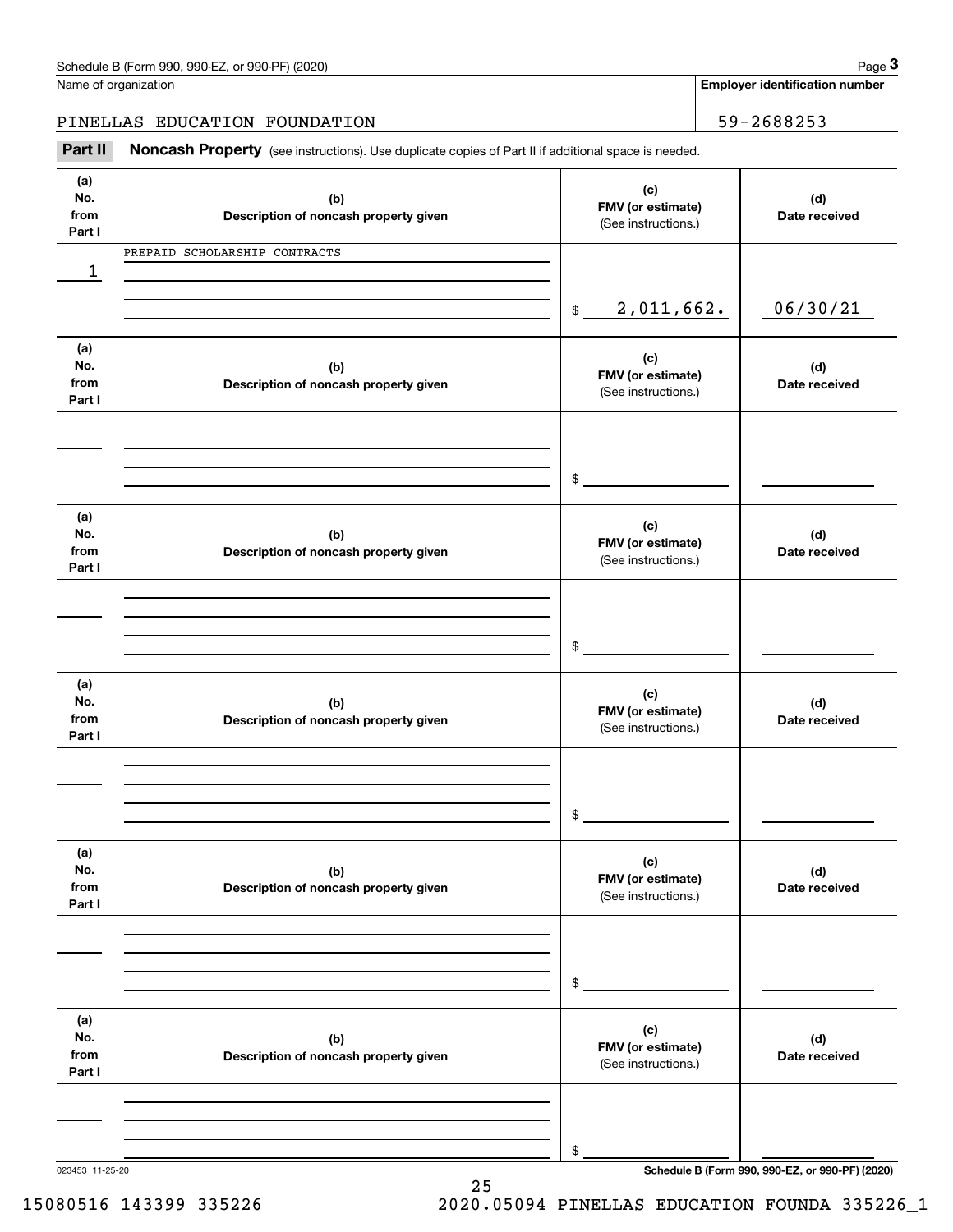|                 | Schedule B (Form 990, 990-EZ, or 990-PF) (2020)                                                                                                                                                                                                                              |                      |                                          |                                          | Page 4                                   |  |  |
|-----------------|------------------------------------------------------------------------------------------------------------------------------------------------------------------------------------------------------------------------------------------------------------------------------|----------------------|------------------------------------------|------------------------------------------|------------------------------------------|--|--|
|                 | Name of organization                                                                                                                                                                                                                                                         |                      |                                          |                                          | <b>Employer identification number</b>    |  |  |
|                 | PINELLAS EDUCATION FOUNDATION                                                                                                                                                                                                                                                |                      |                                          |                                          | 59-2688253                               |  |  |
| Part III        | Exclusively religious, charitable, etc., contributions to organizations described in section 501(c)(7), (8), or (10) that total more than \$1,000 for the year<br>from any one contributor. Complete columns (a) through (e) and the following line entry. For organizations |                      |                                          |                                          |                                          |  |  |
|                 | completing Part III, enter the total of exclusively religious, charitable, etc., contributions of \$1,000 or less for the year. (Enter this info. once.) $\blacktriangleright$ \$<br>Use duplicate copies of Part III if additional space is needed.                         |                      |                                          |                                          |                                          |  |  |
| (a) No.<br>from |                                                                                                                                                                                                                                                                              |                      |                                          |                                          |                                          |  |  |
| Part I          | (b) Purpose of gift<br>(c) Use of gift                                                                                                                                                                                                                                       |                      |                                          |                                          | (d) Description of how gift is held      |  |  |
|                 |                                                                                                                                                                                                                                                                              |                      |                                          |                                          |                                          |  |  |
|                 |                                                                                                                                                                                                                                                                              |                      |                                          |                                          |                                          |  |  |
|                 |                                                                                                                                                                                                                                                                              |                      |                                          |                                          |                                          |  |  |
|                 |                                                                                                                                                                                                                                                                              |                      |                                          |                                          |                                          |  |  |
|                 |                                                                                                                                                                                                                                                                              | (e) Transfer of gift |                                          |                                          |                                          |  |  |
|                 | Transferee's name, address, and ZIP + 4                                                                                                                                                                                                                                      |                      |                                          |                                          | Relationship of transferor to transferee |  |  |
|                 |                                                                                                                                                                                                                                                                              |                      |                                          |                                          |                                          |  |  |
|                 |                                                                                                                                                                                                                                                                              |                      |                                          |                                          |                                          |  |  |
|                 |                                                                                                                                                                                                                                                                              |                      |                                          |                                          |                                          |  |  |
|                 |                                                                                                                                                                                                                                                                              |                      |                                          |                                          |                                          |  |  |
| (a) No.<br>from | (b) Purpose of gift                                                                                                                                                                                                                                                          | (c) Use of gift      |                                          |                                          | (d) Description of how gift is held      |  |  |
| Part I          |                                                                                                                                                                                                                                                                              |                      |                                          |                                          |                                          |  |  |
|                 |                                                                                                                                                                                                                                                                              |                      |                                          |                                          |                                          |  |  |
|                 |                                                                                                                                                                                                                                                                              |                      |                                          |                                          |                                          |  |  |
|                 |                                                                                                                                                                                                                                                                              |                      |                                          |                                          |                                          |  |  |
|                 | (e) Transfer of gift                                                                                                                                                                                                                                                         |                      |                                          |                                          |                                          |  |  |
|                 |                                                                                                                                                                                                                                                                              |                      |                                          |                                          |                                          |  |  |
|                 | Transferee's name, address, and ZIP + 4                                                                                                                                                                                                                                      |                      |                                          | Relationship of transferor to transferee |                                          |  |  |
|                 |                                                                                                                                                                                                                                                                              |                      |                                          |                                          |                                          |  |  |
|                 |                                                                                                                                                                                                                                                                              |                      |                                          |                                          |                                          |  |  |
|                 |                                                                                                                                                                                                                                                                              |                      |                                          |                                          |                                          |  |  |
| (a) No.<br>from | (b) Purpose of gift                                                                                                                                                                                                                                                          | (c) Use of gift      |                                          |                                          | (d) Description of how gift is held      |  |  |
| Part I          |                                                                                                                                                                                                                                                                              |                      |                                          |                                          |                                          |  |  |
|                 |                                                                                                                                                                                                                                                                              |                      |                                          |                                          |                                          |  |  |
|                 |                                                                                                                                                                                                                                                                              |                      |                                          |                                          |                                          |  |  |
|                 |                                                                                                                                                                                                                                                                              |                      |                                          |                                          |                                          |  |  |
|                 | (e) Transfer of gift                                                                                                                                                                                                                                                         |                      |                                          |                                          |                                          |  |  |
|                 |                                                                                                                                                                                                                                                                              |                      |                                          |                                          |                                          |  |  |
|                 | Transferee's name, address, and $ZIP + 4$                                                                                                                                                                                                                                    |                      |                                          |                                          | Relationship of transferor to transferee |  |  |
|                 |                                                                                                                                                                                                                                                                              |                      |                                          |                                          |                                          |  |  |
|                 |                                                                                                                                                                                                                                                                              |                      |                                          |                                          |                                          |  |  |
|                 |                                                                                                                                                                                                                                                                              |                      |                                          |                                          |                                          |  |  |
| (a) No.<br>from |                                                                                                                                                                                                                                                                              |                      |                                          |                                          |                                          |  |  |
| Part I          | (b) Purpose of gift                                                                                                                                                                                                                                                          | (c) Use of gift      |                                          |                                          | (d) Description of how gift is held      |  |  |
|                 |                                                                                                                                                                                                                                                                              |                      |                                          |                                          |                                          |  |  |
|                 |                                                                                                                                                                                                                                                                              |                      |                                          |                                          |                                          |  |  |
|                 |                                                                                                                                                                                                                                                                              |                      |                                          |                                          |                                          |  |  |
|                 |                                                                                                                                                                                                                                                                              |                      |                                          |                                          |                                          |  |  |
|                 | (e) Transfer of gift                                                                                                                                                                                                                                                         |                      |                                          |                                          |                                          |  |  |
|                 | Transferee's name, address, and ZIP + 4                                                                                                                                                                                                                                      |                      | Relationship of transferor to transferee |                                          |                                          |  |  |
|                 |                                                                                                                                                                                                                                                                              |                      |                                          |                                          |                                          |  |  |
|                 |                                                                                                                                                                                                                                                                              |                      |                                          |                                          |                                          |  |  |
|                 |                                                                                                                                                                                                                                                                              |                      |                                          |                                          |                                          |  |  |
|                 |                                                                                                                                                                                                                                                                              |                      |                                          |                                          |                                          |  |  |

26

023454 11-25-20

**Schedule B (Form 990, 990-EZ, or 990-PF) (2020)**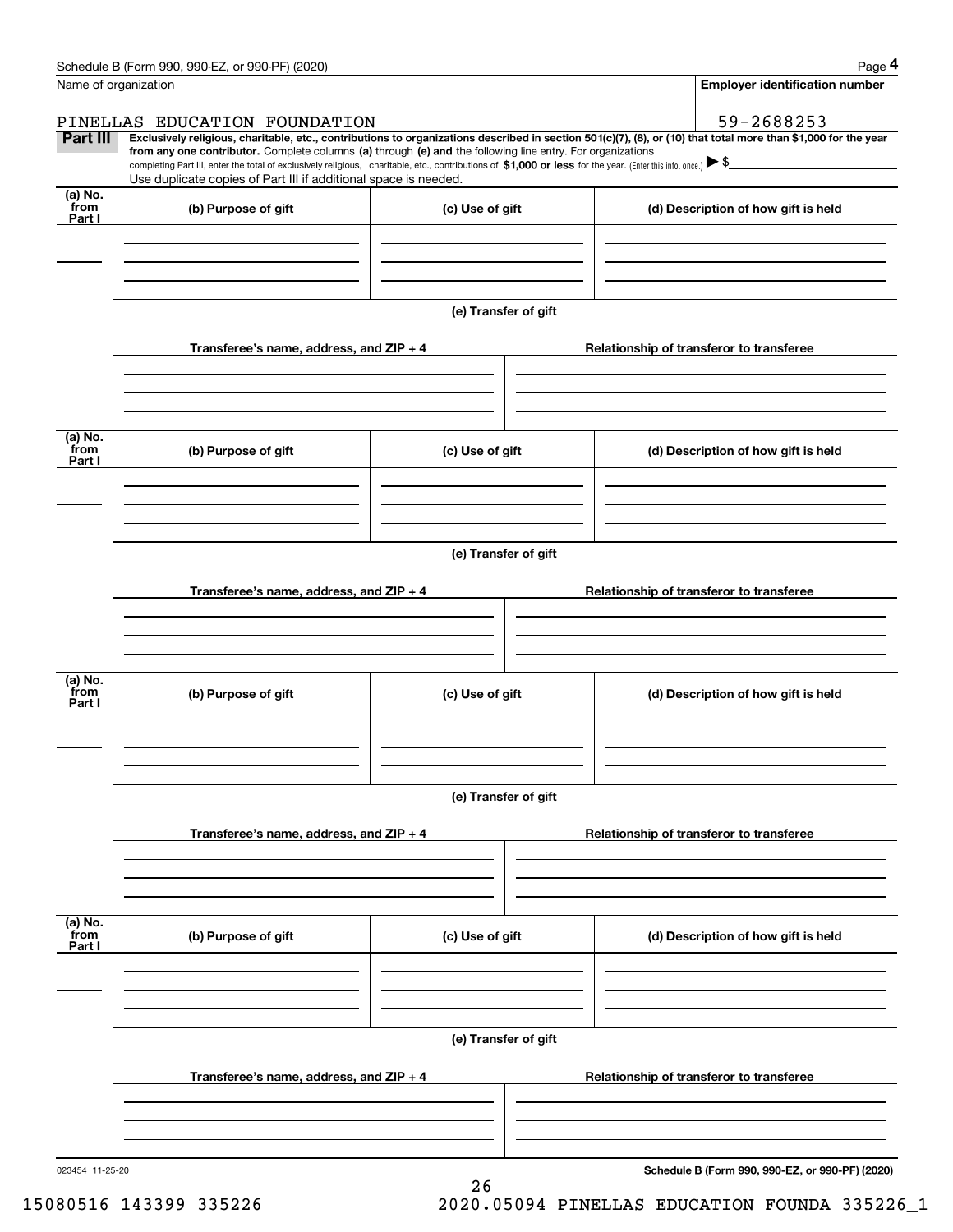| <b>SCHEDULE D</b> |  |
|-------------------|--|
|-------------------|--|

| (Form 990) |  |
|------------|--|
|------------|--|

# **Supplemental Financial Statements**

**(Form 990)** (**Form 990,**<br>Part IV, line 6, 7, 8, 9, 10, 11a, 11b, 11c, 11d, 11e, 11f, 12a, or 12b.<br>Department of the Treasury **and Exercise Connect Connect Connect Connect Connect Connect Connect Connect Connect** 



Department of the Treasury Internal Revenue Service

|  | Go to www.irs.gov/Form990 for instructions and the latest information. |  |
|--|------------------------------------------------------------------------|--|

|         | Name of the organization<br>PINELLAS EDUCATION FOUNDATION                                                                                                                                                                               | <b>Employer identification number</b><br>59-2688253 |
|---------|-----------------------------------------------------------------------------------------------------------------------------------------------------------------------------------------------------------------------------------------|-----------------------------------------------------|
| Part I  | Organizations Maintaining Donor Advised Funds or Other Similar Funds or Accounts. Complete if the                                                                                                                                       |                                                     |
|         |                                                                                                                                                                                                                                         |                                                     |
|         | organization answered "Yes" on Form 990, Part IV, line 6.<br>(a) Donor advised funds                                                                                                                                                    | (b) Funds and other accounts                        |
|         |                                                                                                                                                                                                                                         |                                                     |
| 1       |                                                                                                                                                                                                                                         |                                                     |
| 2       | Aggregate value of contributions to (during year)                                                                                                                                                                                       |                                                     |
| з       | Aggregate value of grants from (during year)                                                                                                                                                                                            |                                                     |
| 4       |                                                                                                                                                                                                                                         |                                                     |
| 5       | Did the organization inform all donors and donor advisors in writing that the assets held in donor advised funds                                                                                                                        |                                                     |
|         |                                                                                                                                                                                                                                         | Yes<br>No                                           |
| 6       | Did the organization inform all grantees, donors, and donor advisors in writing that grant funds can be used only<br>for charitable purposes and not for the benefit of the donor or donor advisor, or for any other purpose conferring |                                                     |
|         |                                                                                                                                                                                                                                         | Yes                                                 |
| Part II | impermissible private benefit?<br>Conservation Easements. Complete if the organization answered "Yes" on Form 990, Part IV, line 7.                                                                                                     | No                                                  |
|         |                                                                                                                                                                                                                                         |                                                     |
| 1.      | Purpose(s) of conservation easements held by the organization (check all that apply).                                                                                                                                                   |                                                     |
|         | Preservation of land for public use (for example, recreation or education)                                                                                                                                                              | Preservation of a historically important land area  |
|         | Protection of natural habitat<br>Preservation of a certified historic structure                                                                                                                                                         |                                                     |
|         | Preservation of open space                                                                                                                                                                                                              |                                                     |
| 2       | Complete lines 2a through 2d if the organization held a qualified conservation contribution in the form of a conservation easement on the last                                                                                          |                                                     |
|         | day of the tax year.                                                                                                                                                                                                                    | Held at the End of the Tax Year                     |
| a       |                                                                                                                                                                                                                                         | 2a                                                  |
| b       | Total acreage restricted by conservation easements                                                                                                                                                                                      | 2 <sub>b</sub>                                      |
| с       |                                                                                                                                                                                                                                         | 2c                                                  |
| d       | Number of conservation easements included in (c) acquired after 7/25/06, and not on a historic structure                                                                                                                                |                                                     |
|         |                                                                                                                                                                                                                                         | 2d                                                  |
| 3       | Number of conservation easements modified, transferred, released, extinguished, or terminated by the organization during the tax                                                                                                        |                                                     |
|         | $year \blacktriangleright$                                                                                                                                                                                                              |                                                     |
| 4       | Number of states where property subject to conservation easement is located >                                                                                                                                                           |                                                     |
| 5       | Does the organization have a written policy regarding the periodic monitoring, inspection, handling of                                                                                                                                  |                                                     |
|         | violations, and enforcement of the conservation easements it holds?                                                                                                                                                                     | Yes<br>No                                           |
| 6       | Staff and volunteer hours devoted to monitoring, inspecting, handling of violations, and enforcing conservation easements during the year                                                                                               |                                                     |
|         | Amount of expenses incurred in monitoring, inspecting, handling of violations, and enforcing conservation easements during the year                                                                                                     |                                                     |
| 7       | $\blacktriangleright$ \$                                                                                                                                                                                                                |                                                     |
|         |                                                                                                                                                                                                                                         |                                                     |
| 8       | Does each conservation easement reported on line 2(d) above satisfy the requirements of section 170(h)(4)(B)(i)                                                                                                                         | Yes                                                 |
|         |                                                                                                                                                                                                                                         | No                                                  |
|         | In Part XIII, describe how the organization reports conservation easements in its revenue and expense statement and                                                                                                                     |                                                     |
|         | balance sheet, and include, if applicable, the text of the footnote to the organization's financial statements that describes the                                                                                                       |                                                     |
|         | organization's accounting for conservation easements.<br>Organizations Maintaining Collections of Art, Historical Treasures, or Other Similar Assets.<br>Part III                                                                       |                                                     |
|         | Complete if the organization answered "Yes" on Form 990, Part IV, line 8.                                                                                                                                                               |                                                     |
|         | 1a If the organization elected, as permitted under FASB ASC 958, not to report in its revenue statement and balance sheet works                                                                                                         |                                                     |
|         |                                                                                                                                                                                                                                         |                                                     |
|         | of art, historical treasures, or other similar assets held for public exhibition, education, or research in furtherance of public                                                                                                       |                                                     |
|         | service, provide in Part XIII the text of the footnote to its financial statements that describes these items.                                                                                                                          |                                                     |
|         | <b>b</b> If the organization elected, as permitted under FASB ASC 958, to report in its revenue statement and balance sheet works of                                                                                                    |                                                     |
|         | art, historical treasures, or other similar assets held for public exhibition, education, or research in furtherance of public service,                                                                                                 |                                                     |
|         | provide the following amounts relating to these items:                                                                                                                                                                                  |                                                     |
|         |                                                                                                                                                                                                                                         | \$                                                  |
|         | (ii) Assets included in Form 990, Part X                                                                                                                                                                                                | $\sqrt{3}$                                          |
| 2       | If the organization received or held works of art, historical treasures, or other similar assets for financial gain, provide                                                                                                            |                                                     |
|         | the following amounts required to be reported under FASB ASC 958 relating to these items:                                                                                                                                               |                                                     |
|         |                                                                                                                                                                                                                                         | -\$                                                 |
|         | <b>b</b> Assets included in Form 990, Part X                                                                                                                                                                                            | $\blacktriangleright$ s                             |
|         | LHA For Paperwork Reduction Act Notice, see the Instructions for Form 990.                                                                                                                                                              | Schedule D (Form 990) 2020                          |
|         | 032051 12-01-20<br>27                                                                                                                                                                                                                   |                                                     |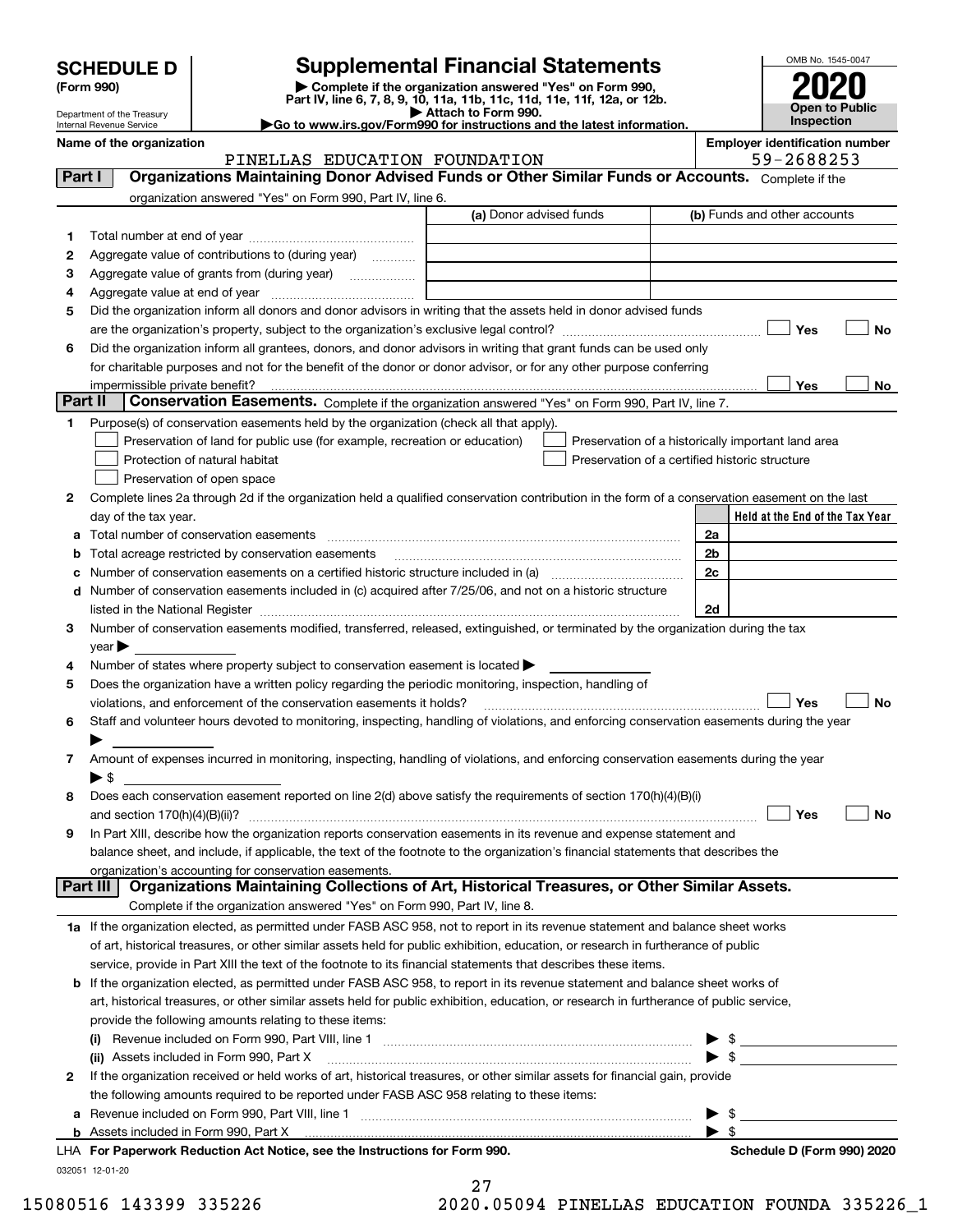|          | Schedule D (Form 990) 2020                                                                                                                                                                                                                                                                                                                        | PINELLAS EDUCATION FOUNDATION |                |                                                                                                                                                                                                                                |                 | 59-2688253 Page 2          |                     |            |                       |
|----------|---------------------------------------------------------------------------------------------------------------------------------------------------------------------------------------------------------------------------------------------------------------------------------------------------------------------------------------------------|-------------------------------|----------------|--------------------------------------------------------------------------------------------------------------------------------------------------------------------------------------------------------------------------------|-----------------|----------------------------|---------------------|------------|-----------------------|
| Part III | Organizations Maintaining Collections of Art, Historical Treasures, or Other Similar Assets (continued)                                                                                                                                                                                                                                           |                               |                |                                                                                                                                                                                                                                |                 |                            |                     |            |                       |
| З        | Using the organization's acquisition, accession, and other records, check any of the following that make significant use of its                                                                                                                                                                                                                   |                               |                |                                                                                                                                                                                                                                |                 |                            |                     |            |                       |
|          | collection items (check all that apply):                                                                                                                                                                                                                                                                                                          |                               |                |                                                                                                                                                                                                                                |                 |                            |                     |            |                       |
| a        | Public exhibition                                                                                                                                                                                                                                                                                                                                 |                               |                | Loan or exchange program                                                                                                                                                                                                       |                 |                            |                     |            |                       |
| b        | Scholarly research                                                                                                                                                                                                                                                                                                                                |                               |                | Other and the control of the control of the control of the control of the control of the control of the control of the control of the control of the control of the control of the control of the control of the control of th |                 |                            |                     |            |                       |
| c        | Preservation for future generations                                                                                                                                                                                                                                                                                                               |                               |                |                                                                                                                                                                                                                                |                 |                            |                     |            |                       |
| 4        | Provide a description of the organization's collections and explain how they further the organization's exempt purpose in Part XIII.                                                                                                                                                                                                              |                               |                |                                                                                                                                                                                                                                |                 |                            |                     |            |                       |
| 5        | During the year, did the organization solicit or receive donations of art, historical treasures, or other similar assets                                                                                                                                                                                                                          |                               |                |                                                                                                                                                                                                                                |                 |                            |                     |            |                       |
|          | to be sold to raise funds rather than to be maintained as part of the organization's collection?                                                                                                                                                                                                                                                  |                               |                |                                                                                                                                                                                                                                |                 |                            | Yes                 |            | No                    |
|          | <b>Part IV</b><br>Escrow and Custodial Arrangements. Complete if the organization answered "Yes" on Form 990, Part IV, line 9, or                                                                                                                                                                                                                 |                               |                |                                                                                                                                                                                                                                |                 |                            |                     |            |                       |
|          | reported an amount on Form 990, Part X, line 21.                                                                                                                                                                                                                                                                                                  |                               |                |                                                                                                                                                                                                                                |                 |                            |                     |            |                       |
|          | 1a Is the organization an agent, trustee, custodian or other intermediary for contributions or other assets not included                                                                                                                                                                                                                          |                               |                |                                                                                                                                                                                                                                |                 |                            |                     |            |                       |
|          |                                                                                                                                                                                                                                                                                                                                                   |                               |                |                                                                                                                                                                                                                                |                 |                            | Yes                 |            | $\boxed{\text{X}}$ No |
|          | <b>b</b> If "Yes," explain the arrangement in Part XIII and complete the following table:                                                                                                                                                                                                                                                         |                               |                |                                                                                                                                                                                                                                |                 |                            |                     |            |                       |
|          |                                                                                                                                                                                                                                                                                                                                                   |                               |                |                                                                                                                                                                                                                                |                 |                            | Amount              |            |                       |
|          |                                                                                                                                                                                                                                                                                                                                                   |                               |                |                                                                                                                                                                                                                                | 1c<br>1d        |                            |                     |            |                       |
|          | Additions during the year manufactured and an according to the year manufactured and according the year manufactured and according the year manufactured and according the year manufactured and according the year manufactur                                                                                                                    |                               |                |                                                                                                                                                                                                                                | 1e              |                            |                     |            |                       |
|          | Distributions during the year manufactured and an account of the state of the state of the state of the state o<br>Ending balance manufactured and contact the contract of the contract of the contract of the contract of the contract of the contract of the contract of the contract of the contract of the contract of the contract of the co |                               |                |                                                                                                                                                                                                                                | 1f              |                            |                     |            |                       |
|          | 2a Did the organization include an amount on Form 990, Part X, line 21, for escrow or custodial account liability?                                                                                                                                                                                                                                |                               |                |                                                                                                                                                                                                                                |                 |                            | Yes                 |            | No                    |
|          | <b>b</b> If "Yes," explain the arrangement in Part XIII. Check here if the explanation has been provided on Part XIII                                                                                                                                                                                                                             |                               |                |                                                                                                                                                                                                                                |                 |                            |                     |            |                       |
| Part V   | Endowment Funds. Complete if the organization answered "Yes" on Form 990, Part IV, line 10.                                                                                                                                                                                                                                                       |                               |                |                                                                                                                                                                                                                                |                 |                            |                     |            |                       |
|          |                                                                                                                                                                                                                                                                                                                                                   | (a) Current year              | (b) Prior year | (c) Two years back                                                                                                                                                                                                             |                 | (d) Three years back       | (e) Four years back |            |                       |
| 1a       | Beginning of year balance                                                                                                                                                                                                                                                                                                                         | 3,851,200.                    | 3,851,200.     | 3,851,200.                                                                                                                                                                                                                     |                 | 3,851,200.                 |                     | 3,851,200. |                       |
| b        |                                                                                                                                                                                                                                                                                                                                                   |                               |                |                                                                                                                                                                                                                                |                 |                            |                     |            |                       |
|          | Net investment earnings, gains, and losses                                                                                                                                                                                                                                                                                                        | 1, 113, 519.                  | 63,127.        | 115,570.                                                                                                                                                                                                                       |                 | 328,367.                   |                     | 564,730.   |                       |
|          | Grants or scholarships                                                                                                                                                                                                                                                                                                                            |                               |                |                                                                                                                                                                                                                                |                 |                            |                     |            |                       |
|          | e Other expenditures for facilities                                                                                                                                                                                                                                                                                                               |                               |                |                                                                                                                                                                                                                                |                 |                            |                     |            |                       |
|          | and programs                                                                                                                                                                                                                                                                                                                                      | 1, 113, 519.                  | 63,127.        | 115,570.                                                                                                                                                                                                                       |                 | 328,367.                   |                     |            | 564,730.              |
|          | Administrative expenses                                                                                                                                                                                                                                                                                                                           |                               |                |                                                                                                                                                                                                                                |                 |                            |                     |            |                       |
| g        | End of year balance                                                                                                                                                                                                                                                                                                                               | 3,851,200.                    | 3,851,200.     | 3,851,200.                                                                                                                                                                                                                     |                 | 3,851,200.                 |                     |            | 3,851,200.            |
| 2        | Provide the estimated percentage of the current year end balance (line 1g, column (a)) held as:                                                                                                                                                                                                                                                   |                               |                |                                                                                                                                                                                                                                |                 |                            |                     |            |                       |
|          | Board designated or quasi-endowment                                                                                                                                                                                                                                                                                                               | .0000                         | %              |                                                                                                                                                                                                                                |                 |                            |                     |            |                       |
| b        | 100<br>Permanent endowment                                                                                                                                                                                                                                                                                                                        | %                             |                |                                                                                                                                                                                                                                |                 |                            |                     |            |                       |
| c        | .0000<br>Term endowment $\blacktriangleright$                                                                                                                                                                                                                                                                                                     | %                             |                |                                                                                                                                                                                                                                |                 |                            |                     |            |                       |
|          | The percentages on lines 2a, 2b, and 2c should equal 100%.                                                                                                                                                                                                                                                                                        |                               |                |                                                                                                                                                                                                                                |                 |                            |                     |            |                       |
|          | 3a Are there endowment funds not in the possession of the organization that are held and administered for the organization                                                                                                                                                                                                                        |                               |                |                                                                                                                                                                                                                                |                 |                            |                     |            |                       |
|          | by:                                                                                                                                                                                                                                                                                                                                               |                               |                |                                                                                                                                                                                                                                |                 |                            |                     | Yes        | No<br>X               |
|          | (i)                                                                                                                                                                                                                                                                                                                                               |                               |                |                                                                                                                                                                                                                                |                 |                            | 3a(i)               |            | $\mathbf X$           |
|          |                                                                                                                                                                                                                                                                                                                                                   |                               |                |                                                                                                                                                                                                                                |                 |                            | 3a(ii)<br>3b        |            |                       |
|          | Describe in Part XIII the intended uses of the organization's endowment funds.                                                                                                                                                                                                                                                                    |                               |                |                                                                                                                                                                                                                                |                 |                            |                     |            |                       |
|          | Land, Buildings, and Equipment.<br>Part VI                                                                                                                                                                                                                                                                                                        |                               |                |                                                                                                                                                                                                                                |                 |                            |                     |            |                       |
|          | Complete if the organization answered "Yes" on Form 990, Part IV, line 11a. See Form 990, Part X, line 10.                                                                                                                                                                                                                                        |                               |                |                                                                                                                                                                                                                                |                 |                            |                     |            |                       |
|          | Description of property                                                                                                                                                                                                                                                                                                                           | (a) Cost or other             |                | (b) Cost or other                                                                                                                                                                                                              | (c) Accumulated |                            | (d) Book value      |            |                       |
|          |                                                                                                                                                                                                                                                                                                                                                   | basis (investment)            |                | basis (other)                                                                                                                                                                                                                  | depreciation    |                            |                     |            |                       |
|          |                                                                                                                                                                                                                                                                                                                                                   |                               |                |                                                                                                                                                                                                                                |                 |                            |                     |            |                       |
| b        |                                                                                                                                                                                                                                                                                                                                                   |                               |                |                                                                                                                                                                                                                                |                 |                            |                     |            |                       |
|          |                                                                                                                                                                                                                                                                                                                                                   |                               |                |                                                                                                                                                                                                                                |                 |                            |                     |            |                       |
| d        |                                                                                                                                                                                                                                                                                                                                                   |                               |                | 112,405.                                                                                                                                                                                                                       |                 | 97,591.                    |                     | 14,814.    |                       |
|          |                                                                                                                                                                                                                                                                                                                                                   |                               |                | 60,589.                                                                                                                                                                                                                        |                 | 36,264.                    |                     | 24,325.    |                       |
|          |                                                                                                                                                                                                                                                                                                                                                   |                               |                |                                                                                                                                                                                                                                |                 |                            |                     | 39,139.    |                       |
|          |                                                                                                                                                                                                                                                                                                                                                   |                               |                |                                                                                                                                                                                                                                |                 | Schodule D (Form 000) 2020 |                     |            |                       |

**Schedule D (Form 990) 2020**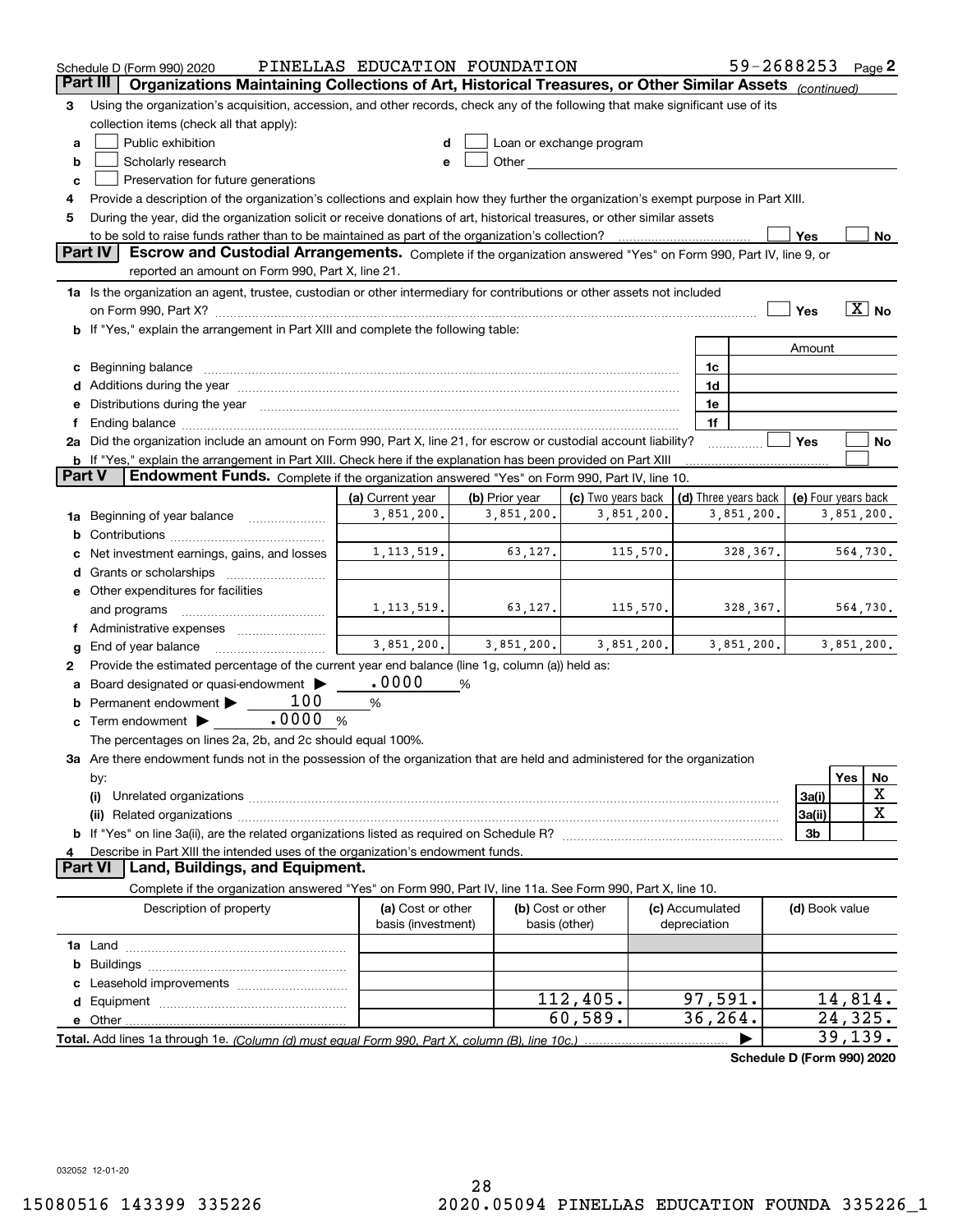| 59-2688253<br>PINELLAS EDUCATION FOUNDATION<br>Schedule D (Form 990) 2020 | Page |  |
|---------------------------------------------------------------------------|------|--|
|---------------------------------------------------------------------------|------|--|

### **Part VII Investments - Other Securities.**

Complete if the organization answered "Yes" on Form 990, Part IV, line 11b. See Form 990, Part X, line 12.

| (a) Description of security or category (including name of security)                   | (b) Book value | (c) Method of valuation: Cost or end-of-year market value |
|----------------------------------------------------------------------------------------|----------------|-----------------------------------------------------------|
| (1) Financial derivatives                                                              |                |                                                           |
| (2) Closely held equity interests                                                      |                |                                                           |
| $(3)$ Other                                                                            |                |                                                           |
| (A)                                                                                    |                |                                                           |
| (B)                                                                                    |                |                                                           |
| (C)                                                                                    |                |                                                           |
| (D)                                                                                    |                |                                                           |
| (E)                                                                                    |                |                                                           |
| (F)                                                                                    |                |                                                           |
| (G)                                                                                    |                |                                                           |
| (H)                                                                                    |                |                                                           |
| Total. (Col. (b) must equal Form 990, Part X, col. (B) line 12.) $\blacktriangleright$ |                |                                                           |

### **Part VIII Investments - Program Related.**

Complete if the organization answered "Yes" on Form 990, Part IV, line 11c. See Form 990, Part X, line 13.

| (a) Description of investment                                                          | (b) Book value | (c) Method of valuation: Cost or end-of-year market value |
|----------------------------------------------------------------------------------------|----------------|-----------------------------------------------------------|
| (1)                                                                                    |                |                                                           |
| (2)                                                                                    |                |                                                           |
| $\frac{1}{2}$                                                                          |                |                                                           |
| (4)                                                                                    |                |                                                           |
| (5)                                                                                    |                |                                                           |
| (6)                                                                                    |                |                                                           |
| (7)                                                                                    |                |                                                           |
| (8)                                                                                    |                |                                                           |
| (9)                                                                                    |                |                                                           |
| Total. (Col. (b) must equal Form 990, Part X, col. (B) line 13.) $\blacktriangleright$ |                |                                                           |

### **Part IX Other Assets.**

Complete if the organization answered "Yes" on Form 990, Part IV, line 11d. See Form 990, Part X, line 15.

| (a) Description                                                                                                   | (b) Book value |
|-------------------------------------------------------------------------------------------------------------------|----------------|
| FLORIDA<br>PREPAID<br>SCHOLARSHIPS<br>11                                                                          | 17,735,945.    |
| REAL ESTATE<br><b>INVESTMENT</b><br>(2)                                                                           | 1,150,000.     |
| (3)                                                                                                               |                |
| (4)                                                                                                               |                |
| (5)                                                                                                               |                |
| (6)                                                                                                               |                |
| (7)                                                                                                               |                |
| (8)                                                                                                               |                |
| (9)                                                                                                               |                |
|                                                                                                                   | 18,885,945.    |
| <b>Other Liabilities.</b><br>Part X                                                                               |                |
| Complete if the organization answered "Yes" on Form 990, Part IV, line 11e or 11f. See Form 990, Part X, line 25. |                |
| (a) Description of liability<br>1.                                                                                | (b) Book value |
| Federal income taxes<br>(1)                                                                                       |                |
| OBLIGATIONS<br>UNDER<br>SPLIT<br><b>INTEREST</b><br>(2)                                                           |                |
| <b>AGREEMENTS</b><br>(3)                                                                                          | 187,523.       |
| (4)                                                                                                               |                |
| (5)                                                                                                               |                |
|                                                                                                                   |                |
| (6)                                                                                                               |                |
| (7)                                                                                                               |                |
| (8)                                                                                                               |                |
| (9)                                                                                                               | 187, 523.      |

**Total.**  *(Column (b) must equal Form 990, Part X, col. (B) line 25.)*  $\blacktriangleright$ l

**2.** Liability for uncertain tax positions. In Part XIII, provide the text of the footnote to the organization's financial statements that reports the organization's liability for uncertain tax positions under FASB ASC 740. Check here if the text of the footnote has been provided in Part XIII  $\boxed{\text{X}}$ 

**Schedule D (Form 990) 2020**

032053 12-01-20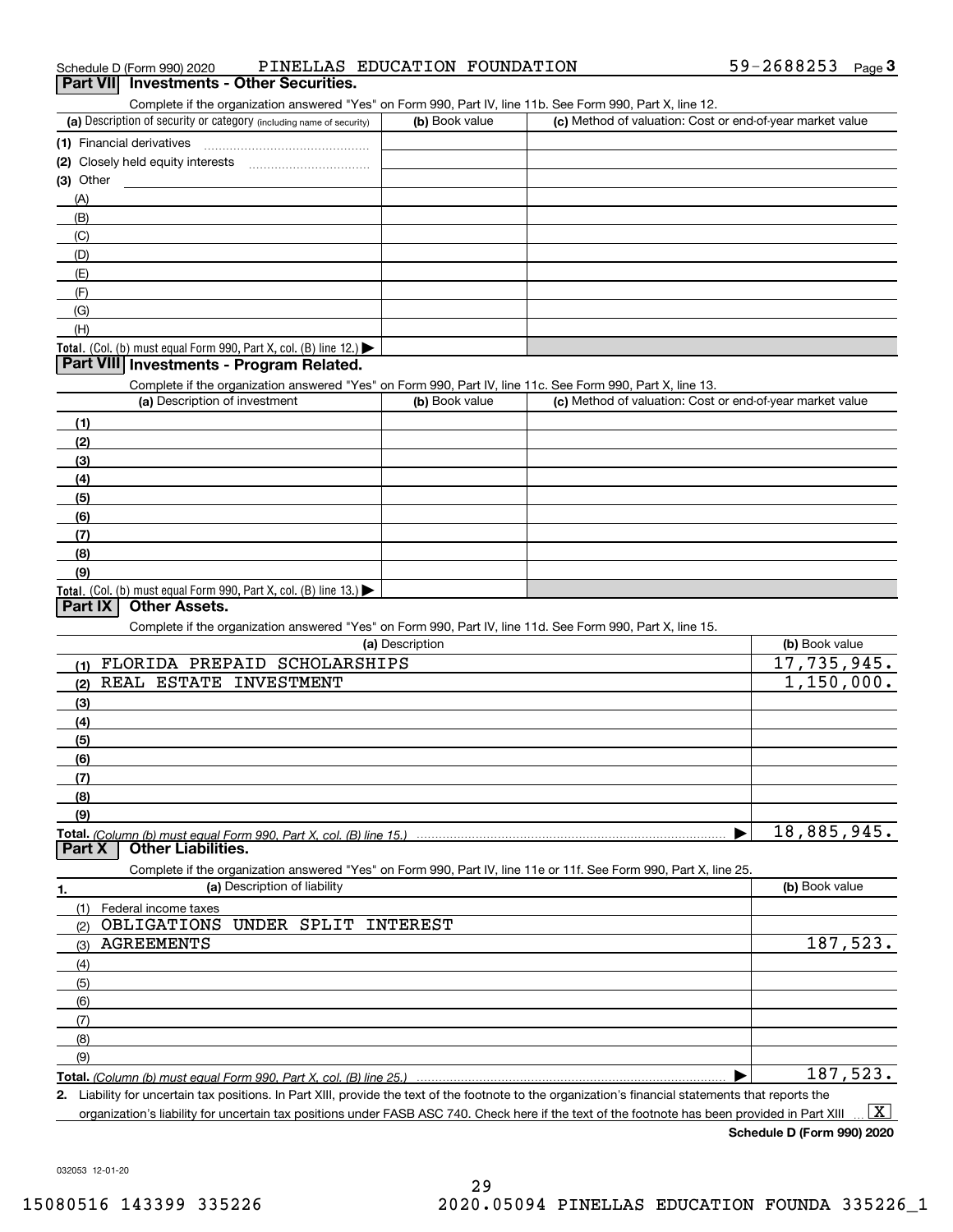|   | PINELLAS EDUCATION FOUNDATION<br>Schedule D (Form 990) 2020                                                         |                |              | 59-2688253<br>Page 4 |                           |
|---|---------------------------------------------------------------------------------------------------------------------|----------------|--------------|----------------------|---------------------------|
|   | <b>Part XI</b><br>Reconciliation of Revenue per Audited Financial Statements With Revenue per Return.               |                |              |                      |                           |
|   | Complete if the organization answered "Yes" on Form 990, Part IV, line 12a.                                         |                |              |                      |                           |
| 1 | Total revenue, gains, and other support per audited financial statements                                            |                |              | $\blacksquare$       | $\overline{10,704,947}$ . |
| 2 | Amounts included on line 1 but not on Form 990, Part VIII, line 12:                                                 |                |              |                      |                           |
| a | Net unrealized gains (losses) on investments [11] matter contracts and the unrealized gains (losses) on investments | 2a             | 2,966,809.   |                      |                           |
| b |                                                                                                                     | 2 <sub>b</sub> | 31,569.      |                      |                           |
|   |                                                                                                                     | 2c             |              |                      |                           |
| d | Other (Describe in Part XIII.) <b>Construction Contract Construction</b> [                                          | 2d             | 7,506.       |                      |                           |
| е | Add lines 2a through 2d                                                                                             |                |              | 2e                   | 3,005,884.                |
| 3 |                                                                                                                     |                |              | $\overline{3}$       | $\overline{7,699,063.}$   |
| 4 | Amounts included on Form 990, Part VIII, line 12, but not on line 1:                                                |                |              |                      |                           |
| a |                                                                                                                     |                | 88,296.      |                      |                           |
|   |                                                                                                                     | 4 <sub>h</sub> | 295,000.     |                      |                           |
|   | c Add lines 4a and 4b                                                                                               |                |              | 4с                   | 383, 296.                 |
|   |                                                                                                                     |                |              | 5                    | 8,082,359.                |
|   | Part XII   Reconciliation of Expenses per Audited Financial Statements With Expenses per Return.                    |                |              |                      |                           |
|   | Complete if the organization answered "Yes" on Form 990, Part IV, line 12a.                                         |                |              |                      |                           |
| 1 |                                                                                                                     |                |              | $\blacksquare$       | 9,382,430.                |
| 2 | Amounts included on line 1 but not on Form 990, Part IX, line 25:                                                   |                |              |                      |                           |
| a |                                                                                                                     | 2a             | 127,050.     |                      |                           |
| b |                                                                                                                     | 2 <sub>b</sub> |              |                      |                           |
|   | Other losses                                                                                                        | 2c             |              |                      |                           |
| d |                                                                                                                     | 2d             |              |                      |                           |
| e | Add lines 2a through 2d                                                                                             |                |              | 2e                   | 127,050.                  |
|   |                                                                                                                     | 3              | 9, 255, 380. |                      |                           |
| 4 | Amounts included on Form 990, Part IX, line 25, but not on line 1:                                                  |                |              |                      |                           |
| a | Investment expenses not included on Form 990, Part VIII, line 7b [100] [100] [100] [100] [100] [100] [100] [10      | 4a             | 88,296.      |                      |                           |
| b | Other (Describe in Part XIII.)                                                                                      | 4 <sub>b</sub> |              |                      |                           |
|   | c Add lines 4a and 4b                                                                                               |                |              | 4c                   | 88, 296.                  |
| 5 |                                                                                                                     |                |              | 5                    | 9,343,676.                |
|   | Part XIII Supplemental Information.                                                                                 |                |              |                      |                           |
|   |                                                                                                                     |                |              |                      |                           |

Provide the descriptions required for Part II, lines 3, 5, and 9; Part III, lines 1a and 4; Part IV, lines 1b and 2b; Part V, line 4; Part X, line 2; Part XI, lines 2d and 4b; and Part XII, lines 2d and 4b. Also complete this part to provide any additional information.

### PART V, LINE 4:

| THE ORGANIZATION'S ENDOWMENT FUNDS ARE COMPRISED OF THE TAKE STOCK IN      |
|----------------------------------------------------------------------------|
| CHILDREN AND STAVROS INSTITUTE ENDOWMENTS. THE TAKE STOCK IN CHILDREN      |
| ENDOWMENT WAS ESTABLISHED TO PROVIDE DESERVING PINELLAS COUNTY SCHOOL      |
| STUDENTS IN GRADES 6-10 WITH A FLORIDA PREPAID COLLEGE SCHOLARSHIP FOR UP  |
| TO FOUR YEARS OF TUITION AT THE FLORIDA PUBLIC COLLEGE LEVEL, COLLEGE      |
| READINESS PLANNING, AND A MENTOR THROUGHOUT THEIR SCHOOL YEARS. THE        |
| STAVROS INSTITUTE ENDOWMENT WAS ESTABLISHED TO PROVIDE A STATE-OF-THE-ART  |
| LEARNING COMPLEX DEDICATED TO EDUCATING STUDENTS IN THE FREE ENTERPRISE    |
| INSTITUTE HOUSES THREE SEPARATE AND DISTINCT PROGRAMS:<br>SYSTEM.<br>THE   |
| ENTERPRISE VILLAGE, FINANCE PARK, AND FUTURE PLANS. SEE FORM 990, PART III |
| FOR PROGRAM DESCRIPTIONS.                                                  |
| Schedule D (Form 990) 2020<br>032054 12-01-20<br>30                        |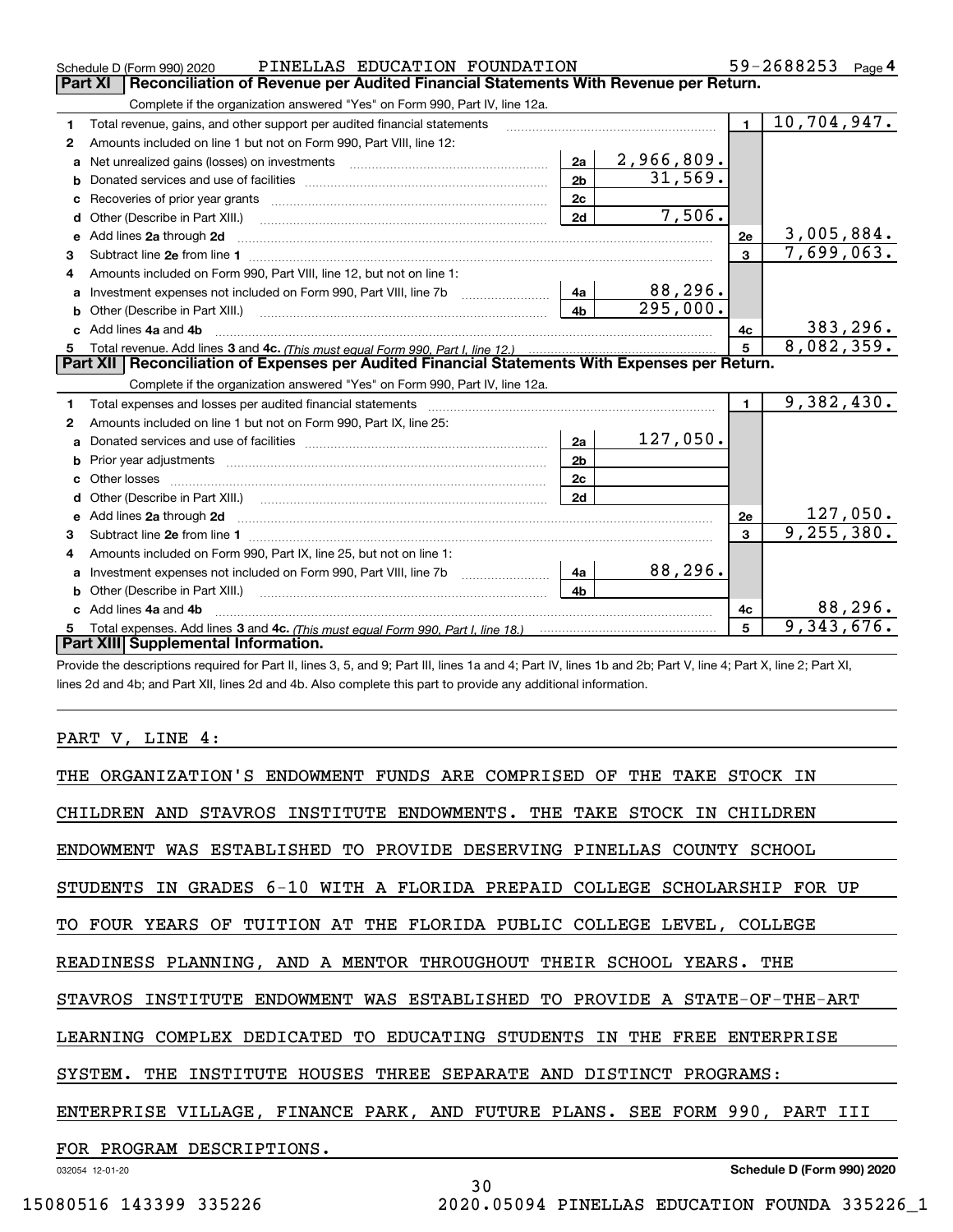PART X, LINE 2:

THE PINELLAS COUNTY EDUCATION FOUNDATION, INC. IS A NONPROFIT ORGANIZATION EXEMPT FROM FEDERAL INCOME TAXES ON RELATED INCOME AS AN ORGANIZATION DESCRIBED IN SECTION  $501(C)(3)$  OF THE INTERNAL REVENUE CODE AND FROM FLORIDA INCOME TAX UNDER CHAPTER 220 OF THE FLORIDA STATUTES. ACCORDINGLY, NO PROVISION FOR INCOME TAXES HAS BEEN INCLUDED IN THE ACCOMPANYING CONSOLIDATED FINANCIAL STATEMENTS. THE FOUNDATION HAS ADOPTED FASB GUIDANCE REGARDING UNCERTAINTY IN INCOME TAXES AS CODIFIED IN FASB ASC TOPIC 740-10. AS OF JUNE 30, 2021, MANAGEMENT DOES NOT BELIEVE IT HAS TAKEN ANY TAX POSITIONS THAT ARE SUBJECT TO A SIGNIFICANT DEGREE OF UNCERTAINTY. THE FOUNDATION'S INCOME TAX FILINGS ARE SUBJECT TO EXAMINATION BY THE INTERNAL REVENUE SERVICE GENERALLY FOR THREE YEARS AFTER THEY WERE FILED. TAX FILINGS FOR YEARS AFTER JUNE 30, 2017 REMAIN OPEN FOR EXAMINATION.

PART XI, LINE 2D - OTHER ADJUSTMENTS:

CHANGE IN VALUE OF CHARITABLE REMAINDER TRUST **7,506.** 7,506.

PART XI, LINE 4B - OTHER ADJUSTMENTS:

GAIN ON FORGIVENESS OF DEBT 295,000.

**Schedule D (Form 990) 2020**

032055 12-01-20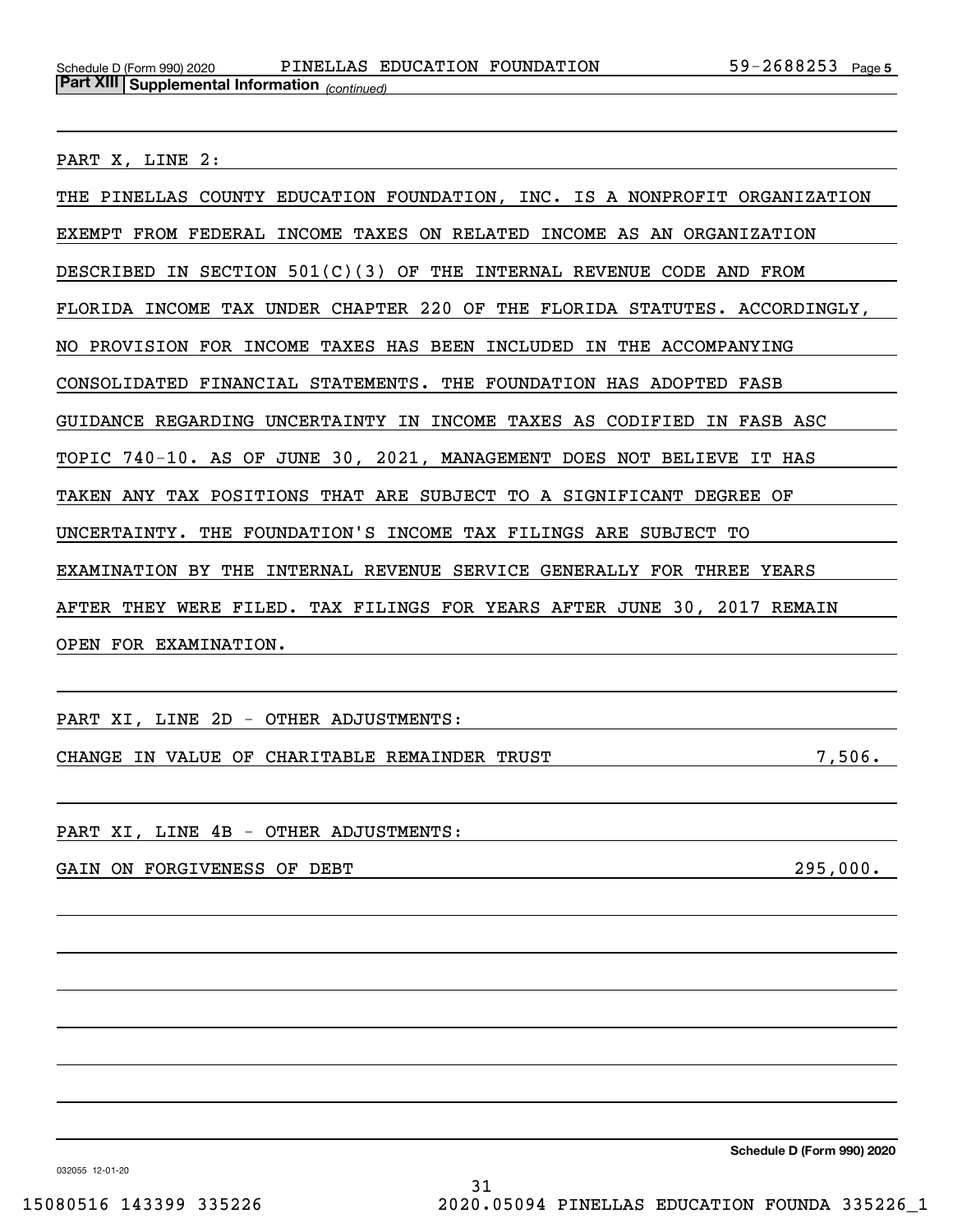| <b>SCHEDULE G</b>                                                                                                                             |                                                                                                                                                                     | <b>Supplemental Information Regarding Fundraising or Gaming Activities</b>                                                                                                                                                                                                                                                                                                                                                                                                                                                                         |                                                                            |    |                                                                            |  |                                                                            | OMB No. 1545-0047                                       |
|-----------------------------------------------------------------------------------------------------------------------------------------------|---------------------------------------------------------------------------------------------------------------------------------------------------------------------|----------------------------------------------------------------------------------------------------------------------------------------------------------------------------------------------------------------------------------------------------------------------------------------------------------------------------------------------------------------------------------------------------------------------------------------------------------------------------------------------------------------------------------------------------|----------------------------------------------------------------------------|----|----------------------------------------------------------------------------|--|----------------------------------------------------------------------------|---------------------------------------------------------|
| (Form 990 or 990-EZ)                                                                                                                          | Complete if the organization answered "Yes" on Form 990, Part IV, line 17, 18, or 19, or if the<br>organization entered more than \$15,000 on Form 990-EZ, line 6a. |                                                                                                                                                                                                                                                                                                                                                                                                                                                                                                                                                    |                                                                            |    |                                                                            |  | 2020                                                                       |                                                         |
| Department of the Treasury                                                                                                                    | Attach to Form 990 or Form 990-EZ.                                                                                                                                  |                                                                                                                                                                                                                                                                                                                                                                                                                                                                                                                                                    |                                                                            |    |                                                                            |  | <b>Open to Public</b>                                                      |                                                         |
| Internal Revenue Service                                                                                                                      |                                                                                                                                                                     | Go to www.irs.gov/Form990 for instructions and the latest information.                                                                                                                                                                                                                                                                                                                                                                                                                                                                             |                                                                            |    |                                                                            |  |                                                                            | Inspection                                              |
| Name of the organization                                                                                                                      |                                                                                                                                                                     | PINELLAS EDUCATION FOUNDATION                                                                                                                                                                                                                                                                                                                                                                                                                                                                                                                      |                                                                            |    |                                                                            |  | 59-2688253                                                                 | <b>Employer identification number</b>                   |
| Part I                                                                                                                                        | required to complete this part.                                                                                                                                     | Fundraising Activities. Complete if the organization answered "Yes" on Form 990, Part IV, line 17. Form 990-EZ filers are not                                                                                                                                                                                                                                                                                                                                                                                                                      |                                                                            |    |                                                                            |  |                                                                            |                                                         |
| Mail solicitations<br>a<br>b<br>Phone solicitations<br>c<br>In-person solicitations<br>d<br>compensated at least \$5,000 by the organization. | Internet and email solicitations                                                                                                                                    | 1 Indicate whether the organization raised funds through any of the following activities. Check all that apply.<br>e<br>f<br>Special fundraising events<br>g<br>2 a Did the organization have a written or oral agreement with any individual (including officers, directors, trustees, or<br>key employees listed in Form 990, Part VII) or entity in connection with professional fundraising services?<br>b If "Yes," list the 10 highest paid individuals or entities (fundraisers) pursuant to agreements under which the fundraiser is to be |                                                                            |    | Solicitation of non-government grants<br>Solicitation of government grants |  | Yes                                                                        | No                                                      |
| (i) Name and address of individual<br>or entity (fundraiser)                                                                                  |                                                                                                                                                                     | (ii) Activity                                                                                                                                                                                                                                                                                                                                                                                                                                                                                                                                      | (iii) Did<br>fundraiser<br>have custody<br>or control of<br>contributions? |    | (iv) Gross receipts<br>from activity                                       |  | (v) Amount paid<br>to (or retained by)<br>fundraiser<br>listed in col. (i) | (vi) Amount paid<br>to (or retained by)<br>organization |
|                                                                                                                                               |                                                                                                                                                                     |                                                                                                                                                                                                                                                                                                                                                                                                                                                                                                                                                    | Yes                                                                        | No |                                                                            |  |                                                                            |                                                         |
|                                                                                                                                               |                                                                                                                                                                     |                                                                                                                                                                                                                                                                                                                                                                                                                                                                                                                                                    |                                                                            |    |                                                                            |  |                                                                            |                                                         |
|                                                                                                                                               |                                                                                                                                                                     |                                                                                                                                                                                                                                                                                                                                                                                                                                                                                                                                                    |                                                                            |    |                                                                            |  |                                                                            |                                                         |
|                                                                                                                                               |                                                                                                                                                                     |                                                                                                                                                                                                                                                                                                                                                                                                                                                                                                                                                    |                                                                            |    |                                                                            |  |                                                                            |                                                         |
|                                                                                                                                               |                                                                                                                                                                     |                                                                                                                                                                                                                                                                                                                                                                                                                                                                                                                                                    |                                                                            |    |                                                                            |  |                                                                            |                                                         |
|                                                                                                                                               |                                                                                                                                                                     |                                                                                                                                                                                                                                                                                                                                                                                                                                                                                                                                                    |                                                                            |    |                                                                            |  |                                                                            |                                                         |
|                                                                                                                                               |                                                                                                                                                                     |                                                                                                                                                                                                                                                                                                                                                                                                                                                                                                                                                    |                                                                            |    |                                                                            |  |                                                                            |                                                         |
|                                                                                                                                               |                                                                                                                                                                     |                                                                                                                                                                                                                                                                                                                                                                                                                                                                                                                                                    |                                                                            |    |                                                                            |  |                                                                            |                                                         |
|                                                                                                                                               |                                                                                                                                                                     |                                                                                                                                                                                                                                                                                                                                                                                                                                                                                                                                                    |                                                                            |    |                                                                            |  |                                                                            |                                                         |
|                                                                                                                                               |                                                                                                                                                                     |                                                                                                                                                                                                                                                                                                                                                                                                                                                                                                                                                    |                                                                            |    |                                                                            |  |                                                                            |                                                         |
|                                                                                                                                               |                                                                                                                                                                     |                                                                                                                                                                                                                                                                                                                                                                                                                                                                                                                                                    |                                                                            |    |                                                                            |  |                                                                            |                                                         |
|                                                                                                                                               |                                                                                                                                                                     |                                                                                                                                                                                                                                                                                                                                                                                                                                                                                                                                                    |                                                                            |    |                                                                            |  |                                                                            |                                                         |
|                                                                                                                                               |                                                                                                                                                                     |                                                                                                                                                                                                                                                                                                                                                                                                                                                                                                                                                    |                                                                            |    |                                                                            |  |                                                                            |                                                         |
| Total<br>or licensing.                                                                                                                        |                                                                                                                                                                     | 3 List all states in which the organization is registered or licensed to solicit contributions or has been notified it is exempt from registration                                                                                                                                                                                                                                                                                                                                                                                                 |                                                                            |    |                                                                            |  |                                                                            |                                                         |
|                                                                                                                                               |                                                                                                                                                                     |                                                                                                                                                                                                                                                                                                                                                                                                                                                                                                                                                    |                                                                            |    |                                                                            |  |                                                                            |                                                         |
|                                                                                                                                               |                                                                                                                                                                     |                                                                                                                                                                                                                                                                                                                                                                                                                                                                                                                                                    |                                                                            |    |                                                                            |  |                                                                            |                                                         |
|                                                                                                                                               |                                                                                                                                                                     |                                                                                                                                                                                                                                                                                                                                                                                                                                                                                                                                                    |                                                                            |    |                                                                            |  |                                                                            |                                                         |
|                                                                                                                                               |                                                                                                                                                                     |                                                                                                                                                                                                                                                                                                                                                                                                                                                                                                                                                    |                                                                            |    |                                                                            |  |                                                                            |                                                         |
|                                                                                                                                               |                                                                                                                                                                     |                                                                                                                                                                                                                                                                                                                                                                                                                                                                                                                                                    |                                                                            |    |                                                                            |  |                                                                            |                                                         |
|                                                                                                                                               |                                                                                                                                                                     |                                                                                                                                                                                                                                                                                                                                                                                                                                                                                                                                                    |                                                                            |    |                                                                            |  |                                                                            |                                                         |
|                                                                                                                                               |                                                                                                                                                                     | LHA For Paperwork Reduction Act Notice, see the Instructions for Form 990 or 990-EZ.                                                                                                                                                                                                                                                                                                                                                                                                                                                               |                                                                            |    |                                                                            |  |                                                                            | Schedule G (Form 990 or 990-EZ) 2020                    |

032081 11-25-20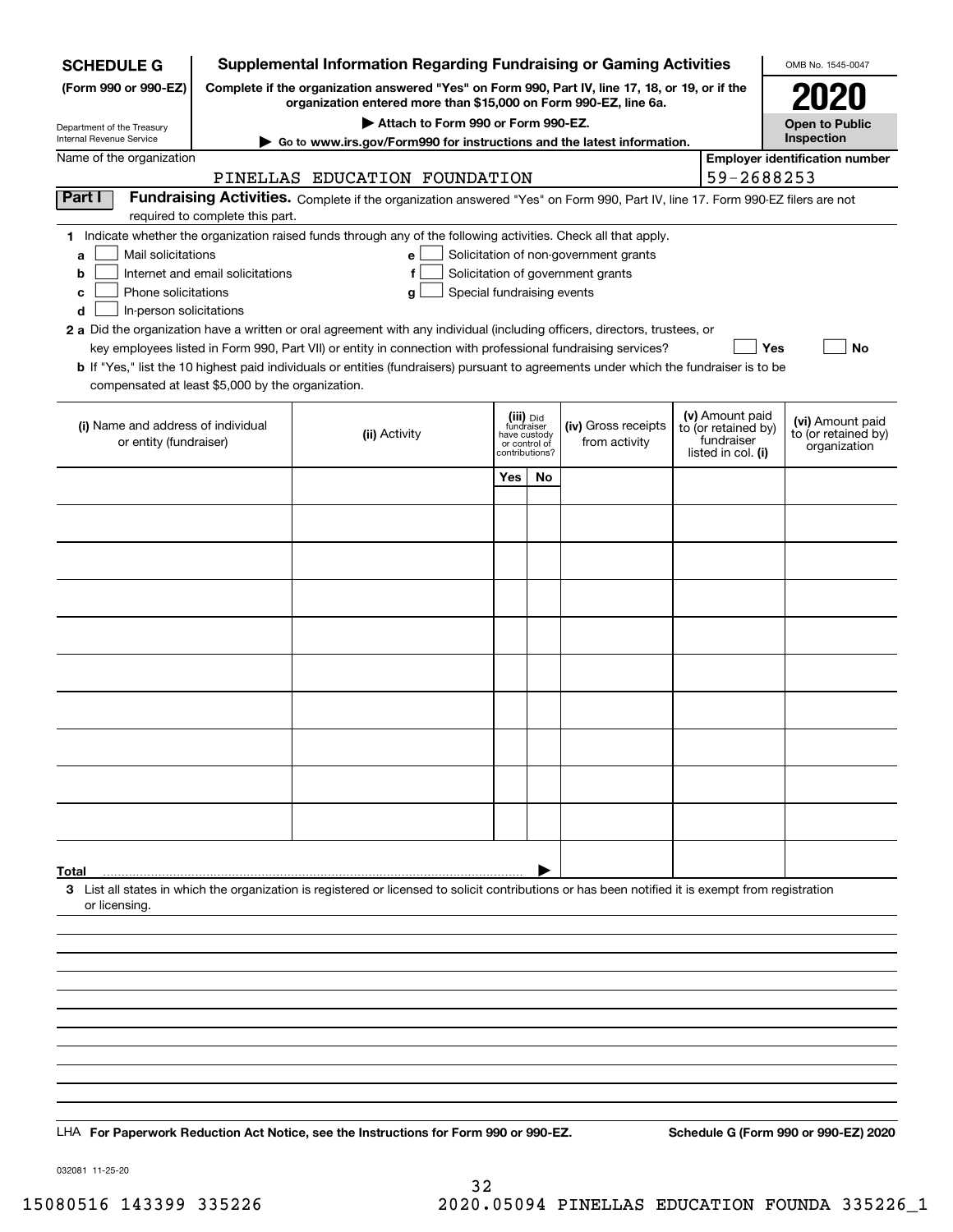### Schedule G (Form 990 or 990-EZ) 2020 Page PINELLAS EDUCATION FOUNDATION 59-2688253

**2**

**Part II** | Fundraising Events. Complete if the organization answered "Yes" on Form 990, Part IV, line 18, or reported more than \$15,000

|                 | of fundraising event contributions and gross income on Form 990-EZ, lines 1 and 6b. List events with gross receipts greater than \$5,000. |                                                                                                                                                                                                                                                                                                                                                                                    |                       |                         |                  |                            |  |  |  |  |  |  |
|-----------------|-------------------------------------------------------------------------------------------------------------------------------------------|------------------------------------------------------------------------------------------------------------------------------------------------------------------------------------------------------------------------------------------------------------------------------------------------------------------------------------------------------------------------------------|-----------------------|-------------------------|------------------|----------------------------|--|--|--|--|--|--|
|                 |                                                                                                                                           |                                                                                                                                                                                                                                                                                                                                                                                    | (a) Event #1          | (b) Event #2            | (c) Other events | (d) Total events           |  |  |  |  |  |  |
|                 |                                                                                                                                           |                                                                                                                                                                                                                                                                                                                                                                                    | <b>CHANGEMAKER'</b>   |                         |                  |                            |  |  |  |  |  |  |
|                 |                                                                                                                                           |                                                                                                                                                                                                                                                                                                                                                                                    | <b>BREAKFAST</b><br>s |                         | 9                | (add col. (a) through      |  |  |  |  |  |  |
|                 |                                                                                                                                           |                                                                                                                                                                                                                                                                                                                                                                                    | (event type)          | (event type)            | (total number)   | col. (c)                   |  |  |  |  |  |  |
|                 |                                                                                                                                           |                                                                                                                                                                                                                                                                                                                                                                                    |                       |                         |                  |                            |  |  |  |  |  |  |
| Revenue         |                                                                                                                                           |                                                                                                                                                                                                                                                                                                                                                                                    | 57,320.               |                         |                  | 57,320.                    |  |  |  |  |  |  |
|                 |                                                                                                                                           |                                                                                                                                                                                                                                                                                                                                                                                    |                       |                         |                  |                            |  |  |  |  |  |  |
|                 |                                                                                                                                           |                                                                                                                                                                                                                                                                                                                                                                                    | 57, 320.              |                         |                  | 57,320.                    |  |  |  |  |  |  |
|                 |                                                                                                                                           |                                                                                                                                                                                                                                                                                                                                                                                    |                       |                         |                  |                            |  |  |  |  |  |  |
|                 | 3                                                                                                                                         | Gross income (line 1 minus line 2)                                                                                                                                                                                                                                                                                                                                                 |                       |                         |                  |                            |  |  |  |  |  |  |
|                 |                                                                                                                                           |                                                                                                                                                                                                                                                                                                                                                                                    |                       |                         |                  |                            |  |  |  |  |  |  |
|                 |                                                                                                                                           |                                                                                                                                                                                                                                                                                                                                                                                    |                       |                         |                  |                            |  |  |  |  |  |  |
|                 |                                                                                                                                           |                                                                                                                                                                                                                                                                                                                                                                                    |                       |                         |                  |                            |  |  |  |  |  |  |
|                 | 5                                                                                                                                         |                                                                                                                                                                                                                                                                                                                                                                                    | 424.                  |                         |                  | 424.                       |  |  |  |  |  |  |
|                 |                                                                                                                                           |                                                                                                                                                                                                                                                                                                                                                                                    |                       |                         |                  |                            |  |  |  |  |  |  |
|                 | 6                                                                                                                                         |                                                                                                                                                                                                                                                                                                                                                                                    | 10,300.               |                         |                  | 10,300.                    |  |  |  |  |  |  |
| Direct Expenses |                                                                                                                                           |                                                                                                                                                                                                                                                                                                                                                                                    |                       |                         |                  |                            |  |  |  |  |  |  |
|                 |                                                                                                                                           |                                                                                                                                                                                                                                                                                                                                                                                    |                       |                         |                  |                            |  |  |  |  |  |  |
|                 |                                                                                                                                           |                                                                                                                                                                                                                                                                                                                                                                                    |                       |                         |                  |                            |  |  |  |  |  |  |
|                 | 8                                                                                                                                         |                                                                                                                                                                                                                                                                                                                                                                                    |                       |                         |                  |                            |  |  |  |  |  |  |
|                 | 9                                                                                                                                         |                                                                                                                                                                                                                                                                                                                                                                                    | 2,626.                |                         |                  | 2,626.                     |  |  |  |  |  |  |
|                 | 10                                                                                                                                        | Direct expense summary. Add lines 4 through 9 in column (d)                                                                                                                                                                                                                                                                                                                        |                       |                         |                  | 13,350.                    |  |  |  |  |  |  |
|                 | 11                                                                                                                                        | Net income summary. Subtract line 10 from line 3, column (d)                                                                                                                                                                                                                                                                                                                       |                       |                         |                  | $-13,350.$                 |  |  |  |  |  |  |
|                 | Part III<br>Gaming. Complete if the organization answered "Yes" on Form 990, Part IV, line 19, or reported more than                      |                                                                                                                                                                                                                                                                                                                                                                                    |                       |                         |                  |                            |  |  |  |  |  |  |
|                 |                                                                                                                                           | \$15,000 on Form 990-EZ, line 6a.                                                                                                                                                                                                                                                                                                                                                  |                       |                         |                  |                            |  |  |  |  |  |  |
|                 |                                                                                                                                           |                                                                                                                                                                                                                                                                                                                                                                                    | (a) Bingo             | (b) Pull tabs/instant   | (c) Other gaming | (d) Total gaming (add      |  |  |  |  |  |  |
| Revenue         |                                                                                                                                           |                                                                                                                                                                                                                                                                                                                                                                                    |                       | bingo/progressive bingo |                  | col. (a) through col. (c)) |  |  |  |  |  |  |
|                 |                                                                                                                                           |                                                                                                                                                                                                                                                                                                                                                                                    |                       |                         |                  |                            |  |  |  |  |  |  |
|                 | 1                                                                                                                                         |                                                                                                                                                                                                                                                                                                                                                                                    |                       |                         |                  |                            |  |  |  |  |  |  |
|                 |                                                                                                                                           |                                                                                                                                                                                                                                                                                                                                                                                    |                       |                         |                  |                            |  |  |  |  |  |  |
|                 |                                                                                                                                           |                                                                                                                                                                                                                                                                                                                                                                                    |                       |                         |                  |                            |  |  |  |  |  |  |
|                 |                                                                                                                                           |                                                                                                                                                                                                                                                                                                                                                                                    |                       |                         |                  |                            |  |  |  |  |  |  |
| Expenses        |                                                                                                                                           |                                                                                                                                                                                                                                                                                                                                                                                    |                       |                         |                  |                            |  |  |  |  |  |  |
|                 |                                                                                                                                           |                                                                                                                                                                                                                                                                                                                                                                                    |                       |                         |                  |                            |  |  |  |  |  |  |
| Direct          | 4                                                                                                                                         |                                                                                                                                                                                                                                                                                                                                                                                    |                       |                         |                  |                            |  |  |  |  |  |  |
|                 |                                                                                                                                           |                                                                                                                                                                                                                                                                                                                                                                                    |                       |                         |                  |                            |  |  |  |  |  |  |
|                 |                                                                                                                                           |                                                                                                                                                                                                                                                                                                                                                                                    |                       |                         |                  |                            |  |  |  |  |  |  |
|                 |                                                                                                                                           |                                                                                                                                                                                                                                                                                                                                                                                    | Yes<br>$\%$           | Yes<br>$\%$             | Yes<br>%         |                            |  |  |  |  |  |  |
|                 |                                                                                                                                           | 6 Volunteer labor<br>$\mathcal{L} = \{1, 2, \ldots, 2, \ldots, 2, \ldots, 2, \ldots, 2, \ldots, 2, \ldots, 2, \ldots, 2, \ldots, 2, \ldots, 2, \ldots, 2, \ldots, 2, \ldots, 2, \ldots, 2, \ldots, 2, \ldots, 2, \ldots, 2, \ldots, 2, \ldots, 2, \ldots, 2, \ldots, 2, \ldots, 2, \ldots, 2, \ldots, 2, \ldots, 2, \ldots, 2, \ldots, 2, \ldots, 2, \ldots, 2, \ldots, 2, \ldots$ | No                    | No                      | No               |                            |  |  |  |  |  |  |
|                 |                                                                                                                                           |                                                                                                                                                                                                                                                                                                                                                                                    |                       |                         |                  |                            |  |  |  |  |  |  |
|                 |                                                                                                                                           | 7 Direct expense summary. Add lines 2 through 5 in column (d)                                                                                                                                                                                                                                                                                                                      |                       |                         |                  |                            |  |  |  |  |  |  |
|                 |                                                                                                                                           |                                                                                                                                                                                                                                                                                                                                                                                    |                       |                         |                  |                            |  |  |  |  |  |  |
|                 |                                                                                                                                           |                                                                                                                                                                                                                                                                                                                                                                                    |                       |                         |                  |                            |  |  |  |  |  |  |
|                 |                                                                                                                                           |                                                                                                                                                                                                                                                                                                                                                                                    |                       |                         |                  |                            |  |  |  |  |  |  |
|                 |                                                                                                                                           |                                                                                                                                                                                                                                                                                                                                                                                    |                       |                         |                  | Yes<br><b>No</b>           |  |  |  |  |  |  |
|                 |                                                                                                                                           |                                                                                                                                                                                                                                                                                                                                                                                    |                       |                         |                  |                            |  |  |  |  |  |  |
|                 |                                                                                                                                           |                                                                                                                                                                                                                                                                                                                                                                                    |                       |                         |                  |                            |  |  |  |  |  |  |
|                 |                                                                                                                                           |                                                                                                                                                                                                                                                                                                                                                                                    |                       |                         |                  |                            |  |  |  |  |  |  |
|                 |                                                                                                                                           |                                                                                                                                                                                                                                                                                                                                                                                    |                       |                         |                  | Yes<br>No                  |  |  |  |  |  |  |
|                 |                                                                                                                                           |                                                                                                                                                                                                                                                                                                                                                                                    |                       |                         |                  |                            |  |  |  |  |  |  |
|                 |                                                                                                                                           |                                                                                                                                                                                                                                                                                                                                                                                    |                       |                         |                  |                            |  |  |  |  |  |  |
|                 |                                                                                                                                           |                                                                                                                                                                                                                                                                                                                                                                                    |                       |                         |                  |                            |  |  |  |  |  |  |
|                 |                                                                                                                                           |                                                                                                                                                                                                                                                                                                                                                                                    |                       |                         |                  |                            |  |  |  |  |  |  |

032082 11-25-20

**Schedule G (Form 990 or 990-EZ) 2020**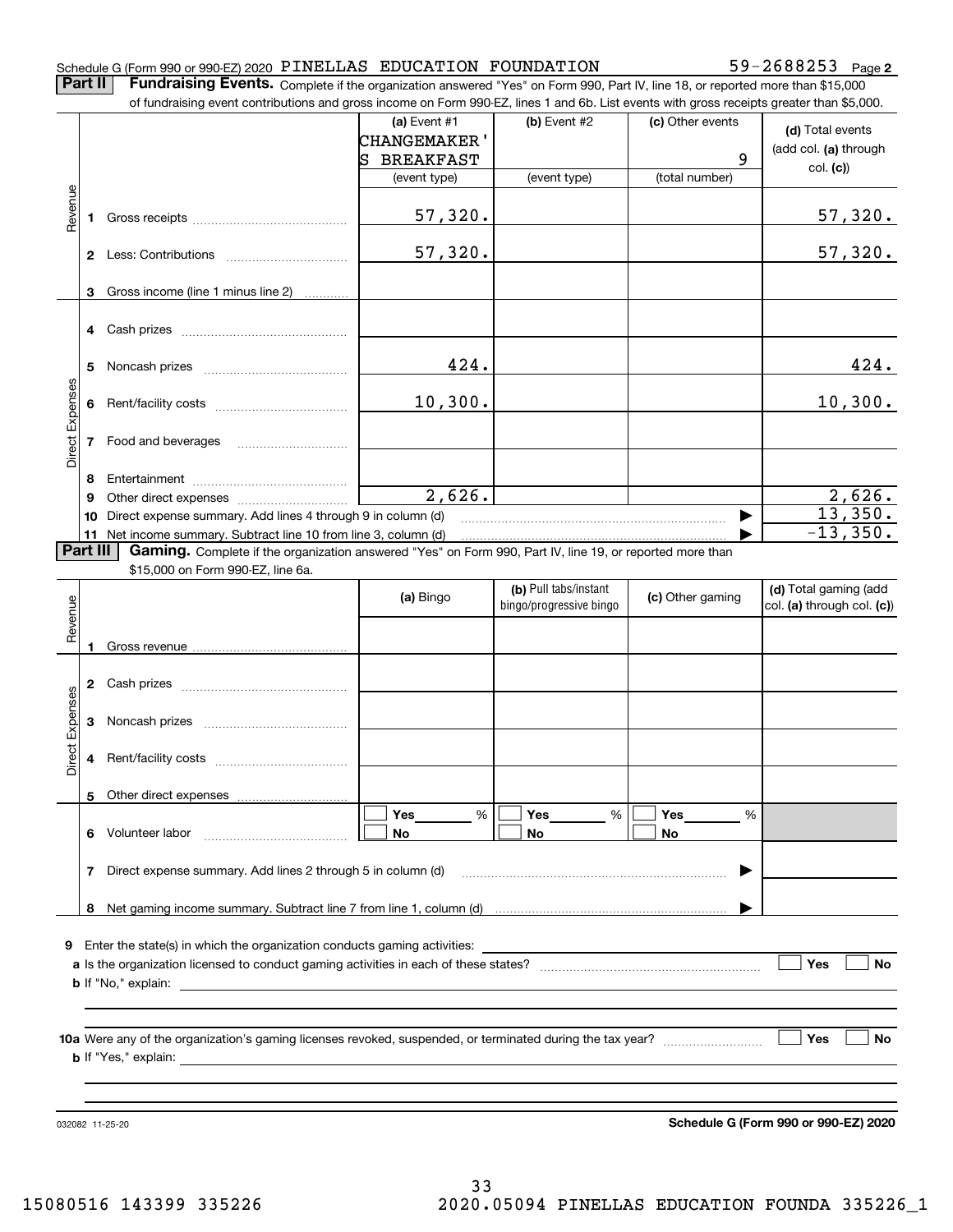|                            | Schedule G (Form 990 or 990-EZ) 2020 PINELLAS EDUCATION FOUNDATION                                                                                                                                                                         | 59-2688253      |            | Page 3    |
|----------------------------|--------------------------------------------------------------------------------------------------------------------------------------------------------------------------------------------------------------------------------------------|-----------------|------------|-----------|
|                            |                                                                                                                                                                                                                                            |                 | Yes        | No        |
|                            | 12 Is the organization a grantor, beneficiary or trustee of a trust, or a member of a partnership or other entity formed                                                                                                                   |                 | Yes        | No        |
|                            | 13 Indicate the percentage of gaming activity conducted in:                                                                                                                                                                                |                 |            |           |
|                            |                                                                                                                                                                                                                                            | 13а             |            | %         |
|                            |                                                                                                                                                                                                                                            | 13 <sub>b</sub> |            | %         |
|                            | 14 Enter the name and address of the person who prepares the organization's gaming/special events books and records:                                                                                                                       |                 |            |           |
|                            |                                                                                                                                                                                                                                            |                 |            |           |
|                            |                                                                                                                                                                                                                                            |                 |            |           |
|                            |                                                                                                                                                                                                                                            |                 | Yes        | No        |
|                            |                                                                                                                                                                                                                                            |                 |            |           |
|                            | of gaming revenue retained by the third party $\triangleright$ \$                                                                                                                                                                          |                 |            |           |
|                            | c If "Yes," enter name and address of the third party:                                                                                                                                                                                     |                 |            |           |
| Name $\blacktriangleright$ | <u> 1989 - Johann Barbara, marka a shekara ta 1989 - An tsaran a shekara tsa 1989 - An tsara tsara tsa 1989 - An</u>                                                                                                                       |                 |            |           |
|                            |                                                                                                                                                                                                                                            |                 |            |           |
| 16                         | Gaming manager information:                                                                                                                                                                                                                |                 |            |           |
|                            |                                                                                                                                                                                                                                            |                 |            |           |
|                            | $Name \rightarrow$                                                                                                                                                                                                                         |                 |            |           |
|                            | Gaming manager compensation > \$                                                                                                                                                                                                           |                 |            |           |
|                            |                                                                                                                                                                                                                                            |                 |            |           |
|                            |                                                                                                                                                                                                                                            |                 |            |           |
|                            |                                                                                                                                                                                                                                            |                 |            |           |
|                            | Director/officer<br>Employee<br>Independent contractor                                                                                                                                                                                     |                 |            |           |
|                            | <b>17</b> Mandatory distributions:                                                                                                                                                                                                         |                 |            |           |
|                            | a Is the organization required under state law to make charitable distributions from the gaming proceeds to                                                                                                                                |                 |            |           |
|                            | retain the state gaming license?                                                                                                                                                                                                           |                 | $\Box$ Yes | $\Box$ No |
|                            | <b>b</b> Enter the amount of distributions required under state law to be distributed to other exempt organizations or spent in the                                                                                                        |                 |            |           |
|                            | organization's own exempt activities during the tax year $\triangleright$ \$                                                                                                                                                               |                 |            |           |
| <b>Part IV</b>             | Supplemental Information. Provide the explanations required by Part I, line 2b, columns (iii) and (v); and Part III, lines 9, 9b, 10b,<br>15b, 15c, 16, and 17b, as applicable. Also provide any additional information. See instructions. |                 |            |           |
|                            |                                                                                                                                                                                                                                            |                 |            |           |
|                            |                                                                                                                                                                                                                                            |                 |            |           |
|                            |                                                                                                                                                                                                                                            |                 |            |           |
|                            |                                                                                                                                                                                                                                            |                 |            |           |
|                            |                                                                                                                                                                                                                                            |                 |            |           |
|                            |                                                                                                                                                                                                                                            |                 |            |           |
|                            |                                                                                                                                                                                                                                            |                 |            |           |
|                            |                                                                                                                                                                                                                                            |                 |            |           |
|                            |                                                                                                                                                                                                                                            |                 |            |           |
|                            |                                                                                                                                                                                                                                            |                 |            |           |
| 032083 11-25-20            | Schedule G (Form 990 or 990-EZ) 2020<br>34                                                                                                                                                                                                 |                 |            |           |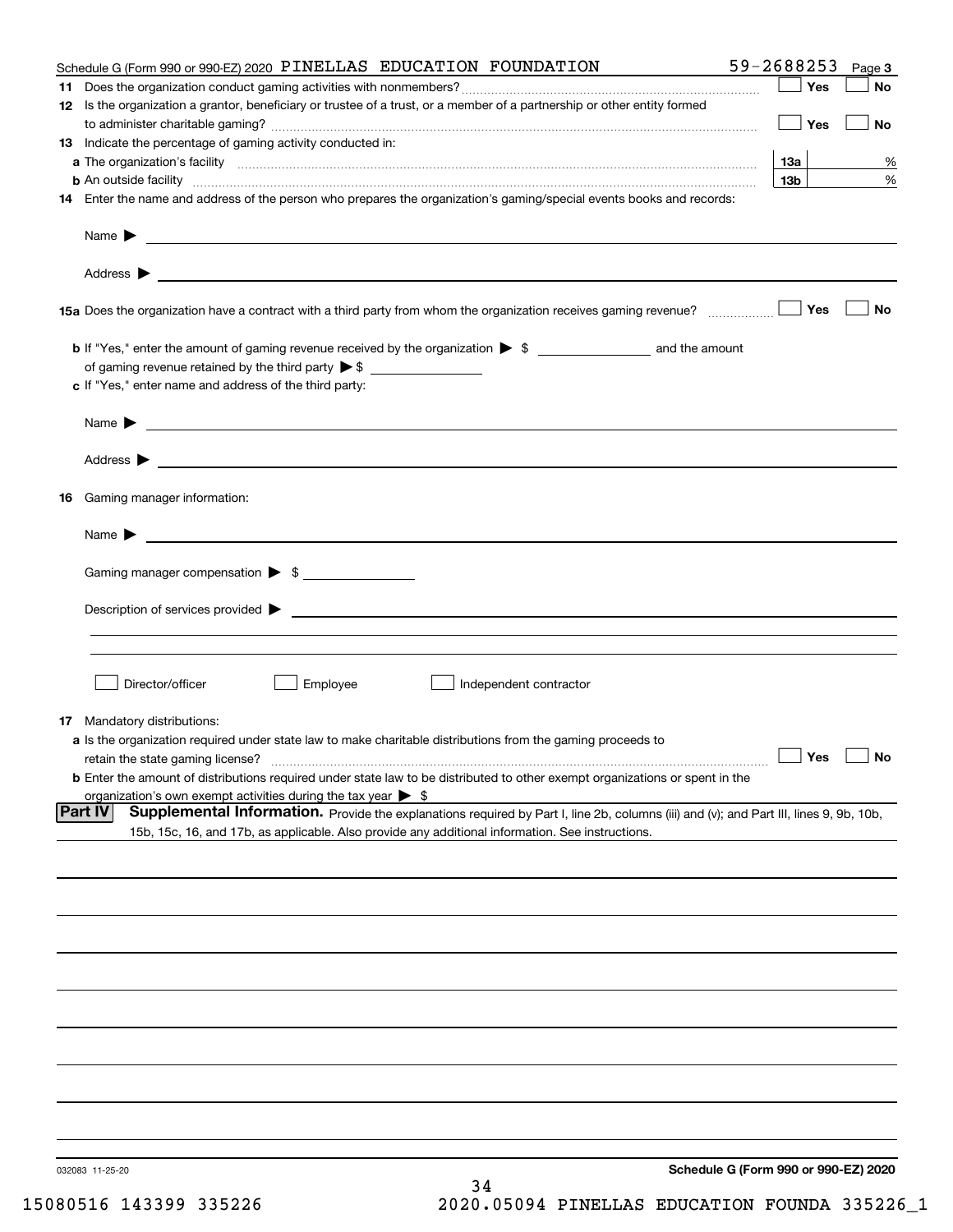**Schedule G (Form 990 or 990-EZ)**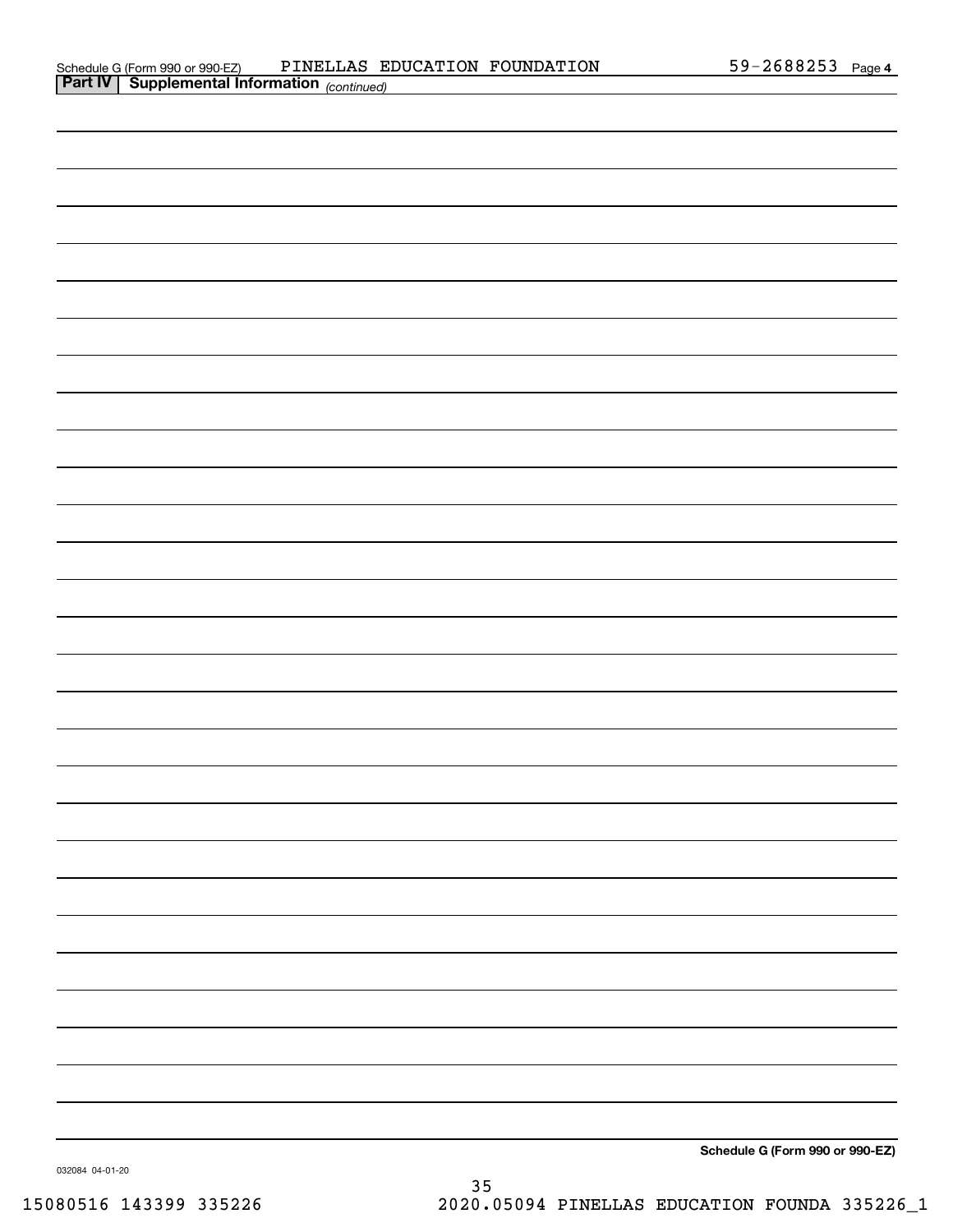| <b>SCHEDULE I</b>                                                                                                                                                                                                                                                                                                                                  |                                                                                                                                       | <b>Grants and Other Assistance to Organizations,</b> |                                                       |            |        |            | OMB No. 1545-0047                                   |  |  |  |  |  |
|----------------------------------------------------------------------------------------------------------------------------------------------------------------------------------------------------------------------------------------------------------------------------------------------------------------------------------------------------|---------------------------------------------------------------------------------------------------------------------------------------|------------------------------------------------------|-------------------------------------------------------|------------|--------|------------|-----------------------------------------------------|--|--|--|--|--|
| (Form 990)                                                                                                                                                                                                                                                                                                                                         | Governments, and Individuals in the United States<br>Complete if the organization answered "Yes" on Form 990, Part IV, line 21 or 22. |                                                      |                                                       |            |        |            |                                                     |  |  |  |  |  |
| Department of the Treasury                                                                                                                                                                                                                                                                                                                         |                                                                                                                                       |                                                      | Attach to Form 990.                                   |            |        |            | <b>Open to Public</b>                               |  |  |  |  |  |
| Internal Revenue Service                                                                                                                                                                                                                                                                                                                           |                                                                                                                                       |                                                      | Go to www.irs.gov/Form990 for the latest information. |            |        |            | Inspection                                          |  |  |  |  |  |
| Name of the organization                                                                                                                                                                                                                                                                                                                           |                                                                                                                                       | PINELLAS EDUCATION FOUNDATION                        |                                                       |            |        |            | <b>Employer identification number</b><br>59-2688253 |  |  |  |  |  |
| Part I<br><b>General Information on Grants and Assistance</b>                                                                                                                                                                                                                                                                                      |                                                                                                                                       |                                                      |                                                       |            |        |            |                                                     |  |  |  |  |  |
| Does the organization maintain records to substantiate the amount of the grants or assistance, the grantees' eligibility for the grants or assistance, and the selection<br>$\mathbf 1$                                                                                                                                                            |                                                                                                                                       |                                                      |                                                       |            |        |            |                                                     |  |  |  |  |  |
|                                                                                                                                                                                                                                                                                                                                                    |                                                                                                                                       |                                                      |                                                       |            |        |            | $\sqrt{X}$ Yes<br>l No                              |  |  |  |  |  |
| Describe in Part IV the organization's procedures for monitoring the use of grant funds in the United States.<br>$\mathbf{2}$                                                                                                                                                                                                                      |                                                                                                                                       |                                                      |                                                       |            |        |            |                                                     |  |  |  |  |  |
| Part II<br>Grants and Other Assistance to Domestic Organizations and Domestic Governments. Complete if the organization answered "Yes" on Form 990, Part IV, line 21, for any                                                                                                                                                                      |                                                                                                                                       |                                                      |                                                       |            |        |            |                                                     |  |  |  |  |  |
| recipient that received more than \$5,000. Part II can be duplicated if additional space is needed.                                                                                                                                                                                                                                                |                                                                                                                                       |                                                      |                                                       |            |        |            |                                                     |  |  |  |  |  |
| (f) Method of<br><b>1 (a)</b> Name and address of organization<br>$(b)$ EIN<br>(c) IRC section<br>(d) Amount of<br>(e) Amount of<br>(g) Description of<br>(h) Purpose of grant<br>valuation (book,<br>noncash assistance<br>or assistance<br>or government<br>(if applicable)<br>cash grant<br>non-cash<br>FMV, appraisal,<br>assistance<br>other) |                                                                                                                                       |                                                      |                                                       |            |        |            |                                                     |  |  |  |  |  |
| PINELLAS COUNTY SCHOOLS                                                                                                                                                                                                                                                                                                                            |                                                                                                                                       |                                                      |                                                       |            |        |            | CLASSROOM & SCHOOL GRANTS                           |  |  |  |  |  |
| 301 4TH ST SW                                                                                                                                                                                                                                                                                                                                      |                                                                                                                                       |                                                      |                                                       |            |        | ASSETS AND | (SEE PROGRAM SERVICE                                |  |  |  |  |  |
| LARGO, FL 33770                                                                                                                                                                                                                                                                                                                                    |                                                                                                                                       | 501(C)(3)                                            | 3,236,918.                                            | 10,816.FMV |        | EQUIPMENT  | DESCRIPTIONS)                                       |  |  |  |  |  |
| MAKE A WISH FOUNDATION OF CENTRAL                                                                                                                                                                                                                                                                                                                  |                                                                                                                                       |                                                      |                                                       |            |        |            |                                                     |  |  |  |  |  |
| AND NORTHERN FLORIDA, INC. - 1020                                                                                                                                                                                                                                                                                                                  |                                                                                                                                       |                                                      |                                                       |            |        |            | PROGRAM SUPPORT (SEE                                |  |  |  |  |  |
| N ORLANDO AVE, STE 100 - MAITLAND,                                                                                                                                                                                                                                                                                                                 |                                                                                                                                       |                                                      |                                                       |            |        |            | PROGRAM SERVICE                                     |  |  |  |  |  |
| FL 32751                                                                                                                                                                                                                                                                                                                                           | 59-3235806 $501(C)(3)$                                                                                                                |                                                      | 8,000                                                 |            | 0. N/A | N/A        | DESCRIPTIONS)                                       |  |  |  |  |  |
|                                                                                                                                                                                                                                                                                                                                                    |                                                                                                                                       |                                                      |                                                       |            |        |            |                                                     |  |  |  |  |  |
| SUNCOAST ANIMAL LEAGUE                                                                                                                                                                                                                                                                                                                             |                                                                                                                                       |                                                      |                                                       |            |        |            | PROGRAM SUPPORT (SEE                                |  |  |  |  |  |
| 1030 PENNSYLVANIA AVE                                                                                                                                                                                                                                                                                                                              |                                                                                                                                       |                                                      |                                                       |            |        |            | PROGRAM SERVICE                                     |  |  |  |  |  |
| PALM HARBOR, FL 34683                                                                                                                                                                                                                                                                                                                              | $02 - 0787661$ 501(C)(3)                                                                                                              |                                                      | 6,000                                                 |            | 0. N/A | N/A        | DESCRIPTIONS)                                       |  |  |  |  |  |
| CHILDREN'S DREAM FUND, INC.                                                                                                                                                                                                                                                                                                                        |                                                                                                                                       |                                                      |                                                       |            |        |            | PROGRAM SUPPORT (SEE                                |  |  |  |  |  |
| 200 CENTRAL AVE, STE 410                                                                                                                                                                                                                                                                                                                           |                                                                                                                                       |                                                      |                                                       |            |        |            | PROGRAM SERVICE                                     |  |  |  |  |  |
| ST PETERSBURG, FL 33701                                                                                                                                                                                                                                                                                                                            | $59 - 2145821$ $501(C)(3)$                                                                                                            |                                                      | 5,000                                                 |            | 0. N/A | N/A        | DESCRIPTIONS)                                       |  |  |  |  |  |
|                                                                                                                                                                                                                                                                                                                                                    |                                                                                                                                       |                                                      |                                                       |            |        |            |                                                     |  |  |  |  |  |
| PINELLAS COUNTY SHERIFFS OFFICE                                                                                                                                                                                                                                                                                                                    |                                                                                                                                       |                                                      |                                                       |            |        |            | PROGRAM SUPPORT (SEE                                |  |  |  |  |  |
| FOUNDATION, INC. - PO BOX 2500 -                                                                                                                                                                                                                                                                                                                   |                                                                                                                                       |                                                      |                                                       |            |        |            | PROGRAM SERVICE                                     |  |  |  |  |  |
| LARGO, FL 33779                                                                                                                                                                                                                                                                                                                                    | $47 - 2492173$ 501(C)(3)                                                                                                              |                                                      | 10,000                                                |            | 0. N/A | N/A        | DESCRIPTIONS)                                       |  |  |  |  |  |
|                                                                                                                                                                                                                                                                                                                                                    |                                                                                                                                       |                                                      |                                                       |            |        |            |                                                     |  |  |  |  |  |
| BETH DILLINGER FOUNDATION, INC.                                                                                                                                                                                                                                                                                                                    |                                                                                                                                       |                                                      |                                                       |            |        |            | PROGRAM SUPPORT (SEE                                |  |  |  |  |  |
| PO BOX 48533                                                                                                                                                                                                                                                                                                                                       |                                                                                                                                       |                                                      |                                                       |            |        |            | PROGRAM SERVICE                                     |  |  |  |  |  |
| ST PETERSBURG, FL 33743                                                                                                                                                                                                                                                                                                                            | $26-1688132$ 501(C)(3)                                                                                                                |                                                      | 5,000                                                 |            | 0. N/A | N/A        | DESCRIPTIONS)                                       |  |  |  |  |  |
| 2 Enter total number of section 501(c)(3) and government organizations listed in the line 1 table                                                                                                                                                                                                                                                  |                                                                                                                                       |                                                      |                                                       |            |        |            | 10.                                                 |  |  |  |  |  |
| Enter total number of other organizations listed in the line 1 table<br>3                                                                                                                                                                                                                                                                          |                                                                                                                                       |                                                      |                                                       |            |        |            | 0.                                                  |  |  |  |  |  |

**For Paperwork Reduction Act Notice, see the Instructions for Form 990. Schedule I (Form 990) 2020** LHA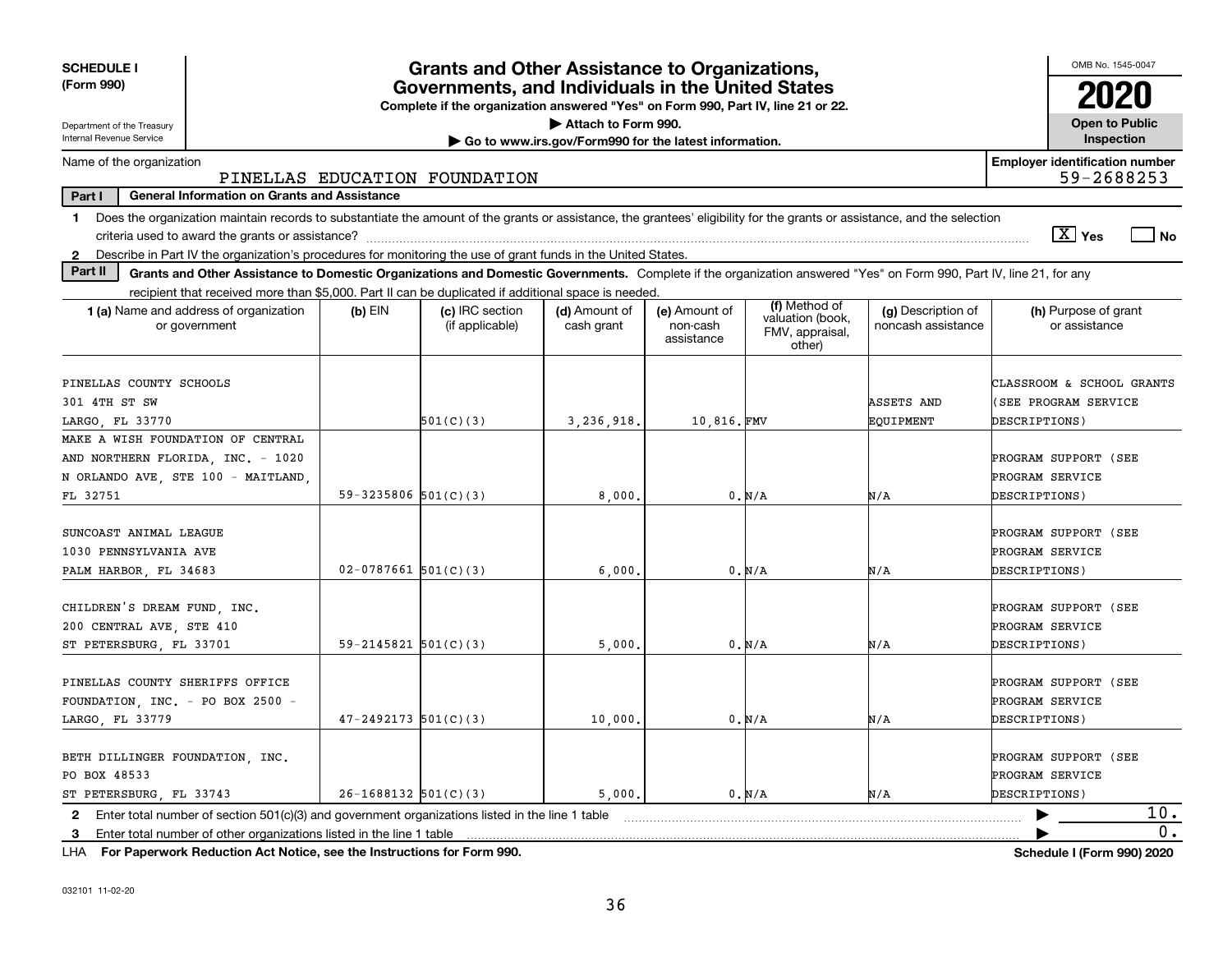### Schedule I (Form 990) Page 1 PINELLAS EDUCATION FOUNDATION

| Part II   Continuation of Grants and Other Assistance to Domestic Organizations and Domestic Governments (Schedule I (Form 990), Part II.) |                          |                                  |                             |                                         |                                                                |                                           |                                         |
|--------------------------------------------------------------------------------------------------------------------------------------------|--------------------------|----------------------------------|-----------------------------|-----------------------------------------|----------------------------------------------------------------|-------------------------------------------|-----------------------------------------|
| (a) Name and address of<br>organization or government                                                                                      | $(b)$ EIN                | (c) IRC section<br>if applicable | (d) Amount of<br>cash grant | (e) Amount of<br>non-cash<br>assistance | (f) Method of<br>valuation<br>(book, FMV,<br>appraisal, other) | (g) Description of<br>non-cash assistance | (h) Purpose of grant<br>or assistance   |
| THERHAPPY THERAPY SERVICES, INC.                                                                                                           |                          |                                  |                             |                                         |                                                                |                                           | PROGRAM SUPPORT (SEE                    |
| 7497 OAK TREE LN                                                                                                                           |                          |                                  |                             |                                         |                                                                |                                           | PROGRAM SERVICE                         |
| SPRING HILL, FL 34607                                                                                                                      | $46 - 1069012$ 501(C)(3) |                                  | 5,000.                      |                                         | $0. N/A$                                                       | N/A                                       | DESCRIPTIONS)                           |
| SUNCOAST VOICES FOR CHILDREN                                                                                                               |                          |                                  |                             |                                         |                                                                |                                           |                                         |
| FOUNDATION, INC. - 8550 ULMERTON                                                                                                           |                          |                                  |                             |                                         |                                                                |                                           | PROGRAM SUPPORT (SEE<br>PROGRAM SERVICE |
| RD #255 - LARGO, FL 33771                                                                                                                  | $20-1133518$ $501(C)(3)$ |                                  | 5,000.                      |                                         | 0. N/A                                                         | N/A                                       | DESCRIPTIONS)                           |
|                                                                                                                                            |                          |                                  |                             |                                         |                                                                |                                           |                                         |
| ELISA NELSON ELEMENTARY                                                                                                                    |                          |                                  |                             |                                         |                                                                |                                           | PROGRAM SUPPORT (SEE                    |
| 415 15TH ST                                                                                                                                |                          |                                  |                             |                                         |                                                                |                                           | PROGRAM SERVICE                         |
| PALM HARBOR, FL 34683                                                                                                                      |                          | 501(C)(3)                        | 10,000.                     |                                         | 0. N/A                                                         | N/A                                       | DESCRIPTIONS)                           |
|                                                                                                                                            |                          |                                  |                             |                                         |                                                                |                                           |                                         |
| JUNIOR ACHIEVEMENT OF TAMPA BAY                                                                                                            |                          |                                  |                             |                                         |                                                                |                                           | PROGRAM SUPPORT (SEE                    |
| 13707 N 22ND ST                                                                                                                            |                          |                                  |                             |                                         |                                                                |                                           | PROGRAM SERVICE                         |
| TAMPA, FL 33613                                                                                                                            | $59-1098499$ $501(C)(3)$ |                                  | 12,500.                     |                                         | 0. N/A                                                         | N/A                                       | DESCRIPTIONS)                           |
|                                                                                                                                            |                          |                                  |                             |                                         |                                                                |                                           |                                         |
|                                                                                                                                            |                          |                                  |                             |                                         |                                                                |                                           |                                         |
|                                                                                                                                            |                          |                                  |                             |                                         |                                                                |                                           |                                         |
|                                                                                                                                            |                          |                                  |                             |                                         |                                                                |                                           |                                         |
|                                                                                                                                            |                          |                                  |                             |                                         |                                                                |                                           |                                         |
|                                                                                                                                            |                          |                                  |                             |                                         |                                                                |                                           |                                         |
|                                                                                                                                            |                          |                                  |                             |                                         |                                                                |                                           |                                         |
|                                                                                                                                            |                          |                                  |                             |                                         |                                                                |                                           |                                         |
|                                                                                                                                            |                          |                                  |                             |                                         |                                                                |                                           |                                         |
|                                                                                                                                            |                          |                                  |                             |                                         |                                                                |                                           |                                         |
|                                                                                                                                            |                          |                                  |                             |                                         |                                                                |                                           |                                         |
|                                                                                                                                            |                          |                                  |                             |                                         |                                                                |                                           |                                         |
|                                                                                                                                            |                          |                                  |                             |                                         |                                                                |                                           |                                         |
|                                                                                                                                            |                          |                                  |                             |                                         |                                                                |                                           |                                         |
|                                                                                                                                            |                          |                                  |                             |                                         |                                                                |                                           |                                         |
|                                                                                                                                            |                          |                                  |                             |                                         |                                                                |                                           |                                         |
|                                                                                                                                            |                          |                                  |                             |                                         |                                                                |                                           |                                         |
|                                                                                                                                            |                          |                                  |                             |                                         |                                                                |                                           |                                         |
|                                                                                                                                            |                          |                                  |                             |                                         |                                                                |                                           |                                         |

**Schedule I (Form 990)**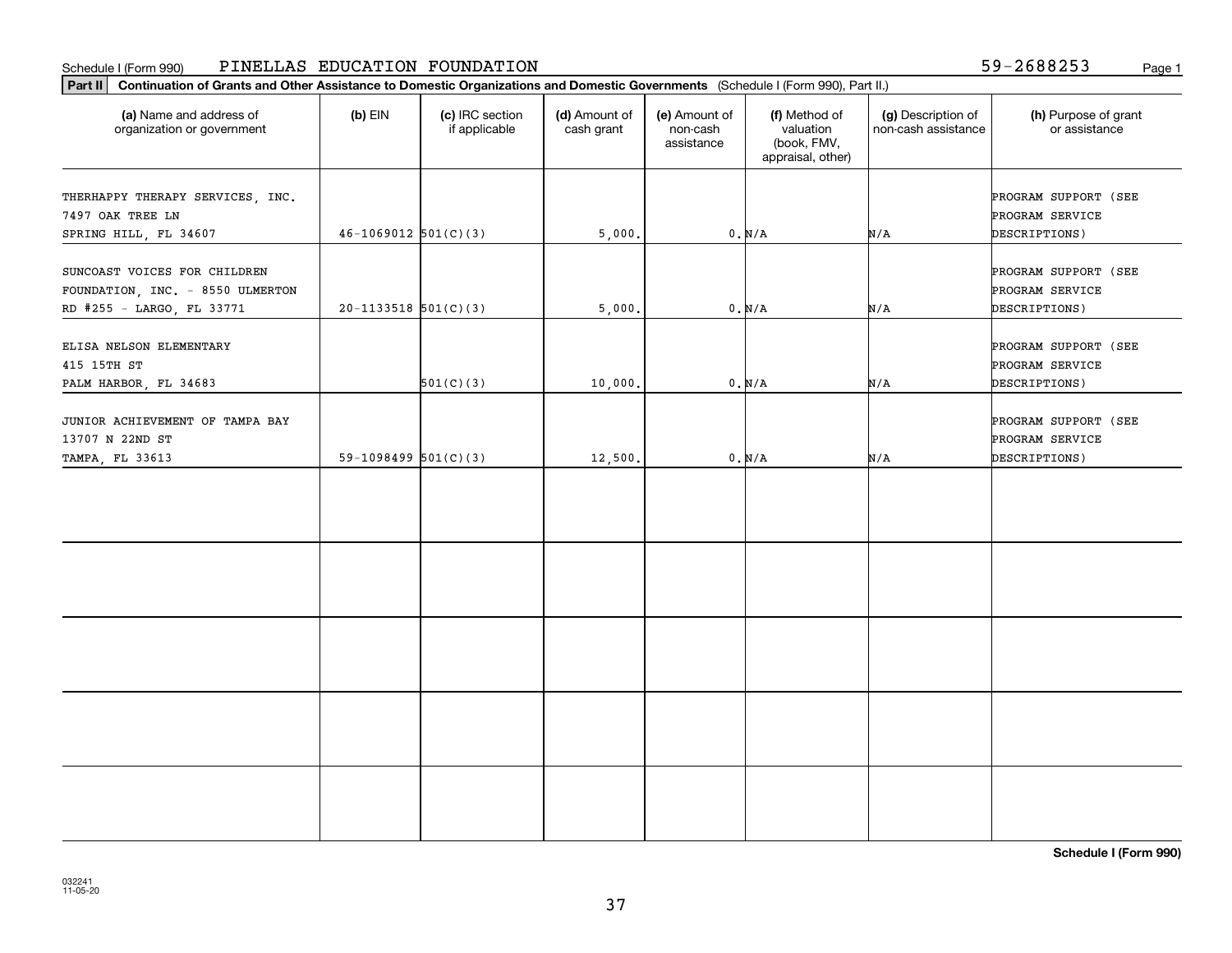### Schedule I (Form 990) 2020

**2**PINELLAS EDUCATION FOUNDATION 59-2688253

**Part III | Grants and Other Assistance to Domestic Individuals. Complete if the organization answered "Yes" on Form 990, Part IV, line 22.** Part III can be duplicated if additional space is needed.

| (a) Type of grant or assistance                                                                                                                      | (b) Number of<br>recipients | (c) Amount of<br>cash grant | <b>(d)</b> Amount of non-<br>cash assistance | (e) Method of valuation<br>(book, FMV, appraisal, other) | (f) Description of noncash assistance |
|------------------------------------------------------------------------------------------------------------------------------------------------------|-----------------------------|-----------------------------|----------------------------------------------|----------------------------------------------------------|---------------------------------------|
|                                                                                                                                                      |                             |                             |                                              |                                                          |                                       |
| SCHOLARSHIPS                                                                                                                                         | 351                         | 2,138,501.                  |                                              | 0. N/A                                                   | N/A                                   |
|                                                                                                                                                      |                             |                             |                                              |                                                          |                                       |
| SCHOLARSHIPS (FEES)                                                                                                                                  | 214                         | 293,132.                    |                                              | 0. N/A                                                   | N/A                                   |
|                                                                                                                                                      |                             |                             |                                              |                                                          |                                       |
| STUDENT AWARDS                                                                                                                                       | 102                         | 60,915.                     | 6,828.FMV                                    |                                                          | TROPHIES, EQUIPMENT AND GIFT<br>CARDS |
|                                                                                                                                                      |                             |                             |                                              |                                                          |                                       |
| TEACHER AWARDS                                                                                                                                       | 10                          | 6,500.                      |                                              | 0. N/A                                                   | N/A                                   |
|                                                                                                                                                      |                             |                             |                                              |                                                          |                                       |
| OTHER AWARDS                                                                                                                                         | 42                          | 4,533.                      |                                              | 0. N/A                                                   | N/A                                   |
| Part IV<br>Supplemental Information. Provide the information required in Part I, line 2; Part III, column (b); and any other additional information. |                             |                             |                                              |                                                          |                                       |
| PART I, LINE 2:                                                                                                                                      |                             |                             |                                              |                                                          |                                       |
| APPLICANTS PROVIDE A DESCRIPTION OF THE PROJECT AND A BUDGET TO THE                                                                                  |                             |                             |                                              |                                                          |                                       |
| EVALUATION COMMITTEE. ALL EXPENSES ARE SUBMITTED TO THE FOUNDATION FOR                                                                               |                             |                             |                                              |                                                          |                                       |
| PAYMENT AND MUST CORRESPOND TO THE BUDGET. EXPENSES ARE TRACKED FOR EACH                                                                             |                             |                             |                                              |                                                          |                                       |
| INDIVIDUAL TO ENSURE THEY STAY WITHIN THE BUDGET.                                                                                                    |                             |                             | THE RECIPIENTS PROVIDE                       |                                                          |                                       |
| WRITTEN REPORTS AT THE CONCLUSION OF THE PROJECT. SCHOLARSHIP RECIPIENTS                                                                             |                             |                             |                                              |                                                          |                                       |
| ARE ASKED TO SIGN AN AGREEMENT WHICH IS UPDATED EACH YEAR, SEND                                                                                      |                             |                             |                                              | IN                                                       |                                       |

### TRANSCRIPTS AND MAINTAIN A MINIMUM STANDARD OF ACHIEVEMENT.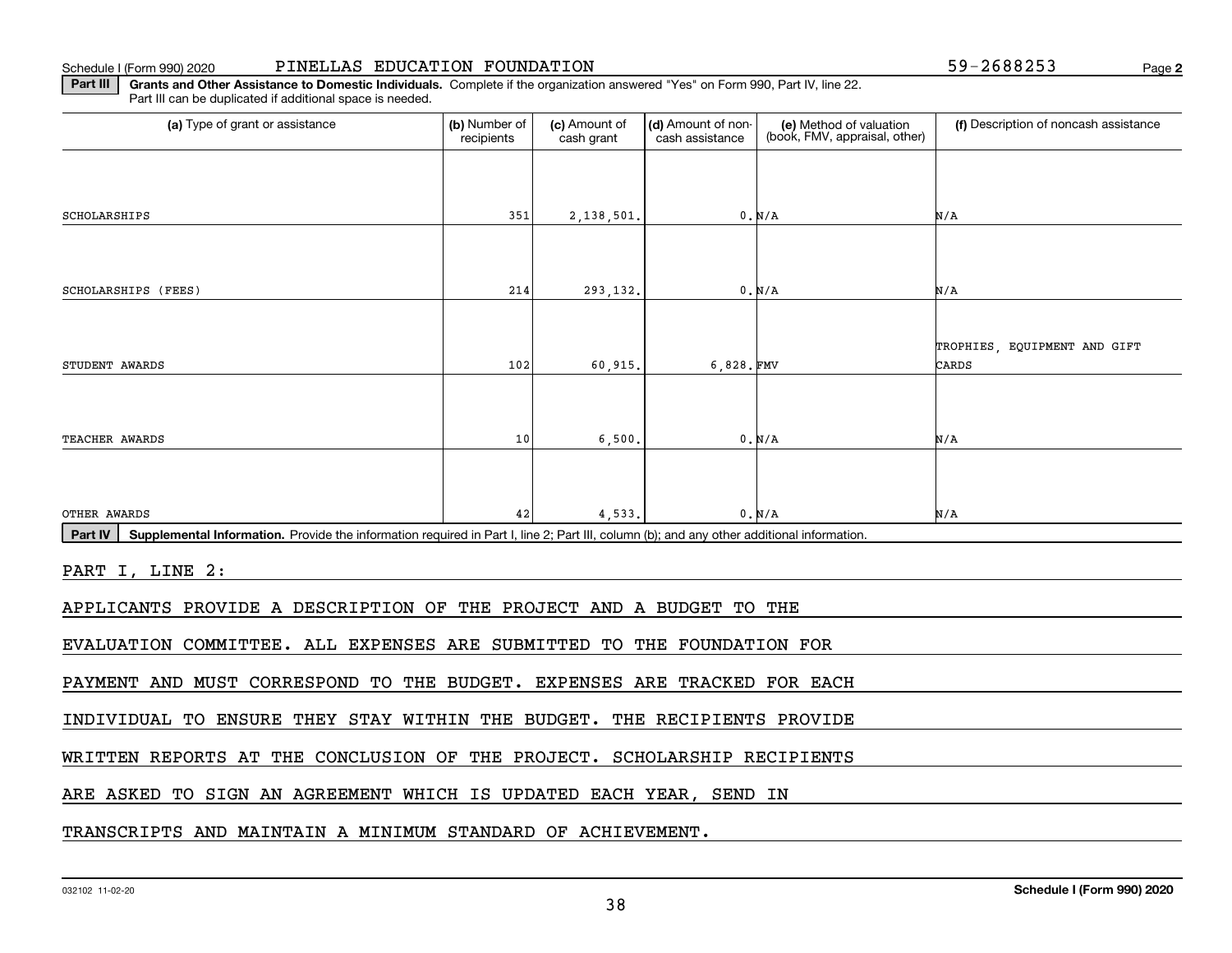| (Form 990)<br>For certain Officers, Directors, Trustees, Key Employees, and Highest<br>2020<br><b>Compensated Employees</b><br>Complete if the organization answered "Yes" on Form 990, Part IV, line 23.<br><b>Open to Public</b><br>Attach to Form 990.<br>Department of the Treasury<br>Inspection<br>Go to www.irs.gov/Form990 for instructions and the latest information.<br>Internal Revenue Service<br><b>Employer identification number</b><br>Name of the organization<br>59-2688253<br>PINELLAS EDUCATION FOUNDATION<br><b>Questions Regarding Compensation</b><br>Part I<br>Yes<br>No<br>Check the appropriate box(es) if the organization provided any of the following to or for a person listed on Form 990,<br>Part VII, Section A, line 1a. Complete Part III to provide any relevant information regarding these items.<br>First-class or charter travel<br>Housing allowance or residence for personal use<br>Travel for companions<br>Payments for business use of personal residence<br>Tax indemnification and gross-up payments<br>Health or social club dues or initiation fees<br>Discretionary spending account<br>Personal services (such as maid, chauffeur, chef)<br><b>b</b> If any of the boxes on line 1a are checked, did the organization follow a written policy regarding payment or<br>reimbursement or provision of all of the expenses described above? If "No," complete Part III to explain<br>1b<br>2<br>Did the organization require substantiation prior to reimbursing or allowing expenses incurred by all directors,<br>$\mathbf{2}$<br>3<br>Indicate which, if any, of the following the organization used to establish the compensation of the organization's<br>CEO/Executive Director. Check all that apply. Do not check any boxes for methods used by a related organization to<br>establish compensation of the CEO/Executive Director, but explain in Part III.<br>Compensation committee<br>Written employment contract<br>Compensation survey or study<br>Independent compensation consultant<br>Approval by the board or compensation committee<br>Form 990 of other organizations<br>During the year, did any person listed on Form 990, Part VII, Section A, line 1a, with respect to the filing<br>4<br>organization or a related organization:<br>х<br>Receive a severance payment or change-of-control payment?<br>4a<br>а<br>X<br>Participate in or receive payment from a supplemental nonqualified retirement plan?<br>4b<br>b<br>X<br>Participate in or receive payment from an equity-based compensation arrangement?<br>4c<br>с<br>If "Yes" to any of lines 4a-c, list the persons and provide the applicable amounts for each item in Part III.<br>Only section 501(c)(3), 501(c)(4), and 501(c)(29) organizations must complete lines 5-9.<br>For persons listed on Form 990, Part VII, Section A, line 1a, did the organization pay or accrue any compensation<br>contingent on the revenues of:<br>X<br>The organization? <b>With the organization</b> ? <b>With the organization with the organization? With the organization?</b><br>5а<br>a<br>X<br>5b<br>If "Yes" on line 5a or 5b, describe in Part III.<br>6 For persons listed on Form 990, Part VII, Section A, line 1a, did the organization pay or accrue any compensation<br>contingent on the net earnings of:<br>x<br>6a<br>a | <b>Compensation Information</b><br><b>SCHEDULE J</b> |  | OMB No. 1545-0047 |  |   |  |  |
|---------------------------------------------------------------------------------------------------------------------------------------------------------------------------------------------------------------------------------------------------------------------------------------------------------------------------------------------------------------------------------------------------------------------------------------------------------------------------------------------------------------------------------------------------------------------------------------------------------------------------------------------------------------------------------------------------------------------------------------------------------------------------------------------------------------------------------------------------------------------------------------------------------------------------------------------------------------------------------------------------------------------------------------------------------------------------------------------------------------------------------------------------------------------------------------------------------------------------------------------------------------------------------------------------------------------------------------------------------------------------------------------------------------------------------------------------------------------------------------------------------------------------------------------------------------------------------------------------------------------------------------------------------------------------------------------------------------------------------------------------------------------------------------------------------------------------------------------------------------------------------------------------------------------------------------------------------------------------------------------------------------------------------------------------------------------------------------------------------------------------------------------------------------------------------------------------------------------------------------------------------------------------------------------------------------------------------------------------------------------------------------------------------------------------------------------------------------------------------------------------------------------------------------------------------------------------------------------------------------------------------------------------------------------------------------------------------------------------------------------------------------------------------------------------------------------------------------------------------------------------------------------------------------------------------------------------------------------------------------------------------------------------------------------------------------------------------------------------------------------------------------------------------------------------------------------------------------------------------------------------------------------------------------------------------------------------------------------------------------------|------------------------------------------------------|--|-------------------|--|---|--|--|
|                                                                                                                                                                                                                                                                                                                                                                                                                                                                                                                                                                                                                                                                                                                                                                                                                                                                                                                                                                                                                                                                                                                                                                                                                                                                                                                                                                                                                                                                                                                                                                                                                                                                                                                                                                                                                                                                                                                                                                                                                                                                                                                                                                                                                                                                                                                                                                                                                                                                                                                                                                                                                                                                                                                                                                                                                                                                                                                                                                                                                                                                                                                                                                                                                                                                                                                                                                     |                                                      |  |                   |  |   |  |  |
|                                                                                                                                                                                                                                                                                                                                                                                                                                                                                                                                                                                                                                                                                                                                                                                                                                                                                                                                                                                                                                                                                                                                                                                                                                                                                                                                                                                                                                                                                                                                                                                                                                                                                                                                                                                                                                                                                                                                                                                                                                                                                                                                                                                                                                                                                                                                                                                                                                                                                                                                                                                                                                                                                                                                                                                                                                                                                                                                                                                                                                                                                                                                                                                                                                                                                                                                                                     |                                                      |  |                   |  |   |  |  |
|                                                                                                                                                                                                                                                                                                                                                                                                                                                                                                                                                                                                                                                                                                                                                                                                                                                                                                                                                                                                                                                                                                                                                                                                                                                                                                                                                                                                                                                                                                                                                                                                                                                                                                                                                                                                                                                                                                                                                                                                                                                                                                                                                                                                                                                                                                                                                                                                                                                                                                                                                                                                                                                                                                                                                                                                                                                                                                                                                                                                                                                                                                                                                                                                                                                                                                                                                                     |                                                      |  |                   |  |   |  |  |
|                                                                                                                                                                                                                                                                                                                                                                                                                                                                                                                                                                                                                                                                                                                                                                                                                                                                                                                                                                                                                                                                                                                                                                                                                                                                                                                                                                                                                                                                                                                                                                                                                                                                                                                                                                                                                                                                                                                                                                                                                                                                                                                                                                                                                                                                                                                                                                                                                                                                                                                                                                                                                                                                                                                                                                                                                                                                                                                                                                                                                                                                                                                                                                                                                                                                                                                                                                     |                                                      |  |                   |  |   |  |  |
|                                                                                                                                                                                                                                                                                                                                                                                                                                                                                                                                                                                                                                                                                                                                                                                                                                                                                                                                                                                                                                                                                                                                                                                                                                                                                                                                                                                                                                                                                                                                                                                                                                                                                                                                                                                                                                                                                                                                                                                                                                                                                                                                                                                                                                                                                                                                                                                                                                                                                                                                                                                                                                                                                                                                                                                                                                                                                                                                                                                                                                                                                                                                                                                                                                                                                                                                                                     |                                                      |  |                   |  |   |  |  |
|                                                                                                                                                                                                                                                                                                                                                                                                                                                                                                                                                                                                                                                                                                                                                                                                                                                                                                                                                                                                                                                                                                                                                                                                                                                                                                                                                                                                                                                                                                                                                                                                                                                                                                                                                                                                                                                                                                                                                                                                                                                                                                                                                                                                                                                                                                                                                                                                                                                                                                                                                                                                                                                                                                                                                                                                                                                                                                                                                                                                                                                                                                                                                                                                                                                                                                                                                                     |                                                      |  |                   |  |   |  |  |
|                                                                                                                                                                                                                                                                                                                                                                                                                                                                                                                                                                                                                                                                                                                                                                                                                                                                                                                                                                                                                                                                                                                                                                                                                                                                                                                                                                                                                                                                                                                                                                                                                                                                                                                                                                                                                                                                                                                                                                                                                                                                                                                                                                                                                                                                                                                                                                                                                                                                                                                                                                                                                                                                                                                                                                                                                                                                                                                                                                                                                                                                                                                                                                                                                                                                                                                                                                     |                                                      |  |                   |  |   |  |  |
|                                                                                                                                                                                                                                                                                                                                                                                                                                                                                                                                                                                                                                                                                                                                                                                                                                                                                                                                                                                                                                                                                                                                                                                                                                                                                                                                                                                                                                                                                                                                                                                                                                                                                                                                                                                                                                                                                                                                                                                                                                                                                                                                                                                                                                                                                                                                                                                                                                                                                                                                                                                                                                                                                                                                                                                                                                                                                                                                                                                                                                                                                                                                                                                                                                                                                                                                                                     |                                                      |  |                   |  |   |  |  |
|                                                                                                                                                                                                                                                                                                                                                                                                                                                                                                                                                                                                                                                                                                                                                                                                                                                                                                                                                                                                                                                                                                                                                                                                                                                                                                                                                                                                                                                                                                                                                                                                                                                                                                                                                                                                                                                                                                                                                                                                                                                                                                                                                                                                                                                                                                                                                                                                                                                                                                                                                                                                                                                                                                                                                                                                                                                                                                                                                                                                                                                                                                                                                                                                                                                                                                                                                                     |                                                      |  |                   |  |   |  |  |
|                                                                                                                                                                                                                                                                                                                                                                                                                                                                                                                                                                                                                                                                                                                                                                                                                                                                                                                                                                                                                                                                                                                                                                                                                                                                                                                                                                                                                                                                                                                                                                                                                                                                                                                                                                                                                                                                                                                                                                                                                                                                                                                                                                                                                                                                                                                                                                                                                                                                                                                                                                                                                                                                                                                                                                                                                                                                                                                                                                                                                                                                                                                                                                                                                                                                                                                                                                     |                                                      |  |                   |  |   |  |  |
|                                                                                                                                                                                                                                                                                                                                                                                                                                                                                                                                                                                                                                                                                                                                                                                                                                                                                                                                                                                                                                                                                                                                                                                                                                                                                                                                                                                                                                                                                                                                                                                                                                                                                                                                                                                                                                                                                                                                                                                                                                                                                                                                                                                                                                                                                                                                                                                                                                                                                                                                                                                                                                                                                                                                                                                                                                                                                                                                                                                                                                                                                                                                                                                                                                                                                                                                                                     |                                                      |  |                   |  |   |  |  |
|                                                                                                                                                                                                                                                                                                                                                                                                                                                                                                                                                                                                                                                                                                                                                                                                                                                                                                                                                                                                                                                                                                                                                                                                                                                                                                                                                                                                                                                                                                                                                                                                                                                                                                                                                                                                                                                                                                                                                                                                                                                                                                                                                                                                                                                                                                                                                                                                                                                                                                                                                                                                                                                                                                                                                                                                                                                                                                                                                                                                                                                                                                                                                                                                                                                                                                                                                                     |                                                      |  |                   |  |   |  |  |
|                                                                                                                                                                                                                                                                                                                                                                                                                                                                                                                                                                                                                                                                                                                                                                                                                                                                                                                                                                                                                                                                                                                                                                                                                                                                                                                                                                                                                                                                                                                                                                                                                                                                                                                                                                                                                                                                                                                                                                                                                                                                                                                                                                                                                                                                                                                                                                                                                                                                                                                                                                                                                                                                                                                                                                                                                                                                                                                                                                                                                                                                                                                                                                                                                                                                                                                                                                     |                                                      |  |                   |  |   |  |  |
|                                                                                                                                                                                                                                                                                                                                                                                                                                                                                                                                                                                                                                                                                                                                                                                                                                                                                                                                                                                                                                                                                                                                                                                                                                                                                                                                                                                                                                                                                                                                                                                                                                                                                                                                                                                                                                                                                                                                                                                                                                                                                                                                                                                                                                                                                                                                                                                                                                                                                                                                                                                                                                                                                                                                                                                                                                                                                                                                                                                                                                                                                                                                                                                                                                                                                                                                                                     |                                                      |  |                   |  |   |  |  |
|                                                                                                                                                                                                                                                                                                                                                                                                                                                                                                                                                                                                                                                                                                                                                                                                                                                                                                                                                                                                                                                                                                                                                                                                                                                                                                                                                                                                                                                                                                                                                                                                                                                                                                                                                                                                                                                                                                                                                                                                                                                                                                                                                                                                                                                                                                                                                                                                                                                                                                                                                                                                                                                                                                                                                                                                                                                                                                                                                                                                                                                                                                                                                                                                                                                                                                                                                                     |                                                      |  |                   |  |   |  |  |
|                                                                                                                                                                                                                                                                                                                                                                                                                                                                                                                                                                                                                                                                                                                                                                                                                                                                                                                                                                                                                                                                                                                                                                                                                                                                                                                                                                                                                                                                                                                                                                                                                                                                                                                                                                                                                                                                                                                                                                                                                                                                                                                                                                                                                                                                                                                                                                                                                                                                                                                                                                                                                                                                                                                                                                                                                                                                                                                                                                                                                                                                                                                                                                                                                                                                                                                                                                     |                                                      |  |                   |  |   |  |  |
|                                                                                                                                                                                                                                                                                                                                                                                                                                                                                                                                                                                                                                                                                                                                                                                                                                                                                                                                                                                                                                                                                                                                                                                                                                                                                                                                                                                                                                                                                                                                                                                                                                                                                                                                                                                                                                                                                                                                                                                                                                                                                                                                                                                                                                                                                                                                                                                                                                                                                                                                                                                                                                                                                                                                                                                                                                                                                                                                                                                                                                                                                                                                                                                                                                                                                                                                                                     |                                                      |  |                   |  |   |  |  |
|                                                                                                                                                                                                                                                                                                                                                                                                                                                                                                                                                                                                                                                                                                                                                                                                                                                                                                                                                                                                                                                                                                                                                                                                                                                                                                                                                                                                                                                                                                                                                                                                                                                                                                                                                                                                                                                                                                                                                                                                                                                                                                                                                                                                                                                                                                                                                                                                                                                                                                                                                                                                                                                                                                                                                                                                                                                                                                                                                                                                                                                                                                                                                                                                                                                                                                                                                                     |                                                      |  |                   |  |   |  |  |
|                                                                                                                                                                                                                                                                                                                                                                                                                                                                                                                                                                                                                                                                                                                                                                                                                                                                                                                                                                                                                                                                                                                                                                                                                                                                                                                                                                                                                                                                                                                                                                                                                                                                                                                                                                                                                                                                                                                                                                                                                                                                                                                                                                                                                                                                                                                                                                                                                                                                                                                                                                                                                                                                                                                                                                                                                                                                                                                                                                                                                                                                                                                                                                                                                                                                                                                                                                     |                                                      |  |                   |  |   |  |  |
|                                                                                                                                                                                                                                                                                                                                                                                                                                                                                                                                                                                                                                                                                                                                                                                                                                                                                                                                                                                                                                                                                                                                                                                                                                                                                                                                                                                                                                                                                                                                                                                                                                                                                                                                                                                                                                                                                                                                                                                                                                                                                                                                                                                                                                                                                                                                                                                                                                                                                                                                                                                                                                                                                                                                                                                                                                                                                                                                                                                                                                                                                                                                                                                                                                                                                                                                                                     |                                                      |  |                   |  |   |  |  |
|                                                                                                                                                                                                                                                                                                                                                                                                                                                                                                                                                                                                                                                                                                                                                                                                                                                                                                                                                                                                                                                                                                                                                                                                                                                                                                                                                                                                                                                                                                                                                                                                                                                                                                                                                                                                                                                                                                                                                                                                                                                                                                                                                                                                                                                                                                                                                                                                                                                                                                                                                                                                                                                                                                                                                                                                                                                                                                                                                                                                                                                                                                                                                                                                                                                                                                                                                                     |                                                      |  |                   |  |   |  |  |
|                                                                                                                                                                                                                                                                                                                                                                                                                                                                                                                                                                                                                                                                                                                                                                                                                                                                                                                                                                                                                                                                                                                                                                                                                                                                                                                                                                                                                                                                                                                                                                                                                                                                                                                                                                                                                                                                                                                                                                                                                                                                                                                                                                                                                                                                                                                                                                                                                                                                                                                                                                                                                                                                                                                                                                                                                                                                                                                                                                                                                                                                                                                                                                                                                                                                                                                                                                     |                                                      |  |                   |  |   |  |  |
|                                                                                                                                                                                                                                                                                                                                                                                                                                                                                                                                                                                                                                                                                                                                                                                                                                                                                                                                                                                                                                                                                                                                                                                                                                                                                                                                                                                                                                                                                                                                                                                                                                                                                                                                                                                                                                                                                                                                                                                                                                                                                                                                                                                                                                                                                                                                                                                                                                                                                                                                                                                                                                                                                                                                                                                                                                                                                                                                                                                                                                                                                                                                                                                                                                                                                                                                                                     |                                                      |  |                   |  |   |  |  |
|                                                                                                                                                                                                                                                                                                                                                                                                                                                                                                                                                                                                                                                                                                                                                                                                                                                                                                                                                                                                                                                                                                                                                                                                                                                                                                                                                                                                                                                                                                                                                                                                                                                                                                                                                                                                                                                                                                                                                                                                                                                                                                                                                                                                                                                                                                                                                                                                                                                                                                                                                                                                                                                                                                                                                                                                                                                                                                                                                                                                                                                                                                                                                                                                                                                                                                                                                                     |                                                      |  |                   |  |   |  |  |
|                                                                                                                                                                                                                                                                                                                                                                                                                                                                                                                                                                                                                                                                                                                                                                                                                                                                                                                                                                                                                                                                                                                                                                                                                                                                                                                                                                                                                                                                                                                                                                                                                                                                                                                                                                                                                                                                                                                                                                                                                                                                                                                                                                                                                                                                                                                                                                                                                                                                                                                                                                                                                                                                                                                                                                                                                                                                                                                                                                                                                                                                                                                                                                                                                                                                                                                                                                     |                                                      |  |                   |  |   |  |  |
|                                                                                                                                                                                                                                                                                                                                                                                                                                                                                                                                                                                                                                                                                                                                                                                                                                                                                                                                                                                                                                                                                                                                                                                                                                                                                                                                                                                                                                                                                                                                                                                                                                                                                                                                                                                                                                                                                                                                                                                                                                                                                                                                                                                                                                                                                                                                                                                                                                                                                                                                                                                                                                                                                                                                                                                                                                                                                                                                                                                                                                                                                                                                                                                                                                                                                                                                                                     |                                                      |  |                   |  |   |  |  |
|                                                                                                                                                                                                                                                                                                                                                                                                                                                                                                                                                                                                                                                                                                                                                                                                                                                                                                                                                                                                                                                                                                                                                                                                                                                                                                                                                                                                                                                                                                                                                                                                                                                                                                                                                                                                                                                                                                                                                                                                                                                                                                                                                                                                                                                                                                                                                                                                                                                                                                                                                                                                                                                                                                                                                                                                                                                                                                                                                                                                                                                                                                                                                                                                                                                                                                                                                                     |                                                      |  |                   |  |   |  |  |
|                                                                                                                                                                                                                                                                                                                                                                                                                                                                                                                                                                                                                                                                                                                                                                                                                                                                                                                                                                                                                                                                                                                                                                                                                                                                                                                                                                                                                                                                                                                                                                                                                                                                                                                                                                                                                                                                                                                                                                                                                                                                                                                                                                                                                                                                                                                                                                                                                                                                                                                                                                                                                                                                                                                                                                                                                                                                                                                                                                                                                                                                                                                                                                                                                                                                                                                                                                     |                                                      |  |                   |  |   |  |  |
|                                                                                                                                                                                                                                                                                                                                                                                                                                                                                                                                                                                                                                                                                                                                                                                                                                                                                                                                                                                                                                                                                                                                                                                                                                                                                                                                                                                                                                                                                                                                                                                                                                                                                                                                                                                                                                                                                                                                                                                                                                                                                                                                                                                                                                                                                                                                                                                                                                                                                                                                                                                                                                                                                                                                                                                                                                                                                                                                                                                                                                                                                                                                                                                                                                                                                                                                                                     |                                                      |  |                   |  |   |  |  |
|                                                                                                                                                                                                                                                                                                                                                                                                                                                                                                                                                                                                                                                                                                                                                                                                                                                                                                                                                                                                                                                                                                                                                                                                                                                                                                                                                                                                                                                                                                                                                                                                                                                                                                                                                                                                                                                                                                                                                                                                                                                                                                                                                                                                                                                                                                                                                                                                                                                                                                                                                                                                                                                                                                                                                                                                                                                                                                                                                                                                                                                                                                                                                                                                                                                                                                                                                                     |                                                      |  |                   |  |   |  |  |
|                                                                                                                                                                                                                                                                                                                                                                                                                                                                                                                                                                                                                                                                                                                                                                                                                                                                                                                                                                                                                                                                                                                                                                                                                                                                                                                                                                                                                                                                                                                                                                                                                                                                                                                                                                                                                                                                                                                                                                                                                                                                                                                                                                                                                                                                                                                                                                                                                                                                                                                                                                                                                                                                                                                                                                                                                                                                                                                                                                                                                                                                                                                                                                                                                                                                                                                                                                     |                                                      |  |                   |  |   |  |  |
|                                                                                                                                                                                                                                                                                                                                                                                                                                                                                                                                                                                                                                                                                                                                                                                                                                                                                                                                                                                                                                                                                                                                                                                                                                                                                                                                                                                                                                                                                                                                                                                                                                                                                                                                                                                                                                                                                                                                                                                                                                                                                                                                                                                                                                                                                                                                                                                                                                                                                                                                                                                                                                                                                                                                                                                                                                                                                                                                                                                                                                                                                                                                                                                                                                                                                                                                                                     |                                                      |  |                   |  |   |  |  |
|                                                                                                                                                                                                                                                                                                                                                                                                                                                                                                                                                                                                                                                                                                                                                                                                                                                                                                                                                                                                                                                                                                                                                                                                                                                                                                                                                                                                                                                                                                                                                                                                                                                                                                                                                                                                                                                                                                                                                                                                                                                                                                                                                                                                                                                                                                                                                                                                                                                                                                                                                                                                                                                                                                                                                                                                                                                                                                                                                                                                                                                                                                                                                                                                                                                                                                                                                                     |                                                      |  |                   |  |   |  |  |
|                                                                                                                                                                                                                                                                                                                                                                                                                                                                                                                                                                                                                                                                                                                                                                                                                                                                                                                                                                                                                                                                                                                                                                                                                                                                                                                                                                                                                                                                                                                                                                                                                                                                                                                                                                                                                                                                                                                                                                                                                                                                                                                                                                                                                                                                                                                                                                                                                                                                                                                                                                                                                                                                                                                                                                                                                                                                                                                                                                                                                                                                                                                                                                                                                                                                                                                                                                     |                                                      |  |                   |  |   |  |  |
|                                                                                                                                                                                                                                                                                                                                                                                                                                                                                                                                                                                                                                                                                                                                                                                                                                                                                                                                                                                                                                                                                                                                                                                                                                                                                                                                                                                                                                                                                                                                                                                                                                                                                                                                                                                                                                                                                                                                                                                                                                                                                                                                                                                                                                                                                                                                                                                                                                                                                                                                                                                                                                                                                                                                                                                                                                                                                                                                                                                                                                                                                                                                                                                                                                                                                                                                                                     |                                                      |  |                   |  |   |  |  |
|                                                                                                                                                                                                                                                                                                                                                                                                                                                                                                                                                                                                                                                                                                                                                                                                                                                                                                                                                                                                                                                                                                                                                                                                                                                                                                                                                                                                                                                                                                                                                                                                                                                                                                                                                                                                                                                                                                                                                                                                                                                                                                                                                                                                                                                                                                                                                                                                                                                                                                                                                                                                                                                                                                                                                                                                                                                                                                                                                                                                                                                                                                                                                                                                                                                                                                                                                                     |                                                      |  |                   |  |   |  |  |
|                                                                                                                                                                                                                                                                                                                                                                                                                                                                                                                                                                                                                                                                                                                                                                                                                                                                                                                                                                                                                                                                                                                                                                                                                                                                                                                                                                                                                                                                                                                                                                                                                                                                                                                                                                                                                                                                                                                                                                                                                                                                                                                                                                                                                                                                                                                                                                                                                                                                                                                                                                                                                                                                                                                                                                                                                                                                                                                                                                                                                                                                                                                                                                                                                                                                                                                                                                     |                                                      |  |                   |  |   |  |  |
|                                                                                                                                                                                                                                                                                                                                                                                                                                                                                                                                                                                                                                                                                                                                                                                                                                                                                                                                                                                                                                                                                                                                                                                                                                                                                                                                                                                                                                                                                                                                                                                                                                                                                                                                                                                                                                                                                                                                                                                                                                                                                                                                                                                                                                                                                                                                                                                                                                                                                                                                                                                                                                                                                                                                                                                                                                                                                                                                                                                                                                                                                                                                                                                                                                                                                                                                                                     |                                                      |  |                   |  |   |  |  |
|                                                                                                                                                                                                                                                                                                                                                                                                                                                                                                                                                                                                                                                                                                                                                                                                                                                                                                                                                                                                                                                                                                                                                                                                                                                                                                                                                                                                                                                                                                                                                                                                                                                                                                                                                                                                                                                                                                                                                                                                                                                                                                                                                                                                                                                                                                                                                                                                                                                                                                                                                                                                                                                                                                                                                                                                                                                                                                                                                                                                                                                                                                                                                                                                                                                                                                                                                                     |                                                      |  |                   |  |   |  |  |
|                                                                                                                                                                                                                                                                                                                                                                                                                                                                                                                                                                                                                                                                                                                                                                                                                                                                                                                                                                                                                                                                                                                                                                                                                                                                                                                                                                                                                                                                                                                                                                                                                                                                                                                                                                                                                                                                                                                                                                                                                                                                                                                                                                                                                                                                                                                                                                                                                                                                                                                                                                                                                                                                                                                                                                                                                                                                                                                                                                                                                                                                                                                                                                                                                                                                                                                                                                     |                                                      |  |                   |  |   |  |  |
|                                                                                                                                                                                                                                                                                                                                                                                                                                                                                                                                                                                                                                                                                                                                                                                                                                                                                                                                                                                                                                                                                                                                                                                                                                                                                                                                                                                                                                                                                                                                                                                                                                                                                                                                                                                                                                                                                                                                                                                                                                                                                                                                                                                                                                                                                                                                                                                                                                                                                                                                                                                                                                                                                                                                                                                                                                                                                                                                                                                                                                                                                                                                                                                                                                                                                                                                                                     |                                                      |  |                   |  |   |  |  |
|                                                                                                                                                                                                                                                                                                                                                                                                                                                                                                                                                                                                                                                                                                                                                                                                                                                                                                                                                                                                                                                                                                                                                                                                                                                                                                                                                                                                                                                                                                                                                                                                                                                                                                                                                                                                                                                                                                                                                                                                                                                                                                                                                                                                                                                                                                                                                                                                                                                                                                                                                                                                                                                                                                                                                                                                                                                                                                                                                                                                                                                                                                                                                                                                                                                                                                                                                                     |                                                      |  |                   |  |   |  |  |
|                                                                                                                                                                                                                                                                                                                                                                                                                                                                                                                                                                                                                                                                                                                                                                                                                                                                                                                                                                                                                                                                                                                                                                                                                                                                                                                                                                                                                                                                                                                                                                                                                                                                                                                                                                                                                                                                                                                                                                                                                                                                                                                                                                                                                                                                                                                                                                                                                                                                                                                                                                                                                                                                                                                                                                                                                                                                                                                                                                                                                                                                                                                                                                                                                                                                                                                                                                     |                                                      |  | 6b                |  | X |  |  |
| If "Yes" on line 6a or 6b, describe in Part III.                                                                                                                                                                                                                                                                                                                                                                                                                                                                                                                                                                                                                                                                                                                                                                                                                                                                                                                                                                                                                                                                                                                                                                                                                                                                                                                                                                                                                                                                                                                                                                                                                                                                                                                                                                                                                                                                                                                                                                                                                                                                                                                                                                                                                                                                                                                                                                                                                                                                                                                                                                                                                                                                                                                                                                                                                                                                                                                                                                                                                                                                                                                                                                                                                                                                                                                    |                                                      |  |                   |  |   |  |  |
| 7 For persons listed on Form 990, Part VII, Section A, line 1a, did the organization provide any nonfixed payments                                                                                                                                                                                                                                                                                                                                                                                                                                                                                                                                                                                                                                                                                                                                                                                                                                                                                                                                                                                                                                                                                                                                                                                                                                                                                                                                                                                                                                                                                                                                                                                                                                                                                                                                                                                                                                                                                                                                                                                                                                                                                                                                                                                                                                                                                                                                                                                                                                                                                                                                                                                                                                                                                                                                                                                                                                                                                                                                                                                                                                                                                                                                                                                                                                                  |                                                      |  |                   |  |   |  |  |
| x<br>7                                                                                                                                                                                                                                                                                                                                                                                                                                                                                                                                                                                                                                                                                                                                                                                                                                                                                                                                                                                                                                                                                                                                                                                                                                                                                                                                                                                                                                                                                                                                                                                                                                                                                                                                                                                                                                                                                                                                                                                                                                                                                                                                                                                                                                                                                                                                                                                                                                                                                                                                                                                                                                                                                                                                                                                                                                                                                                                                                                                                                                                                                                                                                                                                                                                                                                                                                              |                                                      |  |                   |  |   |  |  |
| 8 Were any amounts reported on Form 990, Part VII, paid or accrued pursuant to a contract that was subject to the                                                                                                                                                                                                                                                                                                                                                                                                                                                                                                                                                                                                                                                                                                                                                                                                                                                                                                                                                                                                                                                                                                                                                                                                                                                                                                                                                                                                                                                                                                                                                                                                                                                                                                                                                                                                                                                                                                                                                                                                                                                                                                                                                                                                                                                                                                                                                                                                                                                                                                                                                                                                                                                                                                                                                                                                                                                                                                                                                                                                                                                                                                                                                                                                                                                   |                                                      |  |                   |  |   |  |  |
| х<br>initial contract exception described in Regulations section 53.4958-4(a)(3)? If "Yes," describe in Part III<br>8                                                                                                                                                                                                                                                                                                                                                                                                                                                                                                                                                                                                                                                                                                                                                                                                                                                                                                                                                                                                                                                                                                                                                                                                                                                                                                                                                                                                                                                                                                                                                                                                                                                                                                                                                                                                                                                                                                                                                                                                                                                                                                                                                                                                                                                                                                                                                                                                                                                                                                                                                                                                                                                                                                                                                                                                                                                                                                                                                                                                                                                                                                                                                                                                                                               |                                                      |  |                   |  |   |  |  |
| If "Yes" on line 8, did the organization also follow the rebuttable presumption procedure described in<br>9                                                                                                                                                                                                                                                                                                                                                                                                                                                                                                                                                                                                                                                                                                                                                                                                                                                                                                                                                                                                                                                                                                                                                                                                                                                                                                                                                                                                                                                                                                                                                                                                                                                                                                                                                                                                                                                                                                                                                                                                                                                                                                                                                                                                                                                                                                                                                                                                                                                                                                                                                                                                                                                                                                                                                                                                                                                                                                                                                                                                                                                                                                                                                                                                                                                         |                                                      |  |                   |  |   |  |  |
| 9<br>Regulations section 53.4958-6(c)?                                                                                                                                                                                                                                                                                                                                                                                                                                                                                                                                                                                                                                                                                                                                                                                                                                                                                                                                                                                                                                                                                                                                                                                                                                                                                                                                                                                                                                                                                                                                                                                                                                                                                                                                                                                                                                                                                                                                                                                                                                                                                                                                                                                                                                                                                                                                                                                                                                                                                                                                                                                                                                                                                                                                                                                                                                                                                                                                                                                                                                                                                                                                                                                                                                                                                                                              |                                                      |  |                   |  |   |  |  |
| LHA For Paperwork Reduction Act Notice, see the Instructions for Form 990.<br>Schedule J (Form 990) 2020                                                                                                                                                                                                                                                                                                                                                                                                                                                                                                                                                                                                                                                                                                                                                                                                                                                                                                                                                                                                                                                                                                                                                                                                                                                                                                                                                                                                                                                                                                                                                                                                                                                                                                                                                                                                                                                                                                                                                                                                                                                                                                                                                                                                                                                                                                                                                                                                                                                                                                                                                                                                                                                                                                                                                                                                                                                                                                                                                                                                                                                                                                                                                                                                                                                            |                                                      |  |                   |  |   |  |  |

032111 12-07-20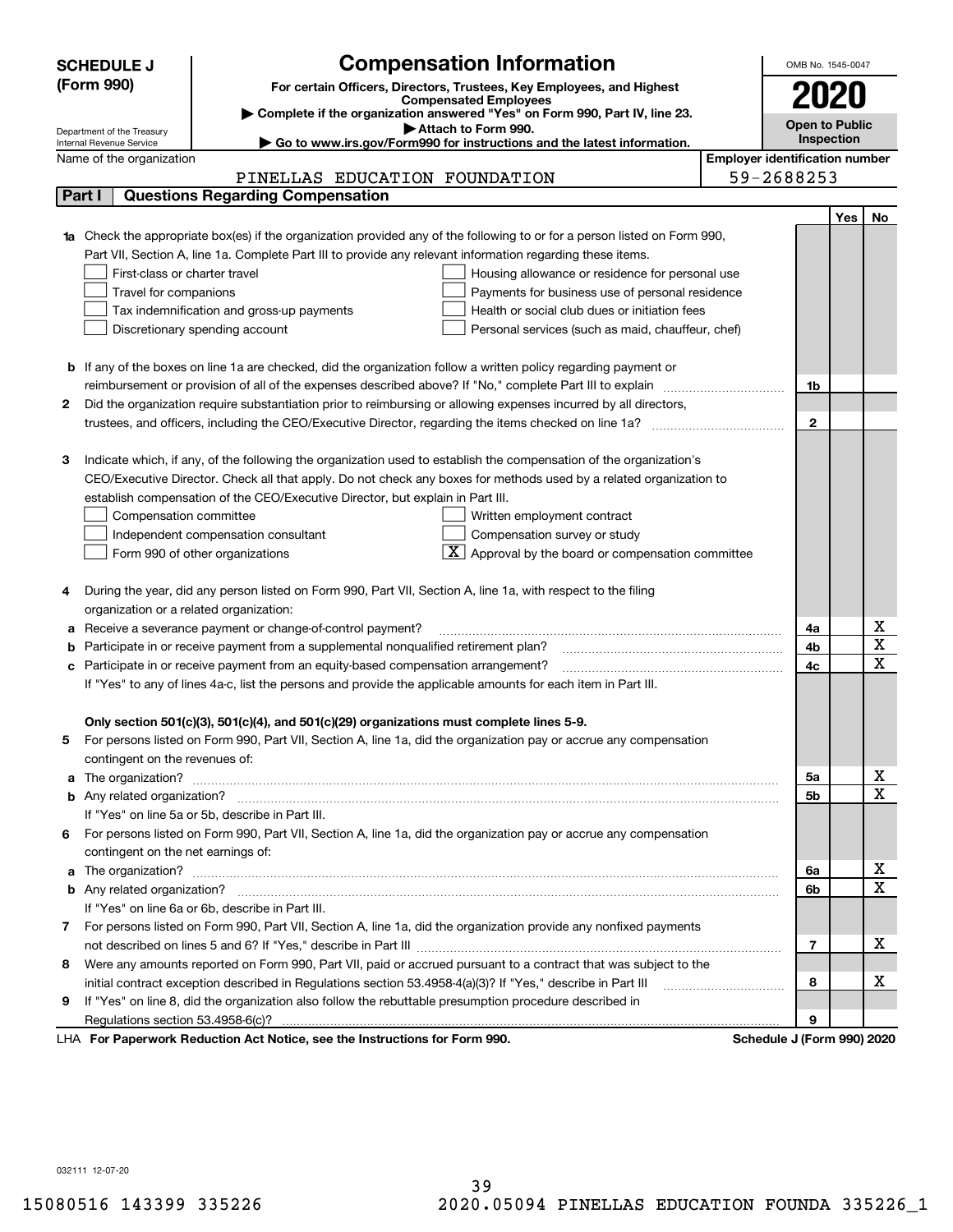59-2688253

**2**

# **Part II Officers, Directors, Trustees, Key Employees, and Highest Compensated Employees.**  Schedule J (Form 990) 2020 Page Use duplicate copies if additional space is needed.

For each individual whose compensation must be reported on Schedule J, report compensation from the organization on row (i) and from related organizations, described in the instructions, on row (ii). Do not list any individuals that aren't listed on Form 990, Part VII.

**Note:**  The sum of columns (B)(i)-(iii) for each listed individual must equal the total amount of Form 990, Part VII, Section A, line 1a, applicable column (D) and (E) amounts for that individual.

|                                      |                          | (B) Breakdown of W-2 and/or 1099-MISC compensation |                                           | (C) Retirement and             | (D) Nontaxable   | (E) Total of columns | (F) Compensation                                           |  |
|--------------------------------------|--------------------------|----------------------------------------------------|-------------------------------------------|--------------------------------|------------------|----------------------|------------------------------------------------------------|--|
| (A) Name and Title                   | (i) Base<br>compensation | (ii) Bonus &<br>incentive<br>compensation          | (iii) Other<br>reportable<br>compensation | other deferred<br>compensation | benefits         | $(B)(i)-(D)$         | in column (B)<br>reported as deferred<br>on prior Form 990 |  |
| STACY BAIER<br>(1)<br>(i)            | 216,485.                 | $\overline{0}$ .                                   | 495.                                      | 6,843.                         | 33,118.          | 256,941.             | 0.                                                         |  |
| $\mathtt{CEO}$<br>(ii)               | $\overline{0}$ .         | $\overline{0}$ .                                   | $\overline{0}$ .                          | $\overline{0}$ .               | $\overline{0}$ . | $\overline{0}$ .     | $\overline{0}$ .                                           |  |
| $(\sf{i})$                           |                          |                                                    |                                           |                                |                  |                      |                                                            |  |
| (ii)                                 |                          |                                                    |                                           |                                |                  |                      |                                                            |  |
| (i)                                  |                          |                                                    |                                           |                                |                  |                      |                                                            |  |
| (ii)                                 |                          |                                                    |                                           |                                |                  |                      |                                                            |  |
| (i)                                  |                          |                                                    |                                           |                                |                  |                      |                                                            |  |
| (ii)                                 |                          |                                                    |                                           |                                |                  |                      |                                                            |  |
| $(\sf{i})$                           |                          |                                                    |                                           |                                |                  |                      |                                                            |  |
| (ii)                                 |                          |                                                    |                                           |                                |                  |                      |                                                            |  |
| $(\sf{i})$                           |                          |                                                    |                                           |                                |                  |                      |                                                            |  |
| (ii)                                 |                          |                                                    |                                           |                                |                  |                      |                                                            |  |
| $(\sf{i})$                           |                          |                                                    |                                           |                                |                  |                      |                                                            |  |
| (ii)                                 |                          |                                                    |                                           |                                |                  |                      |                                                            |  |
| (i)                                  |                          |                                                    |                                           |                                |                  |                      |                                                            |  |
| (ii)                                 |                          |                                                    |                                           |                                |                  |                      |                                                            |  |
| (i)                                  |                          |                                                    |                                           |                                |                  |                      |                                                            |  |
| (ii)                                 |                          |                                                    |                                           |                                |                  |                      |                                                            |  |
| $\qquad \qquad \textbf{(i)}$<br>(ii) |                          |                                                    |                                           |                                |                  |                      |                                                            |  |
| $\qquad \qquad \textbf{(i)}$         |                          |                                                    |                                           |                                |                  |                      |                                                            |  |
| (ii)                                 |                          |                                                    |                                           |                                |                  |                      |                                                            |  |
| $\qquad \qquad \textbf{(i)}$         |                          |                                                    |                                           |                                |                  |                      |                                                            |  |
| (ii)                                 |                          |                                                    |                                           |                                |                  |                      |                                                            |  |
| $(\sf{i})$                           |                          |                                                    |                                           |                                |                  |                      |                                                            |  |
| (ii)                                 |                          |                                                    |                                           |                                |                  |                      |                                                            |  |
| $(\sf{i})$                           |                          |                                                    |                                           |                                |                  |                      |                                                            |  |
| (ii)                                 |                          |                                                    |                                           |                                |                  |                      |                                                            |  |
| (i)                                  |                          |                                                    |                                           |                                |                  |                      |                                                            |  |
| (ii)                                 |                          |                                                    |                                           |                                |                  |                      |                                                            |  |
| $(\sf{i})$                           |                          |                                                    |                                           |                                |                  |                      |                                                            |  |
| (ii)                                 |                          |                                                    |                                           |                                |                  |                      |                                                            |  |

**Schedule J (Form 990) 2020**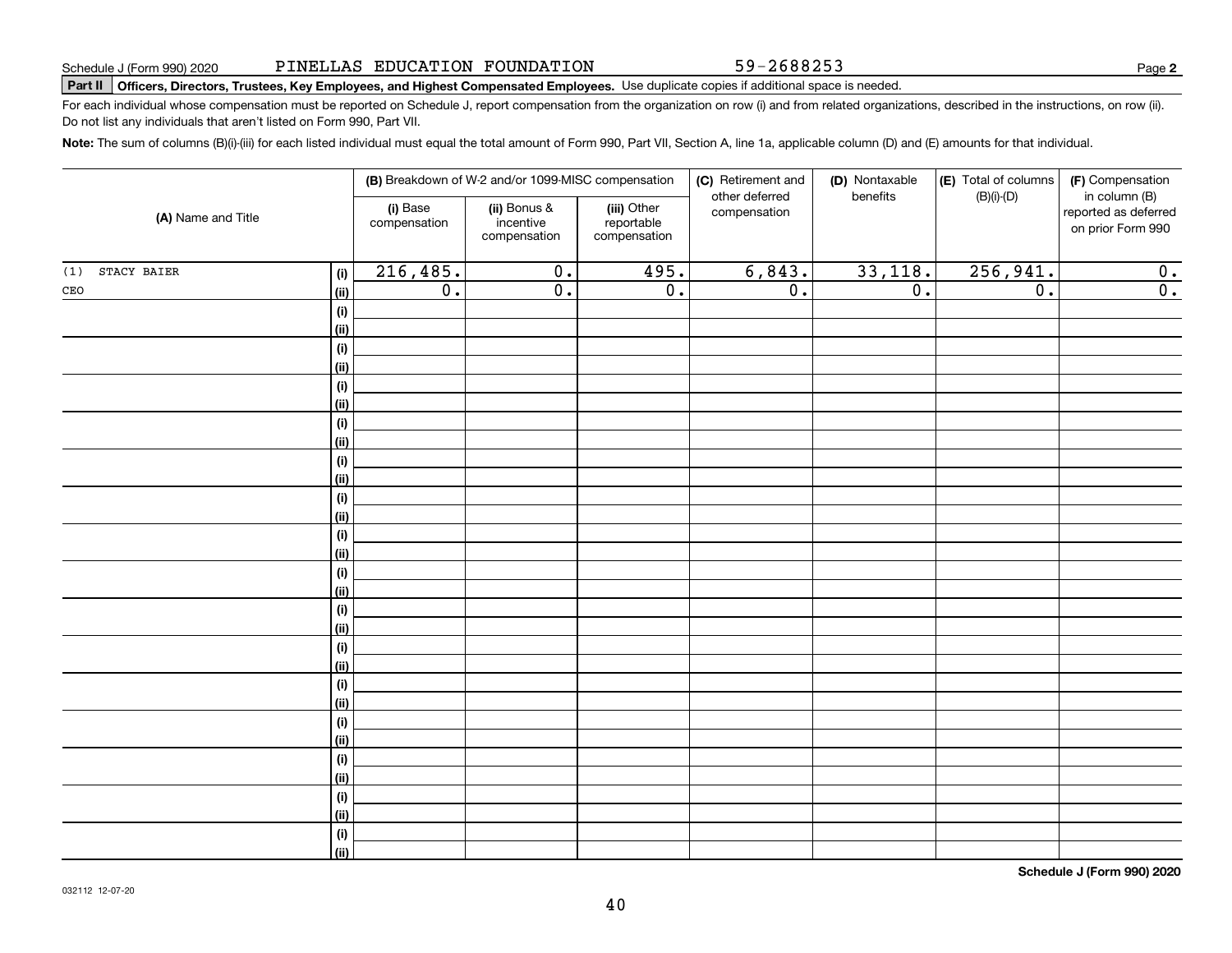### **Part III Supplemental Information**

Schedule J (Form 990) 2020 PINELLAS EDUCATION FOUNDATION<br>Part III Supplemental Information<br>Provide the information, explanation, or descriptions required for Part I, lines 1a, 1b, 3, 4a, 4b, 4c, 5a, 5b, 6a, 6b, 7, and 8, a

**Schedule J (Form 990) 2020**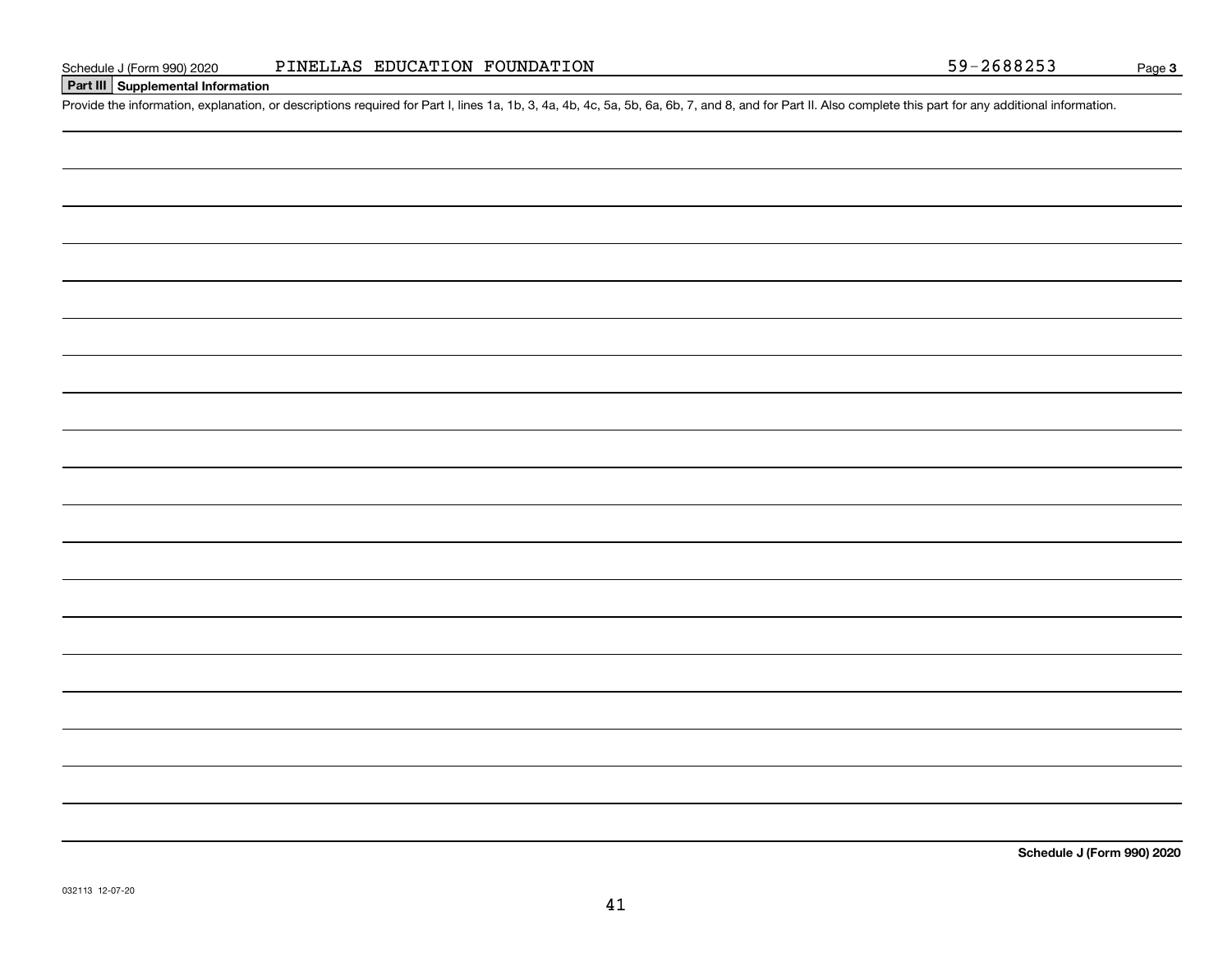### **SCHEDULE M (Form 990)**

# **Noncash Contributions**

OMB No. 1545-0047

**Open to Public Inspection**

**Employer identification number**

59-2688253

| Department of the Treasury |
|----------------------------|
| Internal Revenue Service   |

**Complete if the organizations answered "Yes" on Form 990, Part IV, lines 29 or 30.** <sup>J</sup>**2020 Attach to Form 990.** J

 **Go to www.irs.gov/Form990 for instructions and the latest information.** J

Name of the organization

### PINELLAS EDUCATION FOUNDATION

|                | <b>Types of Property</b><br>Part I                                                                                             |                               |                                      |                                                                                                       |    |                                                              |     |            |    |
|----------------|--------------------------------------------------------------------------------------------------------------------------------|-------------------------------|--------------------------------------|-------------------------------------------------------------------------------------------------------|----|--------------------------------------------------------------|-----|------------|----|
|                |                                                                                                                                | (a)<br>Check if<br>applicable | (b)<br>Number of<br>contributions or | (c)<br>Noncash contribution<br>amounts reported on<br>items contributed  Form 990, Part VIII, line 1g |    | (d)<br>Method of determining<br>noncash contribution amounts |     |            |    |
| 1              |                                                                                                                                |                               |                                      |                                                                                                       |    |                                                              |     |            |    |
| $\mathbf{2}$   | Art - Historical treasures                                                                                                     |                               |                                      |                                                                                                       |    |                                                              |     |            |    |
| з              | Art - Fractional interests                                                                                                     |                               |                                      |                                                                                                       |    |                                                              |     |            |    |
| 4              | Books and publications                                                                                                         |                               |                                      |                                                                                                       |    |                                                              |     |            |    |
| 5              | Clothing and household goods                                                                                                   |                               |                                      |                                                                                                       |    |                                                              |     |            |    |
| 6              |                                                                                                                                |                               |                                      |                                                                                                       |    |                                                              |     |            |    |
| $\overline{7}$ |                                                                                                                                |                               |                                      |                                                                                                       |    |                                                              |     |            |    |
| 8              | Intellectual property                                                                                                          |                               |                                      |                                                                                                       |    |                                                              |     |            |    |
| 9              | Securities - Publicly traded                                                                                                   |                               |                                      |                                                                                                       |    |                                                              |     |            |    |
| 10             | Securities - Closely held stock                                                                                                |                               |                                      |                                                                                                       |    |                                                              |     |            |    |
| 11             | Securities - Partnership, LLC, or<br>trust interests                                                                           |                               |                                      |                                                                                                       |    |                                                              |     |            |    |
| 12             |                                                                                                                                |                               |                                      |                                                                                                       |    |                                                              |     |            |    |
| 13             | Qualified conservation contribution -                                                                                          |                               |                                      |                                                                                                       |    |                                                              |     |            |    |
|                | Historic structures                                                                                                            |                               |                                      |                                                                                                       |    |                                                              |     |            |    |
| 14             | Qualified conservation contribution - Other                                                                                    |                               |                                      |                                                                                                       |    |                                                              |     |            |    |
| 15             | Real estate - Residential                                                                                                      |                               |                                      |                                                                                                       |    |                                                              |     |            |    |
| 16             | Real estate - Commercial                                                                                                       |                               |                                      |                                                                                                       |    |                                                              |     |            |    |
| 17             |                                                                                                                                |                               |                                      |                                                                                                       |    |                                                              |     |            |    |
| 18             |                                                                                                                                |                               |                                      |                                                                                                       |    |                                                              |     |            |    |
| 19             |                                                                                                                                |                               |                                      |                                                                                                       |    |                                                              |     |            |    |
| 20             | Drugs and medical supplies                                                                                                     |                               |                                      |                                                                                                       |    |                                                              |     |            |    |
| 21             |                                                                                                                                |                               |                                      |                                                                                                       |    |                                                              |     |            |    |
| 22             |                                                                                                                                |                               |                                      |                                                                                                       |    |                                                              |     |            |    |
| 23             |                                                                                                                                |                               |                                      |                                                                                                       |    |                                                              |     |            |    |
| 24             | Archeological artifacts                                                                                                        |                               |                                      |                                                                                                       |    |                                                              |     |            |    |
| 25             | (PREPAID SCHOL)<br>Other<br>▶                                                                                                  | х                             | 271                                  |                                                                                                       |    | 2,011,662. FAIR MARKET VALUE                                 |     |            |    |
| 26             | (GIFT CARDS<br>Other<br>▶                                                                                                      | X                             | 1,338                                |                                                                                                       |    | 26,760. FAIR MARKET VALUE                                    |     |            |    |
| 27             | SCHOOL SUPPLI)<br>Other<br>▶                                                                                                   | $\overline{\mathbf{X}}$       | $\overline{10}$                      |                                                                                                       |    | 7,428.FAIR MARKET VALUE                                      |     |            |    |
| 28             | Other                                                                                                                          |                               |                                      |                                                                                                       |    |                                                              |     |            |    |
| 29             | Number of Forms 8283 received by the organization during the tax year for contributions                                        |                               |                                      |                                                                                                       |    |                                                              |     |            |    |
|                | for which the organization completed Form 8283, Part V, Donee Acknowledgement                                                  |                               |                                      |                                                                                                       | 29 |                                                              |     | 0          |    |
|                |                                                                                                                                |                               |                                      |                                                                                                       |    |                                                              |     | <b>Yes</b> | No |
|                | 30a During the year, did the organization receive by contribution any property reported in Part I, lines 1 through 28, that it |                               |                                      |                                                                                                       |    |                                                              |     |            |    |
|                | must hold for at least three years from the date of the initial contribution, and which isn't required to be used for          |                               |                                      |                                                                                                       |    |                                                              |     |            |    |
|                | exempt purposes for the entire holding period?                                                                                 |                               |                                      |                                                                                                       |    |                                                              | 30a |            | x  |
|                | <b>b</b> If "Yes," describe the arrangement in Part II.                                                                        |                               |                                      |                                                                                                       |    |                                                              |     |            |    |
| 31             | Does the organization have a gift acceptance policy that requires the review of any nonstandard contributions?                 |                               |                                      |                                                                                                       |    |                                                              | 31  | х          |    |

**32a** Does the organization hire or use third parties or related organizations to solicit, process, or sell noncash **33**If the organization didn't report an amount in column (c) for a type of property for which column (a) is checked, **b**If "Yes," describe in Part II. . . . . . . . . . . . . . . . . . . . contributions? ~~~~~~~~~~~~~~~~~~~~~~~~~~~~~~~~~~~~~~~~~~~~~~~~~~~~~~ describe in Part II.

**For Paperwork Reduction Act Notice, see the Instructions for Form 990. Schedule M (Form 990) 2020** LHA

**32a**

X

032141 11-23-20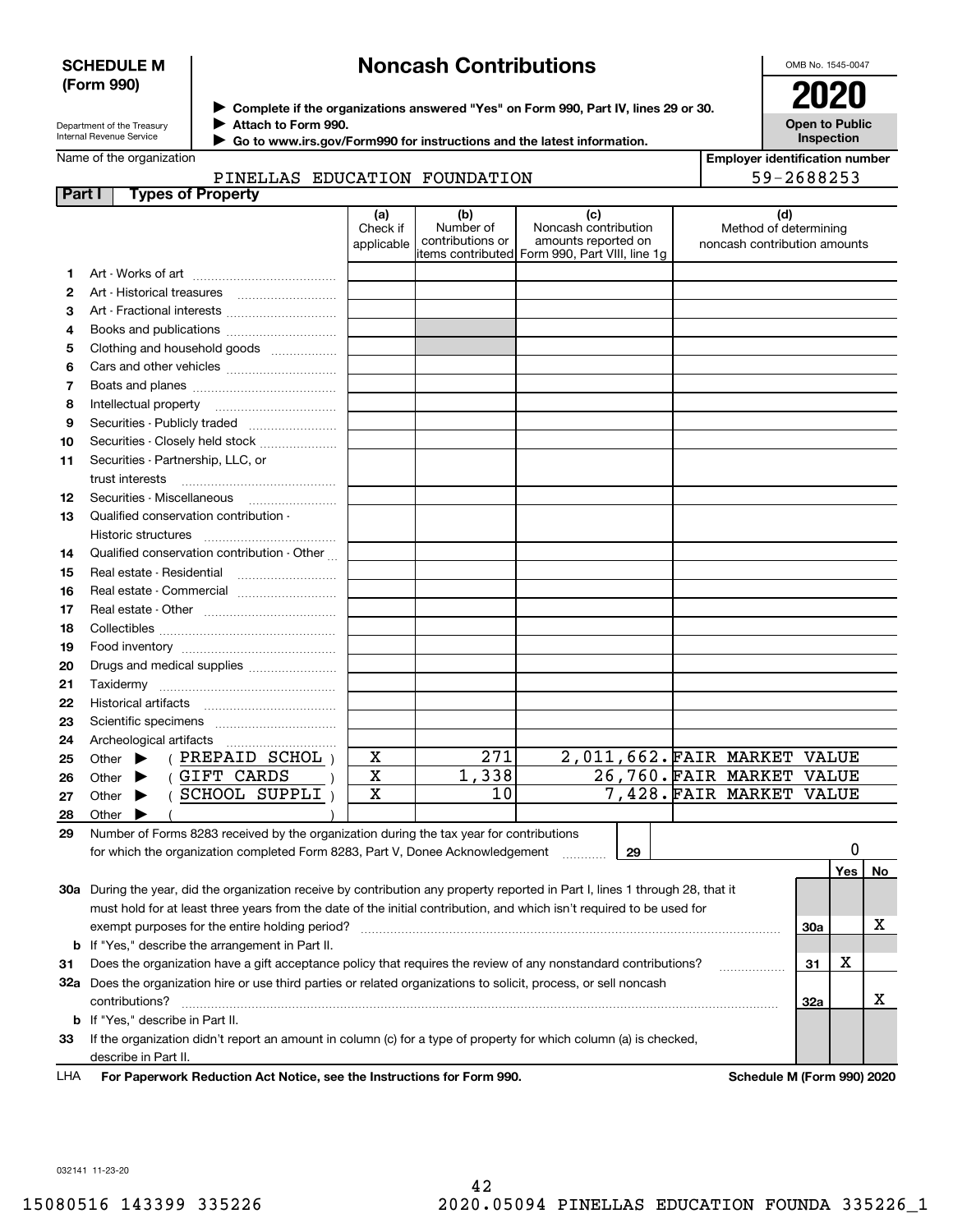| Part II         | <b>Supplemental Information.</b> Provide the information required by Part I, lines 30b, 32b, and 33, and whether the organization is reporting in Part I, column (b), the number of contributions, the number of items received, or |
|-----------------|-------------------------------------------------------------------------------------------------------------------------------------------------------------------------------------------------------------------------------------|
|                 |                                                                                                                                                                                                                                     |
|                 |                                                                                                                                                                                                                                     |
|                 |                                                                                                                                                                                                                                     |
|                 |                                                                                                                                                                                                                                     |
|                 |                                                                                                                                                                                                                                     |
|                 |                                                                                                                                                                                                                                     |
|                 |                                                                                                                                                                                                                                     |
|                 |                                                                                                                                                                                                                                     |
|                 |                                                                                                                                                                                                                                     |
|                 |                                                                                                                                                                                                                                     |
|                 |                                                                                                                                                                                                                                     |
|                 |                                                                                                                                                                                                                                     |
|                 |                                                                                                                                                                                                                                     |
|                 |                                                                                                                                                                                                                                     |
|                 |                                                                                                                                                                                                                                     |
|                 |                                                                                                                                                                                                                                     |
|                 |                                                                                                                                                                                                                                     |
|                 |                                                                                                                                                                                                                                     |
|                 |                                                                                                                                                                                                                                     |
|                 |                                                                                                                                                                                                                                     |
|                 |                                                                                                                                                                                                                                     |
|                 |                                                                                                                                                                                                                                     |
|                 |                                                                                                                                                                                                                                     |
|                 |                                                                                                                                                                                                                                     |
|                 |                                                                                                                                                                                                                                     |
|                 |                                                                                                                                                                                                                                     |
|                 |                                                                                                                                                                                                                                     |
|                 |                                                                                                                                                                                                                                     |
|                 |                                                                                                                                                                                                                                     |
|                 |                                                                                                                                                                                                                                     |
|                 |                                                                                                                                                                                                                                     |
|                 |                                                                                                                                                                                                                                     |
|                 |                                                                                                                                                                                                                                     |
| 032142 11-23-20 | Schedule M (Form 990) 2020                                                                                                                                                                                                          |
|                 | ៱ີ                                                                                                                                                                                                                                  |

**2**

43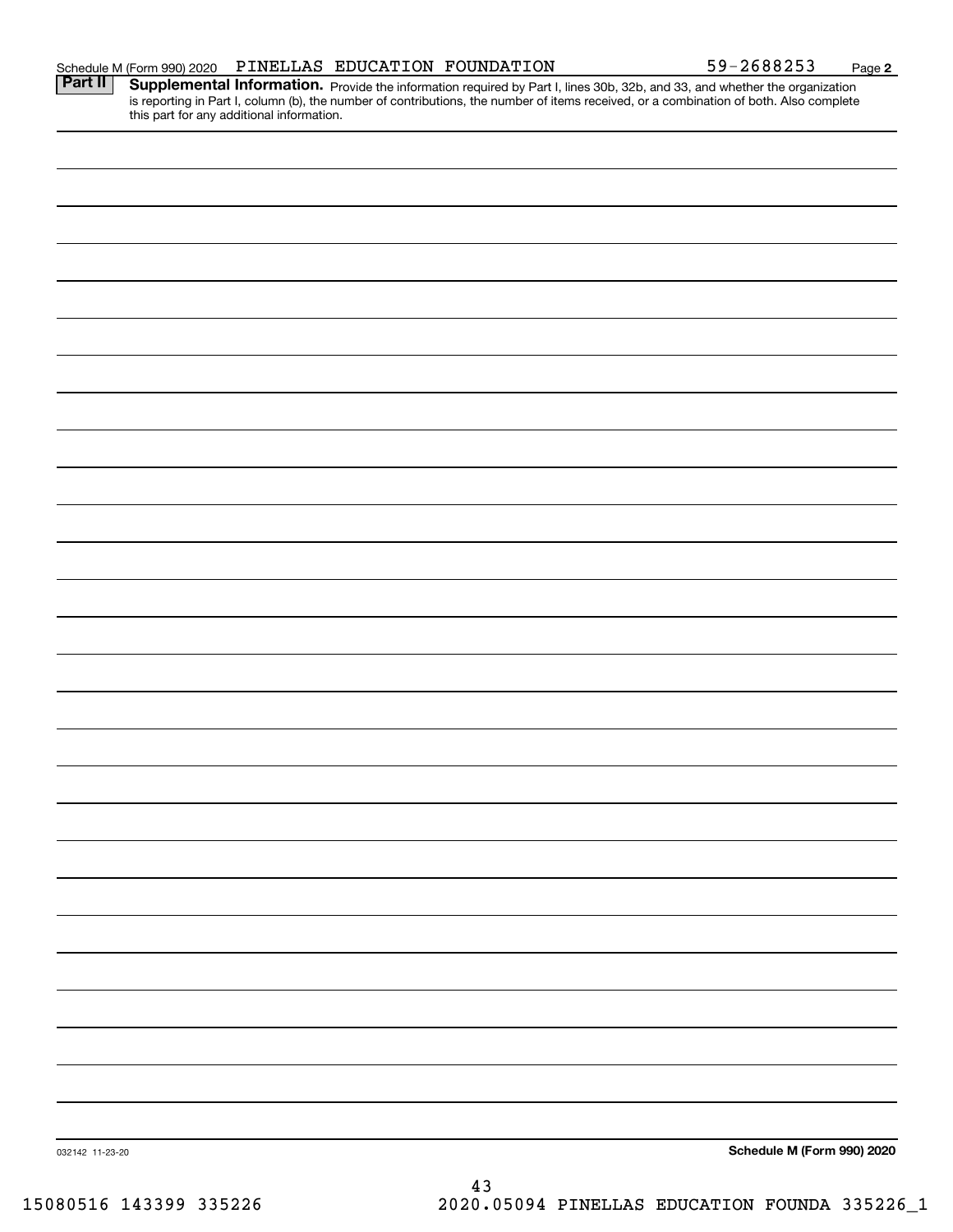**(Form 990 or 990-EZ)**

Department of the Treasury Internal Revenue Service Name of the organization

## **SCHEDULE O Supplemental Information to Form 990 or 990-EZ**

**Complete to provide information for responses to specific questions on Form 990 or 990-EZ or to provide any additional information. | Attach to Form 990 or 990-EZ. | Go to www.irs.gov/Form990 for the latest information.**



PINELLAS EDUCATION FOUNDATION 1999-2688253

**Employer identification number**

### FORM 990, PART III, LINE 4A, PROGRAM SERVICE ACCOMPLISHMENTS:

ELEVATING EXCELLENCE:

ELEVATING EXCELLENCE PROVIDES HIGH-ACHIEVING STUDENTS AND THEIR

FAMILIES WITH A PERSONALIZED PATH TO COLLEGE SUCCESS AND INCLUDES

HIGHLY EFFECTIVE PSAT/SAT PREPARATION, INDIVIDUALIZED ACADEMIC

COUNSELING THAT INVOLVES THE PARENT(S)/GUARDIAN AND INDIVIDUALIZED

COLLEGE AND SCHOLARSHIP PLANNING AND SUPPORT THAT INCLUDES THE

PARENT(S)/GUARDIAN. THE FOUNDATION'S FOCUS WITH ELEVATING EXCELLENCE

WILL BE ON A TARGET POPULATION OF 1,000 LOW INCOME AND MINORITY

STUDENTS WHO ARE 100-150 POINTS AWAY FROM QUALIFYING FOR BRIGHT

FUTURES.

AN EXCITING INITIATIVE UNDER THE ELEVATING EXCELLENCE PROGRAM IS THE CREATION OF THE COLLEGE AND CAREER CENTERS AT HIGH SCHOOLS IN OUR DISTRICT. THE COLLEGE AND CAREER CENTERS ARE THE HUB OF INFORMATION AND SUPPORT FOR STUDENTS AND FAMILIES. WORKING IN COLLABORATION WITH SCHOOL COUNSELORS, THE COLLEGE AND CAREER CENTER TEAMS PROVIDE INDIVIDUALIZED AND TARGETED ASSISTANCE TO NAVIGATE THE COLLEGE-GOING PROCESS. THE CENTERS ARE CURRENTLY IN NINE HIGH SCHOOLS AND WILL CONTINUE TO GROW EACH YEAR UNTIL ALL OF THE TRADITIONAL HIGH SCHOOLS IN THE DISTRICT HAVE A CENTER ESTABLISHED.

032211 11-20-20 LHA For Paperwork Reduction Act Notice, see the Instructions for Form 990 or 990-EZ. Schedule O (Form 990 or 990-EZ) 2020 READING RECOVERY IS A HIGHLY EFFECTIVE SHORT-TERM INTERVENTION OF ONE-TO-ONE TUTORING FOR LOW-ACHIEVING FIRST GRADERS. READING RECOVERY SERVES THE LOWEST-ACHIEVING FIRST GRADERS THE STUDENTS WHO ARE NOT CATCHING ON TO THE COMPLEX SET OF CONCEPTS THAT MAKE READING AND

44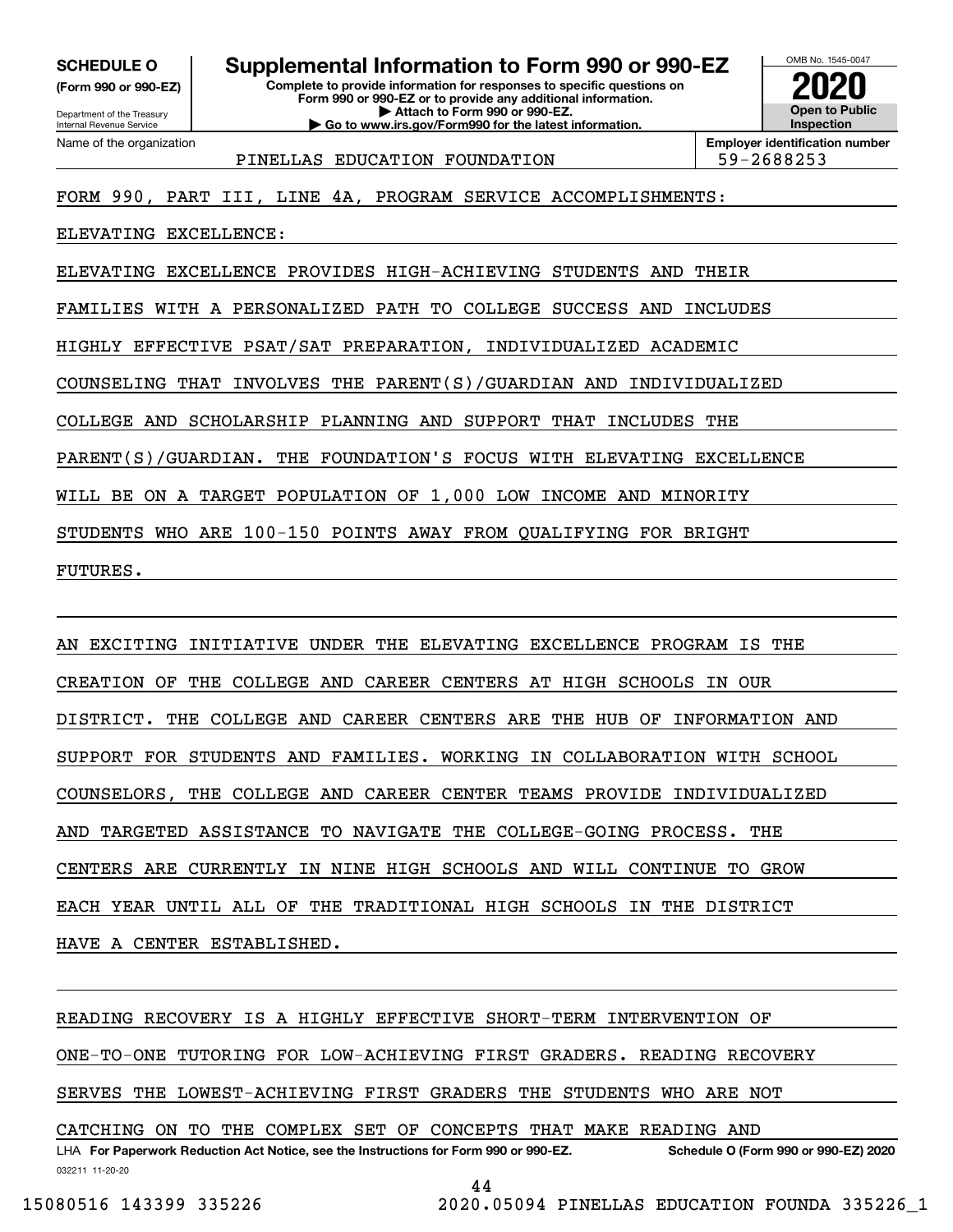| Schedule O (Form 990 or 990-EZ) 2020                                             | Page 2                                              |
|----------------------------------------------------------------------------------|-----------------------------------------------------|
| Name of the organization<br>PINELLAS EDUCATION FOUNDATION                        | <b>Employer identification number</b><br>59-2688253 |
| WRITING POSSIBLE. IN A READING RECOVERY SCHOOL, 15 TO 20% OF 1ST GRADE           |                                                     |
| STUDENTS WILL RECEIVE THE<br>INTERVENTION BASED ON A READING PERFORMANCE         |                                                     |
| THE<br>SCHOOL YEAR. READING RECOVERY IS CURRENTLY IN 14<br>OVER THE<br>COURSE OF |                                                     |
| SCHOOLS THAT HAVE SOME OF THE LOWEST READING ASSESSMENT SCORES IN THE            |                                                     |
| DISTRICT. INDIVIDUAL STUDENTS RECEIVE A HALF-HOUR LESSON EACH SCHOOL             |                                                     |
| DAY FOR 12 TO 20 WEEKS WITH A SPECIALLY TRAINED READING RECOVERY                 |                                                     |
| TEACHER. AS SOON AS STUDENTS CAN MEET GRADE-LEVEL EXPECTATIONS AND               |                                                     |
| DEMONSTRATE THAT THEY CAN CONTINUE TO WORK INDEPENDENTLY IN THE                  |                                                     |
| THEIR LESSONS ARE DISCONTINUED, AND NEW STUDENTS<br>CLASSROOM,                   | <b>BEGIN</b>                                        |
| INDIVIDUAL INSTRUCTION. READING RECOVERY TEACHERS WORK WITH FOUR OR              |                                                     |
| INDIVIDUAL STUDENTS EACH DAY AND THEN CONDUCT SMALL READING GROUPS<br>FIVE       |                                                     |
| WITHIN EXISTING 1ST GRADE CLASSROOMS WITH ADDITIONAL STUDENTS.                   |                                                     |
|                                                                                  |                                                     |
| THE ACADEMIES OF<br>PINELLAS PROGRAM IS A COMMUNITY-WIDE INITIATIVE AIMED        |                                                     |
| ENHANCING THE HIGH SCHOOL EDUCATIONAL EXPERIENCE BY PROVIDING AN<br>AT           |                                                     |
| OPPORTUNITY FOR STUDENTS IN EVERY HIGH SCHOOL TO PREPARE FOR COLLEGE             |                                                     |
| WHILE,<br>AT THE SAME<br>TIME,<br>PURSUING INDUSTRY-RECOGNIZED CAREER            |                                                     |
| THE FOUNDATION IS PASSIONATELY COMMITTED TO PROVIDING<br>CERTIFICATIONS.         |                                                     |
|                                                                                  |                                                     |

ALL STUDENTS WITH THE OPPORTUNITY TO BE SUCCESSFUL. IT IS OUR BELIEF

THAT WE MUST HAVE A SUPERIOR EDUCATIONAL SYSTEM TO ENSURE THAT OUR

SCHOOL CHILDREN REMAIN COMPETITIVE IN AN INCREASINGLY GLOBAL

MARKETPLACE. INVOLVING THE PRIVATE SECTOR IN OUR EFFORTS TO IMPROVE

EDUCATION IS VITAL TO OUR SUCCESS.

YOUTH CONNECT:

THE YOUTH CONNECT PROGRAM PROVIDES GUIDANCE, SUPPORT, FINANCIAL

ASSISTANCE WITH VOCATIONAL AND ACADEMIC TRAINING, WORK READINESS AND

JOB PLACEMENT SERVICES TO LOW INCOME YOUTH (AGES 16-24). SINCE

**Schedule O (Form 990 or 990-EZ) 2020**

032212 11-20-20

45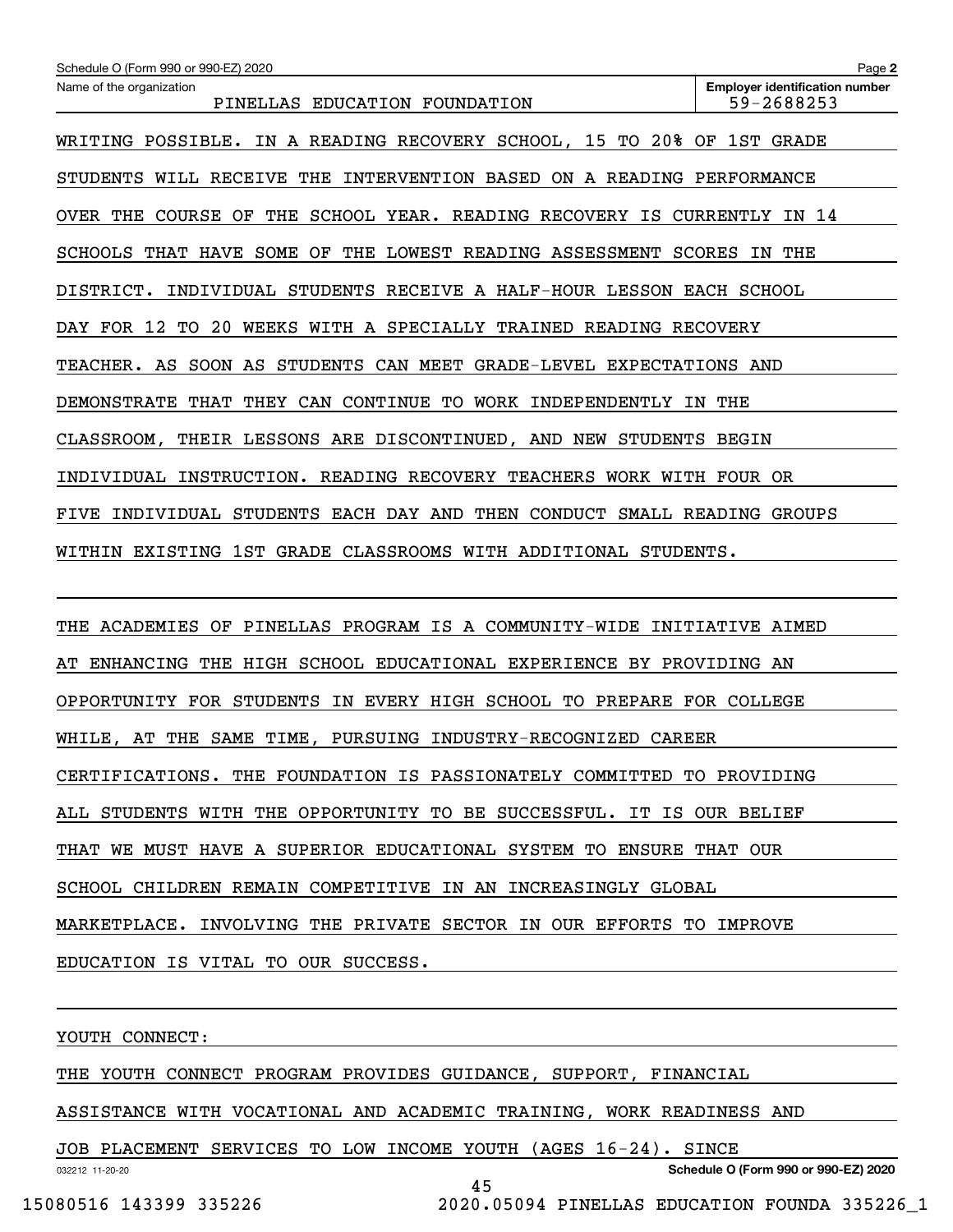| Schedule O (Form 990 or 990-EZ) 2020                                       | Page 2                                |
|----------------------------------------------------------------------------|---------------------------------------|
| Name of the organization                                                   | <b>Employer identification number</b> |
| PINELLAS EDUCATION FOUNDATION                                              | 59-2688253                            |
| (JULY 2007) THIS PROGRAM HAS SERVED MORE THAN 3,400 STUDENTS.<br>INCEPTION |                                       |
| ENROLLED MAY ALSO BE ELIGIBLE FOR THE FRANCES<br>STUDENTS                  | STAVROS CAREER                        |
| TECHNICAL EDUCATION SCHOLARSHIP. THIS SCHOLARSHIP MAY PROVIDE              | UP TO                                 |
| \$2,500<br>EDUCATION FUNDS ALLOWING STUDENTS AN<br>OPPORTUNITY<br>IN       | ATTEND<br>TO.                         |
| OR POST-SECONDARY INSTITUTIONS.<br>VOCATIONAL                              |                                       |
|                                                                            |                                       |
| GENERATION ENTREPRENEURS:<br>NEXT                                          |                                       |
|                                                                            |                                       |

THE NEXT GENERATION ENTREPRENEURS PROGRAM IS OPEN TO ALL PINELLAS HIGH SCHOOL STUDENTS. THIS OPPORTUNITY ALLOWS STUDENTS TO START NEW BUSINESSES, BRING AN INNOVATIVE IDEA TO MARKET WHILE WORKING WITH BUSINESS COMMUNITY MENTORS. THE PROGRAM EMPHASIZES ADDING VALUE TO PEOPLE'S LIVES AND THE STEPS INVOLVED TO BEING A SUCCESSFUL ENTREPRENEUR.

FORM 990, PART III, LINE 4D, OTHER PROGRAM SERVICES:

STAVROS INSTITUTE:

THE GUS STAVROS INSTITUTE IS A STATE-OF-THE-ART LEARNING COMPLEX

DEDICATED TO EDUCATING STUDENTS IN THE FREE ENTERPRISE SYSTEM. THE

INSTITUTE HOUSES TWO SEPARATE AND DISTINCT PROGRAMS:

(1) ENTERPRISE VILLAGE TEACHES FIFTH-GRADE STUDENTS ABOUT AMERICA'S

ECONOMIC SYSTEM THROUGH HANDS-ON BUSINESS SIMULATIONS. EACH YEAR, MORE

THAN 12,000 FIFTH GRADE STUDENTS HAVE THE OPPORTUNITY TO RUN A RADIO

STATION, PUBLISH A NEWSPAPER, WORK IN A BANK, OR MANAGE A UTILITIES

CORPORATION.

(2) FINANCE PARK TEACHES EIGHTH-GRADE STUDENTS PERSONAL FINANCIAL

46

032212 11-20-20

**Schedule O (Form 990 or 990-EZ) 2020**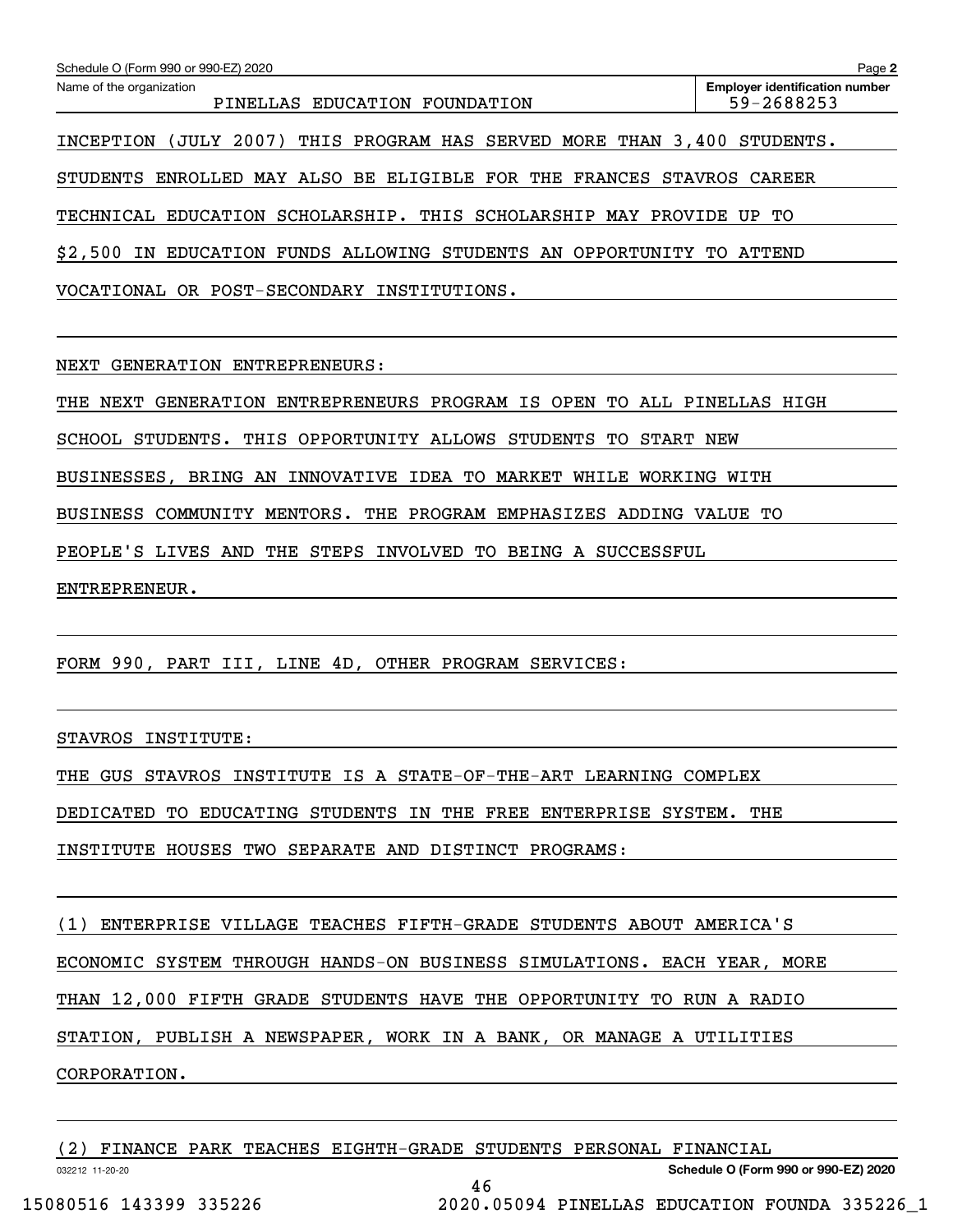| Schedule O (Form 990 or 990-EZ) 2020                                      | Page 2                                              |
|---------------------------------------------------------------------------|-----------------------------------------------------|
| Name of the organization<br>PINELLAS EDUCATION FOUNDATION                 | <b>Employer identification number</b><br>59-2688253 |
| MANAGEMENT IN A REALITY-BASED CENTER. EACH YEAR, MORE THAN 10,000         |                                                     |
| EIGHTH GRADE STUDENTS LEARN LESSONS IN PERSONAL FINANCE MANAGEMENT--AN    |                                                     |
| INTRODUCTION TO THE WORLD OF MONETARY DECISION-MAKING.                    |                                                     |
| INCLUDING GRANTS OF \$ 12,074. REVENUE \$ 0.<br>EXPENSES \$ 327,359.      |                                                     |
|                                                                           |                                                     |
| SCHOOL-BASED PROJECTS:                                                    |                                                     |
| SCHOOL-BASED PROJECTS INCLUDE PROGRAMS THAT DIRECTLY BENEFIT INDIVIDUAL   |                                                     |
| SCHOOLS SUCH AS THE PINELLAS COUNTY CENTER FOR THE ARTS PROGRAM AT        |                                                     |
| GIBBS HIGH SCHOOL, ST. PETERSBURG HIGH SCHOOL'S GREEN DEVIL ALUMNI        |                                                     |
| FUND, THE ACADEMY OF FINANCE PROGRAM AT NORTHEAST HIGH SCHOOL, AND THE    |                                                     |
| JACOBSON CULINARY ARTS ACADEMY AT TARPON SPRINGS HIGH SCHOOL.             |                                                     |
| EXPENSES \$ 115,332.<br>INCLUDING GRANTS OF \$ 22,834. REVENUE \$ 0.      |                                                     |
|                                                                           |                                                     |
| COMMUNITY RELATIONS AND EVENTS:                                           |                                                     |
| THE FOUNDATION HOCTS A CEDIFS OF DDOCDAM FUFNTS<br>סוורש גם ביודאדואם הדי |                                                     |

THE FOUNDATION HOSTS A SERIES OF PROGRAM EVENTS, SUCH AS EVENING OF EXCELLENCE, WHICH IS THE ANNUAL TEACHER OF THE YEAR EVENT, AND WALKER'S RISING STARS, AN EVENT TO HONOR THE DISTRICT'S TOP STUDENT PERFORMING ARTISTS, VISUAL ARTISTS AND CULINARY ARTISTS WITH SCHOLARSHIPS. EXPENSES \$ 325,157. INCLUDING GRANTS OF \$ 33,789. REVENUE \$ 0.

DISTRICT-WIDE INITIATIVES:

SCHOOL ENHANCEMENT GRANTS AND DISTRICT-WIDE INITIATIVES PROVIDES

FINANCIAL RESOURCES DIRECTLY TO PINELLAS COUNTY SCHOOLS TO ENHANCE

THEIR PROGRAMS AND CURRICULUM.

EXPENSES \$ 133,704. INCLUDING GRANTS OF \$ 7,756. REVENUE \$ 0.

FORM 990, PART VI, SECTION B, LINE 11B:

032212 11-20-20 **Schedule O (Form 990 or 990-EZ) 2020** FORM 990 IS REVIEWED BY THE FINANCE COMMITTEE PRIOR TO FILING. THE FORM IS

47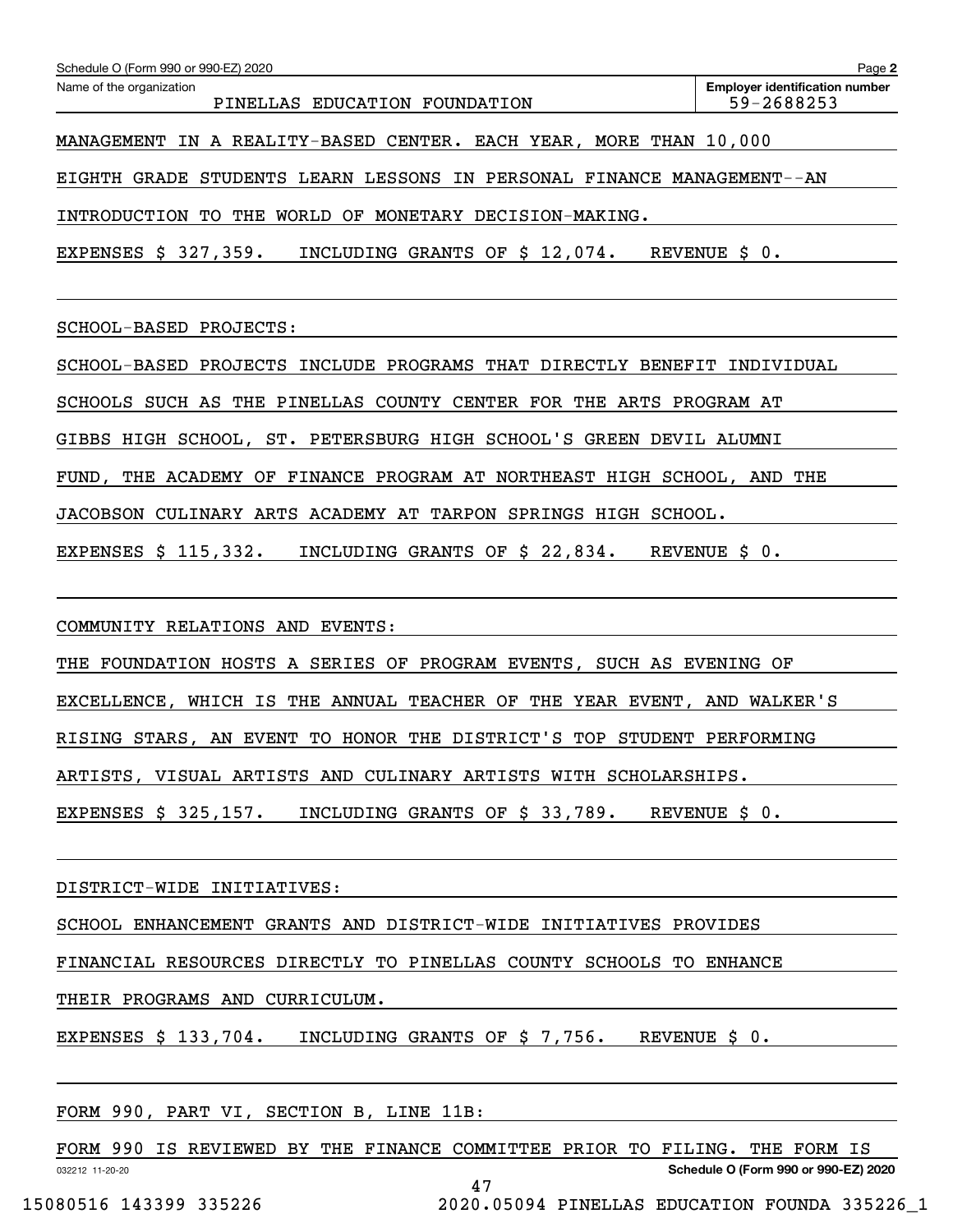### PINELLAS EDUCATION FOUNDATION 59-2688253

### DISTRIBUTED TO THE BOARD OF DIRECTORS AND POSTED ON THE FOUNDATION'S

WEBSITE.

FORM 990, PART VI, SECTION B, LINE 12C:

BOARD MEMBERS RECEIVE A COPY OF THE FOUNDATION'S CONFLICT OF INTEREST POLICY ANNUALLY. EACH MEMBER IS REQUIRED TO SIGN THE POLICY AND DISCLOSE ANY CONFLICTS. NEW STAFF ARE REQUIRED TO SIGN AN ACKNOWLEDGEMENT THAT THEY WILL ABIDE BY THE FOUNDATION'S POLICIES AND PROCEDURES AS OUTLINED IN THE EMPLOYEE HANDBOOK.

FORM 990, PART VI, SECTION B, LINE 15:

THE CEO'S ANNUAL EVALUATION IS CONDUCTED BY ALL COMMITTEE CHAIRS AND THE

EXECUTIVE COMMITTEE. THE EXECUTIVE COMMITTEE VOTES ON COMPENSATION; THE

CHAIR MEETS WITH THE CEO AND SHARES EVALUATION RESULTS.

FORM 990, PART VI, SECTION C, LINE 18:

FORM 990 IS AVAILABLE UPON REQUEST AS WELL AS ON THE FOUNDATION'S WEBSITE.

FORM 990, PART VI, SECTION C, LINE 19:

THE ORGANIZATION'S GOVERNING DOCUMENTS, CONFLICT OF INTEREST POLICY, AND

FINANCIAL STATEMENTS ARE MADE AVAILABLE TO THE PUBLIC UPON REQUEST. REVIEW

OF THE FOUNDATION'S EXPENDITURES IS AVAILABLE ON ITS WEBSITE.

FORM 990, PART XI, LINE 9, CHANGES IN NET ASSETS:

CHANGE IN VALUE OF SPLIT INTEREST AGREEMENTS 7,506.

FORM 990, PART XII, LINE 2C:

THE AUDIT COMMITTEE OVERSEES THE AUDIT OF THE FOUNDATION'S BOOKS AND

48

032212 11-20-20

**Schedule O (Form 990 or 990-EZ) 2020**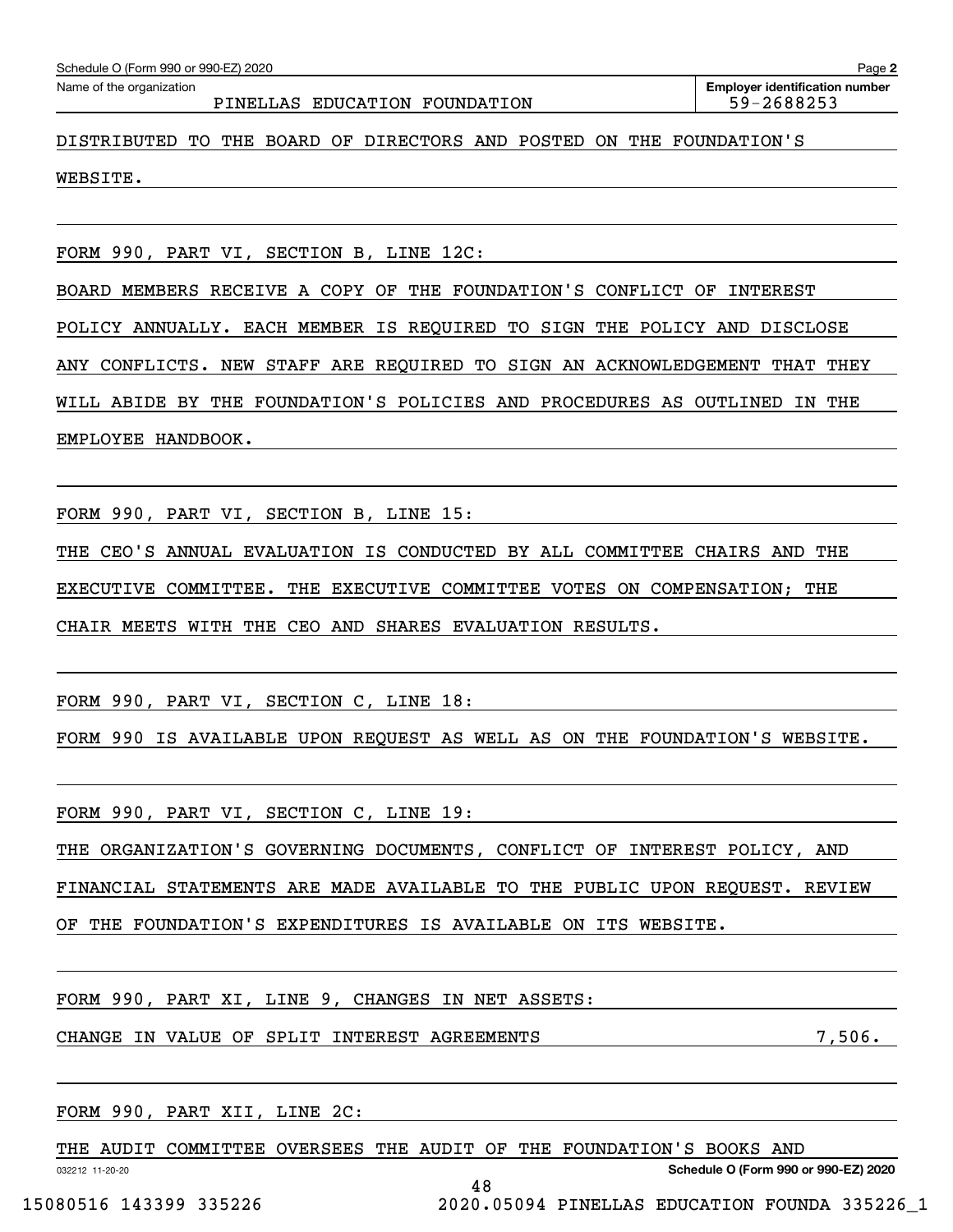Echedule O (Form 990 or 990-EZ) 2020<br>Name of the organization **number** Name of the organization **number** 

PINELLAS EDUCATION FOUNDATION 59-2688253

RECORDS AND REVIEWS THE FOUNDATION'S INTERNAL FINANCIAL CONTROLS AND

PROCEDURES. ACTIVITIES INCLUDE:

- OVERSEE THE PROCESS TO HIRE AN AUDIT FIRM.

REVIEW AND APPROVE THE ENGAGEMENT LETTER.

- MEET WITH THE AUDITORS TO DISCUSS THEIR AUDIT PLAN AND TO REVIEW THE

PREVIOUS AND FUTURE YEAR'S AUDIT FEES.

- REVIEW THE RESULTS OF THE AUDIT.

THE FINANCE AND INVESTMENT COMMITTEE ENSURES THE LONG-TERM FINANCIAL

HEALTH OF THE FOUNDATION. ACTIVITIES INCLUDE:

- REVIEW OPERATING BUDGETS.

- REVIEW MONTHLY FINANCIAL STATEMENTS.

- REVIEW FINANCIAL POLICIES, INCLUDING THE INVESTMENT POLICY.

- REVIEW INCOME TAX RETURNS.

- MONITOR COMPLIANCE WITH AGREEMENTS CONTAINING FINANCIAL COVENANTS.

- OVERSEE THE PROCESS TO HIRE AN INVESTMENT FIRM.

- MEET WITH THE INVESTMENT FIRM TO DISCUSS THEIR INVESTMENT STRATEGY

AND TO MAKE RECOMMENDATIONS TO THE BOARD ON CHANGES.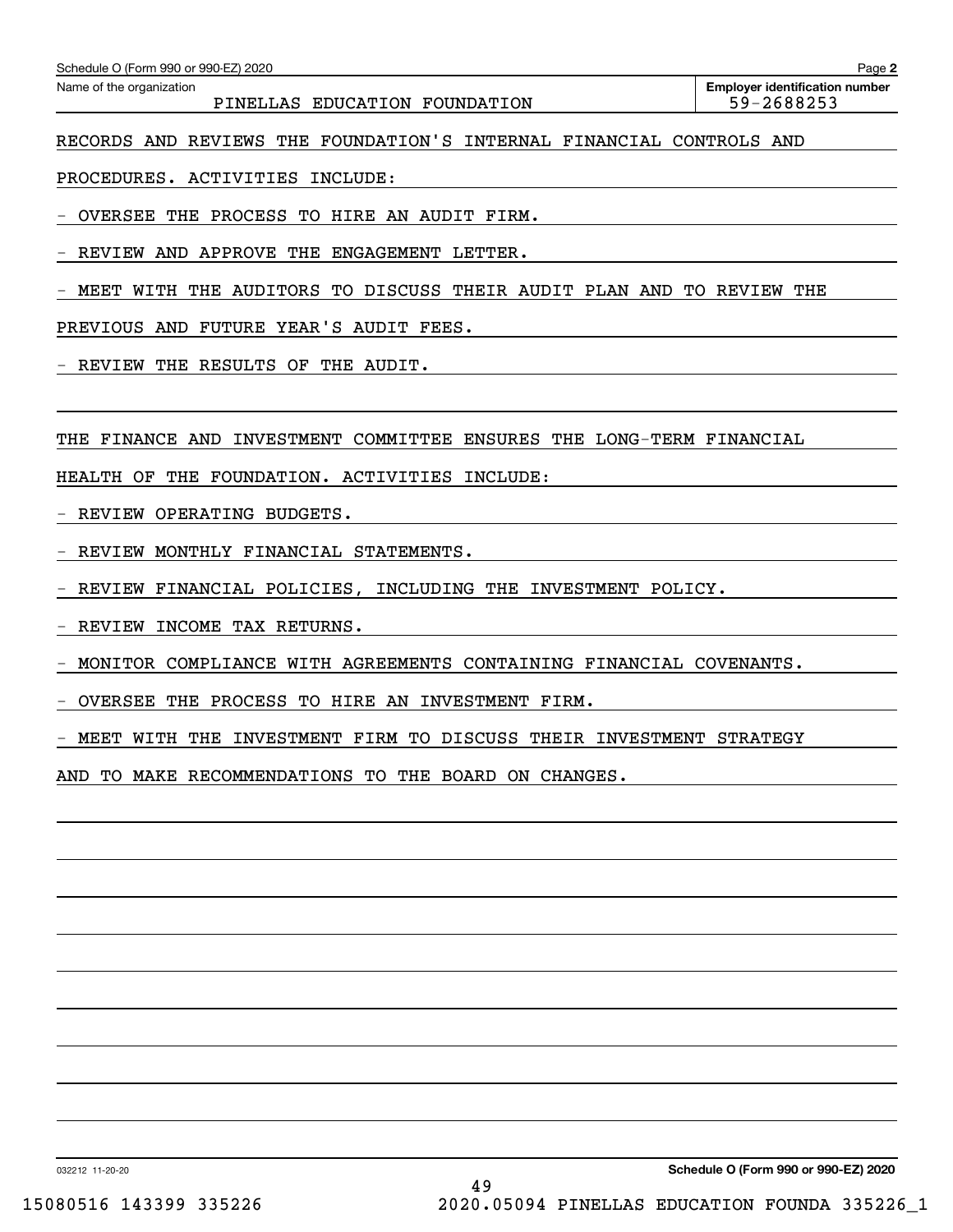| <b>SCHEDULE R</b>                          |  |
|--------------------------------------------|--|
| $\mathbf{r}$ , $\mathbf{r}$ , $\mathbf{r}$ |  |

### **(Form 990)**

# **Related Organizations and Unrelated Partnerships**

**Complete if the organization answered "Yes" on Form 990, Part IV, line 33, 34, 35b, 36, or 37.** |

**Attach to Form 990.**  |

OMB No. 1545-0047

**Open to Public 2020**

**Employer identification number**

59-2688253

Department of the Treasury Internal Revenue Service

# **| Go to www.irs.gov/Form990 for instructions and the latest information. Inspection**

Name of the organization

### PINELLAS EDUCATION FOUNDATION

**Part I Identification of Disregarded Entities.**  Complete if the organization answered "Yes" on Form 990, Part IV, line 33.

| (a)<br>Name, address, and EIN (if applicable)<br>of disregarded entity | (b)<br>Primary activity     | (c)<br>Legal domicile (state or<br>foreign country) | (d)<br>Total income | (e)<br>End-of-year assets | (f)<br>Direct controlling<br>entity |
|------------------------------------------------------------------------|-----------------------------|-----------------------------------------------------|---------------------|---------------------------|-------------------------------------|
| FUTURE PLANS USA, LLC - 47-3922997                                     |                             |                                                     |                     |                           |                                     |
| 12090 STARKEY RD                                                       | CAREER GUIDANCE HIGH SCHOOL |                                                     |                     |                           | PINELLAS EDUCATION                  |
| LARGO, FL 33773                                                        | PROGRAM                     | FLORIDA                                             | 0.                  |                           | 153,403. FOUNDATION                 |
|                                                                        |                             |                                                     |                     |                           |                                     |
|                                                                        |                             |                                                     |                     |                           |                                     |
|                                                                        |                             |                                                     |                     |                           |                                     |

**Identification of Related Tax-Exempt Organizations.** Complete if the organization answered "Yes" on Form 990, Part IV, line 34, because it had one or more related tax-exempt **Part II** organizations during the tax year.

| (a)<br>Name, address, and EIN<br>of related organization | (b)<br>Primary activity | (c)<br>Legal domicile (state or<br>foreign country) | (d)<br><b>Exempt Code</b><br>section |  | (e)<br>Public charity<br>status (if section | (f)<br>Direct controlling<br>entity | $(g)$<br>Section 512(b)(13) | controlled<br>entity? |
|----------------------------------------------------------|-------------------------|-----------------------------------------------------|--------------------------------------|--|---------------------------------------------|-------------------------------------|-----------------------------|-----------------------|
|                                                          |                         |                                                     | 501(c)(3)                            |  |                                             | Yes                                 | No                          |                       |
|                                                          |                         |                                                     |                                      |  |                                             |                                     |                             |                       |
|                                                          |                         |                                                     |                                      |  |                                             |                                     |                             |                       |
|                                                          |                         |                                                     |                                      |  |                                             |                                     |                             |                       |

**For Paperwork Reduction Act Notice, see the Instructions for Form 990. Schedule R (Form 990) 2020**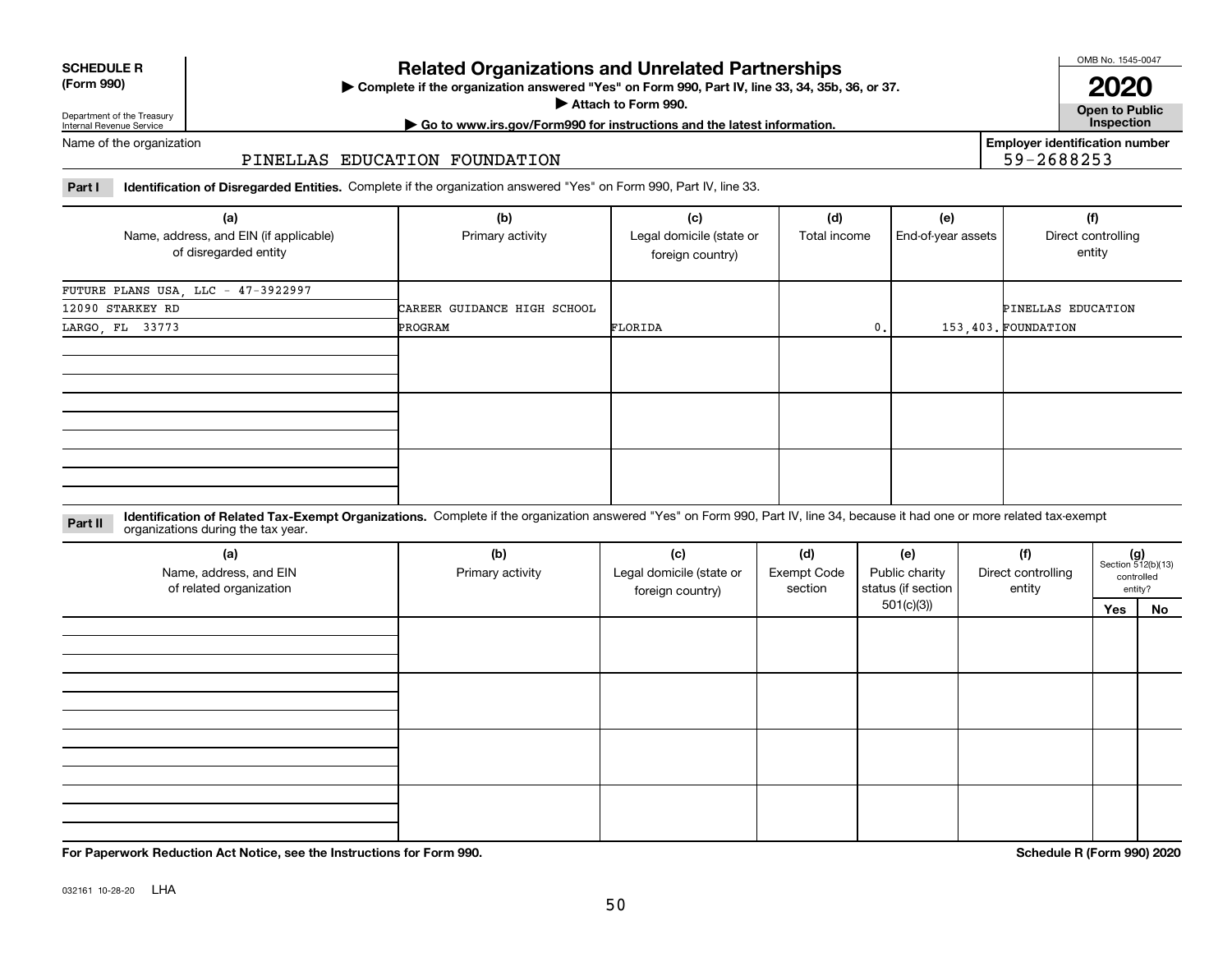### Schedule R (Form 990) 2020 PINELLAS EDUCATION FOUNDATION 59-2688253 Page

**2**

**Identification of Related Organizations Taxable as a Partnership.** Complete if the organization answered "Yes" on Form 990, Part IV, line 34, because it had one or more related **Part III** organizations treated as a partnership during the tax year.

| (a)                                               | (b)              | (c)                  | (d)                          | (e)                                                                 | (f)                      | (g)                     |              | (h)              | (i)                                      | (j) | (k)                                                       |
|---------------------------------------------------|------------------|----------------------|------------------------------|---------------------------------------------------------------------|--------------------------|-------------------------|--------------|------------------|------------------------------------------|-----|-----------------------------------------------------------|
| Name, address, and EIN<br>of related organization | Primary activity | Legal<br>domicile    | Direct controlling<br>entity | Predominant income                                                  | Share of total<br>income | Share of<br>end-of-year |              | Disproportionate | Code V-UBI<br>amount in box              |     | General or Percentage<br>managing<br>partner?<br>partner? |
|                                                   |                  | (state or<br>foreign |                              |                                                                     |                          | assets                  | allocations? |                  |                                          |     |                                                           |
|                                                   |                  | country)             |                              | related, unrelated,<br>excluded from tax under<br>sections 512-514) |                          |                         | Yes $ $      | No               | 20 of Schedule<br>K-1 (Form 1065) Yes No |     |                                                           |
|                                                   |                  |                      |                              |                                                                     |                          |                         |              |                  |                                          |     |                                                           |
|                                                   |                  |                      |                              |                                                                     |                          |                         |              |                  |                                          |     |                                                           |
|                                                   |                  |                      |                              |                                                                     |                          |                         |              |                  |                                          |     |                                                           |
|                                                   |                  |                      |                              |                                                                     |                          |                         |              |                  |                                          |     |                                                           |
|                                                   |                  |                      |                              |                                                                     |                          |                         |              |                  |                                          |     |                                                           |
|                                                   |                  |                      |                              |                                                                     |                          |                         |              |                  |                                          |     |                                                           |
|                                                   |                  |                      |                              |                                                                     |                          |                         |              |                  |                                          |     |                                                           |
|                                                   |                  |                      |                              |                                                                     |                          |                         |              |                  |                                          |     |                                                           |
|                                                   |                  |                      |                              |                                                                     |                          |                         |              |                  |                                          |     |                                                           |
|                                                   |                  |                      |                              |                                                                     |                          |                         |              |                  |                                          |     |                                                           |
|                                                   |                  |                      |                              |                                                                     |                          |                         |              |                  |                                          |     |                                                           |
|                                                   |                  |                      |                              |                                                                     |                          |                         |              |                  |                                          |     |                                                           |
|                                                   |                  |                      |                              |                                                                     |                          |                         |              |                  |                                          |     |                                                           |
|                                                   |                  |                      |                              |                                                                     |                          |                         |              |                  |                                          |     |                                                           |
|                                                   |                  |                      |                              |                                                                     |                          |                         |              |                  |                                          |     |                                                           |
|                                                   |                  |                      |                              |                                                                     |                          |                         |              |                  |                                          |     |                                                           |
|                                                   |                  |                      |                              |                                                                     |                          |                         |              |                  |                                          |     |                                                           |

**Identification of Related Organizations Taxable as a Corporation or Trust.** Complete if the organization answered "Yes" on Form 990, Part IV, line 34, because it had one or more related **Part IV** organizations treated as a corporation or trust during the tax year.

| (a)<br>Name, address, and EIN<br>of related organization | (b)<br>Primary activity | (c)<br>Legal domicile<br>(state or<br>foreign | (d)<br>Direct controlling<br>entity | (e)<br>Type of entity<br>(C corp, S corp,<br>or trust) | (f)<br>Share of total<br>income | (g)<br>Share of<br>end-of-year<br>assets | (h)<br>Percentage<br>ownership | (i)<br>Section<br>512(b)(13)<br>controlled | entity? |  |
|----------------------------------------------------------|-------------------------|-----------------------------------------------|-------------------------------------|--------------------------------------------------------|---------------------------------|------------------------------------------|--------------------------------|--------------------------------------------|---------|--|
|                                                          |                         | country)                                      |                                     |                                                        |                                 |                                          |                                |                                            | Yes No  |  |
|                                                          |                         |                                               |                                     |                                                        |                                 |                                          |                                |                                            |         |  |
|                                                          |                         |                                               |                                     |                                                        |                                 |                                          |                                |                                            |         |  |
|                                                          |                         |                                               |                                     |                                                        |                                 |                                          |                                |                                            |         |  |
|                                                          |                         |                                               |                                     |                                                        |                                 |                                          |                                |                                            |         |  |
|                                                          |                         |                                               |                                     |                                                        |                                 |                                          |                                |                                            |         |  |
|                                                          |                         |                                               |                                     |                                                        |                                 |                                          |                                |                                            |         |  |
|                                                          |                         |                                               |                                     |                                                        |                                 |                                          |                                |                                            |         |  |
|                                                          |                         |                                               |                                     |                                                        |                                 |                                          |                                |                                            |         |  |
|                                                          |                         |                                               |                                     |                                                        |                                 |                                          |                                |                                            |         |  |
|                                                          |                         |                                               |                                     |                                                        |                                 |                                          |                                |                                            |         |  |
|                                                          |                         |                                               |                                     |                                                        |                                 |                                          |                                |                                            |         |  |
|                                                          |                         |                                               |                                     |                                                        |                                 |                                          |                                |                                            |         |  |
|                                                          |                         |                                               |                                     |                                                        |                                 |                                          |                                |                                            |         |  |
|                                                          |                         |                                               |                                     |                                                        |                                 |                                          |                                |                                            |         |  |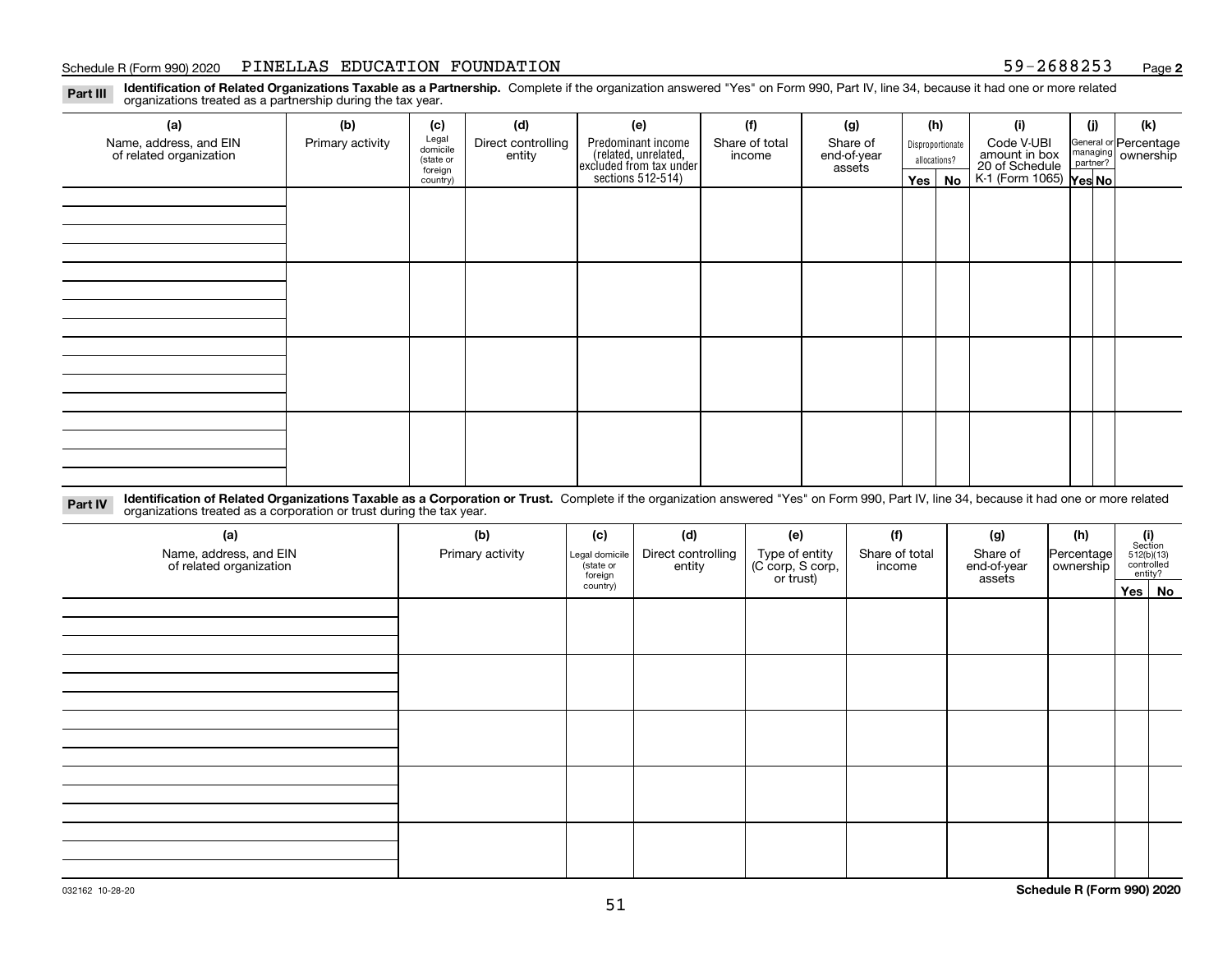### Schedule R (Form 990) 2020 PINELLAS EDUCATION FOUNDATION 59-2688253 Page

| Part V Transactions With Related Organizations. Complete if the organization answered "Yes" on Form 990, Part IV, line 34, 35b, or 36. |  |
|----------------------------------------------------------------------------------------------------------------------------------------|--|
|                                                                                                                                        |  |

|   | Note: Complete line 1 if any entity is listed in Parts II, III, or IV of this schedule.                                                                                                                                        |                | Yes   No |
|---|--------------------------------------------------------------------------------------------------------------------------------------------------------------------------------------------------------------------------------|----------------|----------|
|   | During the tax year, did the organization engage in any of the following transactions with one or more related organizations listed in Parts II-IV?                                                                            |                |          |
|   |                                                                                                                                                                                                                                | 1a             |          |
|   | b Gift, grant, or capital contribution to related organization(s) manufaction contracts and contribution to related organization(s) manufaction contribution to related organization(s)                                        | 1 <sub>b</sub> |          |
|   |                                                                                                                                                                                                                                | 1c             |          |
|   |                                                                                                                                                                                                                                | 1 <sub>d</sub> |          |
|   |                                                                                                                                                                                                                                | 1e             |          |
|   |                                                                                                                                                                                                                                |                |          |
|   |                                                                                                                                                                                                                                | 1f             |          |
| a |                                                                                                                                                                                                                                | 1 <sub>q</sub> |          |
|   | h Purchase of assets from related organization(s) manufactured and content to content the content of assets from related organization(s)                                                                                       | 1 <sub>h</sub> |          |
|   | Exchange of assets with related organization(s) www.walescommunity.com/walescommunity/walescommunity/walescommunity/walescommunity/walescommunity/walescommunity/walescommunity/walescommunity/walescommunity/walescommunity/w | 1i             |          |
|   | Lease of facilities, equipment, or other assets to related organization(s) [11] manufaction(s) [11] manufaction(s) and the manufaction of the manufacture of facilities, equipment, or other assets to related organization(s) | 1i.            |          |
|   |                                                                                                                                                                                                                                |                |          |
|   |                                                                                                                                                                                                                                | 1k             |          |
|   |                                                                                                                                                                                                                                | 11             |          |
|   |                                                                                                                                                                                                                                | 1 <sub>m</sub> |          |
|   |                                                                                                                                                                                                                                | 1n             |          |
|   | <b>o</b> Sharing of paid employees with related organization(s)                                                                                                                                                                | 1o             |          |
|   |                                                                                                                                                                                                                                |                |          |
|   |                                                                                                                                                                                                                                | 1p             |          |
|   |                                                                                                                                                                                                                                | 1q             |          |
|   |                                                                                                                                                                                                                                |                |          |
|   | r Other transfer of cash or property to related organization(s)                                                                                                                                                                | 1r             |          |
|   |                                                                                                                                                                                                                                | 1s             |          |
|   | 2 If the answer to any of the above is "Yes," see the instructions for information on who must complete this line, including covered relationships and transaction thresholds.                                                 |                |          |

| (a)<br>Name of related organization | (b)<br>Transaction<br>type (a-s) | (c)<br>Amount involved | (d)<br>Method of determining amount involved |
|-------------------------------------|----------------------------------|------------------------|----------------------------------------------|
| (1)                                 |                                  |                        |                                              |
| (2)                                 |                                  |                        |                                              |
| (3)                                 |                                  |                        |                                              |
| (4)                                 |                                  |                        |                                              |
| (5)                                 |                                  |                        |                                              |
| (6)                                 |                                  |                        |                                              |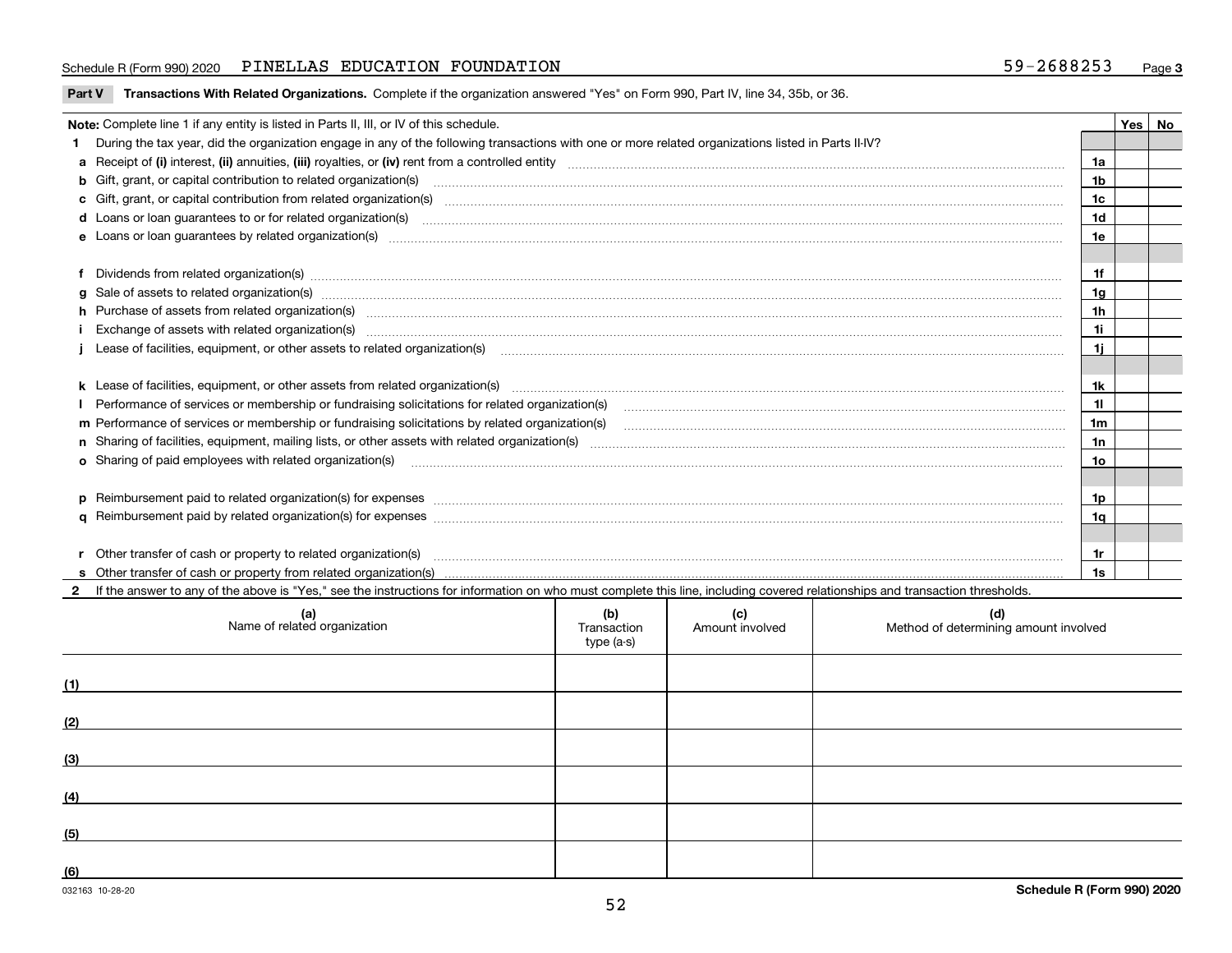### Schedule R (Form 990) 2020 PINELLAS EDUCATION FOUNDATION 59-2688253 Page

**Part VI Unrelated Organizations Taxable as a Partnership. Complete if the organization answered "Yes" on Form 990, Part IV, line 37.** 

Provide the following information for each entity taxed as a partnership through which the organization conducted more than five percent of its activities (measured by total assets or gross revenue) that was not a related organization. See instructions regarding exclusion for certain investment partnerships.

| ັ                      | ັ<br>ັ           |                   |                                                                                            |                                      |          |             |                                       |                                                                                                                                       |        |     |
|------------------------|------------------|-------------------|--------------------------------------------------------------------------------------------|--------------------------------------|----------|-------------|---------------------------------------|---------------------------------------------------------------------------------------------------------------------------------------|--------|-----|
| (a)                    | (b)              | (c)               | (d)                                                                                        | (e)<br>Are all                       | (f)      | (g)         | (h)                                   | (i)                                                                                                                                   | (i)    | (k) |
| Name, address, and EIN | Primary activity | Legal domicile    | Predominant income<br>(related, unrelated,<br>excluded from tax under<br>sections 512-514) | partners sec.<br>501(c)(3)<br>orgs.? | Share of | Share of    | Dispropor-<br>tionate<br>allocations? | Code V-UBI<br>  amount in box 20 managing<br>  of Schedule K-1 partner? ownership<br>  of Schedule K-1 partner? ownership<br>  Yes No |        |     |
| of entity              |                  | (state or foreign |                                                                                            |                                      | total    | end-of-year |                                       |                                                                                                                                       |        |     |
|                        |                  | country)          |                                                                                            | Yes No                               | income   | assets      | Yes No                                |                                                                                                                                       | Yes No |     |
|                        |                  |                   |                                                                                            |                                      |          |             |                                       |                                                                                                                                       |        |     |
|                        |                  |                   |                                                                                            |                                      |          |             |                                       |                                                                                                                                       |        |     |
|                        |                  |                   |                                                                                            |                                      |          |             |                                       |                                                                                                                                       |        |     |
|                        |                  |                   |                                                                                            |                                      |          |             |                                       |                                                                                                                                       |        |     |
|                        |                  |                   |                                                                                            |                                      |          |             |                                       |                                                                                                                                       |        |     |
|                        |                  |                   |                                                                                            |                                      |          |             |                                       |                                                                                                                                       |        |     |
|                        |                  |                   |                                                                                            |                                      |          |             |                                       |                                                                                                                                       |        |     |
|                        |                  |                   |                                                                                            |                                      |          |             |                                       |                                                                                                                                       |        |     |
|                        |                  |                   |                                                                                            |                                      |          |             |                                       |                                                                                                                                       |        |     |
|                        |                  |                   |                                                                                            |                                      |          |             |                                       |                                                                                                                                       |        |     |
|                        |                  |                   |                                                                                            |                                      |          |             |                                       |                                                                                                                                       |        |     |
|                        |                  |                   |                                                                                            |                                      |          |             |                                       |                                                                                                                                       |        |     |
|                        |                  |                   |                                                                                            |                                      |          |             |                                       |                                                                                                                                       |        |     |
|                        |                  |                   |                                                                                            |                                      |          |             |                                       |                                                                                                                                       |        |     |
|                        |                  |                   |                                                                                            |                                      |          |             |                                       |                                                                                                                                       |        |     |
|                        |                  |                   |                                                                                            |                                      |          |             |                                       |                                                                                                                                       |        |     |
|                        |                  |                   |                                                                                            |                                      |          |             |                                       |                                                                                                                                       |        |     |
|                        |                  |                   |                                                                                            |                                      |          |             |                                       |                                                                                                                                       |        |     |
|                        |                  |                   |                                                                                            |                                      |          |             |                                       |                                                                                                                                       |        |     |
|                        |                  |                   |                                                                                            |                                      |          |             |                                       |                                                                                                                                       |        |     |
|                        |                  |                   |                                                                                            |                                      |          |             |                                       |                                                                                                                                       |        |     |
|                        |                  |                   |                                                                                            |                                      |          |             |                                       |                                                                                                                                       |        |     |
|                        |                  |                   |                                                                                            |                                      |          |             |                                       |                                                                                                                                       |        |     |
|                        |                  |                   |                                                                                            |                                      |          |             |                                       |                                                                                                                                       |        |     |
|                        |                  |                   |                                                                                            |                                      |          |             |                                       |                                                                                                                                       |        |     |
|                        |                  |                   |                                                                                            |                                      |          |             |                                       |                                                                                                                                       |        |     |
|                        |                  |                   |                                                                                            |                                      |          |             |                                       |                                                                                                                                       |        |     |
|                        |                  |                   |                                                                                            |                                      |          |             |                                       |                                                                                                                                       |        |     |
|                        |                  |                   |                                                                                            |                                      |          |             |                                       |                                                                                                                                       |        |     |
|                        |                  |                   |                                                                                            |                                      |          |             |                                       |                                                                                                                                       |        |     |
|                        |                  |                   |                                                                                            |                                      |          |             |                                       |                                                                                                                                       |        |     |
|                        |                  |                   |                                                                                            |                                      |          |             |                                       |                                                                                                                                       |        |     |
|                        |                  |                   |                                                                                            |                                      |          |             |                                       |                                                                                                                                       |        |     |
|                        |                  |                   |                                                                                            |                                      |          |             |                                       |                                                                                                                                       |        |     |
|                        |                  |                   |                                                                                            |                                      |          |             |                                       |                                                                                                                                       |        |     |

**Schedule R (Form 990) 2020**